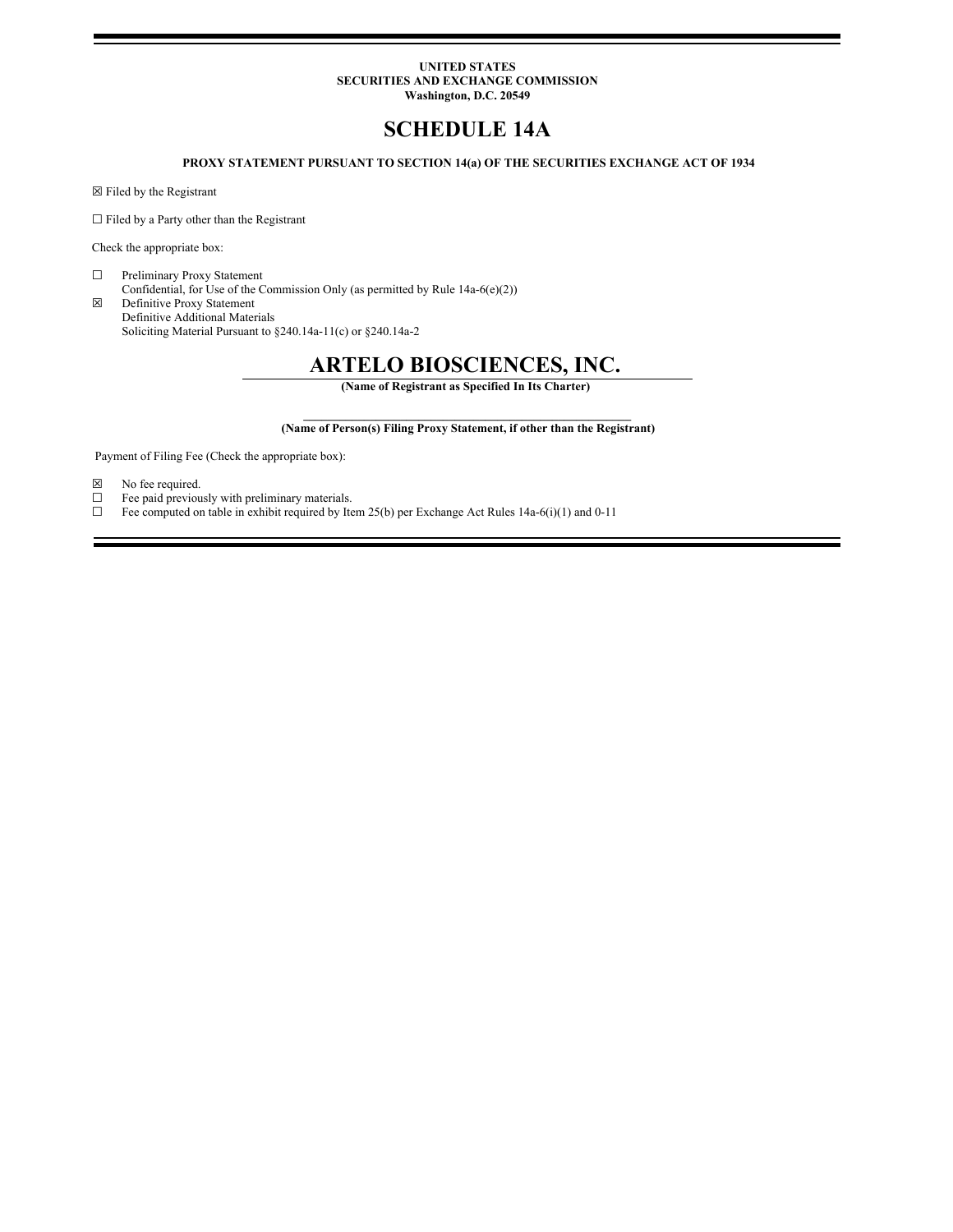

# **NOTICE OF 2022 ANNUAL MEETING OF STOCKHOLDERS**

#### **To the Stockholders of Artelo Biosciences, Inc.:**

Notice is hereby given that the 2022 Annual Meeting of Stockholders (the "Annual Meeting") of Artelo Biosciences, Inc., a Nevada corporation, will be held on Friday, June 24, 2022 at 8:00 a.m., Pacific Time, via internet webcast, for the following purposes:

- 1. To elect seven (7) directors, Gregory D. Gorgas, Connie Matsui, Steven Kelly, R. Martin Emanuele, Ph.D., Douglas Blayney, M.D., Gregory R. Reyes, M.D., Ph.D., and Tamara A. Seymour, for a one-year term to expire at the 2023 Annual Meeting of Stockholders, or until their successors are duly elected and qualified or until their earlier resignation or removal;
- 2. To approve on an advisory (non-binding basis), the compensation of our Named Executive Officer ("Say-on-Pay");
- 3. To approve on an advisory (non-binding basis), the frequency at which the Say-on-Pay vote at future annual meetings of stockholders will be held;
- 4. To approve, for purposes of complying with applicable Nasdaq Listing Rules, the potential issuance and sale of 20% or more of the Company's common stock pursuant to the Company's purchase agreement with Lincoln Park Capital Fund LLC pursuant to which Lincoln Park Capital Fund LLC has agreed to purchase from us, from time to time, up to \$20,000,000 of our common stock;
- 5. To ratify the appointment of MaloneBailey, LLP as our independent registered public accounting firm for the fiscal year ending December 31, 2022; and
- 6. To transact such other business as may be properly brought before the Annual Meeting or any adjournments or postponements thereof.

The Annual Meeting of Stockholders will be held virtually. In order to attend the meeting, you must register at https://viewproxy.com/artl/2022 by 11:59 PM ET on June 23, 2022. If you hold your shares in an account at a brokerage firm, bank, dealer or other similar organization and wish to vote at the meeting, you will need to obtain a "legal proxy" from that entity and submit it when you register. On the day of the Annual Meeting of Stockholders, if you have properly registered, you may enter the meeting by clicking on the link provided and entering the password you received via email in your registration confirmations. You will be able to attend and participate in the Annual Meeting online, vote your shares electronically, and submit questions prior to and during the meeting. To vote at the meeting, (a) if you hold your shares through a bank, broker or other nominee, you will need the control number you receive by email after registering, and (b) if you hold your shares in account with our transfer agent, you will need the control number that is shown on your proxy card or e-mail notification of the Annual Meeting.

# You will not be able to attend the Annual Meeting in person.

Our Board of Directors has fixed the close of business on May 9, 2022 as the record date for the determination of stockholders entitled to notice of, and to vote at, the Annual Meeting and at any adjournment or postponement thereof. Our proxy materials were first sent or made available on May 26, 2022 to all stockholders as of the record date.

Whether or not you expect to attend the Annual Meeting via live webcast, please vote at your earliest convenience. You may vote over the internet, by telephone or, if you request to receive printed proxy materials, by mailing a proxy or voting instruction card. You may also vote your shares during the Annual Meeting. Submitting your proxy in advance of the Annual Meeting will not prevent you from voting your shares during the Annual Meeting, as your proxy is revocable at your option as described in the proxy statement accompanying this notice. Please review the instructions regarding each of your voting options described in the proxy statement, as well as in the proxy card you received by mail.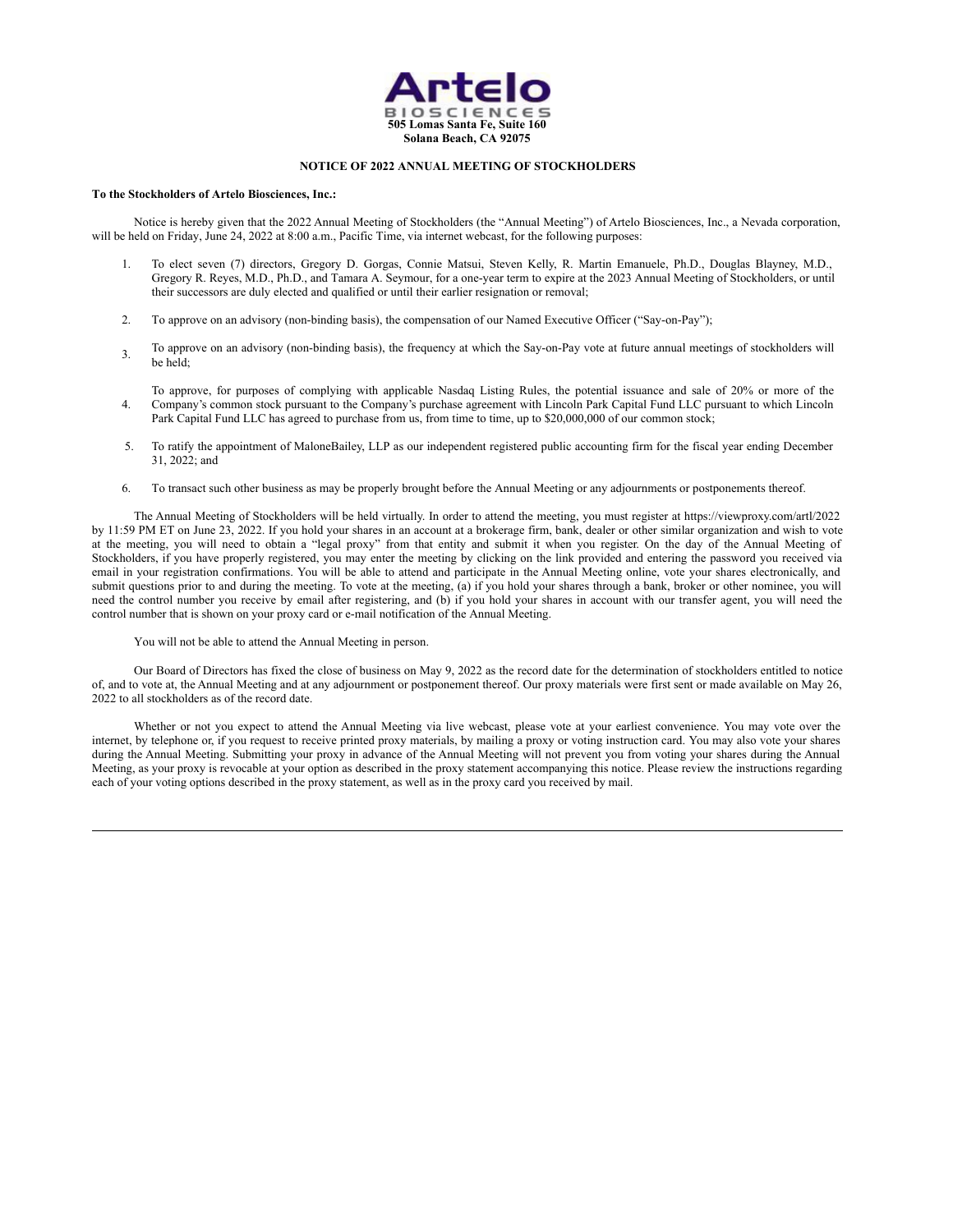Your vote is important. Whether or not you plan to attend the meeting, please sign and submit your proxy as soon as possible so that your shares can be voted at our Annual Meeting in accordance with your instructions. If you attend the meeting, you may revoke your proxy in **accordance with the procedures set forth in the proxy statement.** The proxy statement, the accompanying materials, our 2021 Annual Report on Form 10-K (the "2021 Annual Report") and our Transition Report on Form 10-KT (the "Transition Report") and any amendments thereto are being mailed on or about May 26, 2022 to all stockholders entitled to vote at the annual meeting. A copy of our proxy statement, our 2021 Annual Report and any amendments thereto, and our Transition Report and any amendments thereto, are also posted on https://viewproxy.com/artl/2022 and are available from the SEC on its website at www.sec.gov.

By Order of the Board of Directors,

By: */s/ Gregory D. Gorgas* Gregory D. Gorgas *President and Chief Executive Of icer*

Solana Beach, California May 26, 2022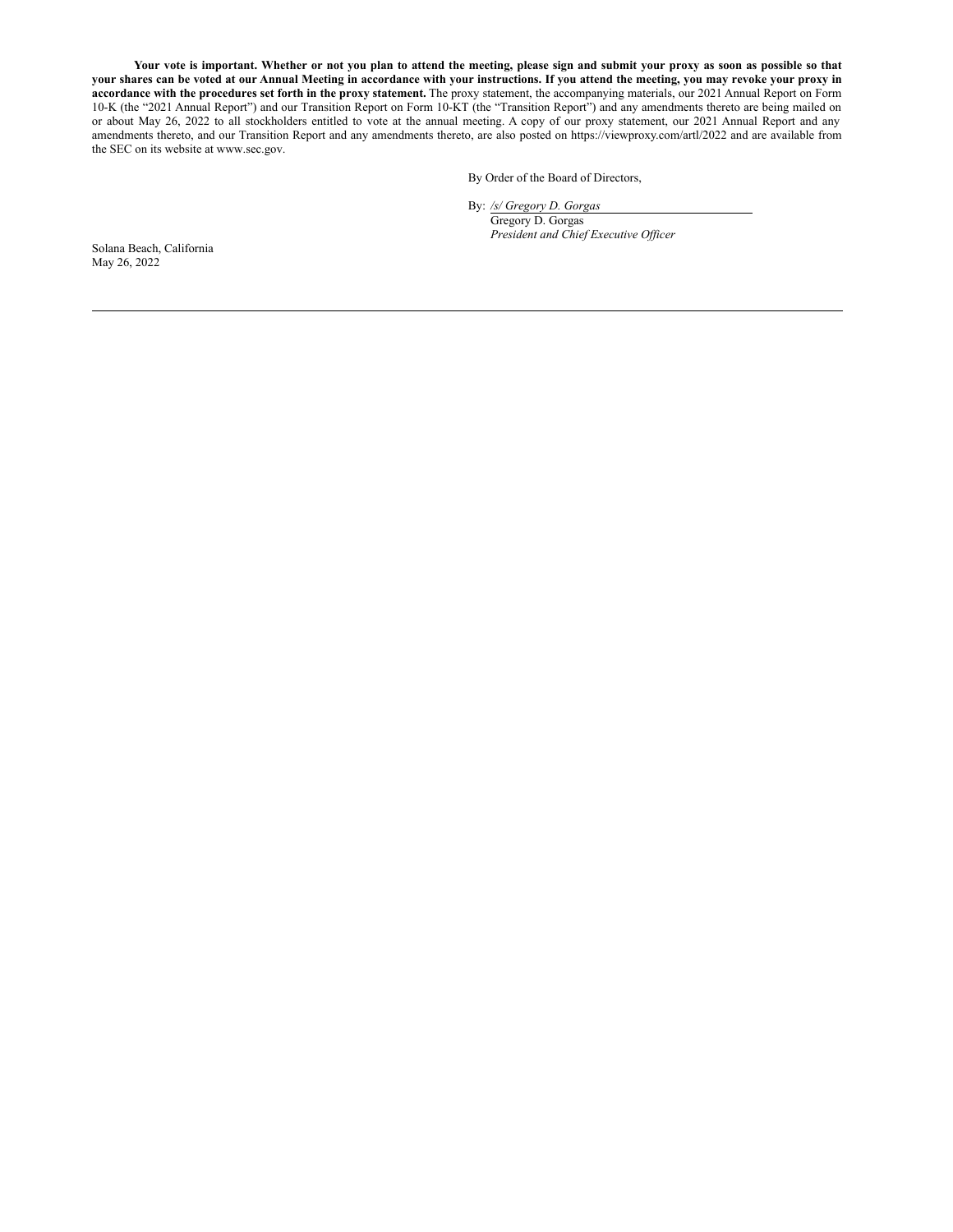# **ARTELO BIOSCIENCES, INC**

# <span id="page-3-0"></span>**Table of Contents**

|                                                                                                                           | Page |
|---------------------------------------------------------------------------------------------------------------------------|------|
| <b>General Information</b>                                                                                                |      |
| Security Ownership of Certain Beneficial Owners and Management                                                            | 6    |
| <b>Corporate Governance</b>                                                                                               |      |
| <b>Executive Officers</b>                                                                                                 | 12   |
| <b>Executive Compensation</b>                                                                                             | 13   |
| Proposal 1 – Election of Directors                                                                                        | 15   |
| Proposal 2 – Ratification Of Independent Registered Public Accounting Firm                                                | 18   |
| Proposal 3 – Approval, On An Advisory (Non-Binding Basis), Of The frequency At Which The Say-On-Pay Vote At Future Annual | 19   |
| Meetings of Stockholders Will Be Held                                                                                     |      |
| Proposal 4 – To Approve The Issuance Of Securities In Connection With A Purchase Agreement With Lincoln Park Capital Fund | 20   |
| LLC                                                                                                                       |      |
| Proposal 5 – Ratification Of Independent Registered Public Accounting Firm                                                | 21   |
| Report of the Audit Committee                                                                                             | 22   |
| <b>Certain Relationships and Related Transactions</b>                                                                     | 23   |
| <b>Other Matters</b>                                                                                                      | 25   |
|                                                                                                                           |      |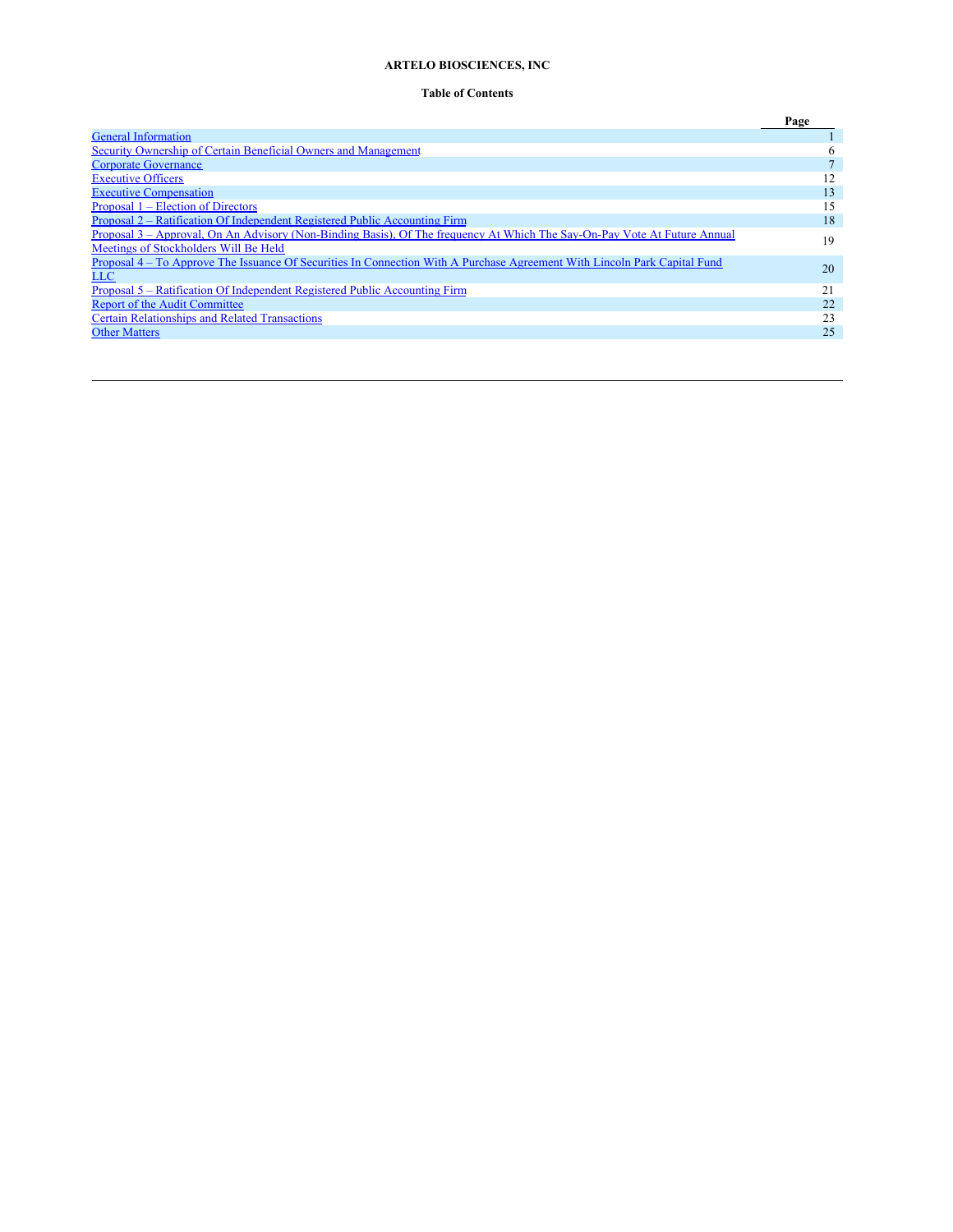

# **2022 PROXY STATEMENT**

# <span id="page-4-0"></span>**General Information**

The Board of Directors (the "Board") of Artelo Biosciences, Inc., a Nevada corporation ("Artelo," "Artelo Biosciences," "the company," "we," "us" or "our") has delivered these proxy materials to you in connection with the solicitation of proxies for use at the 2022 Annual Meeting of Stockholders (the "Annual Meeting"). The Annual Meeting will be held live via internet webcast on Friday, June 24, 2022 at 8:00 a.m., Pacific Time, or at any adjournment or postponement thereof, for the purposes stated herein. These proxy materials were first sent or given on May 26, 2022 to all stockholders as of the record date.

# **Proxy Materials**

Under rules adopted by the Securities and Exchange Commission (the "SEC"), we may furnish proxy materials, including this proxy statement, our Annual Report on Form 10-K for the year ended August 31, 2021 filed with the SEC on November 29, 2021 (the "2021 Annual Report"), and our Transition Report on Form 10-KT for the transition period between September 1, 2021 to December 31, 2021 filed with the SEC on March 21, 2022 (the "Transition Report") to our stockholders by mailing printed copies. Your proxy card instructs you as to how you may submit your proxy on the internet for the Annual Meeting. We also encourage you to review our 2021 Annual Report and Transition Report available on our website at https://ir.artelobio.com/.

# **Virtual Annual Meeting**

We are embracing technology to provide expanded access, improved communication, reduced environmental impact and cost savings for our stockholders and the Company. Hosting a virtual meeting enables increased stockholder attendance and participation since stockholders can participate and ask questions from any location around the world and provides us an opportunity to give thoughtful responses. In addition, we intend that the virtual meeting format provide stockholders a similar level of transparency to the traditional in-person meeting format, and we take steps to ensure such an experience. Our stockholders will be afforded the same opportunities to participate at the virtual Annual Meeting as they would at an in-person annual meeting of stockholders.

#### -1-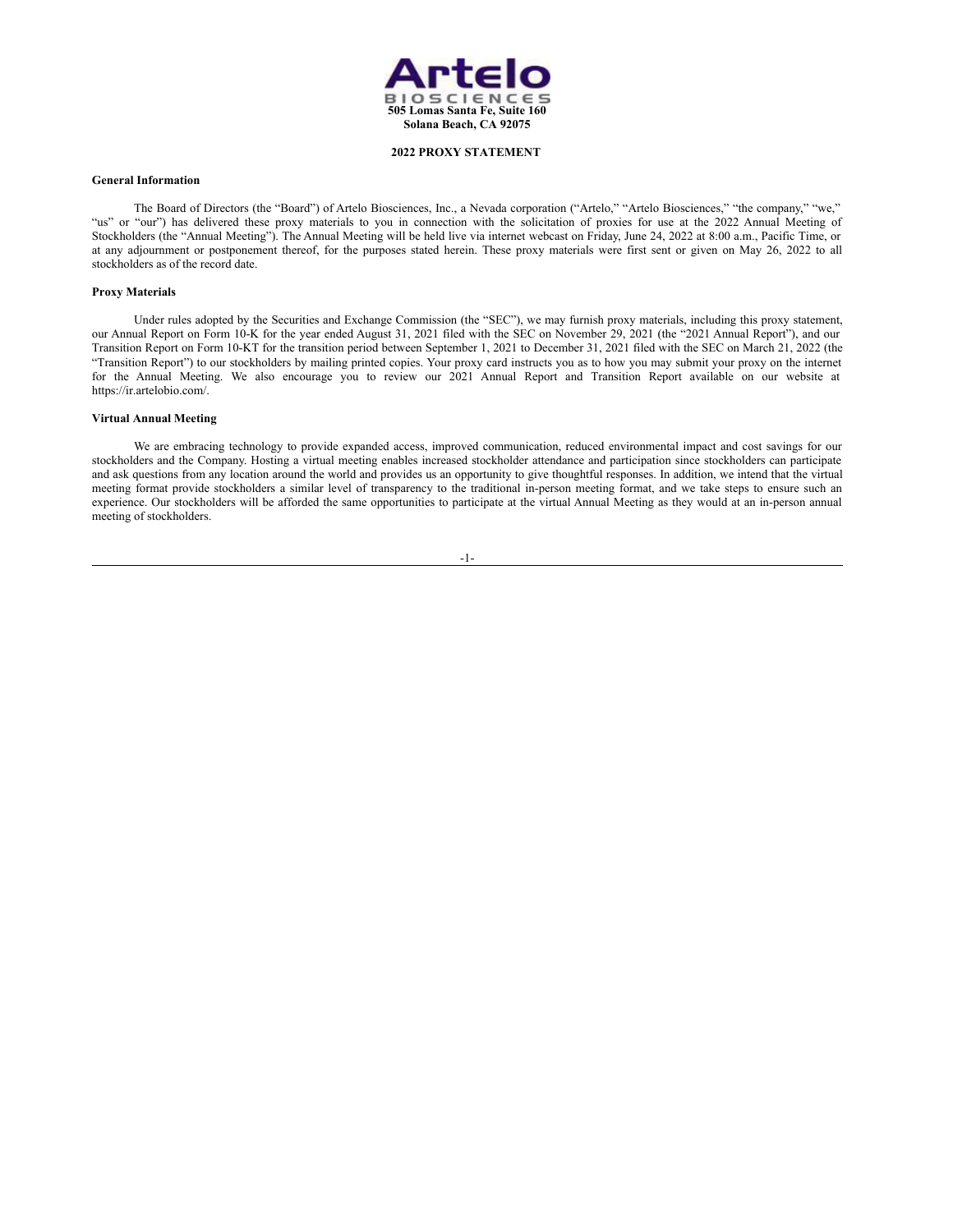# *Table of [Contents](#page-3-0)*

# **Participating in the Annual Meeting**

We will host the Annual Meeting live via internet webcast. **You will not be able to attend the Annual Meeting in person.**A summary of the information you need in order to attend the Annual Meeting online is provided below:

- · In order to attend the meeting, you must register at https://viewproxy.com/artl/2022 by 11:59 PM ET on June 23, 2022. If you hold your shares in an account at a brokerage firm, bank, dealer or other similar organization and wish to vote at the meeting, you will need to obtain a "legal proxy" from that entity and submit it when you register.
- The live internet webcast will begin on Friday, June 24, 2022 at 8:00 a.m., Pacific Time. On the day of the Annual Meeting, if you have properly registered, you may enter the meeting by clicking on the link provided and entering the password you received via email in your registration confirmations.
- Stockholders may vote and submit questions during the Annual Meeting live via the internet
- We will have technicians ready to assist you with any technical difficulties you may have accessing the virtual meeting or submitting questions. If you encounter any difficulties accessing the virtual meeting during the check-in or meeting time, please call the technical support number 1-866-612-8937 or e-mail virtualmeeting@viewproxy.com.
- Instructions regarding how to connect and participate live via the internet, including how to demonstrate proof of stock ownership, are posted at https://viewproxy.com/artl/2022.

# **Voting Rights and Outstanding Shares**

Only stockholders that owned our common stock at the close of business on May 9, 2022, the record date for the Annual Meeting, are entitled to notice of, and to vote at, the Annual Meeting. On the record date, 42,301,013 shares of our common stock were outstanding. Each share of our common stock that you own entitles you to one vote on each matter to be voted upon at the Annual Meeting. We will have a quorum to conduct the business of the Annual Meeting if the holders of a majority of the outstanding shares of our common stock entitled to vote are present, in person via the internet webcast or by proxy. Abstentions and broker non-votes (i.e., shares of common stock held by a broker, bank or other agent that are represented at the meeting, but which the broker, bank or other agent is not empowered to vote on a particular proposal) will be counted for purposes of determining whether a quorum is present at the Annual Meeting.

# **Proposals for the Annual Meeting**

There are five (5) proposals scheduled to be voted on at the Annual Meeting:

- · Elect seven (7) directors, Gregory D. Gorgas, Connie Matsui, Steven Kelly, R. Martin Emanuele, Ph.D., Douglas Blayney, M.D., Gregory R. Reyes, M.D., Ph.D., and Tamara A. Seymour, for a one-year term to expire at the 2023 Annual Meeting of Stockholders, or until their successors are duly elected and qualified or until their earlier resignation or removal;
- · Approve on an advisory (non-binding basis), the compensation of our Named Executive Officer ("Say-on-Pay");
- · Approve on an advisory (non-binding basis), the frequency at which the Say-on-Pay vote at future annual meetings of stockholders will be held;
- · To approve, for purposes of complying with applicable Nasdaq Listing Rules, the potential issuance and sale of 20% or more of the Company's common stock at an average price less than the Minimum Price (as defined in Proposal No. 4 below) pursuant to the Company's purchase agreement with Lincoln Park Capital Fund LLC pursuant to which Lincoln Park Capital Fund LLC has agreed to purchase from us, from time to time, up to \$20,000,000 of our common stock; and
- ratify the appointment of MaloneBailey, LLP as our independent registered public accounting firm for the fiscal year ending December 31, 2022.

-2-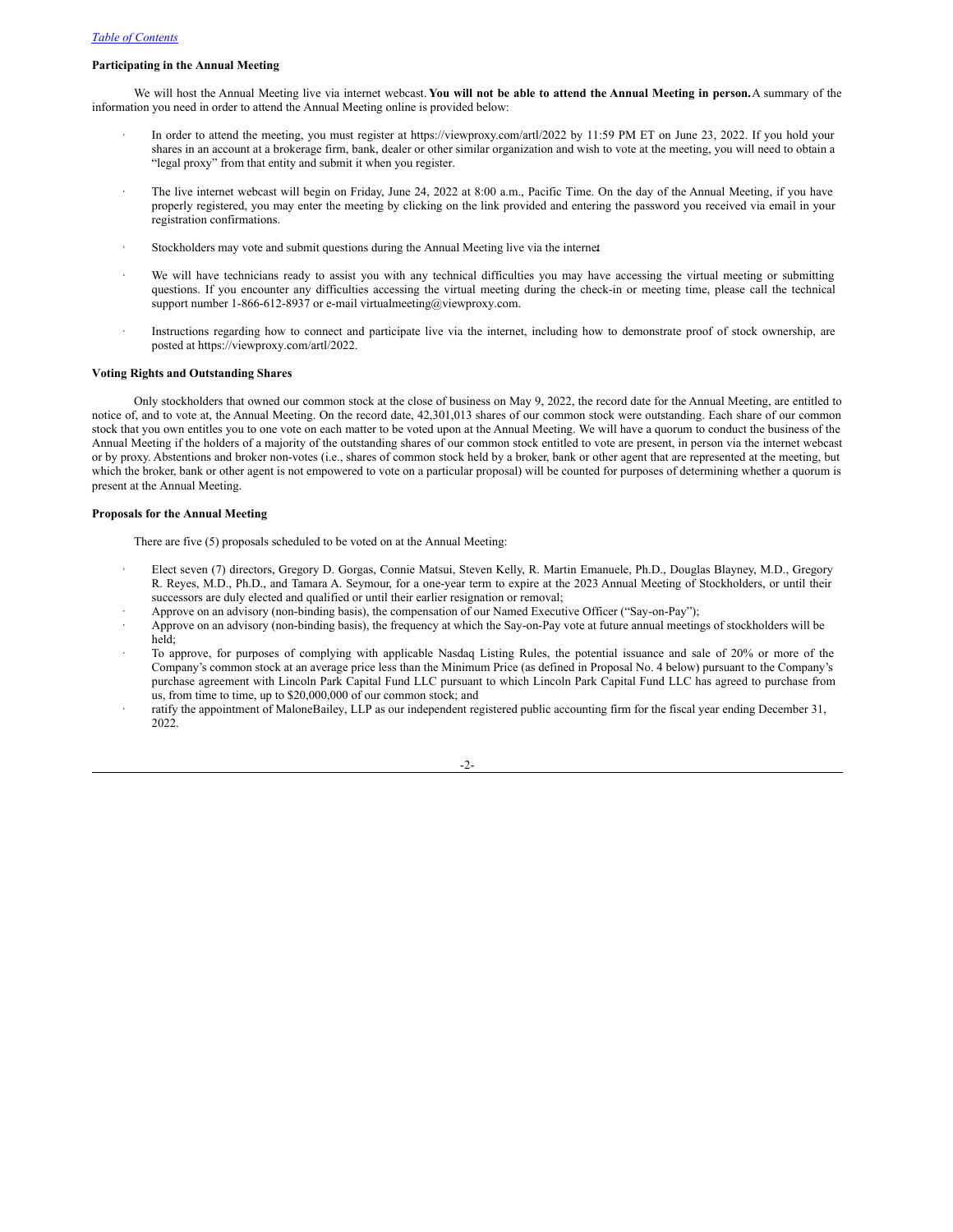# **Voting Requirements to Approve Each Proposal**

*Proposal 1 – Election of Directors.* Directors are elected by a majority of the votes present in person via the internet webcast or represented by proxy and entitled to vote at a meeting at which a quorum is present. If a quorum is present, each nominee for director may be approved by the affirmative vote of a majority of the shares present in person or by proxy and entitled to vote at a meeting at which a quorum is present. You may vote "FOR," "AGAINST," or "ABSTAIN" on each individual nominee in this proposal. Abstentions are deemed to be votes cast and have the same effect as a vote against that individual nominee. Broker non-votes are not deemed to be votes cast, are not included in the tabulation of voting results on this proposal, and will not affect the outcome of voting on this proposal.

Proposal No. 2: Approval, on an advisory (non-binding basis), of the compensation of our Named Executive Officer ("Say-on-Pay") The affirmative "FOR" vote of a majority of the total votes cast via the internet or represented by proxy at the annual meeting is required for the approval, on an advisory (non-binding basis), of the compensation of our Named Executive Officer. You may vote "FOR," "AGAINST," or "ABSTAIN" on this proposal. Abstentions and broker non-votes are not deemed to be votes cast, are not included in the tabulation of voting results on this proposal and will not affect the outcome of voting on this proposal.

Proposal No. 3: Approval, on an advisory (non-binding basis), of the frequency at which the Say on Pay vote at future annual meetings of *stockholders will be held.* You may vote for every "ONE YEAR," "TWO YEARS," "THREE YEARS," or "ABSTAIN" on this proposal. The option among one year, two years, or three years that receives the highest number of votes cast at the Annual Meeting by stockholders entitled to vote thereon will be deemed to be the frequency preferred by our stockholders, and the Board will take this into account to decide what the frequency shall be in the future. Abstentions and broker non-votes will have no effect on this proposal.

Proposal No. 4 - the Nasdaq Limit Proposal in relation to the LPC Transaction. The affirmative "FOR" vote of a majority of the total votes cast via the internet or represented by proxy at the annual meeting is required for the approval, for purposes of complying with applicable Nasdaq Listing Rules, the potential issuance and sale of 20% or more of the Company's Common Stock at an average price less than the Minimum Price (as defined in Proposal No. 4 below) pursuant to the Purchase Agreement with Lincoln Park. You may vote "FOR," "AGAINST," or "ABSTAIN" on this proposal. Abstentions and broker non-votes are not deemed to be votes cast, are not included in the tabulation of voting results on this proposal and will not affect the outcome of voting on this proposal.

*Proposal 5 – Ratification of the Appointment of MaloneBailey, LLP*. The proposal to ratify the appointment of MaloneBailey, LLP as our independent registered public accounting firm for the fiscal year ending December 31, 2022, must be approved by a vote of a majority of the total votes cast via the internet or represented by proxy at the annual meeting. Abstentions and broker non-votes are not deemed to be votes cast, are not included in the tabulation of voting results on this proposal and will not affect the outcome of voting on this proposal. This proposal is considered a routine or "discretionary" matter on which your broker, bank or other agent will be able to vote on your behalf even if it does not receive instructions from you; therefore, no broker non-votes are expected to exist in connection with this proposal.

# **Voting Shares Registered in Your Name**

If you are a stockholder of record, you may vote in one of four ways:

- · Vote via the internet. You may submit a proxy over the Internet at https://viewproxy.com/artl/2022 24 hours a day, seven days a week. You will need the control number included on your proxy card or mail notification about the Annual Meeting;
- · Vote by telephone. You may submit a proxy using a touch-tone telephone by calling 1‑866‑804‑9616, 24 hours a day, seven days a week. You will need the control number included on your proxy card or email notification about the Annual Meeting.
- · Vote by Mail. If you received printed proxy materials, you may direct how your shares are voted at the Annual Meeting by completing, signing, and dating each proxy card received and returning it in the prepaid envelope. Sign your name exactly as it appears on the proxy card. Your completed, signed and dated proxy card must be received prior to the Annual Meeting; or
- · Vote during the Annual Meeting live via the internet by following the instructions posted at https://viewproxy.com/artl/2022.

Votes submitted via the internet or by telephone must be received by 11:59 p.m., Eastern Time, on June 23, 2022. Submitting your proxy via the internet, by telephone or by mail will not affect your right to vote during the Annual Meeting live via the internet. For additional information, please see "Revocability of Proxies" below.

-3-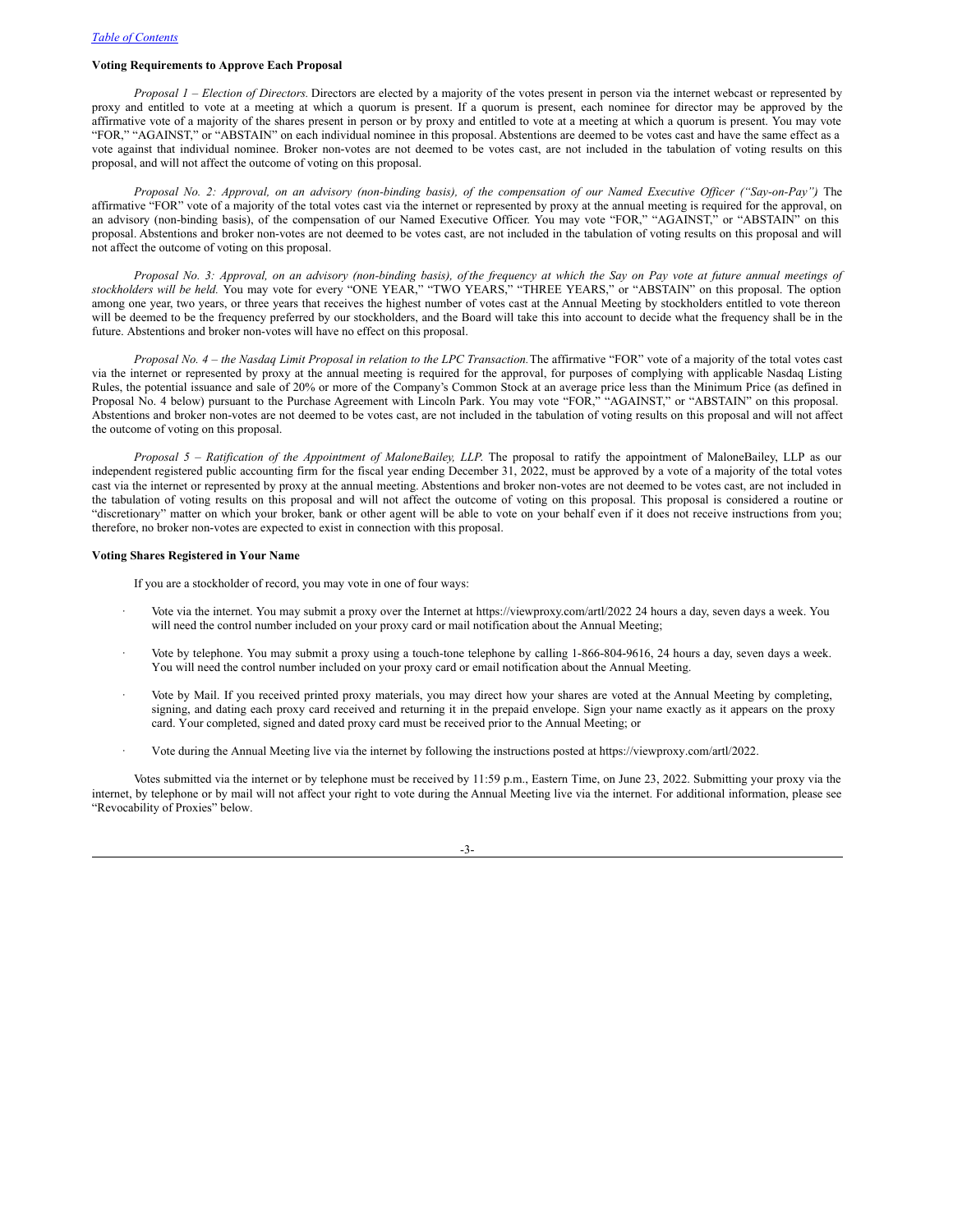# **Voting Shares Registered in the Name of a Broker, Bank or Other Agent**

Most beneficial owners holding stock in "street name" will receive instructions for voting their shares from their broker, bank or other agent. A number of brokers and banks participate in a program provided through Broadridge Financial Solutions, Inc. ("Broadridge") that allows stockholders to grant their proxy to vote shares by means of the telephone or internet. If your shares are held in an account with a broker or bank participating in the Broadridge program, you may vote by telephone by calling the number shown on the voting instruction form received from your broker or bank, or you may vote via the internet at Broadridge's website at http://www.proxyvote.com, using the control number provided by your broker, bank or other agent. However, since you are not the stockholder of record, you may not vote your shares at the Annual Meeting live via the internet unless you obtain a valid proxy from your broker, bank or other nominee and submit it when you register to attend the meeting.

# **Revocability of Proxies**

If you are a stockholder of record, once you have submitted your proxy by mail, telephone or internet, you may revoke it at any time before it is voted at the Annual Meeting. You may revoke your proxy in any one of the following three ways:

- · You may submit another proxy marked with a later date (which automatically revokes your earlier proxy) by mail or telephone or via the internet by the applicable deadline as described above;
- · You may provide written notice that you wish to revoke your proxy to our Secretary at Artelo Biosciences, Inc., Attn: Secretary, 505 Lomas Santa Fe, Suite 160, Solana Beach, CA 92075 by no later than the close of business on Thursday, June 23, 2022; or
- · You may attend the Annual Meeting and submit your vote live via the internet. Attendance at the Annual Meeting live via the internet will not, by itself, cause your previously granted proxy to be revoked.

If you are a beneficial owner holding shares in "street name," you may change your vote by submitting new voting instructions to your broker, bank or other agent in accordance with the instructions they provided (see "Voting Shares Registered in the Name of a Broker, Bank or Other Agent" above).

#### **Tabulation of Votes**

A representative from Alliance Advisors, LLC will act as inspector of elections and tabulate the votes at the Annual Meeting. All shares represented by valid proxies received before the Annual Meeting will be voted. If you submit a valid proxy containing instructions regarding how to vote with respect to any matter to be acted upon, your shares will be voted in accordance with those instructions. If you submit a valid proxy with no instructions, then your shares will be voted by the individuals we have designated as proxies for the Annual Meeting in the following manner:

- · "**FOR**" the election of each of the seven (7) nominees for director named in this proxy statement;
- · "**FOR**" the approval, on an advisory (non-binding basis), of the Say-on-Pay vote;
- · "**THREE YEARS**" for the frequency at which, on an advisory (non-binding basis), the Say-on-Pay vote at future annual meetings of stockholders will be held;
- · "**FOR**" the approval, for purposes of complying with applicable Nasdaq Listing Rules, of the potential issuance and sale of 20% or more of the Company's Common Stock at an average price less than the Minimum Price (as defined in Proposal No. 4 below) pursuant to the Purchase Agreement with Lincoln Park; and
- · "**FOR**" the ratification of the appointment of MaloneBailey, LLP as our independent registered public accounting firm for our fiscal year ending December 31, 2022.

In addition, the individuals that we have designated as proxies for the Annual Meeting will have discretionary authority to vote your shares with respect to any other business that may properly come before the Annual Meeting or any adjournment or postponement thereof.

-4-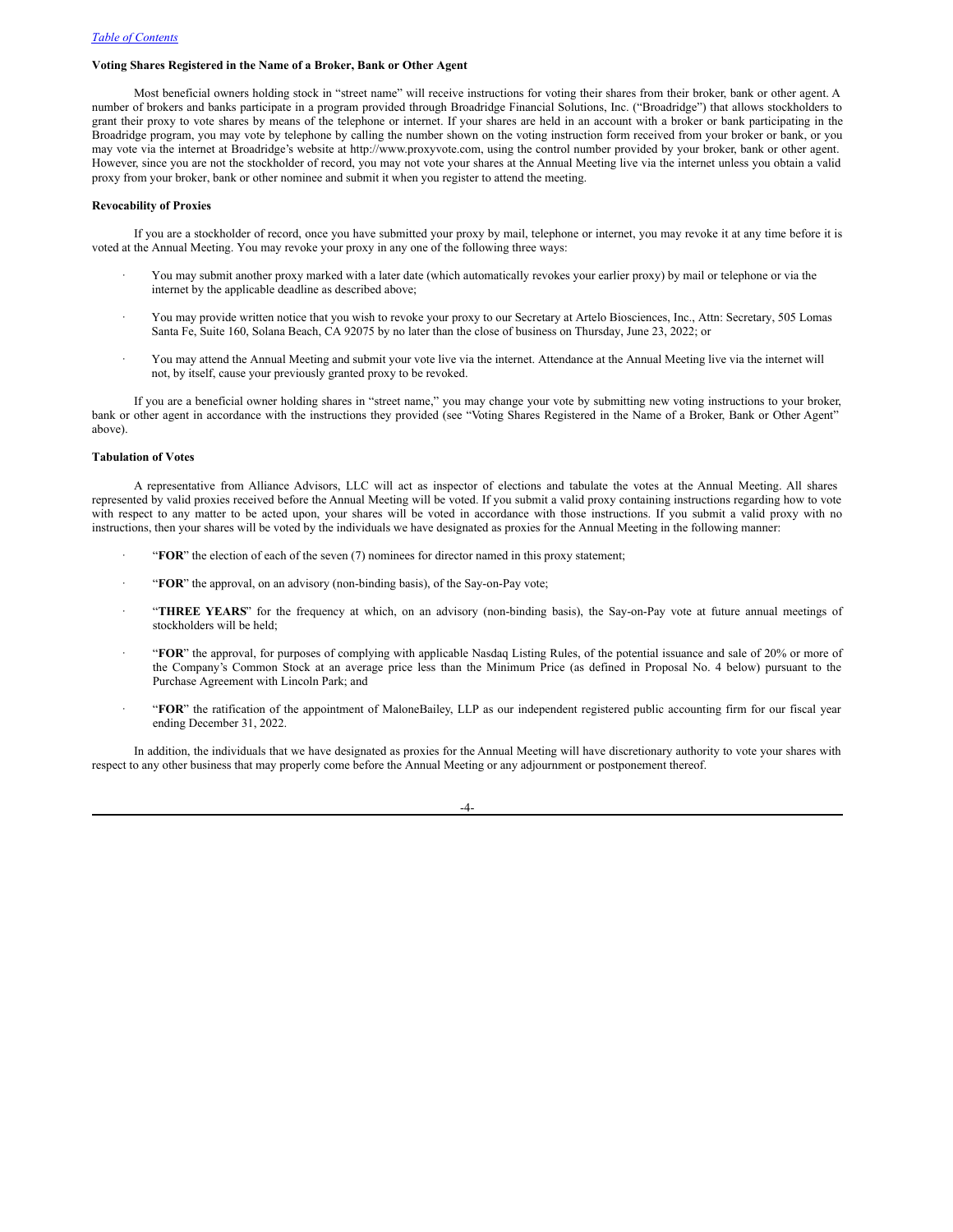# **Voting Results**

Preliminary voting results are expected to be announced at the Annual Meeting. Voting results will be tallied by the inspector of elections and reported in a Current Report on Form 8-K (the "Form 8-K") that we will file with the SEC within four business days of the Annual Meeting. If the voting results reported in the Form 8-K are preliminary, we will subsequently file an amendment to the Form 8-K to report the final voting results within four business days of the date on which the final voting results are known.

#### **Proxy Solicitation**

This proxy solicitation is made by the Board and we will bear the entire cost of soliciting proxies for the Annual Meeting, including costs associated with the preparation, assembly, printing and mailing of the proxy materials and any additional information furnished to stockholders. We will provide copies of the proxy materials to brokers, banks and other agents holding shares of our common stock in their name for the benefit of others for forwarding to the beneficial owners. We may reimburse such brokers, banks or other agents for their costs associated with forwarding the proxy materials to the beneficial owners. We have retained Alliance Advisors, LLC to assist with the solicitation of proxies and provide related advice and informational support, for a services fee, plus customary disbursements, which are not expected to exceed \$25,000 in total. Proxy solicitations will be made primarily through the mail, but may be supplemented by telephone, email, or other electronic means by Alliance Advisors, LLC, or by our directors, executive officers, employees or other agents without additional compensation to such individuals.

#### **Householding of Proxy Materials**

The SEC has adopted rules that permit brokers, banks and other agents to satisfy the delivery requirements for proxy statements and annual reports, or notice of their availability, by delivering a single proxy statement and annual report to two or more stockholders sharing the same address. This process, which is commonly referred to as "householding," can provide added convenience for our stockholders and additional cost savings for us.

This year, a number of brokers, banks and other agents with account holders who are our stockholders will be "householding" our proxy materials. A single proxy statement and annual report will be delivered to multiple stockholders sharing an address unless contrary instructions have been received from the affected stockholders. Once you have received notice from your broker, bank or other agent that they will be householding communications to your address, householding will continue until you are notified otherwise or until you revoke your consent to the householding of communications. If at any time you no longer wish to participate in householding and would prefer to receive a separate proxy statement and annual report or notice of availability, please either (i) notify your broker, bank or other agent, (ii) direct your written request to Artelo Biosciences, Inc., Attn: Investor Relations, 505 Lomas Santa Fe, Suite 160, Solana Beach, CA 92075, or (iii) contact us by phone at (858) 925-7049. Upon receipt of any such written or oral request, we undertake to promptly deliver free of charge a separate copy of the proxy statement, annual report and/or notice of availability, as applicable, to a stockholder at a shared address to which a single copy of these documents was delivered. Stockholders who currently receive multiple copies of the proxy statement and annual report, or notices of availability, at their address and would like to request householding of their communications should notify their broker, bank or other agent.

#### **Stockholder Proposals for the 2023 Annual Meeting of Stockholders**

Stockholders may present proper proposals for inclusion in our proxy statement and for consideration at our next annual meeting of stockholders by submitting their proposals in writing to our Secretary in a timely manner, as described below.

For a stockholder proposal, other than a proposal for the nomination of directors, to be considered for inclusion in our proxy statement for the 2023 Annual Meeting of Stockholders, our Secretary must receive the written proposal at our principal executive offices no later than January 16, 2023; provided, however, that in the event we hold the 2023 Annual Meeting of Stockholders more than 30 days before or after the one-year anniversary of the Annual Meeting, we will disclose the new deadline by which stockholder proposals must be received in our earliest possible Quarterly Report on Form 10-Q or, if impracticable, by any means reasonably calculated to inform stockholders. In addition to being timely submitted, stockholder proposals must otherwise comply with the requirements of Rule 14a-8 of the Securities Exchange Act of 1934, as amended (the "Exchange Act"). Proposals should be addressed to: Artelo Biosciences, Inc., Attn: Secretary, 505 Lomas Santa Fe, Suite 160, Solana Beach, CA 92075. See " *Stockholder Recommendations and Nominees*" below.

While the Board will consider stockholder proposals, including proposals for the nomination of directors, we reserve the right to omit from our proxy statement for the 2023 Annual Meeting of Stockholders proposals that we are not required to include under the Exchange Act, including Rule 14a-8 thereunder. Stockholders are advised to review our bylaws for additional information regarding other matters, and procedures related to such matters, that may be considered at an annual meeting of stockholders.

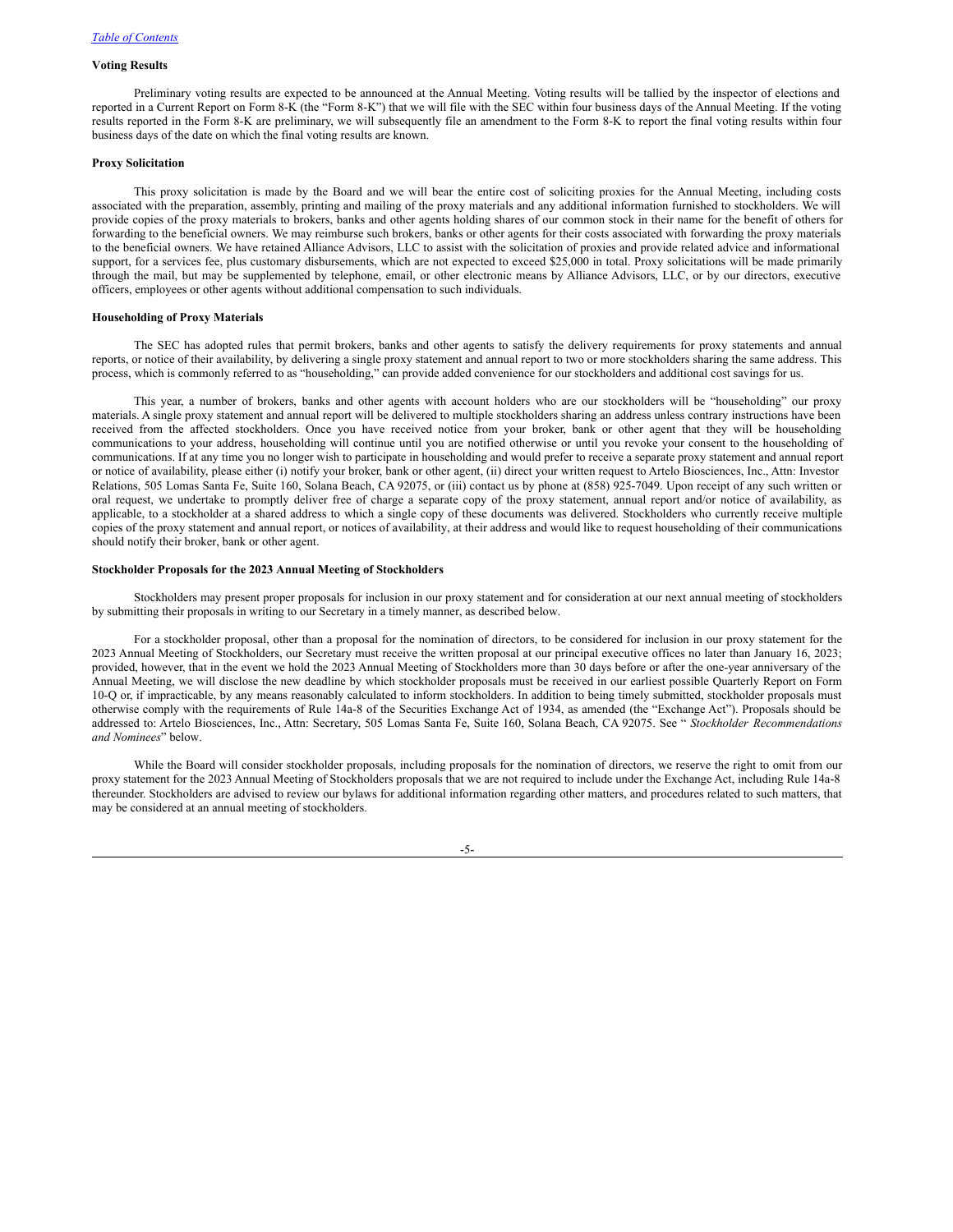# <span id="page-9-0"></span>**SECURITY OWNERSHIP OF CERTAIN BENEFICIAL OWNERS AND MANAGEMENT**

The following table presents certain information with respect to the beneficial ownership of our common stock as of May 9, 2022 by (i) each person we know to be the beneficial owner of 5% or more of our outstanding shares of common stock, (ii) each named executive officer and director and (iii) all executive officers and directors as a group. Information with respect to beneficial ownership is based on a review of our stock transfer records and on Schedules 13D and 13G that have been filed with the SEC by or on behalf of the stockholders listed below. Except as indicated by the footnotes below, we believe, based on the information available to us, that the persons named in the table below have sole voting and investment power with respect to all shares of common stock that they beneficially own, subject to applicable community property laws.

Percentage of beneficial ownership is calculated based on 42,301,013 shares of common stock outstanding on May 9, 2022. We have determined beneficial ownership in accordance with SEC rules. In computing the number of shares of common stock beneficially owned by a person and the percentage ownership of that person, we deemed as outstanding shares of common stock subject to stock options held by that person that are currently exercisable or exercisable within 60 days of May 9, 2022. We did not deem these shares outstanding, however, for the purpose of computing the percentage ownership of any other person. Except otherwise indicated in the footnotes below, the address of each beneficial owner listed in the table is Artelo Biosciences, Inc., 505 Lomas Santa Fe, Suite 160, Solana Beach, CA 92075.

**Number of**

|                                                         | Number of                |                   | <b>Total Shares</b><br><b>Beneficially Owned</b> |        |
|---------------------------------------------------------|--------------------------|-------------------|--------------------------------------------------|--------|
| <b>Name and Address of Beneficial Owner</b>             | <b>Shares Held</b>       | within 60<br>Days | <b>Number</b>                                    | $\%$   |
| <b>Directors and Named Executive Officers</b>           |                          |                   |                                                  |        |
| Gregory D. Gorgas <sup><math>(1)</math></sup>           | 270,676                  | 682,201           | 952,877                                          | 2.25%  |
| Connie Matsui <sup>(2)</sup>                            | 56,667                   | 106,250           | 162,917                                          | *      |
| Steven Kelly <sup>(3)</sup>                             | 12,500                   | 94,500            | 107,000                                          | $\ast$ |
| Douglas Blayney, M.D. <sup>(4)</sup>                    | 12,500                   | 87,750            | 100,250                                          | $\ast$ |
| R. Martin Emanuele, Ph.D. <sup>(5)</sup>                | 12,500                   | 90,250            | 102,750                                          | $\ast$ |
| Gregory R. Reyes M.D., Ph.D. <sup>(6)</sup>             | $\blacksquare$           | 47,500            | 47,500                                           | $\ast$ |
| Tamara A. Seymour <sup>(7)</sup>                        | $\overline{\phantom{a}}$ | 10,000            | 10,000                                           | $\ast$ |
| All Current Directors and Executive Officers as a Group | 364,843                  | 1,118,451         | 1,483,294                                        | 3.51%  |

```
5% Stockholders
```
None  $\mathcal{L}_\text{max}$  and  $\mathcal{L}_\text{max}$ 

 $\overline{\phantom{a}^*$  Less than one percent.

(1) Consists of 270,676 shares held by Gregory Gorgas, options to purchase 662,091 shares of common stock that are exercisable within 60 days of May 9, 2022 and warrants to purchase 20,110 shares of common stock that are exercisable within 60 days of May 9, 2022.

(2) Consists of 56,667 shares held by Connie Matsui and options to purchase 106,250 shares of common stock that are exercisable within 60 days of May 9, 2022.

(3) Consists of 12,500 shares held by Steven Kelly and options to purchase 94,500 shares of common stock that are exercisable within 60 days of May 9, 2022.

(4) Consists of 12,500 shares held by Douglas Blayney, M.D. and options to purchase 87,750 shares of common stock that are exercisable within 60 days of May 9, 2022.

(5) Consists of 12,500 shares held by R. Marty Emanuele, Ph.D. and options to purchase 90,250 shares of common stock that are exercisable within 60 days of May 9, 2022.

(6) Consists of options to purchase 45,000 shares of common stock that are exercisable within 60 days of May 9, 2022 held by Gregory R. Reyes, M.D., Ph.D.

(7) Consists of options to purchase 10,000 shares of common stock that are exercisable within 60 days of May 9, 2022 held by Tamara A. Seymour.

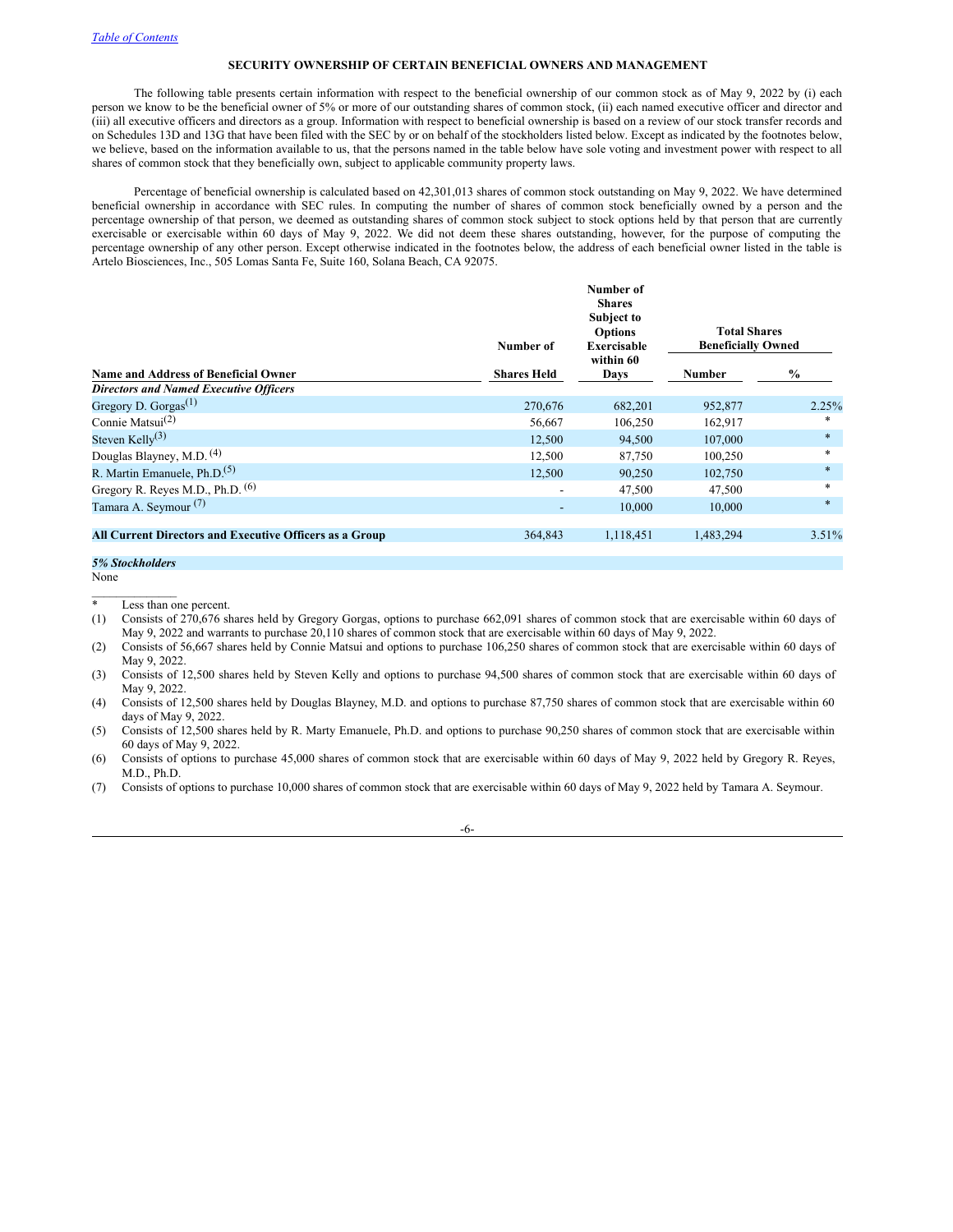# <span id="page-10-0"></span>**CORPORATE GOVERNANCE**

# **Director Independence**

Our Board has undertaken a review of the independence of the directors and considered whether any director has a material relationship with us that could compromise his or her ability to exercise independent judgment in carrying out his or her responsibilities. As a result of this review, our Board has determined that Ms. Matsui, Dr. Blayney, Mr. Kelly, Dr. Emanuele, Dr. Reyes, and Ms. Seymour representing six of our seven directors, are "independent directors" as defined under the rules of the Nasdaq Capital Market (the "Nasdaq"). Mr. Gorgas is not considered independent due to his service as an executive officer of the Company.

In determining whether directors were independent under Nasdaq rules, the Board considered the matters discussed in the section entitled "Certain Relationships and Related Transactions" below. There are no family relationships between any of our directors and executive officers. There are currently no legal proceedings, and during the past ten years there have been no legal proceedings, that are material to the evaluation or the ability or integrity of any of our directors or director nominees.

# **Leadership Structure of the Board of Directors**

The Board has the following general leadership structure:

- The positions of Chief Executive Officer and Chair of the Board are separate but may be held by the same individual. The positions of Chief Executive Officer and Chair of the Board are currently held by Mr. Gorgas and Ms. Matsui, respectively.
- · The Chair of the Board presides at meetings of the Board and, so long as the Chair of the Board is an independent director, also presides at executive sessions of the non-management and/or independent directors.
- If the Chair of the Board is not an independent director, the independent directors will appoint one independent director to serve as "lead independent director." In that scenario, the lead independent director will preside at executive sessions of the non-management and/or independent directors, preside at meetings of the Board in the absence of the Chair of the Board, review agendas for meetings of the Board with the Chief Executive Officer and Chair of the Board, and assume such other functions as the Board may deem appropriate.
- · The Chief Executive Officer and the Chair of the Board jointly establish the agenda for each meeting of the Board, though any director may request the inclusion of items on the agenda.

Ms. Matsui currently serves as Chair of the Board and is an independent director, thus, the Board does not currently have a lead independent director. The Board has determined that this leadership structure, specifically the separation of the Chief Executive Officer and Chair of the Board positions, is appropriate for our company because, in the judgment of the Board, an independent Chair of the Board (or lead independent director, if the Chair of the Board is not an independent director) is best positioned to express to management the views of the Board (and, particularly, the independent directors) and to provide constructive feedback to the Chief Executive Officer regarding management's performance.

-7-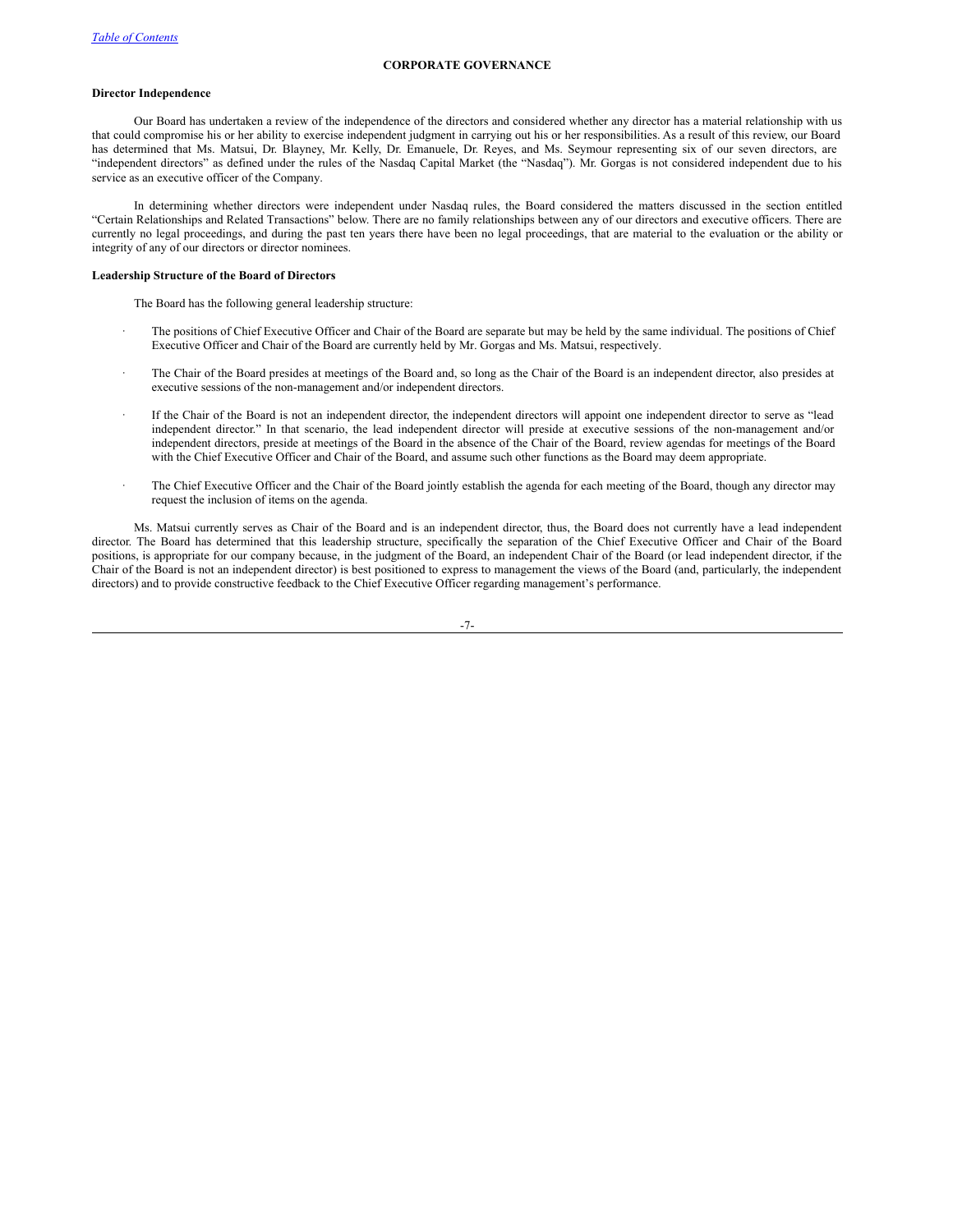# **Board Committees**

The Board has an Audit Committee, a Compensation Committee, and a Corporate Governance and Nominating Committee. These committees operate under written charters, which are available on our website at http://www.artelobio.com under "Investors—Governance." The Board has determined that all members of these committees satisfy the applicable independence requirements under Nasdaq rules. The current members of the committees are identified in the table below.

|                               |                    |                           | Corporate<br>Governance<br>and |
|-------------------------------|--------------------|---------------------------|--------------------------------|
| <b>Director</b>               | Audit<br>Committee | Compensation<br>Committee | Nominating<br>Committee        |
| Gregory D. Gorgas             | _                  |                           |                                |
| Connie Matsui                 | Member             |                           | Member                         |
| Steven Kelly                  | Member             | Chair                     | _                              |
| R. M. Emanuele, Ph.D.         | __                 |                           | Member                         |
| Douglas Blayney, M.D.         | _                  | _                         | Chair                          |
| Gregory R. Reyes, M.D., Ph.D. |                    | Member                    | $\overline{\phantom{a}}$       |
| Tamara A. Seymour             | Chair              |                           |                                |

The Audit Committee is responsible primarily for overseeing (i) the services provided by our independent registered public accounting firm, (ii) the integrity of our financial statements and internal control over financial reporting, and (iii) risk management, internal audit and our compliance with legal and regulatory requirements. Ms. Seymour, the Chair of the Audit Committee, has been determined by the Board to be an audit committee financial expert. For fiscal year ending August 31, 2021, the Audit Committee held four meetings and for the transition period from September 1, 2021 to December 31, 2021, the Audit Committee held one meeting.

The Compensation Committee is responsible primarily for evaluating and approving all compensation plans, policies and programs as they affect our executive officers, administering our equity compensation plans, and reviewing the compensation of the Board. For fiscal year ending August 31, 2021, the Compensation Committee held six meetings, and for the transition period from September 1, 2021 to December 31, 2021, the Compensation Committee held two meetings.

The Corporate Governance and Nominating Committee is responsible primarily for identifying, evaluating and recommending to the Board nominees for election or appointment to the Board and committees of the Board, evaluating the performance and independence of the Board and of individual directors, and evaluating the adequacy of our corporate governance practices. For fiscal year ending August 31, 2021 the Corporate Governance and Nominating Committee held three meetings, and for the transition period from September 1, 2021 to December 31, 2021, the Corporate Governance and Nominating Committee held two meetings.

# **Meetings of the Board of Directors and Board Committees**

The Board has regularly scheduled meetings at least quarterly. Our independent directors hold executive sessions without management present at least once per quarter. For fiscal year ending August 31, 2021, the Board held four meetings, and for the transition period from September 1, 2021 to December 31, 2021, the Board held two meetings. Each director attended at least 75% of the aggregate number of meetings held by the Board and all applicable committees of the Board during the period that he or she served. It is our policy to encourage members of the Board to attend our annual meetings of stockholders.

#### **Role of the Board of Directors in Risk Oversight**

Management is responsible for day-to-day risk management at our company. The role of the Board is to provide oversight of the processes designed to identify, assess and monitor key risks and risk mitigation activities. The Board fulfills its risk oversight responsibilities through (i) the receipt of reports directly from management and (ii) the receipt of reports from each committee chair regarding such committee's oversight of specific risk topics.

# *Delegation of Risk Oversight*

The Board has delegated oversight of specific risk areas to its committees. For example, the Audit Committee is tasked with overseeing risk management at our company with respect to financial matters and the adequacy of our internal control over financial reporting. Pursuant to its charter, the Audit Committee is required, among other things, to discuss with management our policies with respect to risk assessment and risk management, including guidelines and procedures to govern the process by which risk assessment and risk management are handled, and to review our major risk exposures and the steps management has taken to monitor, control and report such exposures. The Audit Committee typically has these discussions with management at least once per quarter, and the Chair of the Audit Committee subsequently reports on these discussions to the full Board. Similarly, the Compensation Committee assists the Board in overseeing risks arising from our compensation policies and practices, and the Corporate Governance and Nominating Committee assists the Board in overseeing risks associated with corporate governance, director and executive officer succession planning, board membership and board structure. The Board then discusses significant risk management issues with the Chief Executive Officer and recommends appropriate action.

-8-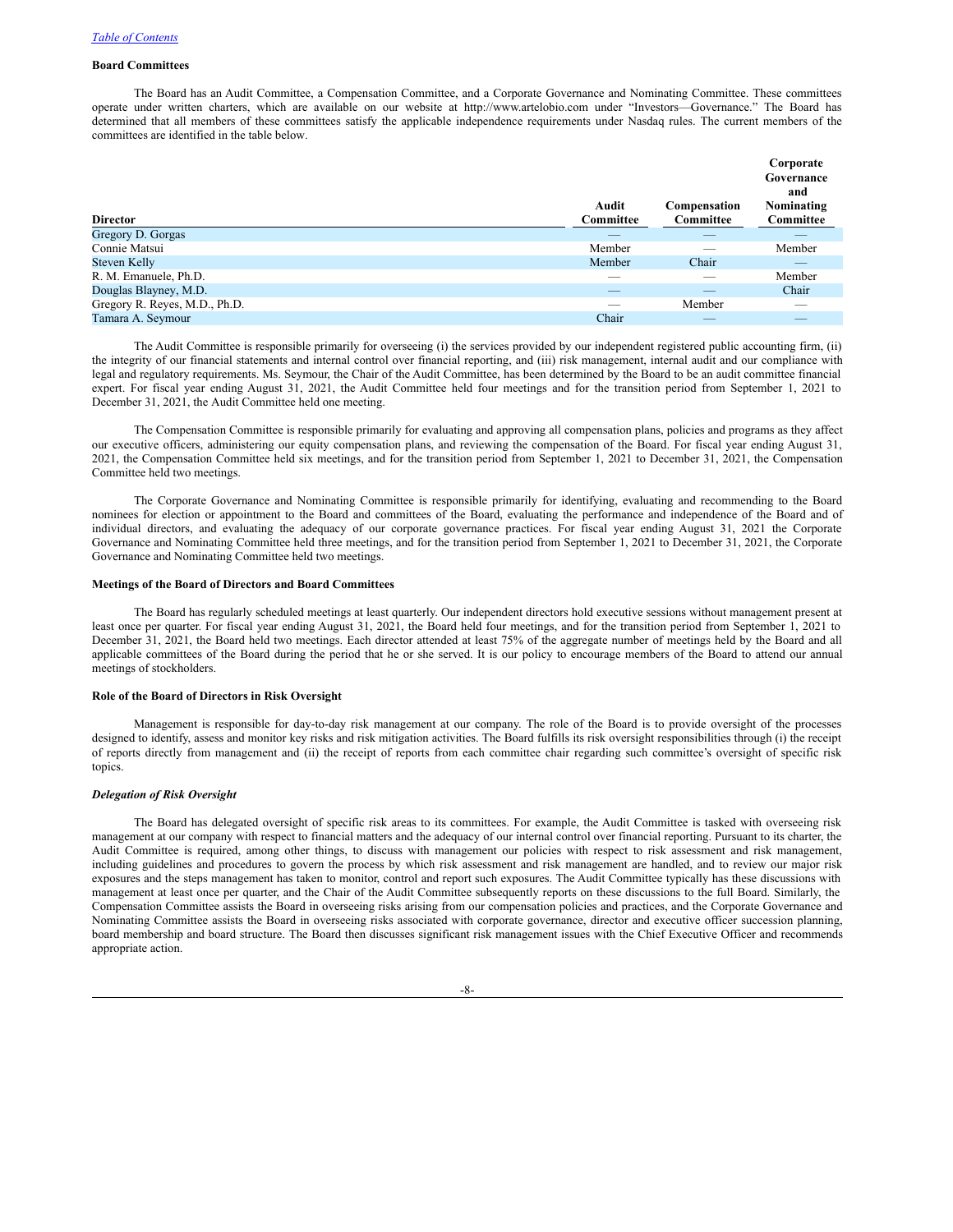# **Communications with the Board of Directors**

The Company's contact information is available on our website at https://artelobio.com/ under the "Investors" tab. Interested parties may send communications to the non-management members of the Board. Communications to the Board must be in writing and sent care of the Secretary by mail to our offices 505 Lomas Santa Fe, Suite 160, Solana Beach, CA 92075. This centralized process will assist the Board in reviewing and responding to stockholder and interested party communications in an appropriate manner. The name of any specific intended recipient should be noted in the communication. All communications must be accompanied by the following information:

- if the person submitting the communication is a security holder, a statement of the type and amount of securities of our company the person holds;
- if the person submitting the communication is not a security holder and is submitting the communication to the non-management directors as an interested party, the nature of the person's interest in our company;
- any special interest, meaning an interest not in the capacity of a stockholder of our company, of the person in the subject matter of the communication; and
- · the address, telephone number and e-mail address, if any, of the person submitting the communication.

Communications should be addressed to the attention of the Secretary and should not exceed 500 words in length, excluding the information required to accompany the communication as described above. The Board has instructed the Secretary to forward such correspondence to the Board.

# **Consideration of Director Nominees**

# *Director Qualifications*

The Corporate Governance and Nominating Committee evaluates all incumbent, replacement or additional nominees for election as directors, taking into account (i) all factors the committee considers appropriate, which may include career specialization, relevant technical skills or financial acumen, diversity of viewpoint and industry knowledge, and (ii) the following minimum qualifications:

- Each director nominee must have displayed the highest personal and professional ethics, integrity and values, and sound business judgment;
- Each director must be highly accomplished in his or her respective field, with superior credentials and recognition and broad experience at the administrative and/or policy making level in business, government, education, technology or public interest;
- Each director must have relevant expertise and experience, and be able to offer advice and guidance to the Chief Executive Officer based on that expertise and experience;
- Each director must be able to represent all of our stockholders and be committed to enhancing long-term stockholder value; and
- Each director must have sufficient time available to devote to activities of the Board and to enhance his or her knowledge of our business.

-9-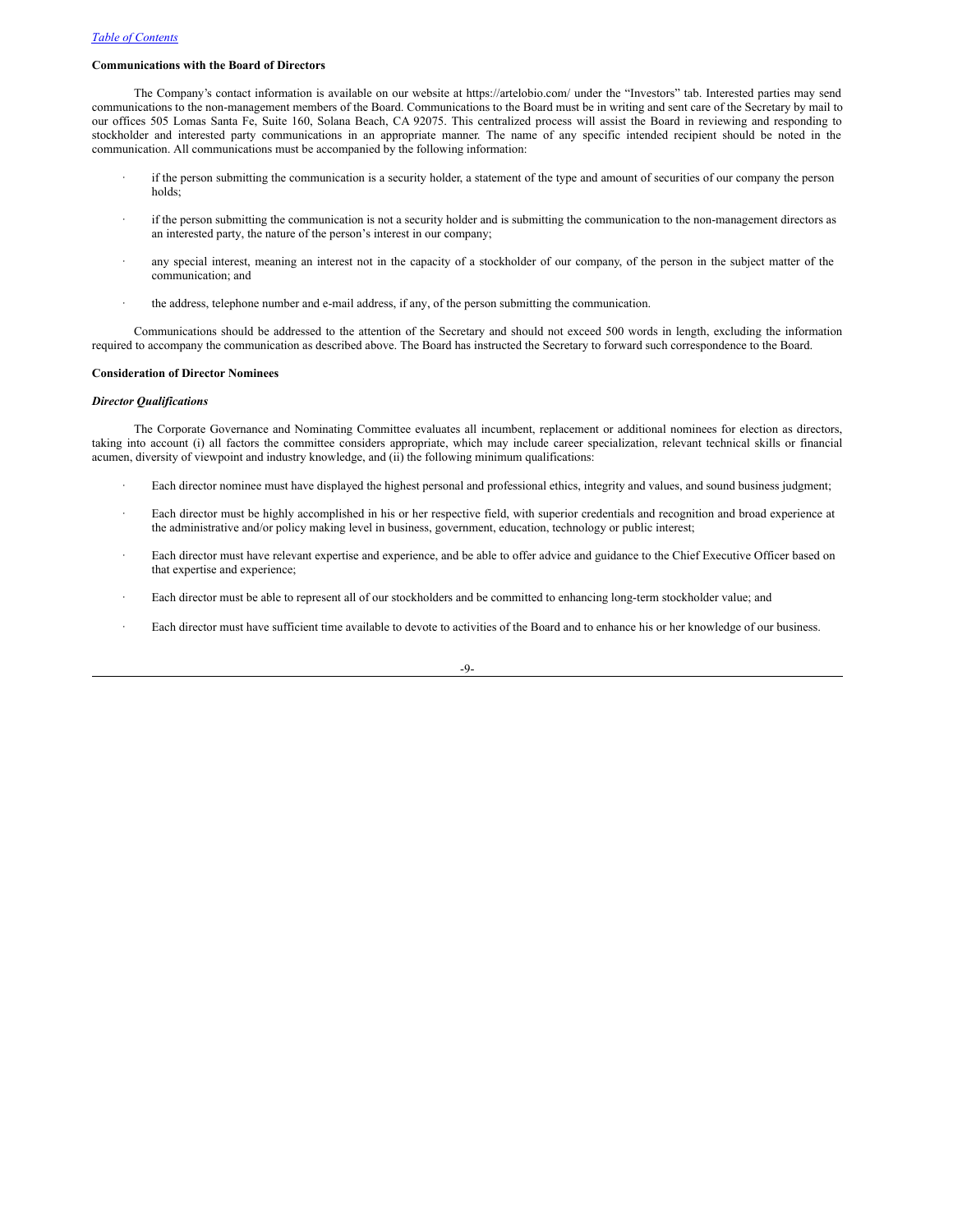#### *Table of [Contents](#page-3-0)*

In determining whether to recommend a director for re-election to the Board, the Corporate Governance and Nominating Committee also considers the director's past attendance at meetings and participation in and contributions to the activities of the Board and any applicable committees of the Board.

The Nominating and Governance Committee does not have a formal policy governing the consideration of diversity in identifying nominees for director but does take diversity into consideration on an informal basis.

#### *Board Diversity*

The following matrix presents the Board's diversity statistics in accordance with Nasdaq Rule 5606, as self-disclosed by our directors. The Board satisfies the minimum objectives of Nasdaq Rule 5605(f)(3) by having at least one director who identifies as female and at least one director who identifies as a member of an "Underrepresented Minority" (as defined by Nasdaq corporate governance rules). As we pursue future Board recruitment efforts, the Nominating and Governance Committee will continue to seek out candidates who can contribute to the diversity of views and perspectives of the Board. This includes seeking out individuals of diverse ethnicities, a balance in terms of gender, and individuals with diverse perspectives informed by other personal and professional experiences.

#### *Board Diversity Matrix as of May 9, 2022* **Total Number** of **Direct**

| TURN INHINER OF DIFFERENCE              |        |                |                   |                                      |
|-----------------------------------------|--------|----------------|-------------------|--------------------------------------|
| <b>Part I: Gender Identity</b>          | Female | Male           | <b>Non-Binary</b> | Did Not<br><b>Disclose</b><br>Gender |
| <b>Directors</b>                        | C      | 4              |                   |                                      |
| Part II: Demographic Background         |        |                |                   |                                      |
| African American or Black               |        |                |                   |                                      |
| Alaskan Native or Native American       |        |                |                   |                                      |
| Asian                                   |        |                |                   |                                      |
| Hispanic or Latinx                      |        |                |                   |                                      |
| Native Hawaiian or Pacific Islander     |        |                |                   |                                      |
| White                                   |        | $\mathfrak{D}$ |                   |                                      |
| Two or More Races or Ethnicities        |        |                |                   |                                      |
|                                         | ◠      |                |                   |                                      |
|                                         |        |                |                   |                                      |
| LGBTQ+                                  |        |                |                   |                                      |
|                                         |        |                |                   |                                      |
| Did Not Disclose Demographic Background |        |                |                   |                                      |
|                                         |        |                |                   |                                      |

#### *Stockholder Recommendations and Nominees*

The Corporate Governance and Nominating Committee has not received director candidate recommendations from our stockholders and does not have a formal policy regarding consideration of such recommendations. The Board believes this is appropriate, as any recommendations received from stockholders will be evaluated in the same manner as potential nominees suggested by members of the Board or management. Stockholders wishing to recommend a candidate for director should write to our Secretary at Artelo Biosciences, Inc., Attn: Secretary, 505 Lomas Santa Fe, Suite 160, Solana Beach, CA 92075.

To be considered, the recommendation of a director candidate must include the following written information: (i) the stockholder's name and contact information; (ii) a statement that the writer is a stockholder and is proposing a candidate for consideration by the Corporate Governance and Nominating Committee; (iii) the name of, and contact information for, the candidate and a statement that the candidate is willing to be considered and serve as a director, if nominated and elected; (iv) a statement of the candidate's business, educational experience and qualifications; (v) information regarding each of the factors listed under "Director Qualifications" above sufficient to enable the Corporate Governance and Nominating Committee to evaluate the candidate; (vi) a statement of the value that the candidate would add to the Board; (vii) a statement detailing any relationship between the candidate and any customer, supplier or competitor of our company; (viii) detailed information about any relationship or understanding between the proposing stockholder and the candidate; and (ix) a list of three character references, including complete contact information for such references. To give the Corporate Governance and Nominating Committee sufficient time to evaluate a recommended director candidate for the 2023 Annual Meeting of Stockholders, the recommendation should be received by our Secretary at our principal executive offices no later than January 16, 2023 which is the 120th calendar day before the first anniversary of the date our proxy statement was mailed to stockholders in connection with the Annual Meeting.

# *Identification and Evaluation of Nominees for Director*

The Corporate Governance and Nominating Committee uses a variety of methods for identifying and evaluating nominees for director. The Corporate Governance and Nominating Committee regularly assesses the appropriate size and composition of the Board, the needs of the Board and each committee of the Board, and the qualifications of candidates in light of these needs. Candidates may come to the attention of the Corporate Governance and Nominating Committee through stockholders, management, current members of the Board or search firms. The evaluation of these candidates may be based solely upon information provided to the Corporate Governance and Nominating Committee or may also include discussions with persons familiar with the candidate, an interview of the candidate or other actions the Corporate Governance and Nominating Committee deems appropriate, including the use of third parties to review candidates.

## **Code of Ethics**

We have adopted a written Code of Ethics applicable to the Board and our officers and employees, including our principal executive officer, principal financial officer and principal accounting officer, in accordance with the rules of the Nasdaq and the SEC. The Code of Ethics is available on our website at http://www.artelobio.com under "Investors —Governance."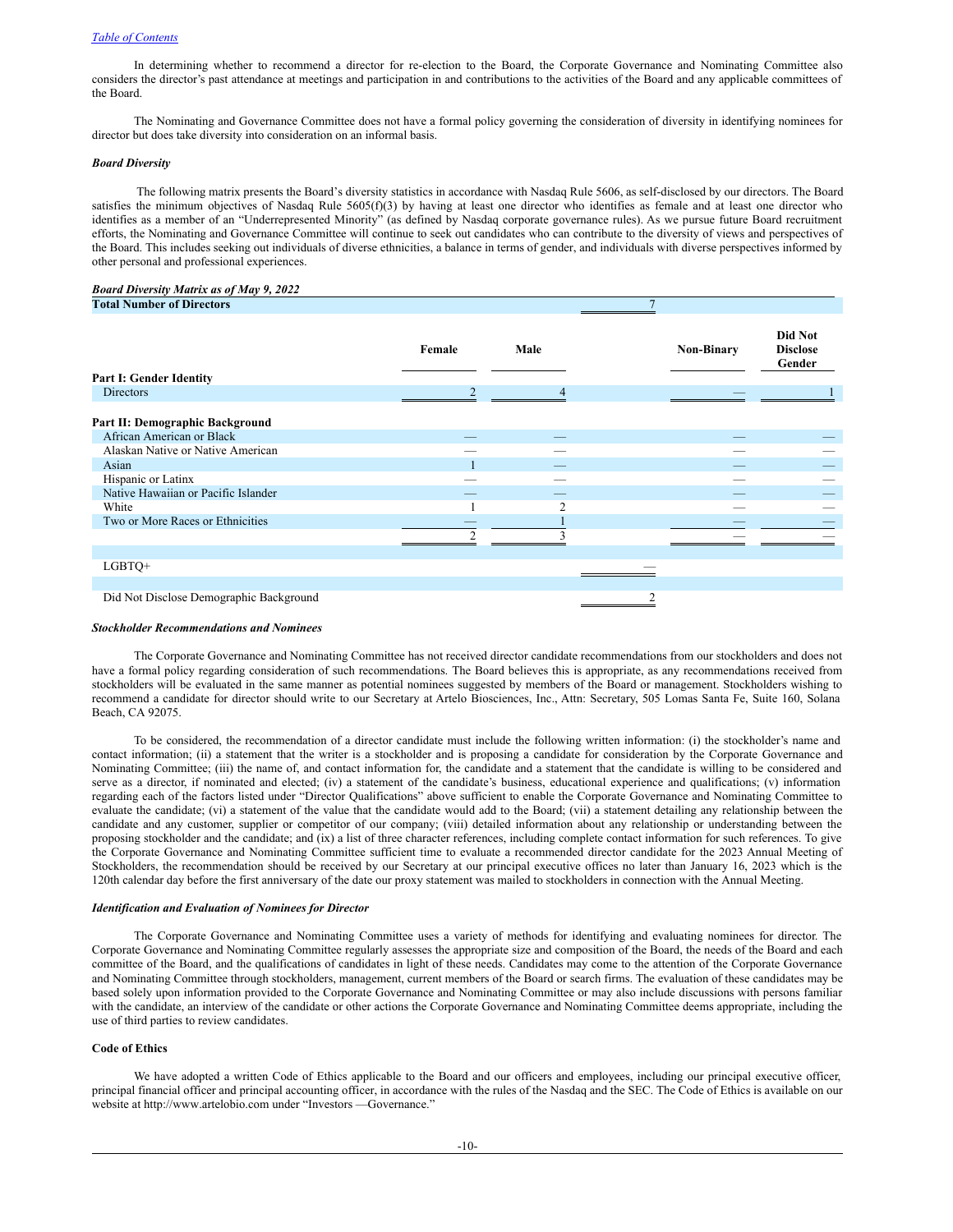# **Director Compensation**

#### *Outside Director Compensation Policy*

In March 2021, the Company adopted the Outside Director Compensation Policy. Moving forward, all non-employee directors are entitled to the following cash compensation for their services:

- \$30,000 per year for service as a member of the board of directors;
- · \$15,000 per year additionally for service as chairperson of the audit committee;
- · \$7,600 per year additionally for service as an audit committee member;
- · \$12,000 per year additionally for service as chairperson of the compensation committee;
- · \$4,000 per year additionally for service as a compensation committee member;
- · \$8,000 per year additionally for service as chairperson of the corporate governance and nominating committee; and
- \$4,000 per year additionally for service as a corporate governance and nominating committee member.

The terms of our outside director compensation policy also allow for new non-employee directors to receive, upon becoming a non-employee director, an initial award of stock options to purchase 30,000 shares of our common stock at a per-share exercise price equal to the fair market value of a share of our common stock on the first trading date on or after the date on which such individual first becomes a non-employee director. The initial award shall vest in three (3) equal installments on each anniversary of the date the applicable non-employee director's service commenced, in each case subject to the non-employee director continuing to be a service provider through the applicable vesting date.

Our outside director compensation policy, also provides for an annual award (the "Annual Award") to continuing non-employee directors who have served as a non-employee director for at least six (6) months on the date of each annual meeting of stockholders of stock options to purchase 10,000 shares of our common stock at a per-share exercise price equal to the fair market value of a share of our common stock on the date of each annual meeting; provided, however, that the Board may make exceptions to this requirement of being an outside director for six (6) months to receive an Annual Award. The Annual Award shall vest on the earlier of the one-year anniversary of the date the annual award is granted, or the day prior to the date of the annual meeting next following the date the annual award is granted, in each case, subject to the non-employee director continuing to be a service provider through the applicable vesting date.

We also reimburse our directors for expenses associated with attending meetings of our board of directors and committees of our board of directors. Directors who are also our employees receive no additional compensation for their service as a director.

Our outside director compensation policy further provides that in any given fiscal year, a non-employee director may not receive cash compensation and equity awards with an aggregate value greater than \$750,000 (determined in accordance with accounting principles generally accepted in the United States of America). Any cash compensation paid or awards granted to an individual for his or her services as an employee or a consultant (other than as a non-employee director) will not count for purposes of this limitation.

Our 2018 Equity Incentive Plan, or the 2018 Plan, provides that in the event of a merger or change in control, as defined in our 2018 Plan, each outstanding equity award granted under our 2018 Plan that is held by a non-employee director will fully vest, all restrictions on the shares subject to such award will lapse, and with respect to awards with performance-based vesting, all performance goals or other vesting criteria will be deemed achieved at 100% of target levels, and all of the shares subject to such award will become fully exercisable, if applicable.

The following table presents compensation information for our non-employee directors for fiscal year ending August 31, 2021.

|                  | Fees<br>Earned     |                          |                  | <b>Non-Equity</b><br>Incentive | Nonqualified                    | All                      |             |
|------------------|--------------------|--------------------------|------------------|--------------------------------|---------------------------------|--------------------------|-------------|
|                  | or Paid<br>in Cash | <b>Stock</b>             | Option<br>Awards | Plan<br>Compensation           | <b>Deferred</b><br>Compensation | Other<br>Compensation    | Total       |
| Name             | (S)                | Awards (\$)              | $(S)^{(1)}$      | <b>(S)</b>                     | Earnings (\$)                   | <b>(\$)</b>              | <b>(\$)</b> |
| Connie Matsui    | 86,351             | $\overline{\phantom{a}}$ | 398,406          | $\overline{\phantom{a}}$       | $\overline{\phantom{a}}$        | $\overline{\phantom{0}}$ | 484,757     |
| Douglas Blayney  | 41,366             | $\overline{\phantom{a}}$ | 349,306          | $\overline{\phantom{a}}$       | $\overline{\phantom{a}}$        | $\overline{\phantom{a}}$ | 390,672     |
| Gregory R. Reyes | 25,555             | $\blacksquare$           | 76,346           | $\overline{\phantom{a}}$       | $\overline{\phantom{a}}$        | $\overline{\phantom{a}}$ | 101,901     |
| Martin Emanuele  | 26,579             | $\overline{\phantom{a}}$ | 303,246          | $\overline{\phantom{a}}$       | $\overline{\phantom{a}}$        | $\overline{\phantom{a}}$ | 329,825     |
| Steven Kelly     | 66,090             | $\overline{\phantom{a}}$ | 361,806          | ۰                              | $\overline{\phantom{0}}$        | $\overline{\phantom{a}}$ | 427,896     |
| Tamara Seymour   | 19,896             | $\overline{\phantom{a}}$ | 51,162           | $\overline{\phantom{a}}$       | $\overline{\phantom{a}}$        | $\overline{\phantom{0}}$ | 71,058      |
| John Beck        | 37,965             | $\overline{\phantom{a}}$ | 354,486          | $\overline{\phantom{a}}$       | $\overline{\phantom{a}}$        | ٠                        | 392,451     |

(1) In accordance with SEC rules, the amounts shown reflect the aggregate grant date fair value of stock awards granted to Non-Employee Directors during 2021, computed in accordance with Financial Accounting Standards Board Accounting Standards Codification Topic 718 ("FASB ASC 718"). The grant date fair value for stock options is measured based on the Black-Scholes Model. Refer to Note 4 – Equity in the Company's consolidated financial statements for the year ended August 31, 2021.

The following table presents compensation information for our non-employee directors for transition period from September 1, 2021 to December 31,  $2021$ 

| Name             | Fees<br>Earned<br>or Paid<br>in Cash<br>(S) | <b>Stock</b><br>Awards<br>(S) | Option<br>Awards<br>(S)  | <b>Non-Equity</b><br><b>Incentive Plan</b><br>Compensation<br>(S) | Nonqualified<br><b>Deferred</b><br>Compensation<br>Earnings (\$) | All<br>Other<br>Compensation<br>(S) | Total<br><b>(S)</b> |
|------------------|---------------------------------------------|-------------------------------|--------------------------|-------------------------------------------------------------------|------------------------------------------------------------------|-------------------------------------|---------------------|
| Connie Matsui    | 21,708                                      | $\overline{\phantom{m}}$      |                          |                                                                   |                                                                  | -                                   | 21,708              |
| Douglas Blayney  | 12,667                                      | $\overline{\phantom{a}}$      |                          |                                                                   |                                                                  | $\overline{\phantom{0}}$            | 12,667              |
| Gregory R. Reyes | 11,333                                      | $\overline{\phantom{a}}$      |                          | $\overline{\phantom{a}}$                                          | $\overline{\phantom{a}}$                                         | -                                   | 11,333              |
| Martin Emanuele  | 11,333                                      | $\overline{\phantom{a}}$      | $\overline{\phantom{a}}$ | $\overline{\phantom{a}}$                                          | $\overline{\phantom{a}}$                                         | $\overline{\phantom{a}}$            | 11,333              |
| Steven Kelly     | 16,500                                      | $\overline{\phantom{0}}$      | $\overline{\phantom{a}}$ | $\overline{\phantom{a}}$                                          | $\overline{\phantom{a}}$                                         | $\overline{\phantom{a}}$            | 16,500              |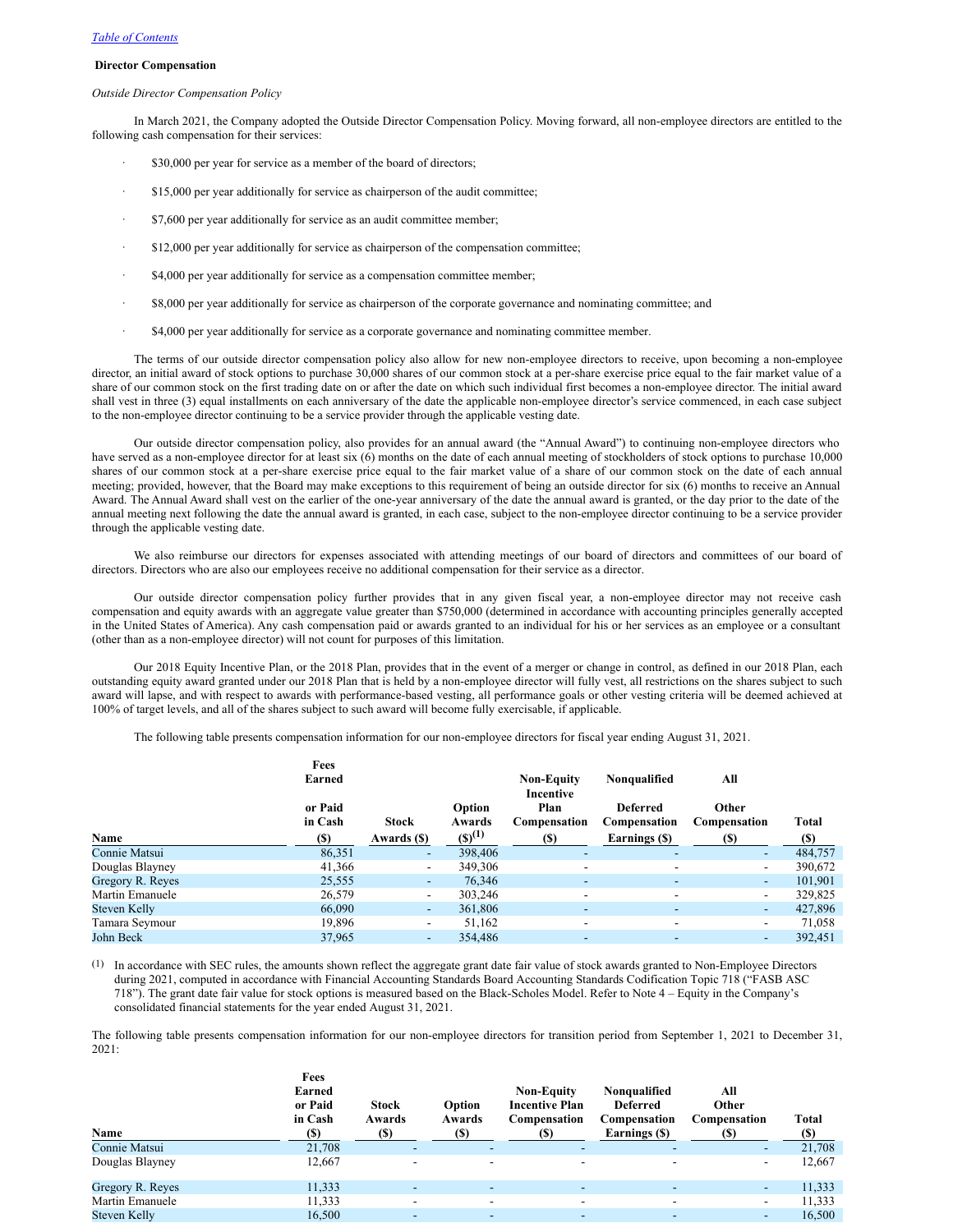- 1 1 -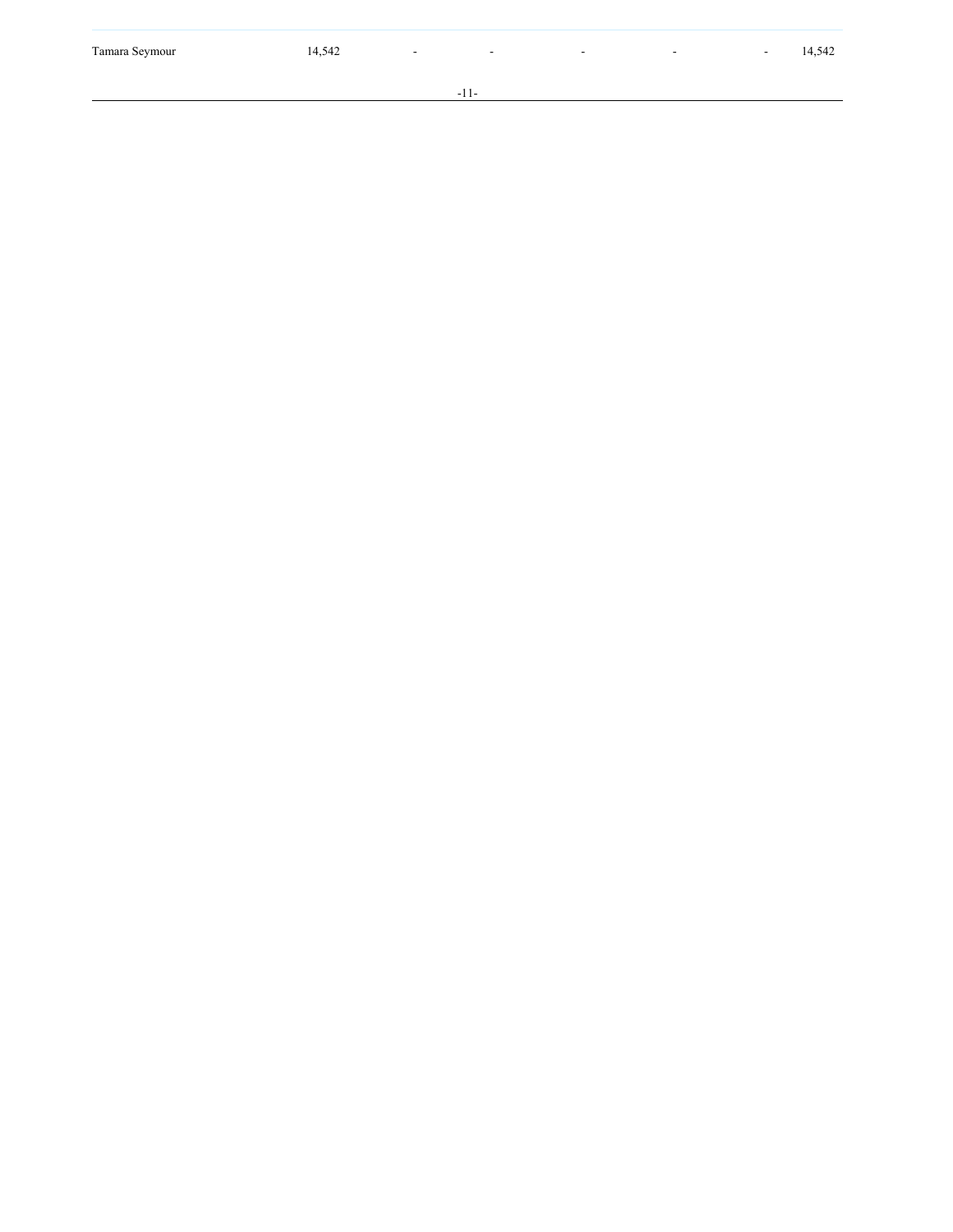# *Table of [Contents](#page-3-0)*

The following table presents the total number of shares subject to either options outstanding or restricted stock awards, as well as the number of shares subject to vested exercisable options, for each non-employee director as of August 31, 2021:

| <b>Director</b>           | <b>Total</b><br>Number of<br><b>Options</b><br>Outstanding<br>or Restricted<br><b>Stock Awards</b> | <b>Number of Vested</b><br>Exercisable<br><b>Options/Restricted</b><br><b>Stock Awards</b> |
|---------------------------|----------------------------------------------------------------------------------------------------|--------------------------------------------------------------------------------------------|
| Connie Matsui             | 196,000                                                                                            | 26,500                                                                                     |
| Steven Kelly              | 176,750                                                                                            | 22,250                                                                                     |
| R. Martin Emanuele, Ph.D. | 160,500                                                                                            | 30,000                                                                                     |
| Douglas Blayney, M.D.     | 167,500                                                                                            | 18,000                                                                                     |
| John Beck                 | 23,750                                                                                             | 23,750                                                                                     |
|                           |                                                                                                    |                                                                                            |

The following table presents the total number of shares subject to either options outstanding or restricted stock awards, as well as the number of shares subject to vested exercisable options, for each non-employee director as of December 31, 2021.

| <b>Director</b>           | Total<br>Number of<br><b>Options</b><br>Outstanding<br>or Restricted<br><b>Stock</b><br>Awards | <b>Number of Vested</b><br>Exercisable<br><b>Options/Restricted</b><br><b>Stock Awards</b> |
|---------------------------|------------------------------------------------------------------------------------------------|--------------------------------------------------------------------------------------------|
| Connie Matsui             |                                                                                                |                                                                                            |
|                           | 196,000                                                                                        | 26,500                                                                                     |
| Steven Kelly              | 176,750                                                                                        | 22,250                                                                                     |
| R. Martin Emanuele, Ph.D. | 160,500                                                                                        | 30,000                                                                                     |
| Douglas Blayney, M.D.     | 167,500                                                                                        | 18,000                                                                                     |
| Tamara A. Seymour         | 40,000                                                                                         |                                                                                            |

# <span id="page-16-0"></span>**EXECUTIVE OFFICERS**

Our executive officers are appointed by, and serve at the discretion of, the Board. Each executive officer is a full-time employee of Artelo. The names of our executive officers and their ages, titles and biographies are set forth below:

| Name              | Age | <b>Position</b>                                                                     |
|-------------------|-----|-------------------------------------------------------------------------------------|
| Gregory D. Gorgas |     | President, Chief Executive Officer, Chief Financial Officer, Secretary and Director |

*Gregory D. Gorgas. Please see biography in "Proposal 1" section below.*

None of our executive officers has any family relationships with any of our other executive officers or directors. There currently are no legal proceedings, and during the past ten years there have been no legal proceedings, that are material to the evaluation of the ability or integrity of any of our executive officers.

-12-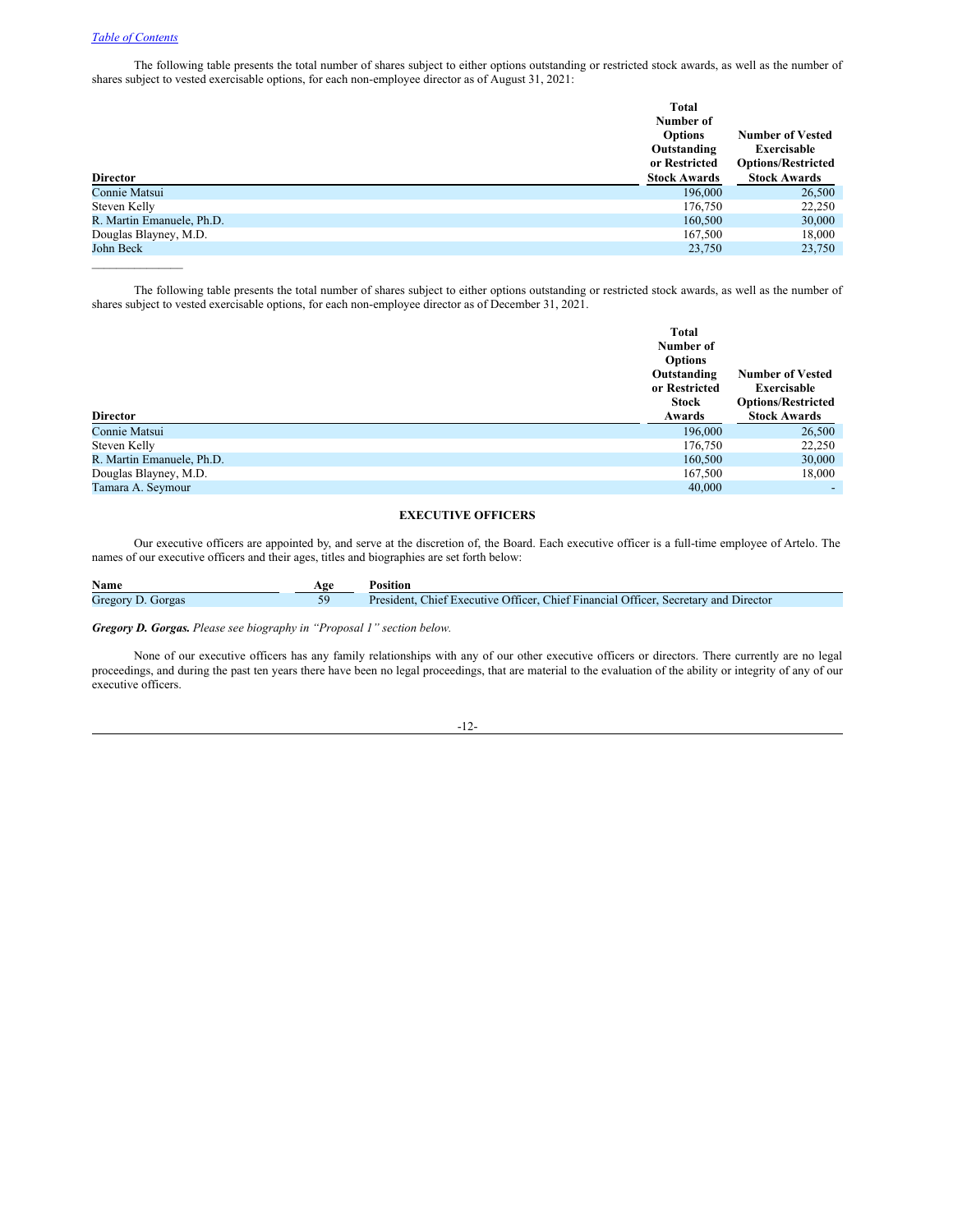# <span id="page-17-0"></span>**EXECUTIVE COMPENSATION**

# **Summary Compensation Table**

The following table summarizes the total compensation earned by our NEO for August 31, 2021 and 2020 and the transition period from September 1, 2021 to December 31, 2021.

| Name and<br>Principal<br><b>Position</b><br>Gregory D.<br>Gorgas | Year                                              | <b>Salary</b><br><b>(\$)</b> | <b>Bonus</b><br><b>(\$)</b> | Stock<br>Awards<br><b>(\$)</b> | Option<br>Awards<br><b>(\$)</b> | <b>Non-Equity</b><br><b>Incentive Plan</b><br>Compensation(\$) | Change in<br><b>Pension</b><br>Value and<br>Nonqualified<br><b>Deferred</b><br>Compensation<br>Earnings<br><b>(\$)</b> | All<br>Other<br>Compensation<br>(S) | <b>Total</b><br>(S) |
|------------------------------------------------------------------|---------------------------------------------------|------------------------------|-----------------------------|--------------------------------|---------------------------------|----------------------------------------------------------------|------------------------------------------------------------------------------------------------------------------------|-------------------------------------|---------------------|
| President,<br>CEO, CFO,                                          | September 1,<br>$2021$ to<br>December 31,<br>2021 | 141,667                      | 217,281                     | $\overline{\phantom{a}}$       | 730,093                         |                                                                |                                                                                                                        | 1,944                               | 1,090,985           |
| Secretary,<br>Treasurer<br>and<br>Director                       | September 1,<br>2020 to August<br>31, 2021        | 415,333                      | 210,375                     |                                | 2,840,064                       |                                                                |                                                                                                                        | 5,831                               | 3,471,603           |
|                                                                  | September 1,<br>2019 to August<br>31, 2020        | 430,961                      | 150,480                     | $\overline{\phantom{a}}$       | $\overline{\phantom{a}}$        |                                                                |                                                                                                                        |                                     | 581,441             |

# **Outstanding Equity Awards at Fiscal Year End**

As of August 31, 2021, there was an option to purchase 1,484,600 shares of our common stock held by our named executive officer.

|                                                                                         | <b>Option Awards</b>                                                                                        |                                                                                                        |                                                                                                                                                   |              |                                    |                                     |                                                                                                |                                                                                                  | <b>Stock Awards</b>                                                                                                                                                                     |                                                                                                                                                                                                             |  |  |
|-----------------------------------------------------------------------------------------|-------------------------------------------------------------------------------------------------------------|--------------------------------------------------------------------------------------------------------|---------------------------------------------------------------------------------------------------------------------------------------------------|--------------|------------------------------------|-------------------------------------|------------------------------------------------------------------------------------------------|--------------------------------------------------------------------------------------------------|-----------------------------------------------------------------------------------------------------------------------------------------------------------------------------------------|-------------------------------------------------------------------------------------------------------------------------------------------------------------------------------------------------------------|--|--|
| Name                                                                                    | Number of<br><b>Securities</b><br>Underlying<br><b>Unexercised</b><br><b>Options:</b><br><b>Exercisable</b> | Number of<br><b>Securities</b><br>Underlying<br><b>Unexercised</b><br><b>Options:</b><br>Unexercisable | <b>Equity</b><br>Incentive<br>Plan<br>Awards:<br>Number of<br><b>Securities</b><br>Underlying<br><b>Unexercised</b><br>Unearned<br><b>Options</b> |              | Option<br><b>Exercise</b><br>Price | Option<br><b>Expiration</b><br>Date | <b>Number</b><br>of Shares<br>or Units<br>of Stock<br><b>That Have</b><br><b>Not</b><br>Vested | <b>Market</b><br>Value<br>of Shares<br>or Units<br>of Stock<br>That<br>Have<br><b>Not Vested</b> | <b>Equity</b><br>Incentive<br>Plan<br>Awards:<br><b>Number</b><br>of<br>Unearned<br>Shares,<br><b>Units or</b><br>Other<br><b>Rights</b><br>That<br>Have<br><b>Not</b><br><b>Vested</b> | <b>Equity</b><br><b>Incentive</b><br>Plan<br>Awards:<br><b>Market</b><br>or Payout<br>Value of<br>Unearned<br>Shares,<br><b>Units or</b><br>Other<br><b>Rights</b><br><b>That Have</b><br><b>Not Vested</b> |  |  |
|                                                                                         | (1)                                                                                                         | (2)                                                                                                    | (3)                                                                                                                                               |              | (4)                                | (5)                                 | (6)                                                                                            | (7)                                                                                              | (8)                                                                                                                                                                                     | (9)                                                                                                                                                                                                         |  |  |
| Gregory D.<br>Gorgas<br>President, CEO,<br>CFO, Secretary,<br>Treasurer and<br>Director | 37,512                                                                                                      | 37,488                                                                                                 |                                                                                                                                                   | $\mathbb{S}$ | 1.99                               | August 29,<br>2029                  |                                                                                                |                                                                                                  |                                                                                                                                                                                         |                                                                                                                                                                                                             |  |  |
|                                                                                         |                                                                                                             |                                                                                                        |                                                                                                                                                   |              |                                    | February                            |                                                                                                |                                                                                                  |                                                                                                                                                                                         |                                                                                                                                                                                                             |  |  |
|                                                                                         |                                                                                                             | 834,500                                                                                                |                                                                                                                                                   | \$           | 2.66                               | 12, 2031                            |                                                                                                |                                                                                                  |                                                                                                                                                                                         |                                                                                                                                                                                                             |  |  |
|                                                                                         |                                                                                                             | 575,100                                                                                                | ٠                                                                                                                                                 | $\mathbb{S}$ | 1.52                               | March 5,<br>2031                    |                                                                                                |                                                                                                  |                                                                                                                                                                                         |                                                                                                                                                                                                             |  |  |

As of December 31, 2021, there was an option to purchase 2,795,840 shares of our common stock held by our named executive officer.

|      | <b>Option Awards</b> |                   |                    |          |                   |                 |                  | <b>Stock Awards</b> |                            |
|------|----------------------|-------------------|--------------------|----------|-------------------|-----------------|------------------|---------------------|----------------------------|
|      |                      |                   |                    |          |                   |                 |                  |                     | <b>Equity</b><br>Incentive |
|      |                      |                   |                    |          |                   |                 |                  | <b>Equity</b>       | Plan                       |
|      |                      |                   |                    |          |                   |                 |                  | Incentive           | Awards:                    |
|      |                      |                   |                    |          |                   |                 |                  | Plan                | Market                     |
|      |                      |                   |                    |          |                   |                 |                  | Awards:             | <sub>or</sub>              |
|      |                      |                   | <b>Equity</b>      |          |                   |                 |                  | <b>Number</b>       | Payout                     |
|      |                      |                   | Incentive          |          |                   |                 |                  | of                  | Value of                   |
|      |                      |                   | Plan               |          |                   |                 |                  | Unearned            | Unearned                   |
|      |                      |                   | Awards:            |          |                   |                 | Market           | Shares,             | Shares,                    |
|      | <b>Number</b>        |                   | <b>Number</b>      |          |                   | <b>Number</b>   | Value            | Units or            | <b>Units or</b>            |
|      | of                   | Number of         | of                 |          |                   | of Shares       | of Shares        | Other               | Other                      |
|      | <b>Securities</b>    | <b>Securities</b> | <b>Securities</b>  |          |                   | or Units        | or Units         | <b>Rights</b>       | <b>Rights</b>              |
|      | Underlying           | Underlying        | Underlying         |          |                   | of Stock        | of Stock         | That                | That                       |
|      | Unexercised          | Unexercised       | <b>Unexercised</b> | Option   | Option            | That            | <b>That Have</b> | Have                | Have                       |
|      | <b>Options:</b>      | <b>Options:</b>   | Unearned           | Exercise | <b>Expiration</b> | <b>Have Not</b> | <b>Not</b>       | <b>Not</b>          | <b>Not</b>                 |
| Name | Exercisable          | Unexercisable     | <b>Options</b>     | Price    | Date              | <b>Vested</b>   | Vested           | <b>Vested</b>       | <b>Vested</b>              |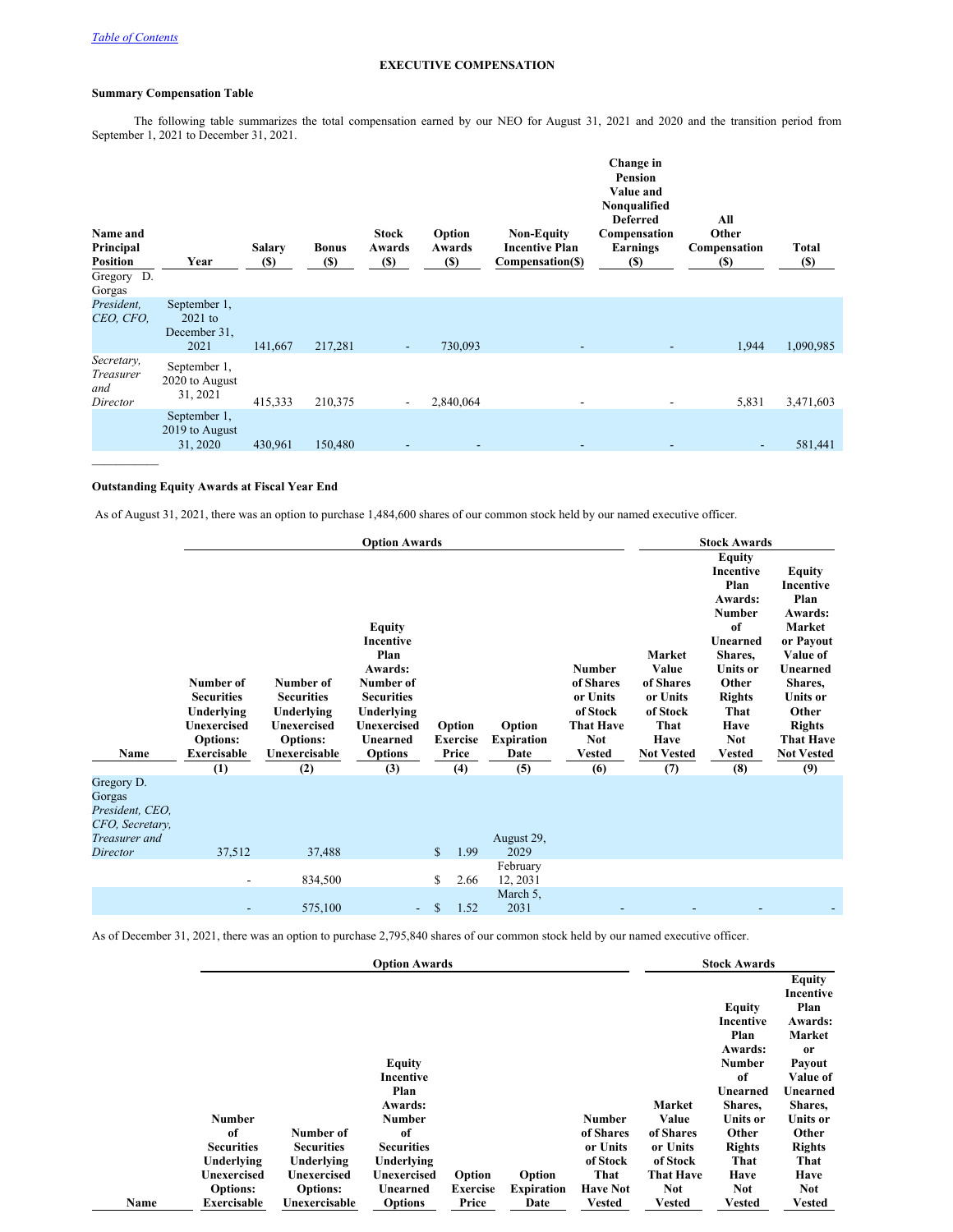|                                    | $\left( 1\right)$        | (2)       | (3)                      | (4)  | (5)                  | (6)                      | (7) | (8)                      | (9) |
|------------------------------------|--------------------------|-----------|--------------------------|------|----------------------|--------------------------|-----|--------------------------|-----|
| Gregory D. Gorgas                  | 43,760                   | 31,240    | $\sim$                   | 1.99 | August 29,<br>2029   | $\overline{\phantom{a}}$ |     | -                        |     |
| President, CEO,<br>CFO, Secretary, | $\overline{\phantom{0}}$ | 834,500   | $\overline{\phantom{a}}$ | 2.66 | February<br>12, 2031 | $\overline{\phantom{a}}$ |     | $\overline{\phantom{0}}$ |     |
| Treasurer and<br><i>Director</i>   | $\overline{\phantom{0}}$ | 575,100   | $\sim$                   | 1.52 | March 5,<br>2031     | $\overline{\phantom{0}}$ |     | $\overline{\phantom{a}}$ |     |
|                                    | $\overline{\phantom{a}}$ | 1,355,000 | -                        | 0.63 | December<br>3, 2031  | $\overline{\phantom{a}}$ |     | $\overline{\phantom{a}}$ |     |

# **Executive Employment Agreements**

On April 3, 2017, our Company entered into an employment agreement with Gregory D. Gorgas. On March 15, 2019, the compensation committee of the Board increased Mr. Gorgas' salary by \$10,000 per month, effective immediately.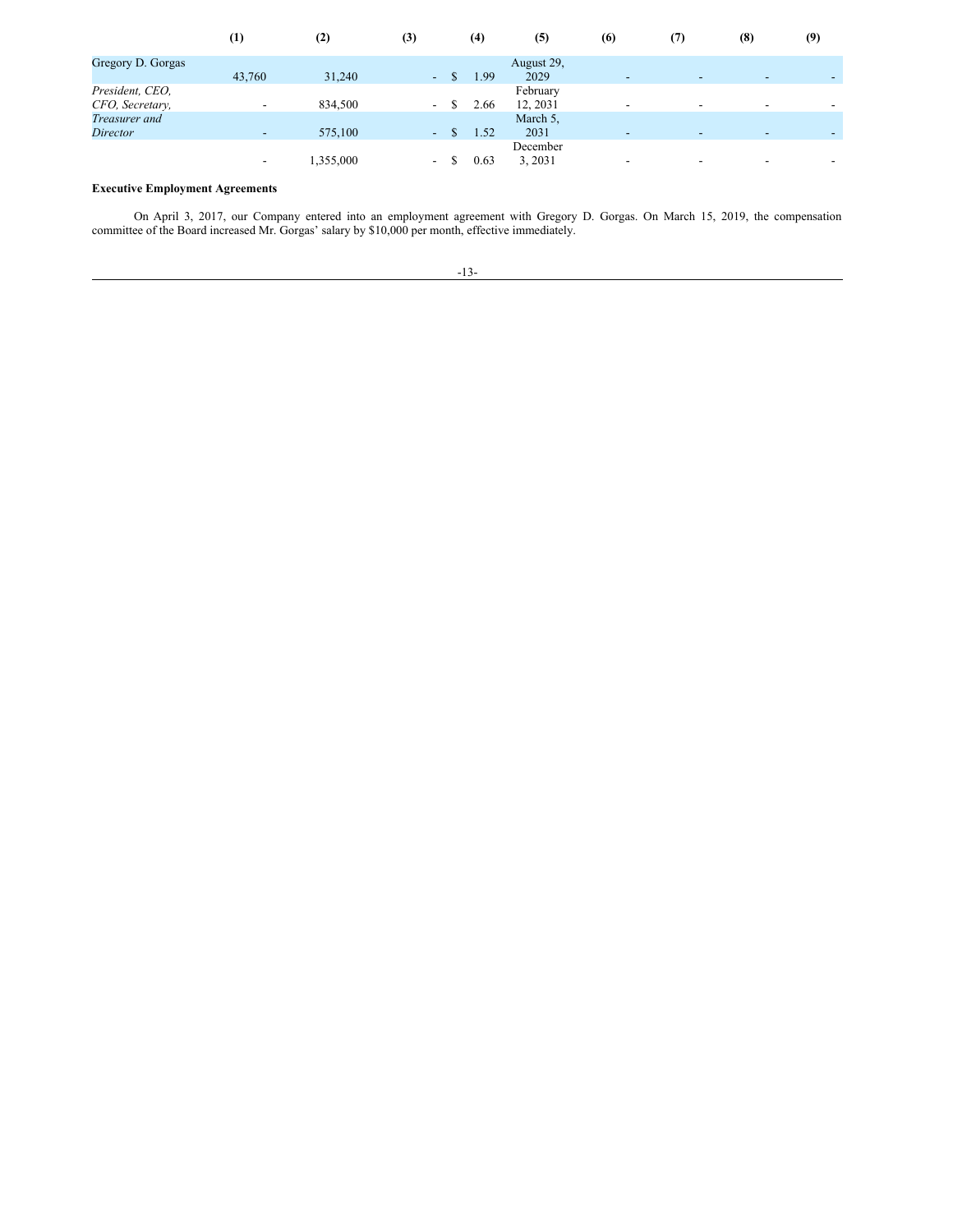On August 30, 2019, and effective as of June 20, 2019, the Company and Mr. Gorgas entered into an amended and restated employment agreement (the "Employment Agreement").

Pursuant to the Employment Agreement, Mr. Gorgas receives a base salary of \$396,000 per year, less applicable withholdings, and he will be eligible to earn an annual target bonus of up to 50% of his base salary upon achievement of performance objectives to be determined by the Company's board of directors or its compensation committee. Mr. Gorgas is also eligible to participate in any employee benefit plans sponsored by us.

In addition, in connection with his employment, we have granted Mr. Gorgas an option to purchase 75,000 shares of our common stock at \$1.99 per share pursuant to our 2018 Equity Incentive Plan. The shares subject to this option award will vest, subject to Mr. Gorgas' continued service through the applicable vesting date, ratably over 48 months starting on August 29, 2019, such that the option will be fully vested on August 29, 2023. The vesting of the option is also subject to certain vesting acceleration provisions pursuant to the Employment Agreement.

The Employment Agreement also provides that Company shall pay the premiums for a life insurance policy for Mr. Gorgas for coverage of up to \$1,000,000, and Mr. Gorgas shall be entitled to select personal beneficiaries for 100% of the proceeds of such policy. Mr. Gorgas may also choose to pay any additional premiums to increase the coverage of this life insurance policy.

The Employment Agreement also provides benefits in connection with a termination of employment under specified circumstances. Under the terms of the Employment Agreement, if we terminate Mr. Gorgas' employment other than for cause, death, or disability, or Mr. Gorgas terminates his employment for good reason, Mr. Gorgas will be entitled to receive, subject to his timely execution and non-revocation of a release of claims, nondisparagement and his continued adherence to the non-solicitation provision of the Employment Agreement the following benefits: (A) if his termination of service occurs within the period 3 months prior to and 12 months after a change of control of the Company, (i) a lump sum severance payment equal to (x) 12 months of his then-current base salary and (y) his prorated annual bonus at the target level of achievement for the year in which the termination occurs, (ii) reimbursements for Mr. Gorgas and his eligible dependents' COBRA premiums for up to 12 months; and (iii) accelerated vesting as to 100% of Mr. Gorgas' then-outstanding time-based and performance-based equity awards; or (B) if his termination of service occurs outside of the period 3 months prior to and 12 months after a change of control of the Company, (i) continuing monthly payments of his then-current base salary for 12 months, (ii) a lump sum payment equal to a pro-rata portion of his then-current year target bonus, (iii) reimbursements for Mr. Gorgas and his eligible dependents' COBRA premiums for up to 12 months; and (iv) accelerated vesting as to (x) 100% of Mr. Gorgas' then-outstanding time-based equity awards and (y) that portion of Mr. Gorgas' then-outstanding performance based equity awards for the performance goals that had been satisfied at the time of termination or are expected to be satisfied.

If any of the severance and other benefits provided for in the Employment Agreement or otherwise payable to Mr. Gorgas constitute "parachute payments" within the meaning of Section 280G of the Internal Revenue Code (the "Code") and could be subject to excise tax under Section 4999 of the Code, then such payments will be delivered in full or delivered as to such lesser extent which would result in no portion of such benefits being subject to excise tax, whichever results in the greater amount of after-tax benefits to Mr. Gorgas.

On February 12, 2021 (the "Grant Date") the Board granted an option to Mr. Gorgas, to purchase 834,500 shares of our common stock vesting as follows: 50% shall vest on the one-year anniversary of the Grant Date and 50% shall vest on the two-year anniversary of the Grant Date, such that 100% of the option shall be vested in a two year period, subject to Mr. Gorgas' continued service to the Company. The option is subject to the terms and conditions of the Company's 2018 Equity Incentive Plan and the related stock option agreement.

On March 5, 2021, the compensation committee of the Board (the "Compensation Committee") granted an option to Mr. Gorgas to purchase 575,100 shares of our common stock, vesting as follows: twenty-five percent (25%) of the shares subject to the option shall vest on the one (1) year anniversary of the Vesting Commencement Date (as defined below), and one forty-eighth (1/48<sup>th</sup>) of the shares subject to the option shall vest each month thereafter on the same day of the month as the Vesting Commencement Date (and if there is no corresponding day, on the last day of the month), subject to Mr. Gorgas' continued service to the Company. The Vesting Commencement Date is the March 5, 2021. In the event that the Mr. Gorgas' continuous status as a service provider is terminated by the Company upon or within twelve months after a Change in Control (as defined by the Plan), other than as a result of death, Disability or Resignation for Good Reason (as defined in Mr. Gorgas' Amended and Restated Employment Agreement by and between the Mr. Gorgas and the Company, effective as of June 19, 2019), 100% of the total number of shares subject to the option shall vest immediately. The option is subject to the terms and conditions of the Company's 2018 Equity Incentive Plan and the related stock option agreement.

On December 3, 2021, the Company granted an option to the Company's principal executive officer to purchase 1,355,000 shares of the Company's common stock, with an exercise price of \$0.63, with a term of ten (10) years to exercise from grant date, under the Company's 2018 Equity Incentive Plan. Commencing on the grant date, options were issued and will vest as follows: 25% of the shares subject to the option shall vest on December 3, 2022, and the balance of the unvested shares shall vest ratably each month thereafter for a 36-month period, on the third day of each such month.

The Compensation Committee also increased Mr. Gorgas' base salary to \$425,000 per year, effective January 1, 2021. Mr. Gorgas will continue to be eligible to earn an annual target bonus of up to 50% of his base salary upon achievement of performance objectives to be determined by the Board or its Compensation Committee.

On February 18, 2022, the Compensation Committee also increased Mr. Gorgas' base salary to \$440,000 per year, retroactive to January 1, 2022. Mr. Gorgas will continue to be eligible to earn an annual target bonus of up to 50% of his base salary upon achievement of performance objectives to be determined by the Board or its Compensation Committee.

-14-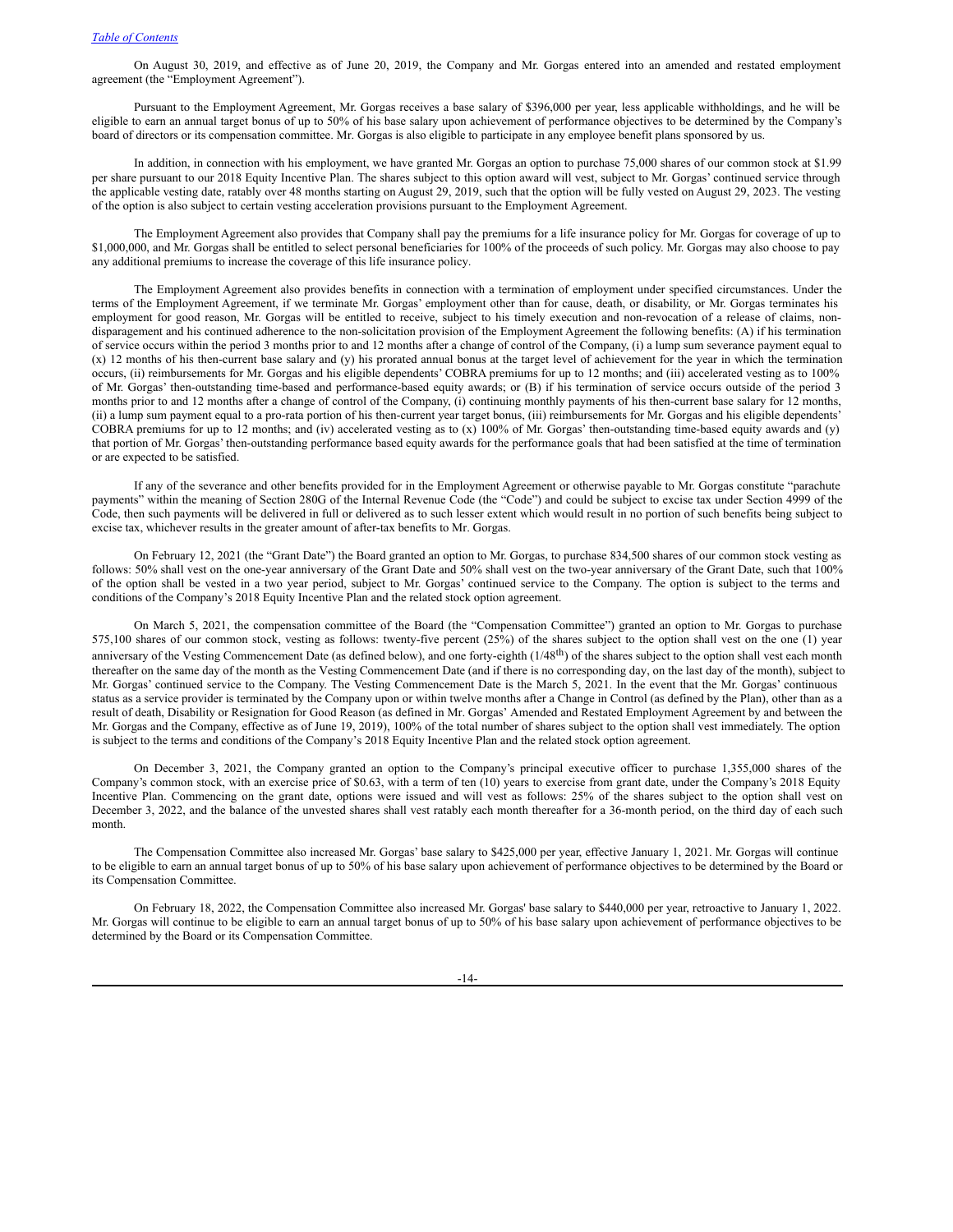# <span id="page-20-0"></span>**ELECTION OF DIRECTORS**

#### **Board Composition**

As of the date of this proxy statement, the Board consists of seven (7) members. Our bylaws provide that the number of directors will be fixed from time to time by resolution of the Board. All directors hold office until their successors have been elected and qualified or until their earlier death, resignation, disqualification or removal.

The Board consists of Gregory D. Gorgas, Connie Matsui, Steven Kelly, R. Martin Emanuele, Ph.D., Douglas Blayney, M.D., Gregory R. Reyes, M.D., Ph.D., and Tamara A. Seymour. At each annual meeting of stockholders, the successors to directors whose terms then expire will serve from the time of election and qualification until following annual meeting following election and until their successors are duly elected and qualified.

Our bylaws provide for majority voting in the election of directors. Each director nominee will be elected to the Board if the votes cast for such nominee's election exceed the votes cast against such nominee's election.

#### **Nominees for Election at the Annual Meeting**

The Corporate Governance and Nominating Committee recommended, and the Board nominated, Gregory D. Gorgas, Connie Matsui, Steven Kelly, R. Martin Emanuele, Ph.D., Douglas Blayney, M.D., Gregory R. Reyes, M.D., Ph.D., and Tamara A. Seymour as nominees for election to the Board at the Annual Meeting. If elected, Gregory D. Gorgas, Connie Matsui, Steven Kelly, R. Martin Emanuele, Ph.D., Douglas Blayney, M.D., Gregory R. Reyes, M.D., Ph.D., and Tamara A. Seymour, will continue as directors and their terms will expire at the 2023 Annual Meeting of Stockholders. Each director's term continues until the election and qualification of his or her successor, or such director's earlier death, resignation or removal.

#### **Information about the Board of Directors**

The names and certain information regarding each member of the Board, including the nominees for election to the Board at the Annual Meeting, are set forth below. The following information has been furnished to us by the directors. For more information concerning the nominees, please see the section entitled "*Corporate Governance*" above.

*Gregory D. Gorgas* was appointed president, chief executive officer, chief financial officer, treasurer, secretary and director of our Company in April 2017. Prior to joining our Company, Mr. Gorgas was Senior Vice President, Commercial, and Corporate Officer at Mast Therapeutics from July 2011 to January 2017 with commercial leadership accountability and business development responsibilities for the hematology, oncology and cardiovascular development programs. In addition, he performed a key role in helping Mast Therapeutics raise over \$50M in new capital. From November 2009 to July 2011, Mr. Gorgas was Managing Director at Theragence, Inc., a privately-held company he co-founded, that applies proprietary computational intelligence to mine and analyze clinical data. From November 2008 to July 2011, Mr. Gorgas also served as an independent consultant, providing commercial and business development consulting services to pharmaceutical, biotechnology and medical device companies. From 1997 to October 2008, Mr. Gorgas held several positions with Biogen Idec Inc., most recently, from March 2006 to October 2008, as Senior Director, Global and U.S. Marketing with responsibility for the strategic vision and operational commercialization of the company's worldwide cancer business. In this role, he hired and led the team in marketing, operations, project management, and business development in Europe and the US. Before such time, he had increasing responsibilities in marketing, sales, commercial operations, and project team and alliance management. Mr. Gorgas currently serves on the advisory board at Klotho Therapeutics. He holds an MBA from the University of Phoenix and a BA in economics from California State University, Northridge.

We believe Mr. Gorgas is qualified to serve as a member of our board of directors because of his extensive experience in the biopharmaceutical industry and his past leadership positions at successful companies.

*Connie Matsui* was elected to our Board in May 2017. Ms. Matsui brings to her role over 16 years of general management experience in the biotechnology industry. Ms. Matsui retired from Biogen Idec in January 2009 as Executive Vice President, Knowledge and Innovation Networks. She served as an Executive Committee member at both Biogen Idec and IDEC Pharmaceuticals, a predecessor of Biogen Idec. Among the major roles she held after joining IDEC in November 1992 were: Senior Vice President, overseeing investor relations, corporate communications, human resources, project management and strategic planning; Collaboration Chair for the late stage development and commercialization of rituximab (tradenames: Rituxan  $\mathcal{R}$ , MabThera  $\mathcal{R}$ ) in partnership with Roche and Genentech; and Project Leader for Zevalin $\mathcal{R}$ , the first radioimmunotherapy approved by the FDA. Prior to entering the biotechnology industry, Ms. Matsui worked for Wells Fargo Bank in general management, marketing and human resources. Ms. Matsui currently serves as the Chair of the Board at Halozyme Therapeutics and at Sutro Biopharma and has been active on a number of not-for-profit boards. She was National President/Board Chair of the Girl Scouts of the USA from 1999 to 2002. Ms. Matsui earned BA and MBA degrees from Stanford University.

We believe Ms. Matsui is qualified to serve as a member of our board of directors because of her extensive management experience and deep familiarity with the biotechnology industry.

-15-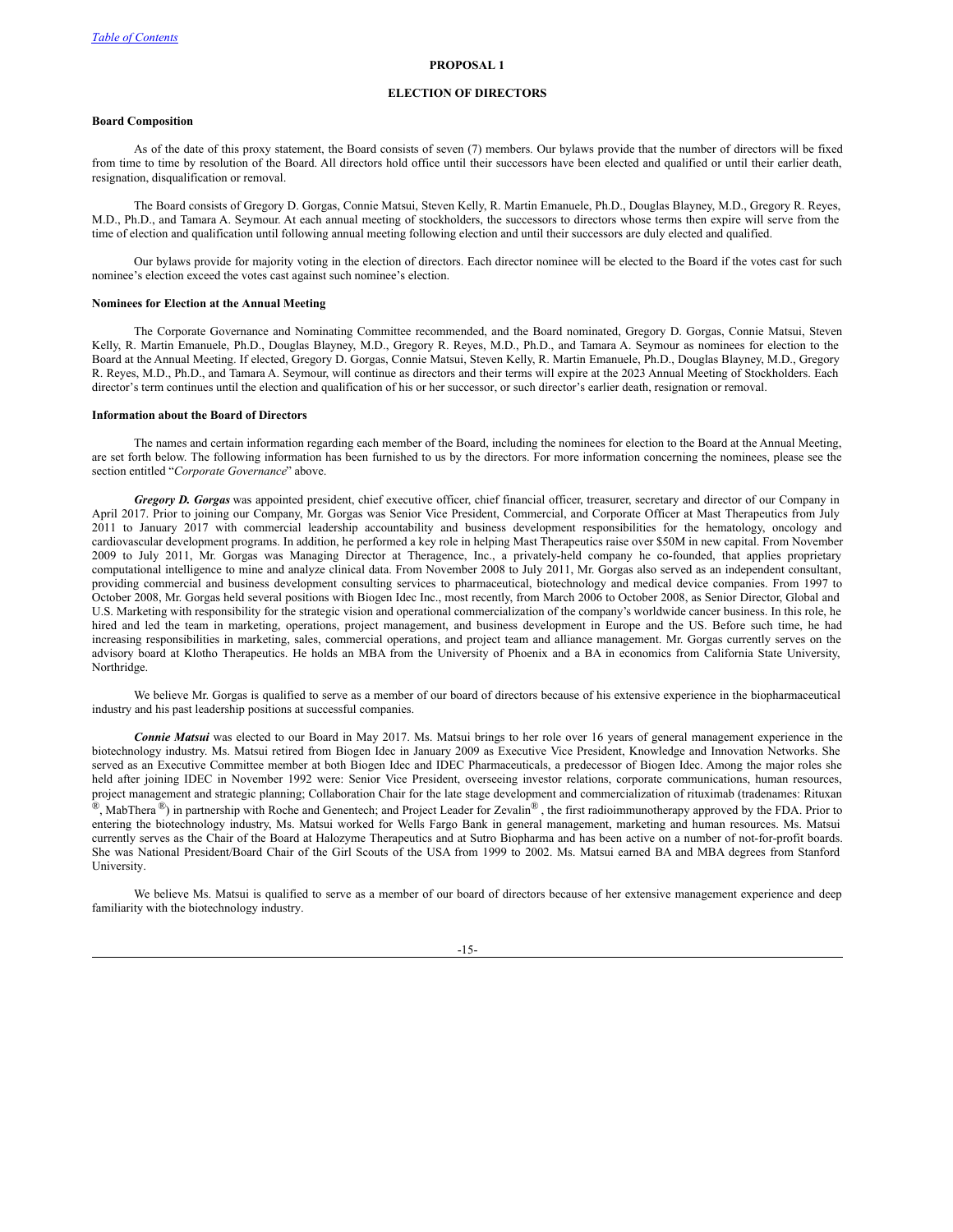*Steven Kelly* was elected to our Board in May 2017. Mr. Kelly brings nearly thirty years of experience in Pharma/Biotech at all phases of the business across multiple therapeutic categories. Mr. Kelly is currently CEO at Carisma Therapeutics, a venture backed biotech pioneering the development of CAR macrophages, a disruptive 1-3 approach to immunotherapy in cancer. From 2012 to 2018, Mr. Kelly was the principal of Kelly BioConsulting, LLC, and served as an independent consultant providing strategic direction and guidance to a variety of life sciences companies. Previously, Mr. Kelly was the founding CEO of Pinteon Therapeutics, an early stage oncology and CNS development company. Prior to this he held a number of leadership positions in the biotechnology industry including: CEO, Theracrine; CCO, BioVex; CEO, Innovive Pharmaceuticals; as well as various commercial and manufacturing roles at Sanofi, IDEC Pharmaceuticals and Amgen. Mr. Kelly holds a BS from University of Oregon and an MBA from Cornell University.

We believe Mr. Kelly is qualified to serve as a member of our board of directors because of his entrepreneurial background and extensive knowledge of the biopharmaceutical and biotechnology industries.

*R. Martin Emanuele, Ph.D.* was elected to our Board in September 2017. Dr. Emanuele is currently co-founder and Chief Executive Officer of Visgenx. Inc, a private bio-pharmaceutical company. From May 2011 to October 2016, he served as Senior Vice President, Development at Mast Therapeutics Inc. (now Savara, Inc., a bio-pharmaceutical company), from April 2010 to April 2011, Dr. Emanuele was Vice President, Pharmaceutical Strategy at DaVita, Inc., and leading provider of dialysis and other healthcare services in the United States. Prior to DaVita, from June 2008 to April 2010, Dr. Emanuele was a co-founder and CEO of SynthRx, Inc. a private bio-pharmaceutical company that was acquired by Mast Therapeutics (Savara, Inc) in April 2011. From November 2006 to May 2008, Dr. Emanuele was Senior Vice President, Business Development at Kemia, Inc., a venture-backed privately-held company focused on discovering and developing small molecule therapeutics. From 2002 to 2006, Dr. Emanuele held various senior-level positions with Avanir Pharmaceuticals, Inc., most recently as Vice President, Corporate Development and Portfolio Management, and from 1988 to 2002, Dr. Emanuele held positions of increasing responsibility at CytRx Corporation, most recently as Vice President, Research and Development and Business Development. He earned a Ph.D. in pharmacology and experimental therapeutics from Loyola University of Chicago, Stritch School of Medicine and a BS in biology from Colorado State University. He also holds an MBA with an emphasis in healthcare and pharmaceutical management from the University of Colorado.

We believe Dr. Emanuele is qualified to serve as a member of our board of directors because of his extensive experience serving in leadership positions for biopharmaceutical companies.

*Douglas Blayney, M.D.* was elected to our Board in July 2017. Dr. Blayney is a Professor of Medicine at Stanford University and former Medical Director of Stanford Cancer Center. Dr. Blayney is a past president of the American Society of Clinical Oncology (ASCO) and a founder of the ASCO Quality Symposium. He was previously a Professor of Internal Medicine and Medical Director of the Comprehensive Cancer Center at the University of Michigan, and prior to that practiced and led Wilshire Oncology Medical Group, Inc. a physician owned multidisciplinary oncology practice in southern California. Dr. Blayney served on the Food and Drug Administration's Oncologic Drugs Advisory Committee and is Founding Editor-in-Chief and Editor-in-Chief Emeritus of ASCO's Journal of Oncology Practice. He has over 70 scientific publications with expertise on clinical trial development, use of oncology drugs in clinical practice, and information technology use. Dr. Blayney earned a degree in electrical engineering from Stanford, is a graduate of the University of California, San Diego School of Medicine, and received post graduate training at UCSD and at the National Cancer Institute in Bethesda, Maryland.

We believe Dr. Blayney is qualified to serve as a member of our board of directors because of his expertise in biopharmaceutical matters and deep familiarity with clinical trials and the FDA.

*Gregory R. Reyes, M.D., Ph.D.***,** was elected to our Board in November 2020. Dr. Reyes has served as a Pharmaceutical and Biotech Industry Advisor and Consultant to various companies from June 2016 to present. Dr. Reyes has also served as the Co-Founder of OROX Biosciences, Inc. from June 2017 to present. Prior to that, Dr. Reyes served as the Senior Vice President, Drug Discovery & San Diego Site Head, overseeing drug discovery at Celgene from June 2011 to June 2016. Prior to that, Dr. Reyes served as Senior Vice President & San Diego Site Head, leading the oncology franchise at Biogen Idec from October 2008 to June 2011. Dr. Reyes currently serves as advisor to Cancer Research UK's New Agents Committee and previously served on NIH's National Advisory General Medical Sciences Council, and the Standing Review Committee for the Research Centers in Minority Institutions, National Center for Research Resources. Dr. Reyes obtained his M.D. and Ph.D. at The Johns Hopkins School of Medicine and trained in medicine at Stanford University Hospital. Dr. Reyes received his bachelor's degree in Biology from the University of California, Santa Cruz.

We believe Dr. Reyes is qualified to serve as a member of our board of directors because of his extensive experience advising and leading companies in the biopharmaceutical industry.

*Tamara A. Seymour* was elected to our Board in March 2021. Ms. Seymour served as a member of the board of directors and Chair of the audit committee of Beacon Discovery, Inc., a drug discovery company in San Diego, California, from 2018 until its acquisition by Eurofins Scientific in March 2021. She serves as a member of the board of directors, Chair of the audit committees and member of the compensation committees of Kintara Therapeutics, Inc. and KemPharm, Inc., both publicly-traded drug development companies. Ms. Seymour served as Interim Chief Financial Officer of Immunic, Inc., clinical-stage drug development company in 2019. She was Chief Financial Officer of Signal Genetics, Inc., a publicly traded molecular diagnostics company, from 2014 to 2017. She served as Chief Financial Officer of HemaQuest Pharmaceuticals, Inc., a venture-backed clinical-stage drug development company, from 2010 to 2014. From 2001 to 2009, she served as Chief Financial Officer of Favrille, Inc., a publicly traded clinicalstage drug development company. Ms. Seymour has also served as consulting chief financial officer for a number of biotechnology companies, served Director of Finance and Controller of Agouron Pharmaceuticals, Inc. (now Pfizer, Inc.) and spent eight years in public accounting with Deloitte & Touche LLP and PricewaterhouseCoopers LLP, including three years as audit manager. Ms. Seymour is a Certified Public Accountant (inactive). She received an MBA, emphasis in Finance, from Georgia State University, and a bachelor's degree in Business Administration, emphasis in Accounting, from Valdosta State University. Ms. Seymour also participated in an executive management program at Kellogg Graduate School of Management at Northwestern University.

We believe Ms. Seymour is qualified to serve as a member of our board of directors because of her experience leading public companies, her financial expertise and her familiarity with the biopharmaceutical industry.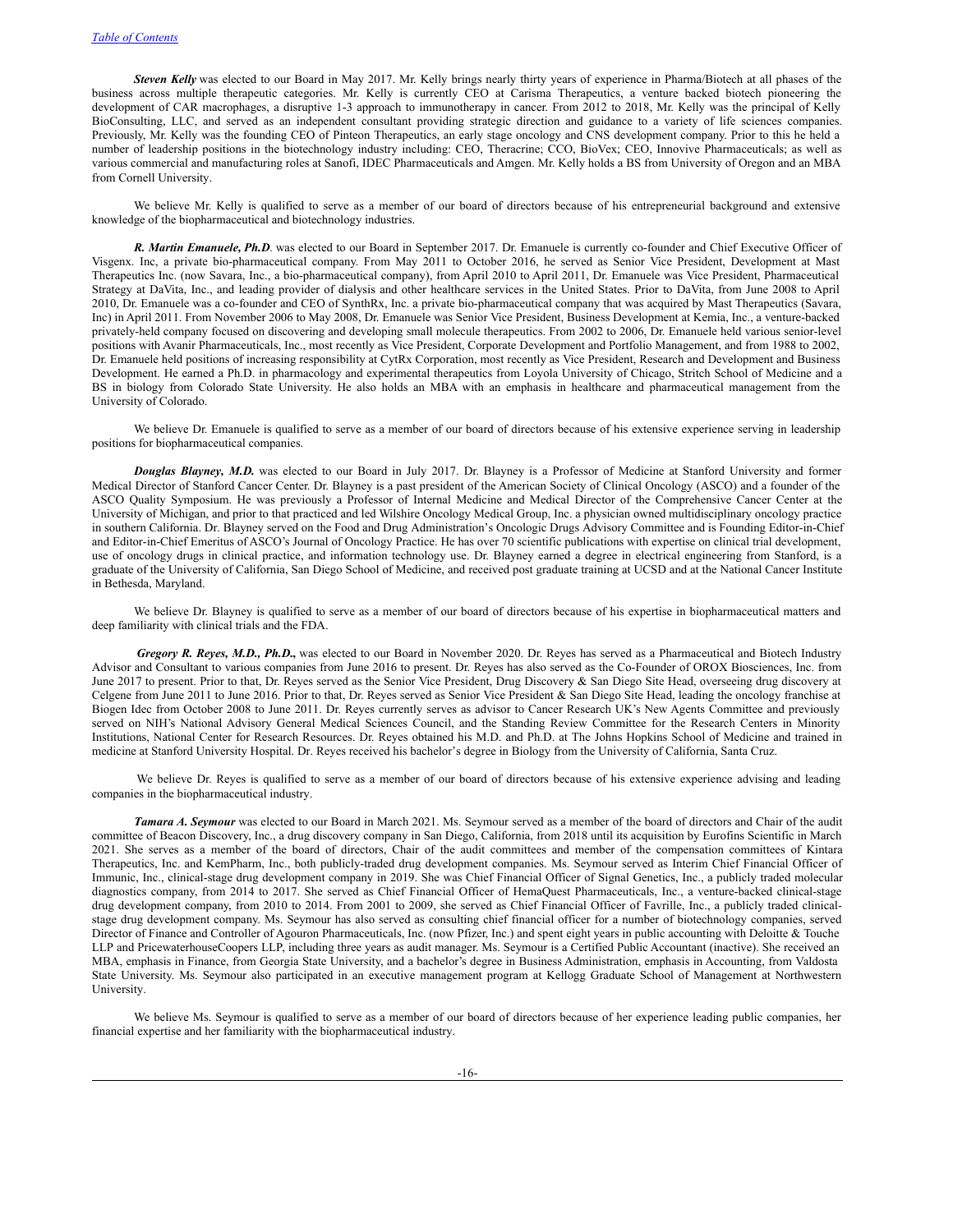# **Required Vote**

The election of each director requires the affirmative vote of a majority of the shares present in person live via the internet or by proxy and entitled to vote at a meeting at which a quorum is present. Abstentions are deemed to be votes cast and have the same effect as a vote "AGAINST" the proposal. Abstentions and broker non-votes will be counted as present for purposes of determining the presence of a quorum. The proxy holders may not vote the proxies for a greater number of persons than the number of nominees named. If any nominee should be unavailable for election as a result of an unexpected occurrence, shares will be voted for the election of such substitute nominee as the Board may propose. Each person nominated for election has agreed to serve if elected, and the Board has no reason to believe that any nominee will be unable to serve.

## **Board Recommendation**

Our board of directors recommends a vote "FOR" the election as a director of each of the seven (7) nominees listed above.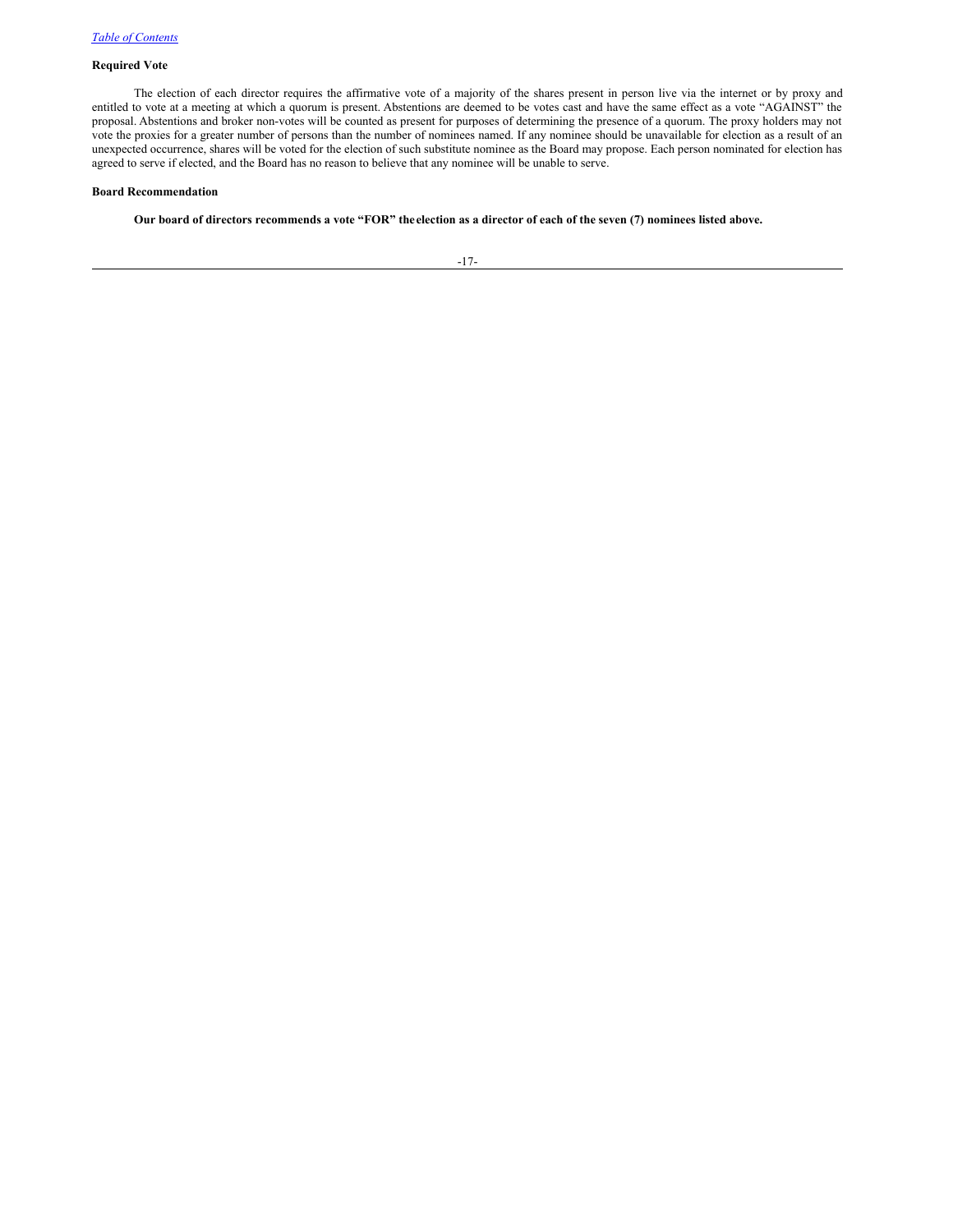# <span id="page-23-0"></span>**APPROVAL, ON AN ADVISORY (NON-BINDING BASIS), OF THE COMPENSATION OF OUR NAMED EXECUTIVE OFFICER: ("SAY-ON-PAY") VOTE**

Executive compensation is an important matter for our stockholders. The Dodd-Frank Wall Street Reform and Consumer Protection Act requires that we provide you with the opportunity to vote to approve, on a non-binding advisory basis, the compensation of our Named Executive Officer, or NEO, as disclosed in this Proxy Statement in accordance with the compensation disclosure rules of the SEC (sometimes referred to as "Say-on-Pay").

In determining the compensation of our executive officer, the main goal of the Compensation Committee is to align the interests of our executive officer with the interests of our stockholders. The Compensation Committee believes in a "pay-for-performance" philosophy for our NEO, and that a substantial portion of the overall compensation package for our executive officer should be variable and tied to the achievement of the objectives set by our board of directors each year. The Compensation Committee also seeks to pay our executive officer at levels that are generally consistent with those paid at other similarly sized companies in our industry in order to maintain an adequate level of retention while also providing sufficient incentives to achieve our objectives.

The Compensation Committee and the Board believe that our compensation design and practices are effective in implementing our executive compensation philosophy and objectives.

We are required to submit a proposal to stockholders for an advisory vote to approve the compensation of our NEO pursuant to Section 14A of the Exchange Act. This vote, commonly known as a "say-on-pay" vote, gives our stockholders the opportunity to express their views on the compensation of our NEO. This vote is not intended to address any specific item of compensation, but rather the overall compensation of our NEO and the compensation principles, policies and practices described in this proxy statement.

Accordingly, the following resolution will be submitted for a stockholder vote at the Annual Meeting.

"RESOLVED, that the compensation of our NEO, as disclosed in the proxy statement for our 2022 Annual Meeting of Stockholders pursuant to Item 402 of Regulation S-K, compensation tables and narrative discussion, is hereby APPROVED."

As this is an advisory vote, the result will not be binding on us, the Board or the Compensation Committee. However, the Compensation Committee values the views expressed by our stockholders in their vote on this proposal and will consider the outcome of the vote when evaluating our compensation principles, policies and practices. Proxies submitted without direction pursuant to this solicitation will be voted "FOR" the approval of the compensation of our NEO as presented in this proxy statement. The next annual meeting of stockholders at which a stockholder advisory vote on executive compensation will be determined by Proposal No. 3, below.

# **Required Vote**

The approval, on an advisory (non-binding basis), of the compensation of our NEO as presented in this proxy statement requires the affirmative "FOR" vote of a majority of the total votes cast live via the internet or represented by proxy at the annual meeting and entitled to vote on the proposal. You may vote "FOR," "AGAINST," or "ABSTAIN" on this proposal. Abstentions and broker non-votes are not deemed to be votes cast, are not included in the tabulation of voting results on this proposal and will not affect the outcome of voting on this proposal.

As an advisory vote, the result of this proposal is non-binding. Although the vote is non-binding, our Board of Directors and our compensation committee value the opinions of our stockholders in this matter and will consider the outcome of this vote when making decisions regarding the compensation of our named executive officers.

#### **Board Recommendation**

Our board of directors recommends a vote "FOR" the approval, on an advisory (non-binding basis), of the compensation of our NEO as **presented in this proxy statement.**

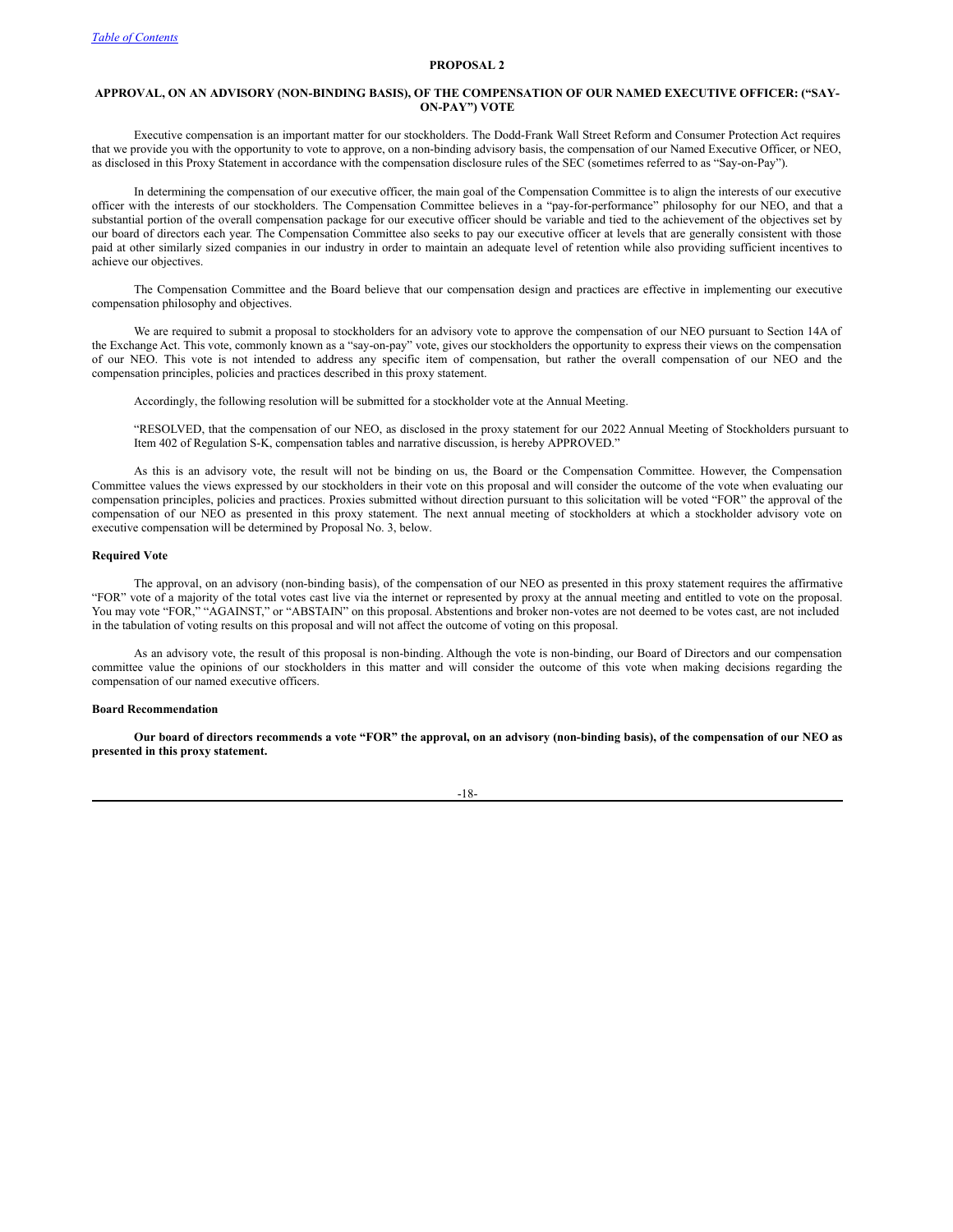# <span id="page-24-0"></span>**APPROVAL, ON AN ADVISORY (NON-BINDING BASIS), OF THE FREQUENCY AT WHICH THE SAY-ON-PAY VOTE AT FUTURE ANNUAL MEETINGS OF STOCKHOLDERS WILL BE HELD**

The Dodd-Frank Wall Street Reform and Consumer Protection Act requires that stockholders be given the opportunity to vote, on a non-binding advisory basis, on the future frequency of advisory votes on the compensation of our named executive officer, or NEO. The company can conduct future advisory votes to approve the compensation of our NEO once every one, two, or three years. Stockholders may vote, on a non-binding advisory basis, to conduct future advisory votes to approve the compensation of our NEO once every one year, two years, or three years. They also may abstain from casting a vote on this proposal.

After careful consideration, the Board believes that holding an advisory vote on executive compensation every three years will allow the Board to focus on our executive compensation, which is generally linked to critical milestones which the Board believes are the key to the success of the company and to the creation of long-term stockholder value. The Board also believes an advisory vote every three years is the most effective timeframe for the company to respond to stockholders' feedback and provide the company with sufficient time to engage with stockholders to understand and respond to vote results. The Board also believes that the stockholders can best judge the effectiveness of our executive compensation over a three-year cycle, and that a shorter cycle may undermine the long-term focus that is central to our compensation philosophy. The vote is advisory, which means that the vote is not binding on the company, our Board, or the Compensation Committee.

You may cast your vote on your preferred voting frequency by choosing the option of one year, two years, three years, or abstaining from voting when you vote in response to the following resolution:

RESOLVED, that the option of once every one year, two years, or three years that receives the affirmative vote of a majority of the combine votes cast for this resolution will be determined, on a non-binding advisory basis, to be the frequency for the advisory vote on the compensation of the named executive officers as disclosed pursuant to the SEC's compensation disclosure rules that has been selected by Artelo Biosciences, Inc.'s stockholders.

## **Required Vote**

The option among one year, two years, or three years that receives the highest number of votes cast at the Annual Meeting by stockholders entitled to vote thereon will be deemed to be the frequency preferred by our stockholders. Abstentions and broker non-votes will have no effect on this proposal.

While our Board believes that its recommendation is appropriate at this time, the stockholders are not voting to approve or disapprove that recommendation, but are instead asked to indicate their preference, on an advisory basis, as to whether non-binding future stockholder advisory votes on the compensation of our named executive officers should be held every year, two years, or three years.

As an advisory vote, the result of this proposal is non-binding. Although the vote is non-binding, our Board of Directors and our compensation committee value the opinions of our stockholders in this matter and, to the extent there is any significant vote in favor of one time period over another, will consider the outcome of this vote when making future decisions regarding the frequency of holding future stockholder advisory votes on the compensation of our named executive officers.

# **Board Recommendation**

Our board of directors recommends a vote of "THREE YEARS" as the frequency for a stockholder advisory vote on the compensation **of our NEO at future annual meetings of stockholders.**

-19-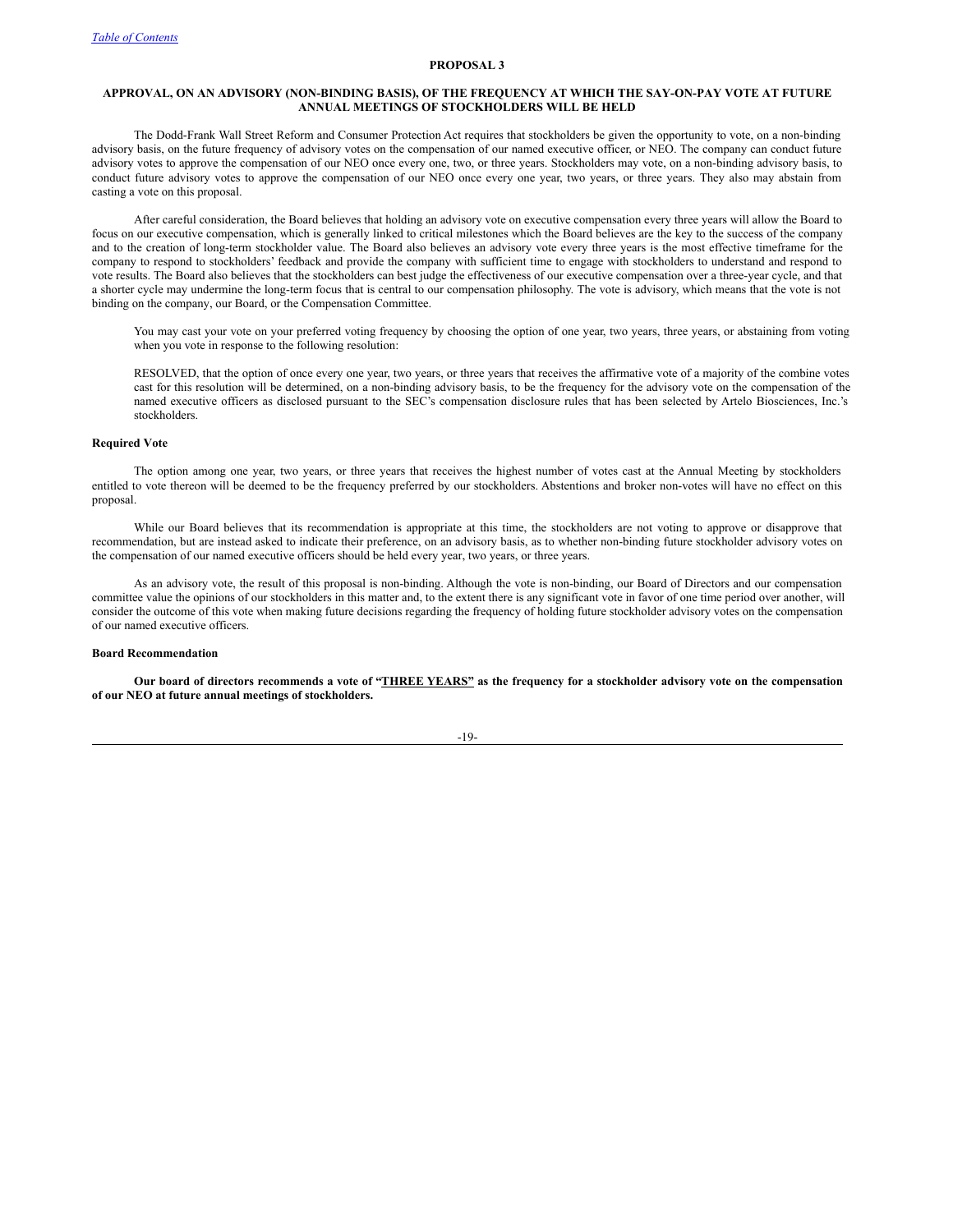# <span id="page-25-0"></span>**TO APPROVE THE ISSUANCE OF SECURITIES IN CONNECTION WITH A PURCHASE AGREEMENT WITH LINCOLN PARK CAPITAL FUND LLC**

On May 13, 2022, we entered into a purchase agreement, dated as of May 13, 2022 (the "Purchase Agreement"), and a registration rights agreement, dated as of May 13, 2022 (the "Registration Rights Agreement"), with Lincoln Park Capital Fund, LLC ("Lincoln Park"), pursuant to which Lincoln Park has committed to purchase up to \$20.0 million worth of the Company's common stock, \$0.001 par value per share (the "Common Stock"), subject to certain limitations and conditions set forth in the Purchase Agreement which is attached hereto as Appendix A. As consideration for its commitment to purchase shares of our common stock under the Purchase Agreement, we issued 292,968 commitment shares to Lincoln Park as a commitment fee (the "Commitment Shares").

Under the terms and subject to the conditions of the Purchase Agreement, we have the right, but not the obligation, to sell to Lincoln Park, and Lincoln Park is obligated to purchase up to \$20.0 million worth of shares of Common Stock. Such sales of Common Stock, if any, will be subject to certain limitations, and may occur from time to time, at our sole discretion, over the 36-month period commencing on the effective date of the registration statement for the re-sale of such shares by Lincoln Park (the "Commencement Date"), the date that the registration statement covering the resale of shares of Common Stock was declared effective by the SEC.

Thereafter, from time to time, at our sole discretion, we may direct Lincoln Park to purchase our shares of common stock in amounts up to 200,000 shares on any single business day, which amounts may be increased up to 400,000 shares, depending on the market price of our common stock at the time of sale and subject to a maximum commitment by Lincoln Park of \$1,000,000 per single purchase, which we refer to in this prospectus as "Regular Purchases." In addition, at our discretion, Lincoln Park has committed to purchase other "accelerated amounts" and/or "additional accelerated amounts" under certain circumstances. We will control the timing and amount of any sales of our common stock to Lincoln Park. The purchase price of the shares that may be sold to Lincoln Park in Regular Purchases under the Purchase Agreement will be based on the market price of our common stock preceding the time of sale as computed under the Purchase Agreement. The purchase price per share will be equitably adjusted for any reorganization, recapitalization, non-cash dividend, stock split, or other similar transaction occurring during the business days used to compute such price. We may at any time, in our sole discretion, terminate the Purchase Agreement without fee, penalty or cost upon one business day notice. There are no restrictions on future financings, rights of first refusal, participation rights, penalties or liquidated damages in the Purchase Agreement or Registration Rights Agreement, other than a prohibition on our entering into certain types of transactions that are defined in the Purchase Agreement as "Variable Rate Transactions." Lincoln Park may not assign or transfer its rights and obligations under the Purchase Agreement.

Under applicable rules of the Nasdaq Stock Market, in no event may we issue or sell to Lincoln Park under the Purchase Agreement more than 19.99% of our shares of common stock outstanding immediately prior to the execution of the Purchase Agreement (which is 8,455,972 shares of common stock, including the Commitment Shares, based on 42,301,013 shares outstanding immediately prior to the execution of the Purchase Agreement and prior to the issuance of the Commitment Shares), which limitation we refer to in this prospectus as the "Exchange Cap," unless (i) we obtain shareholder approval to issue shares of common stock in excess of the Exchange Cap or (ii) the average price of all applicable sales of our shares of common stock to Lincoln Park under the Purchase Agreement equals or exceeds \$0.32 per share (which represents the lower of: (i) the Nasdaq Official Closing Price (as reflected on Nasdaq.com) immediately preceding the signing of the Purchase Agreement; or (ii) the average Nasdaq Official Closing Price of the common stock (as reflected on Nasdaq.com) for the five trading days immediately preceding the signing of the Purchase Agreement (the "Minimum Price")), such that issuances and sales of our shares of common stock to Lincoln Park under the Purchase Agreement would be exempt from the Exchange Cap limitation under applicable Nasdaq Stock Market rules. In any event, the Purchase Agreement specifically provides that we may not issue or sell any of our shares of common stock under the Purchase Agreement if such issuance or sale would breach any applicable Nasdaq Stock Market rules.

The Purchase Agreement also prohibits us from directing Lincoln Park to purchase any shares of common stock if those shares, when aggregated with all other shares of common stock then beneficially owned by Lincoln Park and its affiliates, would result in Lincoln Park and its affiliates having beneficial ownership, at any single point in time, of more than 9.99% of the then issued and outstanding shares of common stock, as calculated pursuant to Section 13(d) of the Securities Exchange Act of 1934, as amended, or the Exchange Act, and Rule 13d-3 thereunder.

The net proceeds under the Purchase Agreement will depend on the frequency and prices at which we sell shares of Common Stock to Lincoln Park. We expect that any proceeds received from such sales to Lincoln Park will be used for working capital and general corporate purposes.

## **Why the Company Needs Stockholder Approval**

As a result of our listing on The Nasdaq Global Market, issuances of our Common Stock are subject to the Nasdaq Marketplace Rules, including Rule 5635(d), which requires us to obtain shareholder approval prior to the issuance of securities in connection with a transaction, other than a public offering, involving the sale, issuance or potential issuance by us of shares of our Common Stock (or securities convertible into or exercisable for shares of our common stock) at a price less than the Minimum Price if such issuance would represent 20% or more of our Common Stock or voting power of the Company outstanding before the issuance (the "Nasdaq 20% Rule"). In order to comply with the Nasdaq 20% Rule and to satisfy conditions under the Purchase Agreement, we are seeking shareholder approval to permit issuance of 20% or more of our Common Stock. Because the total number of shares issued by us to date in connection with the Purchase Agreement has not exceeded 19.99%, or 8,455,972 shares, we were not required to seek stockholder approval for those sales. However, future use of the Purchase Agreement may result in the issuance by us of more than 19.99% of our outstanding Common Stock at an average price less than Minimum Price, which requires stockholder approval under the Nasdaq 20% Rule. Accordingly, we are seeking approval from our stockholders of the proposed issuances of shares under the Purchase Agreement.

#### **Effect of Failure to Obtain Stockholder Approval**

If the stockholders do not approve this proposal, we will be unable to issue more than the original 19.99% of our outstanding Common Stock to Lincoln Park at an average price of less than the Minimum Price.

#### **Effect of Approval**

If the stockholders approve this proposal, more than the original 19.99% of our outstanding Common Stock (8,455,972 shares) would be available for issuance under the Purchase Agreement at an average price of less than the Minimum Price and we want to be able to utilize the Purchase Agreement to raise capital quickly. The issuance of such shares could result in significant dilution to our shareholders and could substantially reduce our shareholders' percentage interest in the voting power of the Company, if the shares are issued at less than the Minimum Price.

# **Required Vote**

The approval of this resolution requires the affirmative "FOR" vote of a majority of the total votes cast live via the internet or represented by proxy at the annual meeting and entitled to vote on the proposal. You may vote "FOR," "AGAINST," or "ABSTAIN" on this proposal. Abstentions and broker non-votes are not deemed to be votes cast, are not included in the tabulation of voting results on this proposal and will not affect the outcome of voting on this proposal.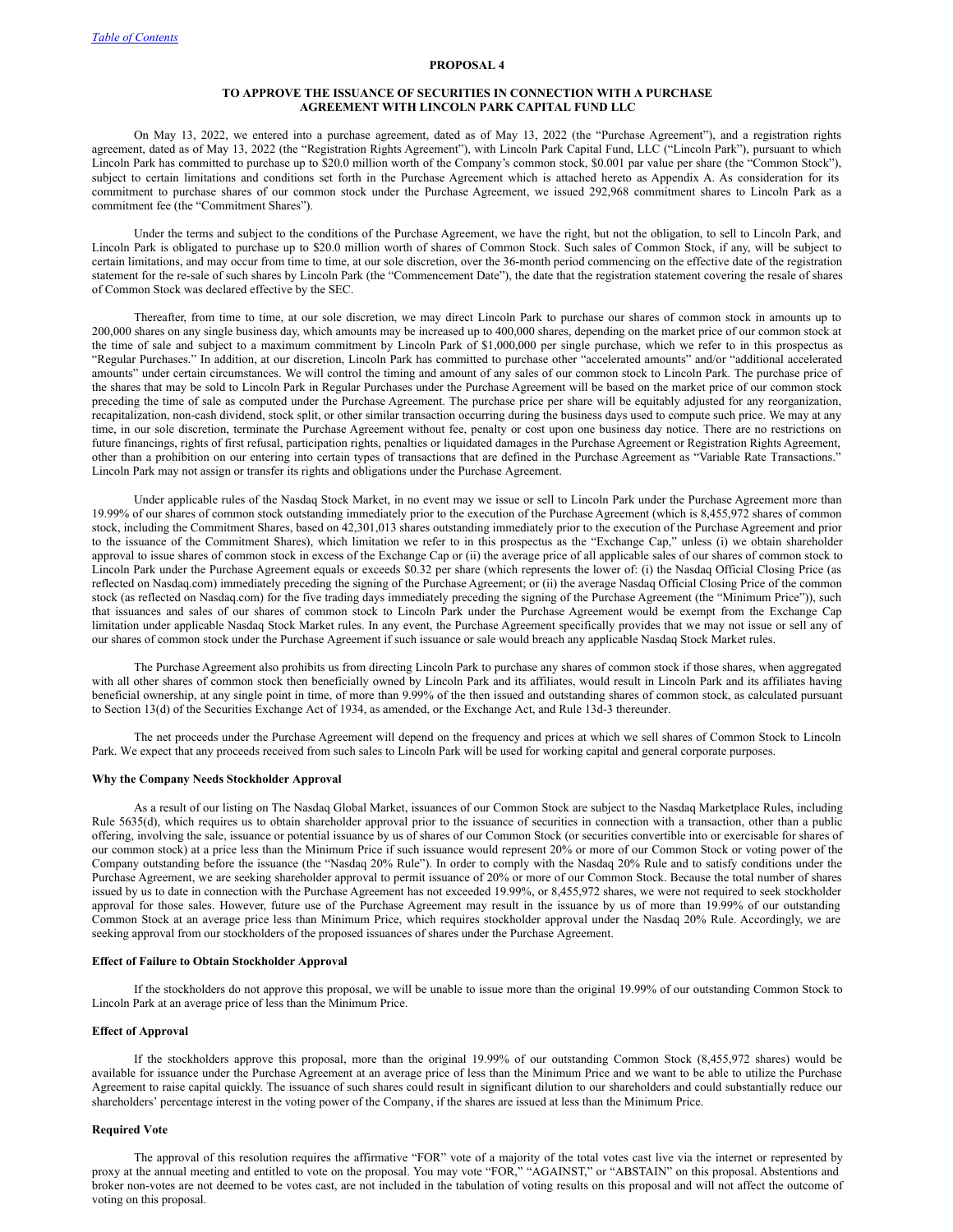# **Board Recommendation**

The Board unanimously recommends a vote "FOR" the approval, for purposes of complying with applicable Nasdaq Listing Rules, the potential issuance and sale of 20% or more of the Company's Common Stock at an average price less than the Minimum Price pursuant to the **Purchase Agreement with Lincoln Park.**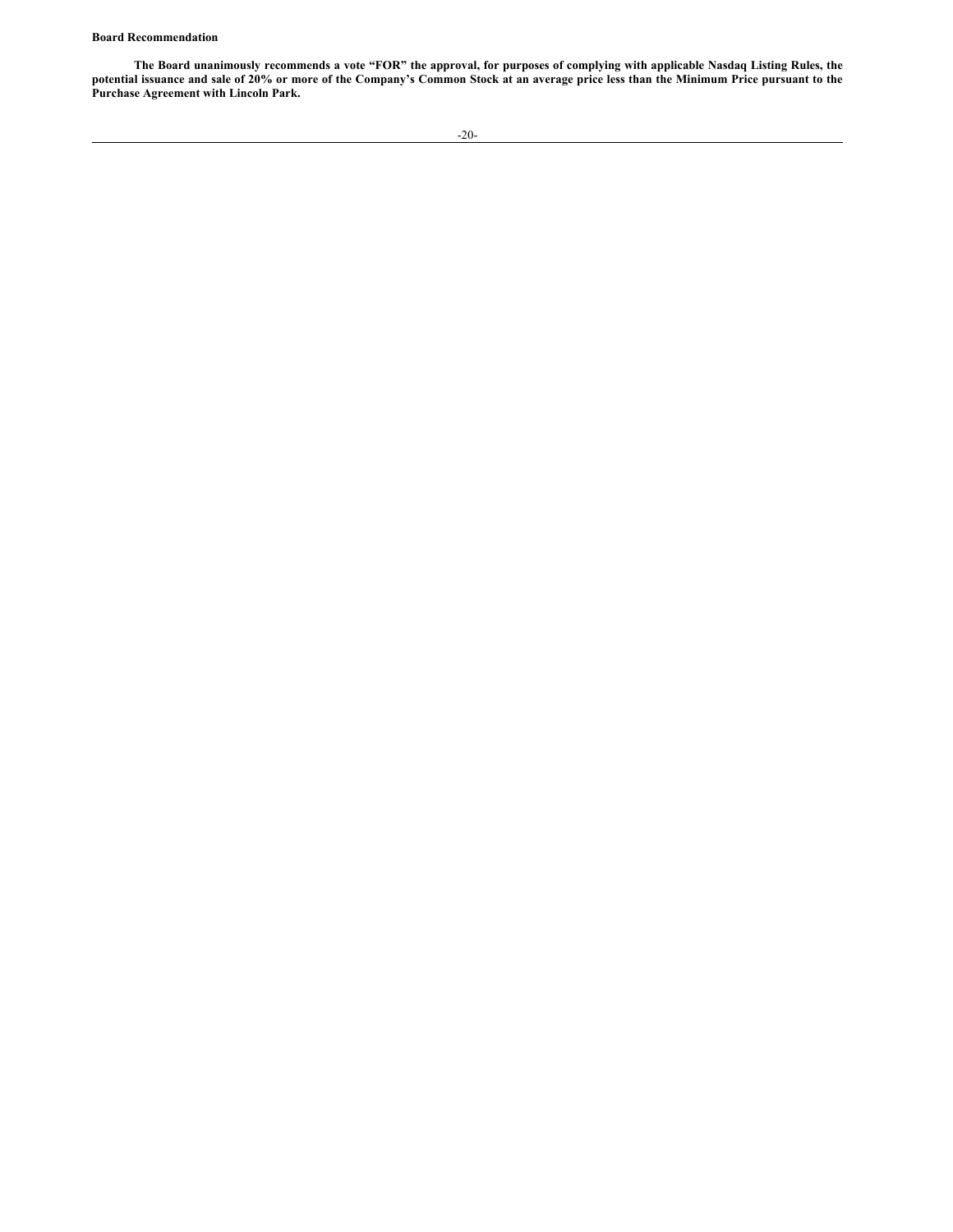# <span id="page-27-0"></span>**RATIFICATION OF INDEPENDENT REGISTERED PUBLIC ACCOUNTING FIRM**

We are asking you to ratify the appointment of MaloneBailey, LLP ("MaloneBailey"), as our independent registered public accounting firm for the year ending December 31, 2022. Representatives of MaloneBailey are expected to be present live via the internet at the Annual Meeting, will have an opportunity to make a statement should they desire to do so and will be available to respond to appropriate questions.

Although our bylaws do not require that our stockholders approve the appointment of our independent registered public accounting firm, the Board is submitting the selection of MaloneBailey to our stockholders for ratification as a matter of good corporate practice. If our stockholders vote against the ratification of MaloneBailey, the Audit Committee will reconsider whether to continue to retain the firm. Even if our stockholders ratify the appointment of MaloneBailey, the Audit Committee may choose to appoint a different independent registered public accounting firm at any time during the year if the Audit Committee determines that such a change would be in the best interests of our company and our stockholders.

#### **Independent Registered Public Accounting Firm Fees and Services**

The following table presents fees for professional audit and other services rendered by MaloneBailey for the audit of our annual consolidated financial statements as of and for transition period from September 1, 2021 to December 31, 2021 and the years ended August 31, 2021 and 2020, respectively, and fees billed for other services rendered by MaloneBailey during those respective periods.

|                           | Four         |                          |  |               |    |               |  |
|---------------------------|--------------|--------------------------|--|---------------|----|---------------|--|
|                           |              | months<br>ended          |  | Year<br>Ended |    | Year<br>Ended |  |
|                           |              |                          |  |               |    |               |  |
|                           | December 31, |                          |  | August 31,    |    | August 31,    |  |
| <b>Fee Category</b>       | 2021         |                          |  | 2021          |    | 2020          |  |
| <b>Audit Fees</b>         |              | 48,000                   |  | 75,000        | S. | 54,000        |  |
| <b>Audit-Related Fees</b> |              | $\overline{\phantom{a}}$ |  | 54,000        |    | 29,102        |  |
| Tax Fees                  |              | $\overline{\phantom{a}}$ |  | 4.000         |    | 4,000         |  |
| All Other Fees            |              |                          |  |               |    |               |  |
| <b>Total Fees</b>         |              | 48,000                   |  | 133,000       |    | 87,102        |  |

Our audit committee pre-approves all services provided by our independent auditors. All of the above services and fees were reviewed and approved by the audit committee either before or after the respective services were rendered.

Our Board has considered the nature and amount of fees billed by our independent auditors and believes that the provision of services for activities unrelated to the audit is compatible with maintaining our independent auditors' independence.

# **Required Vote**

Ratification of MaloneBailey as our independent registered public accounting firm for the year ending December 31, 2022, requires the affirmative "FOR" vote of a majority of the total votes cast live via the internet or represented by proxy at the annual meeting and entitled to vote on the proposal. You may vote "FOR," "AGAINST," or "ABSTAIN" on this proposal. Abstentions and broker non-votes are not deemed to be votes cast, are not included in the tabulation of voting results on this proposal and will not affect the outcome of voting on this proposal.

#### **Board Recommendation**

The Board unanimously recommends a vote "FOR" the ratification of MaloneBailey, LLP as our independent registered public **accountant firm.**

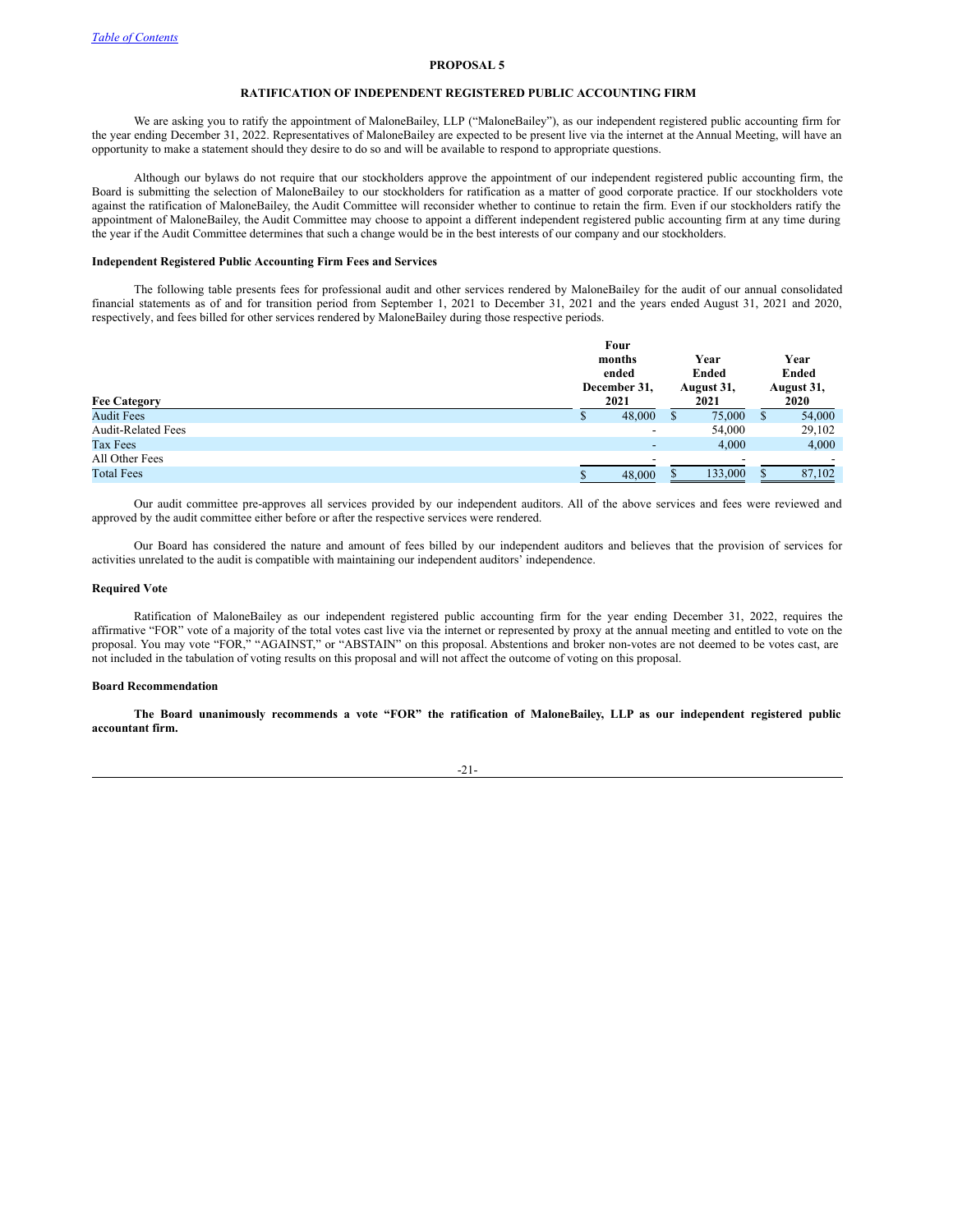# <span id="page-28-0"></span>**REPORT OF THE AUDIT COMMITTEE OF THE BOARD OF DIRECTORS**

The audit committee is a committee of the board of directors comprised solely of independent directors as required by the Nasdaq listing standards and rules and regulations of the SEC. The audit committee operates under a written charter approved by our board of directors, which is available on our corporate web site at www.artelobio.com. The composition of the audit committee, the attributes of its members and the responsibilities of the audit committee, as reflected in its charter, are intended to be in accordance with applicable requirements for corporate audit committees. The audit committee reviews and assesses the adequacy of its charter and the audit committee's performance on an annual basis.

With respect to Artelo Biosciences' financial reporting process, management is responsible for (1) establishing and maintaining internal controls and (2) preparing Artelo's consolidated financial statements. Artelo's independent registered public accounting firm, MaloneBailey, LLP ("MaloneBailey"), is responsible for performing an independent audit of Artelo's consolidated financial statements in accordance with the auditing standards of the Public Company Accounting Oversight Board (United States), or PCAOB, and to issue a report thereon. It is the responsibility of the audit committee to oversee these activities. It is not the responsibility of the audit committee to prepare Artelo's financial statements. These are the fundamental responsibilities of management. In the performance of its oversight function, the audit committee has:

- reviewed and discussed the audited financial statements for fiscal year 2021 with management;
- discussed with MaloneBailey, Artelo's independent registered public accounting firms, the matters required to be discussed by the applicable requirements of Auditing Standard No. 1301, Communications with Audit Committees, as adopted by the PCAOB;
- received the written disclosures and the letters from MaloneBailey, as required by applicable requirements of the PCAOB regarding the independent registered public accounting firm's communications with the audit committee concerning independence, and has discussed with MaloneBailey, that firm's independence.

The audit committee has also appointed MaloneBailey as the company's independent registered public accounting firm for the year ending December 31, 2022.

## **The Audit Committee**

Tamara A. Seymour (Chair) Connie Matsui Steven Kelly

This report of the audit committee shall not be deemed to be "soliciting material" or to be "filed" with the SEC or subject to Regulation 14A promulgated by the SEC or Section 18 of the Exchange Act, and shall not be deemed incorporated by reference into any prior or subsequent filing by Artelo Biosciences under the Securities Act of 1933, as amended, or the Securities Act, or the Exchange Act, except to the extent Artelo Biosciences specifically requests that the information be treated as "soliciting material" or specifically incorporates it by reference.

-22-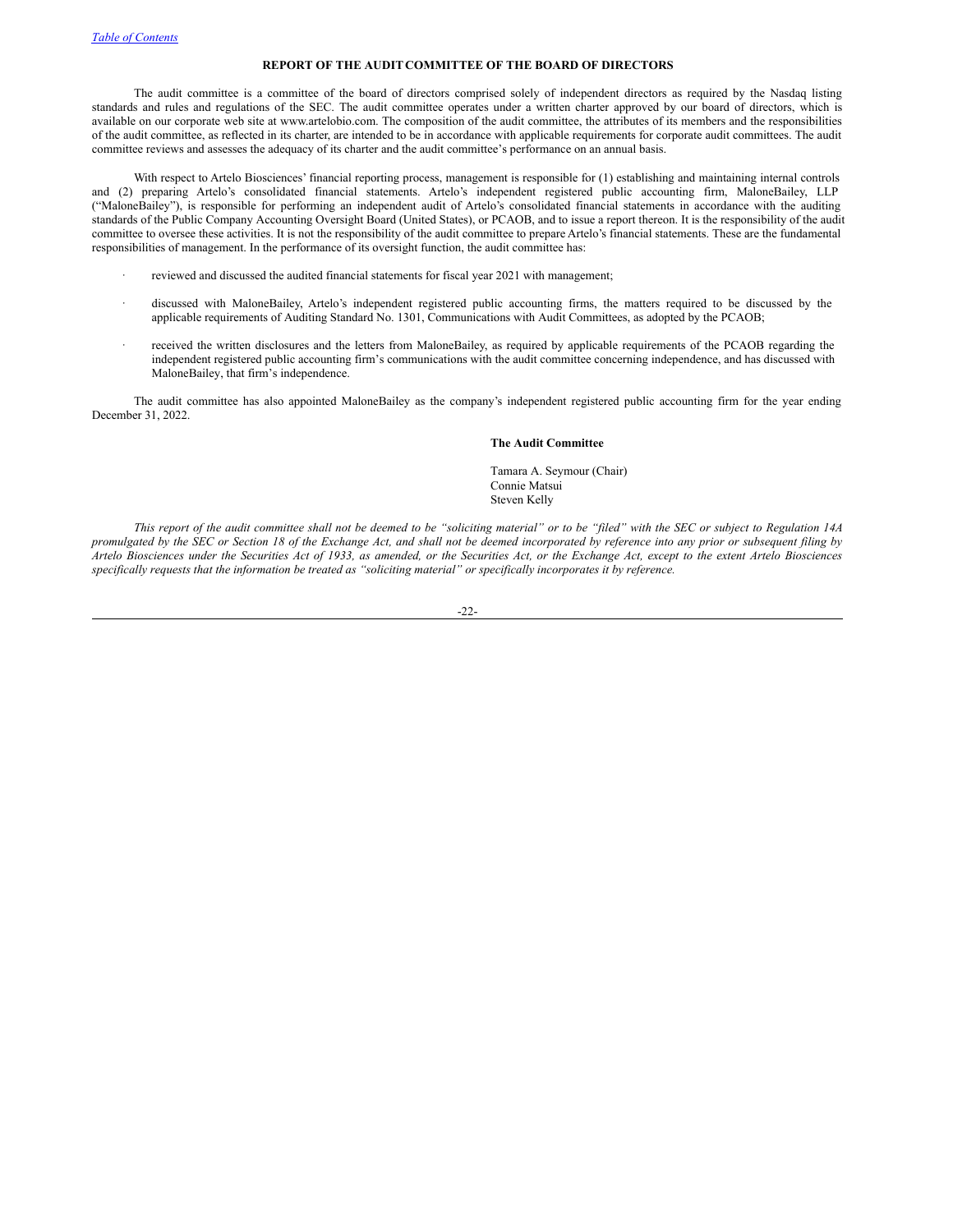# <span id="page-29-0"></span>**CERTAIN RELATIONSHIPS AND RELATED TRANSACTIONS**

Except as disclosed herein, no director, executive officer, shareholder holding at least 5% of shares of our common stock, or any family member thereof, had any material interest, direct or indirect, in any transaction, or proposed transaction since the year ended September 1, 2019, in which the amount involved in the transaction exceeded or exceeds the lesser of \$120,000 or one percent of the average of our total assets at the year-end for the last three completed fiscal years:

None.

# **Director Independence**

Our Board has undertaken a review of the independence of the directors and considered whether any director has a material relationship with us that could compromise his or her ability to exercise independent judgment in carrying out his or her responsibilities. As a result of this review, our Board has determined that Ms. Matsui, Dr. Blayney, Mr. Kelly, Dr. Emanuele, Dr. Reyes, and Ms. Seymour representing six of our seven directors, are "independent directors" as defined under the rules of the Nasdaq Capital Market. Mr. Gorgas is not considered independent due to his service as an executive officer of the Company.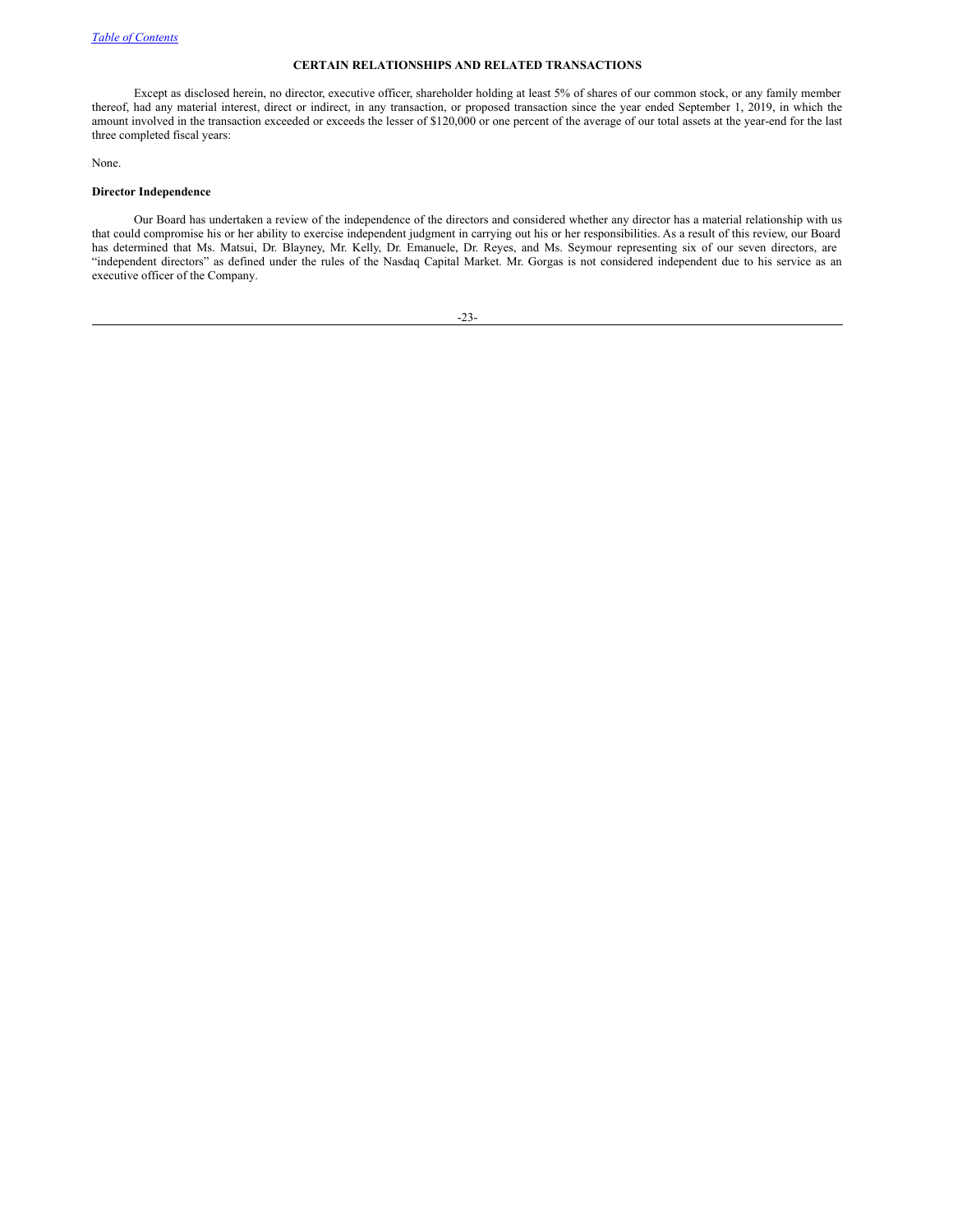# **Indemnification of Directors and Officers**

The Company's Articles of Incorporation and Bylaws provide that, to the fullest extent permitted by the laws of the State of Nevada, any officer or director of the Company, who was or is a party or is threatened to be made a party to any threatened, pending or completed action, suit or proceeding, whether civil, criminal, administrative or investigative, by reason of the fact that he/she is or was or has agreed to serve at the request of the Corporation as a director, officer, employee or agent of the Corporation, or while serving as a director or officer of the Corporation, is or was serving or has agreed to serve at the request of the Corporation as a director, officer, employee or agent (which, for purposes hereof, shall include a trustee, partner or manager or similar capacity) of another corporation, partnership, joint venture, trust, employee benefit plan or other enterprise, or by reason of any action alleged to have been taken or omitted in such capacity. For the avoidance of doubt, the foregoing indemnification obligation includes, without limitation, claims for monetary damages against Indemnitee to the fullest extent permitted under Section 78.7502 of the Nevada Revised Statutes as in existence on the date hereof.

The indemnification provided shall be from and against expenses (including attorneys' fees), judgments, fines and amounts paid in settlement actually and reasonably incurred by Indemnitee or on Indemnitee's behalf in connection with such action, suit or proceeding and any appeal therefrom, but shall only be provided if Indemnitee acted in good faith and in a manner Indemnitee reasonably believed to be in or not opposed to the best interests of the Corporation, and, with respect to any criminal action, suit or proceeding, had no reasonable cause to believe Indemnitee's conduct was unlawful.

In the case of any threatened, pending or completed action or suit by or in the right of the Corporation to procure a judgment in its favor by reason of the fact that he/she is or was a director, officer, employee or agent of the Corporation, or while serving as a director or officer of the Corporation, is or was serving or has agreed to serve at the request of the Corporation as a director, officer, employee or agent of another corporation, partnership, joint venture, trust, employee benefit plan or other enterprise, no indemnification shall be made in respect of any claim, issue or matter as to which Indemnitee shall have been adjudged to be liable to the Corporation unless, and only to the extent that, the Nevada courts or the court in which such action or suit was brought shall determine upon application that, despite the adjudication of liability but in view of all the circumstances of the case, Indemnitee is fairly and reasonably entitled to indemnity for such expenses which the Nevada courts or such other court shall deem proper.

The termination of any action, suit or proceeding by judgment, order, settlement, conviction, or upon a plea of nolo contendere or its equivalent, shall not, of itself, create a presumption that he/she did not act in good faith and in a manner which Indemnitee reasonably believed to be in or not opposed to the best interests of the Corporation, and, with respect to any criminal action or proceeding, had reasonable cause to believe that Indemnitee's conduct was unlawful.

To the extent that indemnification for liabilities arising under the Securities Act may be permitted to directors, officers or persons controlling our company pursuant to the foregoing provisions, we have been informed that, in the opinion of the SEC, such indemnification is against public policy as expressed in the Securities Act and is therefore unenforceable. If a claim for indemnification against such liabilities (other than the payment by us of expenses incurred or paid by a director, officer or controlling person of our company in the successful defense of any action, suit or proceeding) is asserted by any of our directors, officers or controlling persons in connection with the securities being registered, we will, unless in the opinion of our counsel the matter has been settled by controlling precedent, submit to a court of appropriate jurisdiction the question whether such indemnification by us is against public policy as expressed in the Securities Act and will be governed by the final adjudication of that issue.

-24-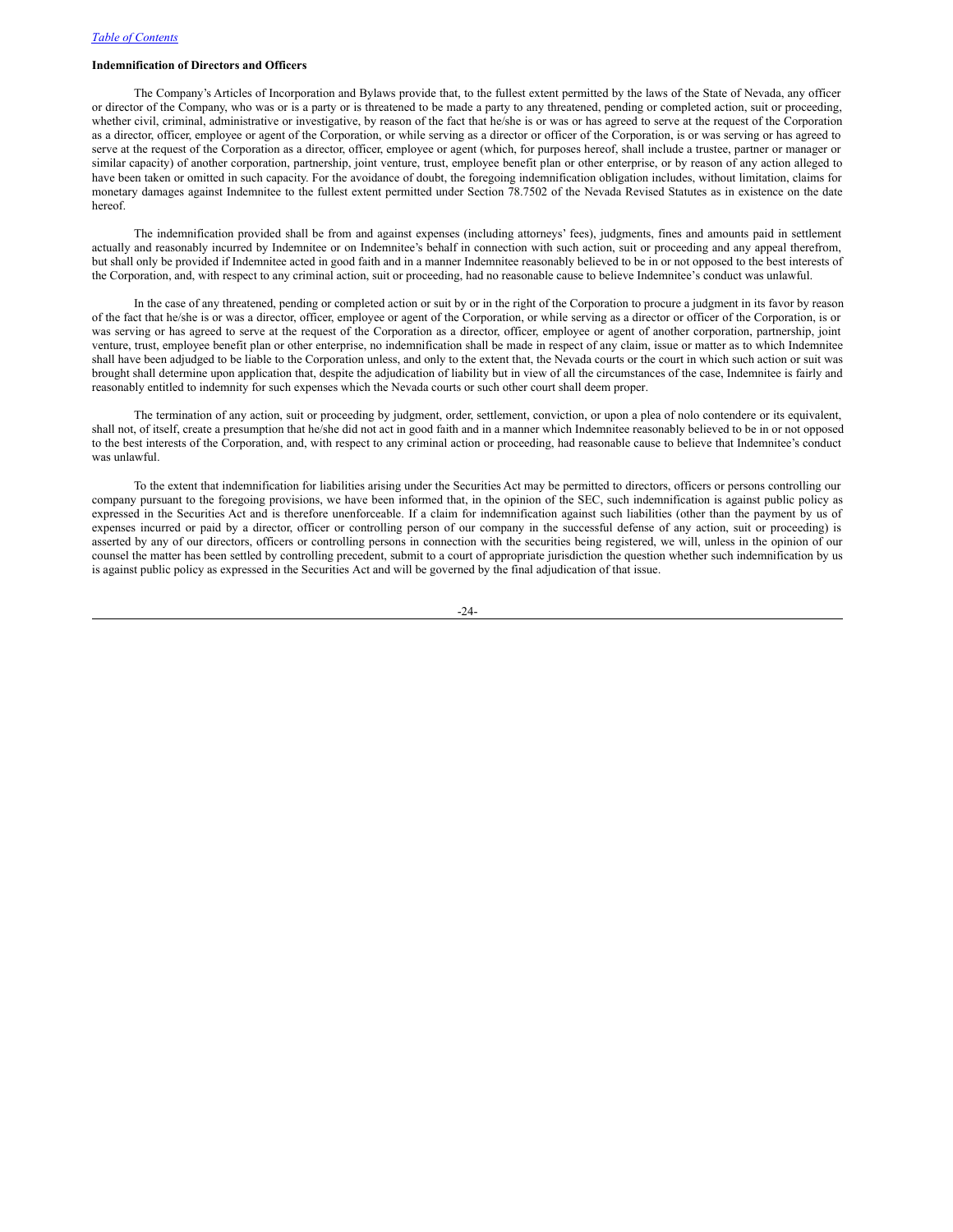# <span id="page-31-0"></span>**OTHER MATTERS**

# **Delinquent Section 16(a)Reports**

Section 16(a) of the Exchange Act requires that our executive officers and directors, and persons who own more than 10% of our common stock, file reports of ownership and changes of ownership with the SEC. Such directors, executive officers and 10% stockholders are required by SEC regulation to furnish us with copies of all Section 16(a) forms they file.

SEC regulations require us to identify in this proxy statement anyone who filed a required report late during the most recent fiscal year. Based solely on our review of forms we received, or written representations from reporting persons stating that they were not required to file these forms, we believe that during our fiscal year ended August 31, 2021, and the transition period from September 1, 2021 to December 31, 2021, that all Section 16(a) reports applicable to its directors and executive officers were filed on a timely basis, except for the following Forms 4, which were filed late due to administrative error:

- · A Form 4 for Tamara A. Seymour for an option to purchase 10,000 of the Company's common stock granted automatically on July 16, 2021 under the Company's Outside Director Compensation Plan.
- · A Form 4 for Steven Kelly for an option to purchase 10,000 of the Company's common stock granted automatically on July 16, 2021 under the Company's Outside Director Compensation Plan.
- · A Form 4 for R. Martin Emanuele for an option to purchase 10,000 of the Company's common stock granted automatically on July 16, 2021 under the Company's Outside Director Compensation Plan.
- · A Form 4 for John W. Beck for an option to purchase 10,000 of the Company's common stock granted automatically on July 16, 2021 under the Company's Outside Director Compensation Plan.
- · A Form 4 for Douglas Blayney for an option to purchase 10,000 of the Company's common stock granted automatically on July 16, 2021 under the Company's Outside Director Compensation Plan.
- · A Form 4 for Gregory R. Reyes for an option to purchase 10,000 of the Company's common stock granted automatically on July 16, 2021 under the Company's Outside Director Compensation Plan.
- · A Form 4 for Connie Matsui for an option to purchase 10,000 of the Company's common stock granted automatically on July 16, 2021 under the Company's Outside Director Compensation Plan.

# **Fiscal Year 2021 Annual Report and SEC Filings**

We know of no other matters to be submitted at the Annual Meeting. If any other matters are properly brought before the Annual Meeting, it is the intention of the individuals we have designated as proxies to vote the shares that they represent on such matters in accordance with their judgment.

For further information about Artelo Biosciences, Inc., please refer to our Annual Report on Form 10-K for the year ended August 31, 2021, filed with the SEC on November 29, 2021 and our Transition Report on Form 10-KT for the transition period between September 1, 2021 and December 31, 2021. Our Annual Report on Form 10-K and Transition Report on Form 10-KT are publicly available at www.proxyvote.com, on the SEC's website at www.sec.gov or on our website at www.artelobio.com under "Investor – SEC Filings." You may also obtain a copy by sending a written request to Artelo Biosciences, Inc., Attn: Investor Relations, 505 Lomas Santa Fe, Suite 160, Solana Beach, CA 92075.

By order of the Board of Directors,

Dated: May 26, 2022 By: */s/ Gregory D. Gorgas* Gregory D. Gorgas *President and Chief Executive Of icer*

-25-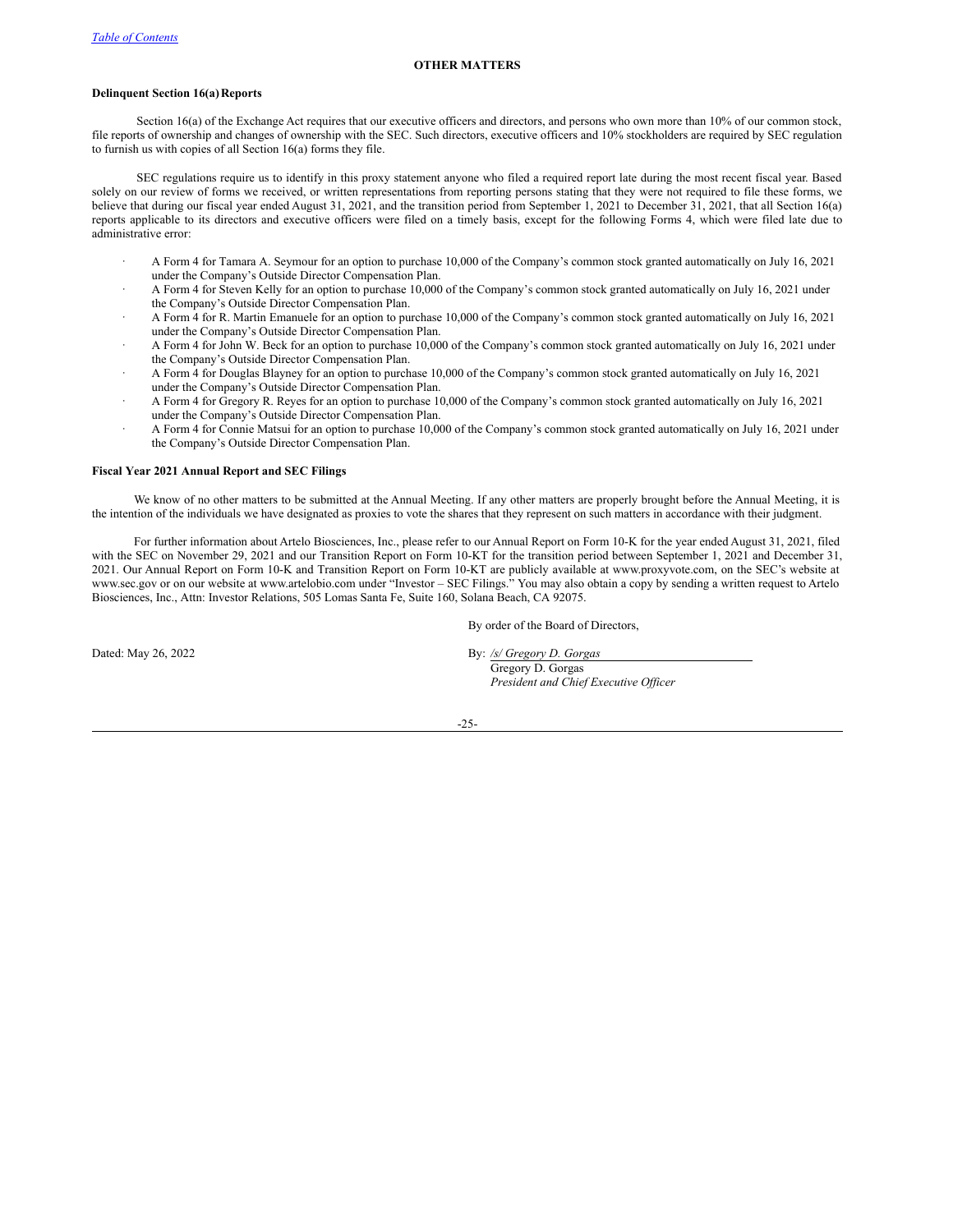# **APPENDIX A**

# **PURCHASE AGREEMENT**

**THIS PURCHASE AGREEMENT** (the "Agreement"), dated as of May 13, 2022, is made by and between**ARTELO BIOSCIENCES, INC.,** a Nevada corporation (the "Company"), and **LINCOLN PARK CAPITAL FUND** , **LLC**, an Illinois limited liability company (the "Investor"). Capitalized terms used herein and not otherwise defined herein are defined in Section 1 hereof.

#### **WHEREAS:**

Subject to the terms and conditions set forth in this Agreement, the Company wishes to sell to the Investor, and the Investor wishes to buy from the Company, up to Twenty Million Dollars (\$20,000,000) of the Company's common stock, \$0.001 par value per share (the "Common Stock"). The shares of Common Stock to be purchased hereunder are referred to herein as the "Purchase Shares."

NOW THEREFORE, in consideration of the mutual covenants contained in this Agreement, and for other good and valuable consideration, the receipt and adequacy of which are hereby acknowledged, the Company and the Investor hereby agree as follows:

#### **1. CERTAIN DEFINITIONS.**

For purposes of this Agreement, the following terms shall have the following meanings:

(a) "Accelerated Purchase Date" means, with respect to any Accelerated Purchase made pursuant to Section 2(b) hereof or any Additional Accelerated Purchase pursuant to Section 2(c) hereof, the Business Day immediately following the applicable Regular Purchase Date with respect to the corresponding Regular Purchase made pursuant to Section 2(a) hereof.

(b) "Accelerated Purchase Period" means, with respect to an Accelerated Purchase made pursuant to Section 2(b) hereof, such period of time on the Accelerated Purchase Date beginning at the official open of trading on the Principal Market, and ending at the earliest of (i) the official close of trading on the Principal Market on such Accelerated Purchase Date, (ii) such time that the total number (or volume) of shares of Common Stock traded on the Principal Market has exceeded the quotient of (A) the Accelerated Purchase Share Amount, divided by (B) 0.3, and (iii) such time on the Accelerated Purchase Date that the Sale Price has fallen below any minimum price threshold set forth in the applicable Purchase Notice by the Company.

(c) "Accelerated Purchase Share Amount" means, with respect to an Accelerated Purchase made pursuant to Section 2(b) hereof or an Additional Accelerated Purchase made pursuant to Section 2(c) hereof, the number of Purchase Shares directed by the Company to be purchased by the Investor in a Purchase Notice, which number of Purchase Shares shall not exceed the lesser of (i) 300% of the applicable Regular Purchase Share Limit for the corresponding Regular Purchase and (ii) 30% of the total volume of shares of Common Stock traded on the Principal Market during the Accelerated Purchase Period or the Additional Accelerated Purchase Period, as applicable.

(d) "Additional Accelerated Purchase Period" means, with respect to an Additional Accelerated Purchase pursuant to Section 2(c) hereof, such period of time on the Accelerated Purchase Date beginning at the latest of (i) the end of the Accelerated Purchase Period for the corresponding Accelerated Purchase made pursuant to Section 2(b) hereof on such Accelerated Purchase Date, (ii) the end of the Additional Accelerated Purchase Period for the most recently completed prior Additional Accelerated Purchase pursuant to Section 2(c) hereof on such Accelerated Purchase Date, as applicable, and (iii) the time at which all Purchase Shares for all prior Purchases, including, those effected on the applicable Accelerated Purchase Date have theretofore been received by the Investor as DWAC Shares in accordance with this Agreement, and ending at the earliest of (i) the official close of trading on the Principal Market on the Accelerated Purchase Date, (ii) such time that the total number (or volume) of shares of Common Stock traded on the Principal Market has exceeded the quotient of (A) the Accelerated Purchase Share Amount, and (B) 0.3, and (iii) such time that the Sale Price has fallen below any minimum price threshold set forth in the applicable Purchase Notice by the Company.

-26-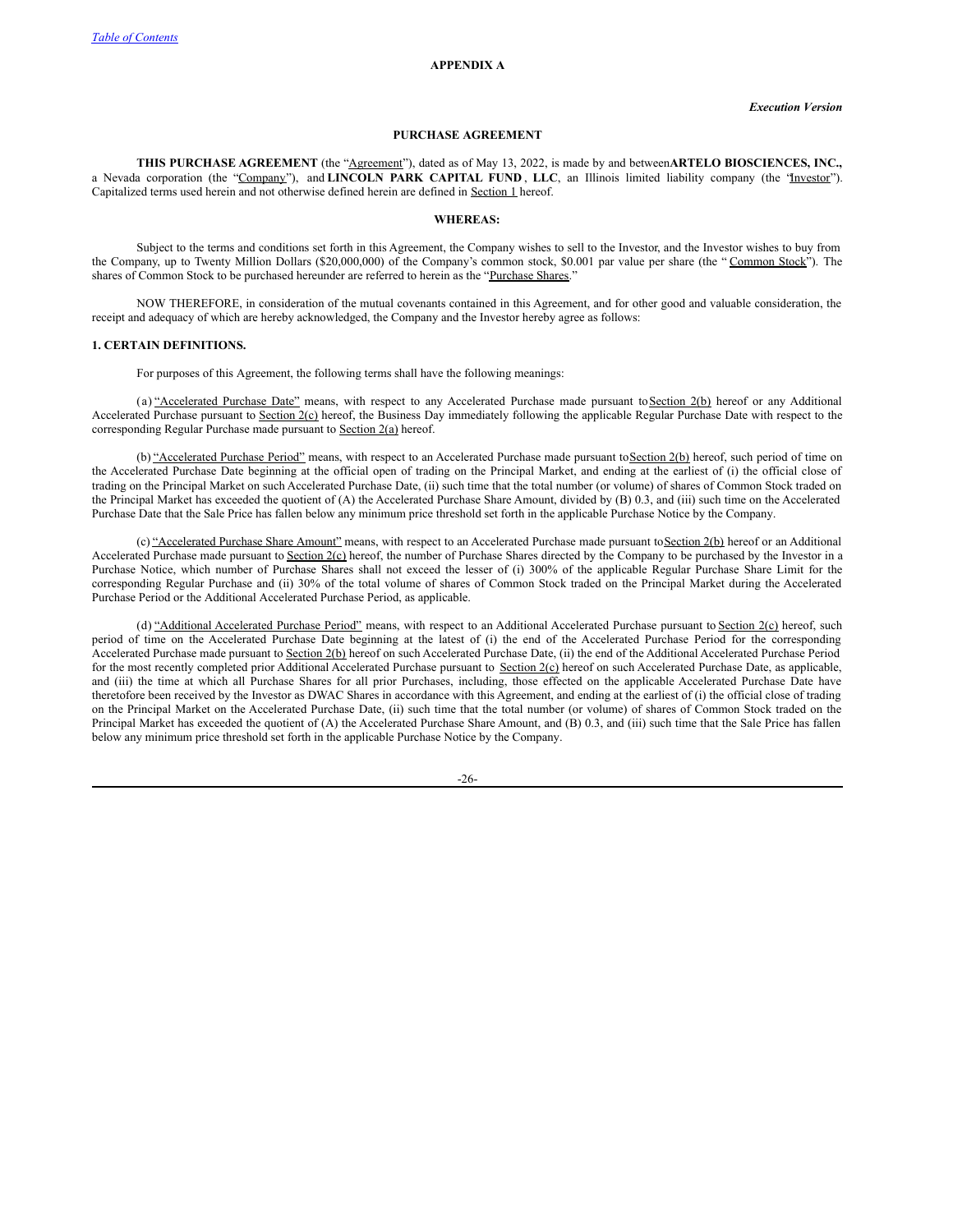(e) "Available Amount" means, initially, Twenty Million Dollars (\$20,000,000) in the aggregate, which amount shall be reduced by the Purchase Amount each time the Investor purchases shares of Common Stock pursuant to Section 2 hereof.

(f) "Bankruptcy Law" means Title 11, U.S. Code, or any similar federal or state law for the relief of debtors.

(g) "Business Day" means any day on which the Principal Market is open for trading, including any day on which the Principal Market is open for trading for a period of time less than the customary time.

(h) "Closing Sale Price" means, for any security as of any date, the last closing sale price for such security on the Principal Market as reported by the Principal Market.

(i) "Confidential Information" means any information disclosed by either party to the other party, either directly or indirectly, in writing, orally or by inspection of tangible objects (including, without limitation, documents, prototypes, samples, plant and equipment), which is designated as "Confidential," "Proprietary" or some similar designation. Information communicated orally shall be considered Confidential Information if such information is confirmed in writing as being Confidential Information within ten (10) Business Days after the initial disclosure. Confidential Information may also include information disclosed to a disclosing party by third parties. Confidential Information shall not, however, include any information which (i) was publicly known and made generally available in the public domain prior to the time of disclosure by the disclosing party; (ii) becomes publicly known and made generally available after disclosure by the disclosing party to the receiving party through no action or inaction of the receiving party; (iii) is already in the possession of the receiving party without confidentiality restriction at the time of disclosure by the disclosing party as shown by the receiving party's files and records immediately prior to the time of disclosure; (iv) is obtained by the receiving party from a third party without a breach of such third party's obligations of confidentiality; or (v) is independently developed by the receiving party without use of or reference to the disclosing party's Confidential Information, as shown by documents and other competent evidence in the receiving party's possession. Confidential Information that is required by law to be disclosed by the receiving party may be so disclosed, provided that  $(X)$  the receiving party  $(1)$  gives the disclosing party prompt written notice, if legally permissible, of such requirement prior to such disclosure and assistance, if legally permissible, in obtaining an order protecting the information from public disclosure and (2) will furnish only that proportion of the Confidential Information that is legally required to be disclosed, and (Y) any Confidential Information so disclosed shall maintain its confidentiality protection for all other purposes than such legally compelled disclosure.

(j) "DTC" means The Depository Trust Company, or any successor performing substantially the same function for the Company.

(k) "DWAC Shares" means shares of Common Stock that are (i) issued in electronic form, (ii) freely tradable and transferable and without restriction on resale and (iii) timely credited by the Company to the Investor's or its designee's specified Deposit/Withdrawal at Custodian (DWAC) account with DTC under its Fast Automated Securities Transfer (FAST) Program, or any similar program hereafter adopted by DTC performing substantially the same function.

-27-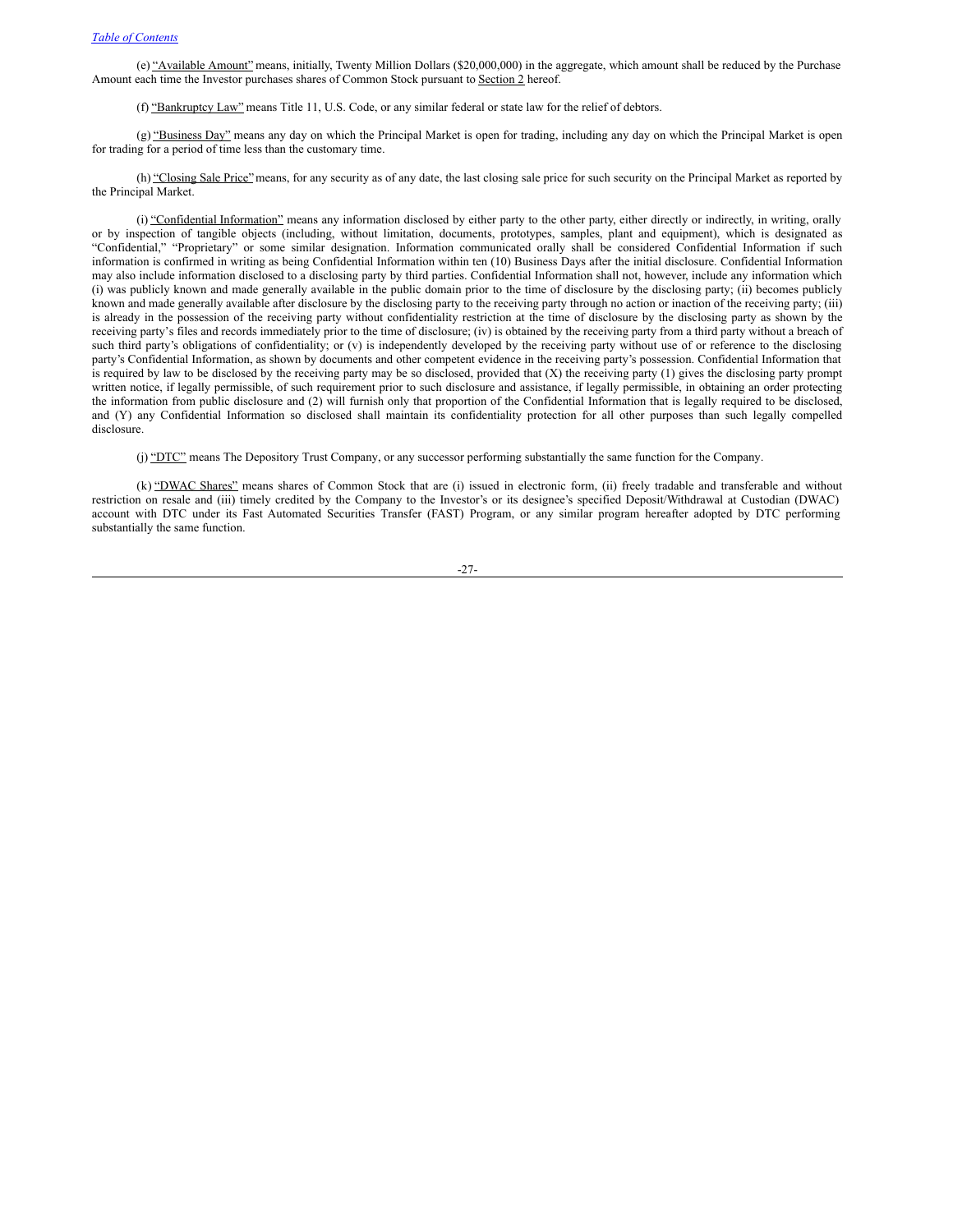(l) "Exchange Act" means the Securities Exchange Act of 1934, as amended, and the rules and regulations promulgated thereunder.

(m) "Material Adverse Effect" means any material adverse effect on (i) the enforceability of any Transaction Document, (ii) the results of operations, assets, business or financial condition of the Company and its Subsidiaries, taken as a whole, other than any material adverse effect that resulted exclusively from (A) any change in the United States or foreign economies or securities or financial markets in general that does not have a disproportionate effect on the Company and its Subsidiaries, taken as a whole, (B) any change that generally affects the industry in which the Company and its Subsidiaries operate that does not have a disproportionate effect on the Company and its Subsidiaries, taken as a whole, (C) any change arising in connection with earthquakes, hostilities, acts of war, sabotage or terrorism or military actions or any escalation or material worsening of any such hostilities, acts of war, sabotage or terrorism or military actions existing as of the date hereof, (D) any action taken by the Investor, its affiliates or its or their successors and assigns with respect to the transactions contemplated by this Agreement, (E) the effect of any change in Applicable Laws or accounting rules that does not have a disproportionate effect on the Company and its Subsidiaries, taken as a whole, or (F) any change resulting from compliance with terms of this Agreement or the consummation of the transactions contemplated by this Agreement, or (iii) the Company's ability to perform in any material respect on a timely basis its obligations under any Transaction Document to be performed as of the date of determination.

(n) "Maturity Date" means the first day of the month immediately following the thirty-six (36) month anniversary of the Commencement Date.

(o) "New Registration Statement" has the meaning set forth in the Registration Rights Agreement.

(p) "Person" means an individual or entity including but not limited to any limited liability company, a partnership, a joint venture, a corporation, a trust, an unincorporated organization and a government or any department or agency thereof.

(q) "Principal Market" means The Nasdaq Capital Market (or any nationally recognized successor thereto); provided, however, that in the event the Company's Common Stock is ever listed or traded on The Nasdaq Global Market, The Nasdaq Global Select Market, the New York Stock Exchange, NYSE American, the NYSE Arca, the OTC Bulletin Board, or the OTCQX or OTCQB operated by the OTC Markets Group, Inc. (or any nationally recognized successor to any of the foregoing), then the "Principal Market" shall mean such other market or exchange on which the Company's Common Stock is then listed or traded.

(r) "Purchase" means any Regular Purchase, Accelerated Purchase or Additional Accelerated Purchase made hereunder, as applicable.

(s) "Purchase Amount" means, with respect to any Regular Purchase, Accelerated Purchase or Additional Accelerated Purchase made hereunder, as applicable, the portion of the Available Amount to be purchased by the Investor pursuant to Section 2 hereof.

(t) "Purchase Notice" means a notice delivered to the Investor pursuant to Section 2 with respect to any Regular Purchase, Accelerated Purchase or Additional Accelerated Purchase, respectively.

(u) "Registration Rights Agreement" means that certain Registration Rights Agreement, of even date herewith between the Company and the Investor.

-28-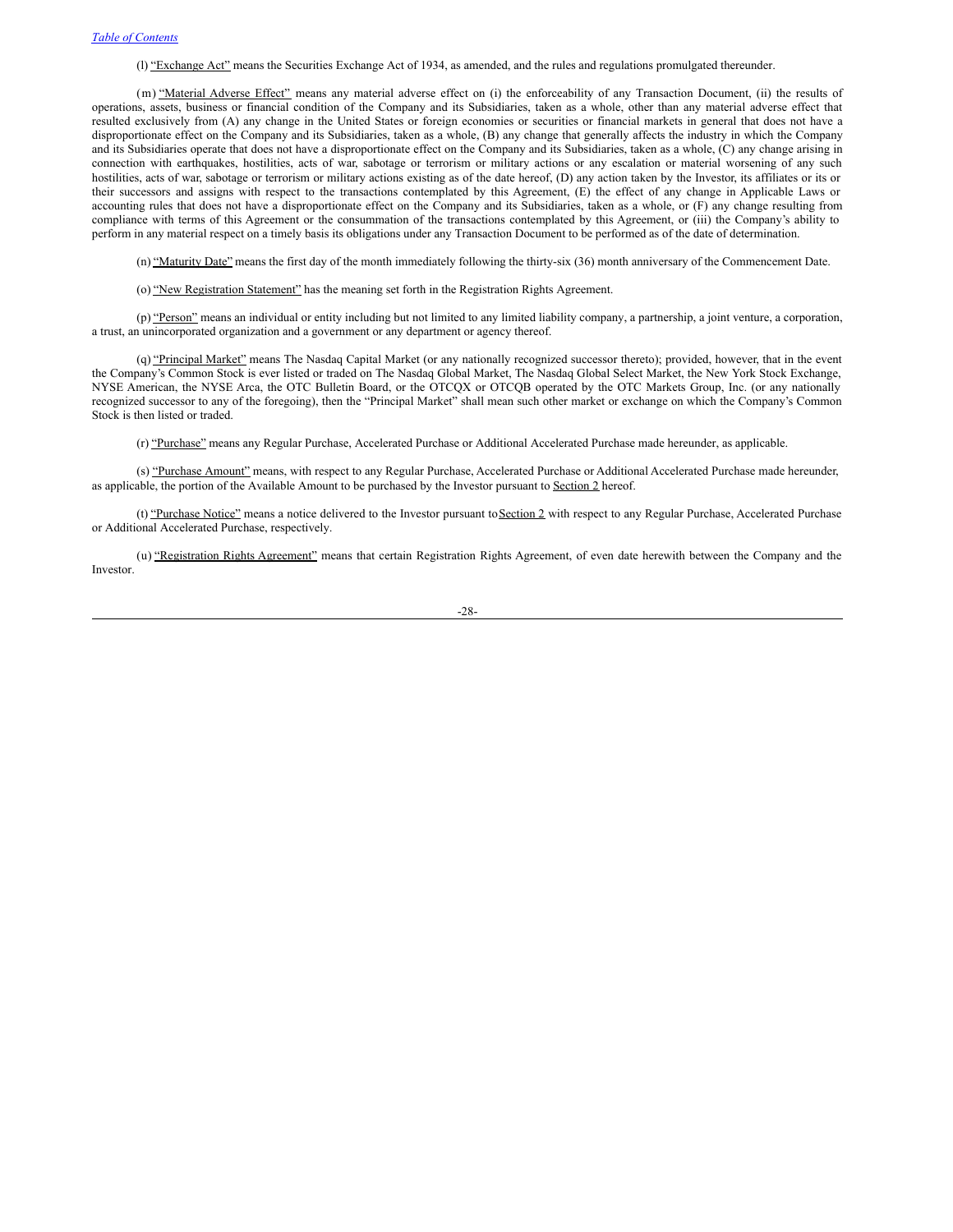(v) "Registration Statement" has the meaning set forth in the Registration Rights Agreement.

(w) "Regular Purchase Date" means, with respect to a Regular Purchase made pursuant toSection 2(a) hereof, the Business Day for which the Investor receives, after 4:00 p.m., Eastern time on such Business Day, or thereafter as permitted by Section 2(a) hereof, a valid Purchase Notice for such Regular Purchase in accordance with this Agreement; provided that any Business Day that is twenty (20) days or less before the filing of any posteffective amendment to the Registration Statement or New Registration Statement, and until the effective date of any such post-effective amendment to the Registration Statement or New Registration Statement, shall not be a Regular Purchase Date.

(x) "Regular Purchase Share Limit" means Two Hundred Thousand (200,000) Purchase Shares; provided, however, that (i) if the Closing Sale Price of the Common Stock is not below \$0.50 on the applicable Regular Purchase Date, the Regular Purchase Share Limit may be increased to up to Three Hundred Thousand (300,000) Purchase Shares for such Regular Purchase Date; and (ii) if the Closing Sale Price of the Common Stock is not below \$0.75 on the applicable Regular Purchase Date, the Regular Purchase Share Limit may be increased to up to Four Hundred Thousand (400,000) Purchase Shares for such Regular Purchase Date, in each case such number of Purchase Shares and price per share to be adjusted following any reorganization, recapitalization, non-cash dividend, stock split, reverse stock, split or other similar transaction effected with respect to the Common Stock; provided, that if following such an adjustment, the Regular Purchase Share Limit as adjusted would preclude the Company from delivering to the Investor a Purchase Notice hereunder for a Purchase Amount equal to or greater than One Hundred Thousand Dollars (\$100,000), the Regular Purchase Share Limit shall equal the maximum number of Purchase Shares which would enable the Company to deliver to the Investor a Purchase Notice for a Purchase Amount equal to, or as closely approximating, but without exceeding, One Hundred Thousand Dollars (\$100,000); provided, further, that the Investor's committed obligation under any single Regular Purchase shall not exceed One Million Dollars (\$1,000,000).

(y) "Sale Price" means any sale price for the shares of Common Stock on the Principal Market as reported by the Principal Market.

- (z) "SEC" means the U.S. Securities and Exchange Commission.
- (aa) "Securities" means, collectively, the Purchase Shares and the Commitment Shares.
- (bb) "Securities Act" means the Securities Act of 1933, as amended, and the rules and regulations promulgated thereunder.

(cc) "Subsidiary" means any Person the Company wholly owns or controls, or in which the Company, directly or indirectly, owns a majority of the voting stock or similar voting interest, in each case that would be disclosable pursuant to Item 601(b)(21) of Regulation S-K promulgated under the Securities Act.

(dd) "Transaction Documents" means, collectively, this Agreement and the schedules and exhibits hereto, the Registration Rights Agreement and the schedules and exhibits thereto and each of the other agreements, documents, certificates and instruments entered into or furnished by the parties hereto in connection with the transactions contemplated hereby and thereby.

(ee) "Transfer Agent" means American Stock Transfer & Trust Company, LLC, or such other Person who is then serving as the transfer agent for the Company in respect of the Common Stock.

-29-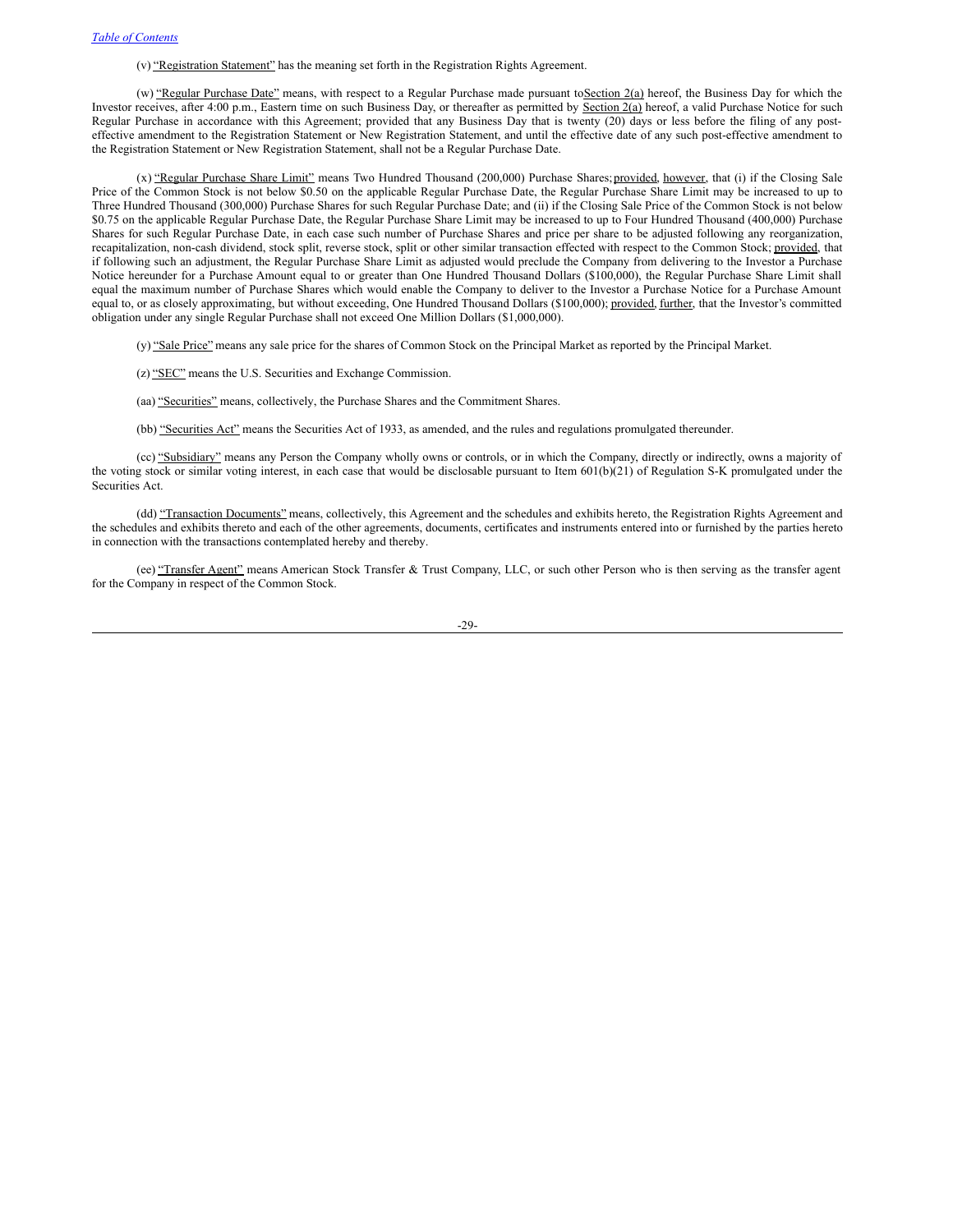(ff) "VWAP" means in respect of an applicable Accelerated Purchase Date, the volume weighted average price of the Common Stock on the Principal Market, as reported on the Principal Market or by another reputable source such as Bloomberg, L.P.

# **2. PURCHASE OF COMMON STOCK.**

Subject to the terms and conditions set forth in this Agreement, the Company has the right, but not the obligation, to sell to the Investor, in the Company's sole and absolute discretion, and the Investor has the obligation to purchase from the Company, Purchase Shares as follows:

(a) Commencement of Regular Purchases of Common Stock. Upon the satisfaction of the conditions set forth inSections 7 and 8 hereof (the "Commencement" and the date of satisfaction of such conditions the "Commencement Date") and thereafter, the Company shall have the right, but not the obligation, to direct the Investor, by its delivery to the Investor of a Purchase Notice from time to time on any Regular Purchase Date, to purchase up to the Regular Purchase Share Limit (each such purchase, a "Regular Purchase") at ninety-seven percent (97%) of the lesser of: (i) the lowest Sale Price of the Common Stock on the applicable Regular Purchase Date and (ii) the arithmetic average of the three (3) lowest Closing Sale Prices for the Common Stock during the ten (10) consecutive Business Days ending on the Business Day immediately preceding such Regular Purchase Date (the "Purchase Price"). The Company may deliver Purchase Notices to the Investor for multiple Regular Purchases on each Business Day subject to the second sentence of Section 2(g). For purposes of this Section 2(a), a Purchase Notice delivered on a day that is not a Business Day shall be deemed to have been delivered on the most recent Business Day prior to delivery of such Purchase Notice.

(b) Accelerated Purchases. On any Regular Purchase Date, provided that the Company properly submitted a Purchase Notice for a Regular Purchase for a number of Purchase Shares not less than the Regular Purchase Share Limit then in effect on such Regular Purchase Date and subject to the terms and conditions of this Agreement, the Company shall also have the right, but not the obligation, to direct the Investor, by its delivery to the Investor of a Purchase Notice from time to time in accordance with this Agreement, to purchase the applicable Accelerated Purchase Share Amount (each such purchase, an "Accelerated Purchase") at ninety-five percent (95%) of the lesser of (i) the Closing Sale Price of the Common Stock on such applicable Accelerated Purchase Date and (ii) the VWAP for the Accelerated Purchase Period (the "Accelerated Purchase Price"). The Company may deliver Purchase Notices to the Investor for multiple Accelerated Purchases on an Accelerated Purchase Date subject to the second sentence of Section 2(g). Within one (1) Business Day after completion of each Accelerated Purchase Date for an Accelerated Purchase, the Investor will provide to the Company a written confirmation of such Accelerated Purchase setting forth the applicable Accelerated Purchase Share Amount and Accelerated Purchase Price for such Accelerated Purchase.

(c) Additional Accelerated Purchases. On any Accelerated Purchase Date, provided that the Company properly submitted a Purchase Notice for an Accelerated Purchase and subject to the terms and conditions of this Agreement, the Company shall also have the right, but not the obligation, to direct the Investor, by its delivery to the Investor of a Purchase Notice from time to time in accordance with this Agreement, to purchase the applicable Accelerated Purchase Share Amount (each such purchase, an "Additional Accelerated Purchase") at the Accelerated Purchase Price. The Company may deliver Purchase Notices to the Investor for multiple Additional Accelerated Purchases on an Accelerated Purchase Date subject to the second sentence of Section  $2(g)$ .

-30-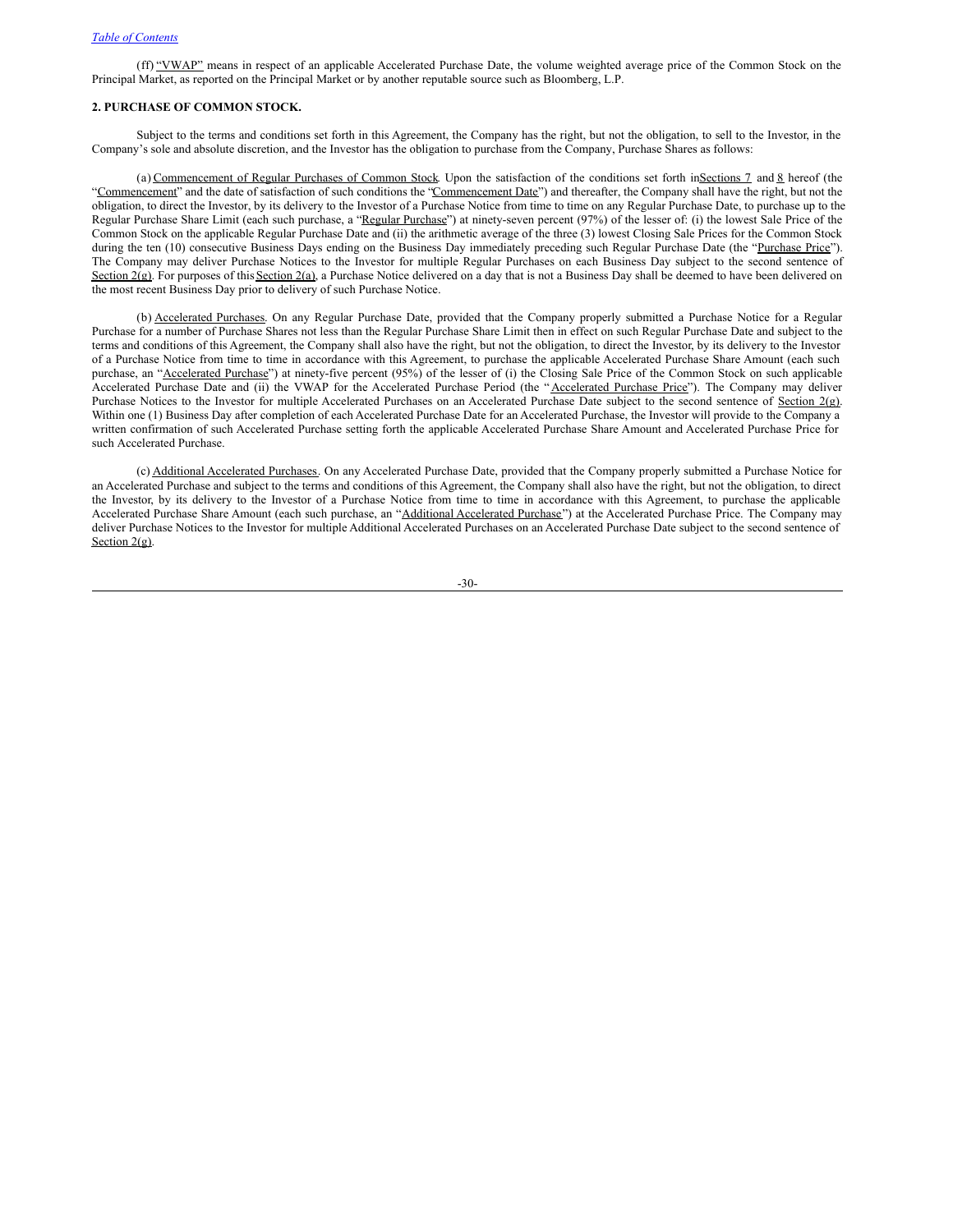(d) Payment for Purchase Shares. For each Regular Purchase, the Investor shall pay to the Company an amount equal to the Purchase Amount with respect to such Regular Purchase as full payment for such Purchase Shares via wire transfer of immediately available funds on the same Business Day that the Investor receives such Purchase Shares, if such Purchase Shares are received by the Investor before 1:00 p.m., Eastern time, or, if such Purchase Shares are received by the Investor after 1:00 p.m., Eastern time, the next Business Day. Within one (1) Business Day after completion of each Accelerated Purchase Date for an Accelerated Purchase or Additional Accelerated Purchase, respectively, the Investor will provide to the Company a written confirmation of such Accelerated Purchase setting forth the applicable Accelerated Purchase Share Amount and Accelerated Purchase Price for such purchase. For each Accelerated Purchase and each Additional Accelerated Purchase, the Investor shall pay to the Company an amount equal to the Purchase Amount with respect to such purchase as full payment for such Purchase Shares via wire transfer of immediately available funds no later than the second Business Day following the date that the Investor receives the Purchase Shares for such Purchase. If the Company or the Transfer Agent shall fail for any reason or for no reason to electronically transfer any Purchase Shares as DWAC Shares with respect to any Purchase within two (2) Business Days following the receipt by the Company of the Purchase Price or Accelerated Purchase Price, as applicable, for any Purchase therefor in compliance with this Section 2(d), and if on or after such Business Day the Investor purchases (in an open market transaction or otherwise) shares of Common Stock to deliver in satisfaction of a sale by the Investor of Purchase Shares in anticipation of receiving Purchase Shares from the Company with respect to such Purchase, then the Company shall, within three (3) Business Days after the Investor's request, either (i) pay cash to the Investor in an amount equal to the Investor's total purchase price (including customary brokerage commissions, if any) for the shares of Common Stock so purchased (the "Cover Price"), at which point the Company's obligation to deliver such Purchase Shares as DWAC Shares shall terminate, or (ii) promptly honor its obligation to deliver to the Investor such Purchase Shares as DWAC Shares and pay cash to the Investor in an amount equal to the excess (if any) of the Cover Price over the total Purchase Amount paid by the Investor pursuant to this Agreement for all of the Purchase Shares to be purchased by the Investor in connection with such purchases. All payments made under this Agreement shall be made in lawful money of the United States of America or wire transfer of immediately available funds to such account as the Company may from time to time designate by written notice in accordance with the provisions of this Agreement. Whenever any amount expressed to be due by the terms of this Agreement is due on any day that is not a Business Day, the same shall instead be due on the next succeeding day that is a Business Day.

(e) Compliance with Rules of the Principal Market. Notwithstanding anything in this Agreement to the contrary, and in addition to the limitations set forth in Section 2(f), the Company shall not issue more than 8,455,972 shares (including the Commitment Shares) of Common Stock (the Exchange Cap") under this Agreement, which equals 19.99% of the Company's outstanding shares of Common Stock as of the date hereof, unless stockholder approval is obtained to issue in excess of the Exchange Cap; provided, however, that the foregoing limitation shall not apply if at any time the Exchange Cap is reached and at all times thereafter the average price paid for all shares of Common Stock issued under this Agreement is equal to or greater than \$0.32, which is a price equal to the lesser of (i) the Nasdaq Official Closing Price immediately preceding the execution of this Agreement or (ii) the arithmetic average of the Nasdaq Official Closing Pricesfor the Common Stock for the five (5) consecutive Business Days immediately preceding the execution of this Agreement, as calculated in accordance with the rules of the Principal Market (in such circumstance, for purposes of the Principal Market, the transaction contemplated hereby would not be "below market" and the Exchange Cap would not apply). Notwithstanding the foregoing, the Company shall not be required or permitted to issue, and the Investor shall not be required to purchase, any shares of Common Stock under this Agreement if such issuance would violate the rules or regulations of the Principal Market. The Company may, in its sole discretion, determine whether to obtain stockholder approval to issue more than 19.99% of its outstanding shares of Common Stock hereunder if such issuance would require stockholder approval under the rules or regulations of the Principal Market. The Exchange Cap shall be reduced, on a share-for-share basis, by the number of shares of Common Stock issued or issuable that may be aggregated with the transactions contemplated by this Agreement under applicable rules of the Principal Market.

-31-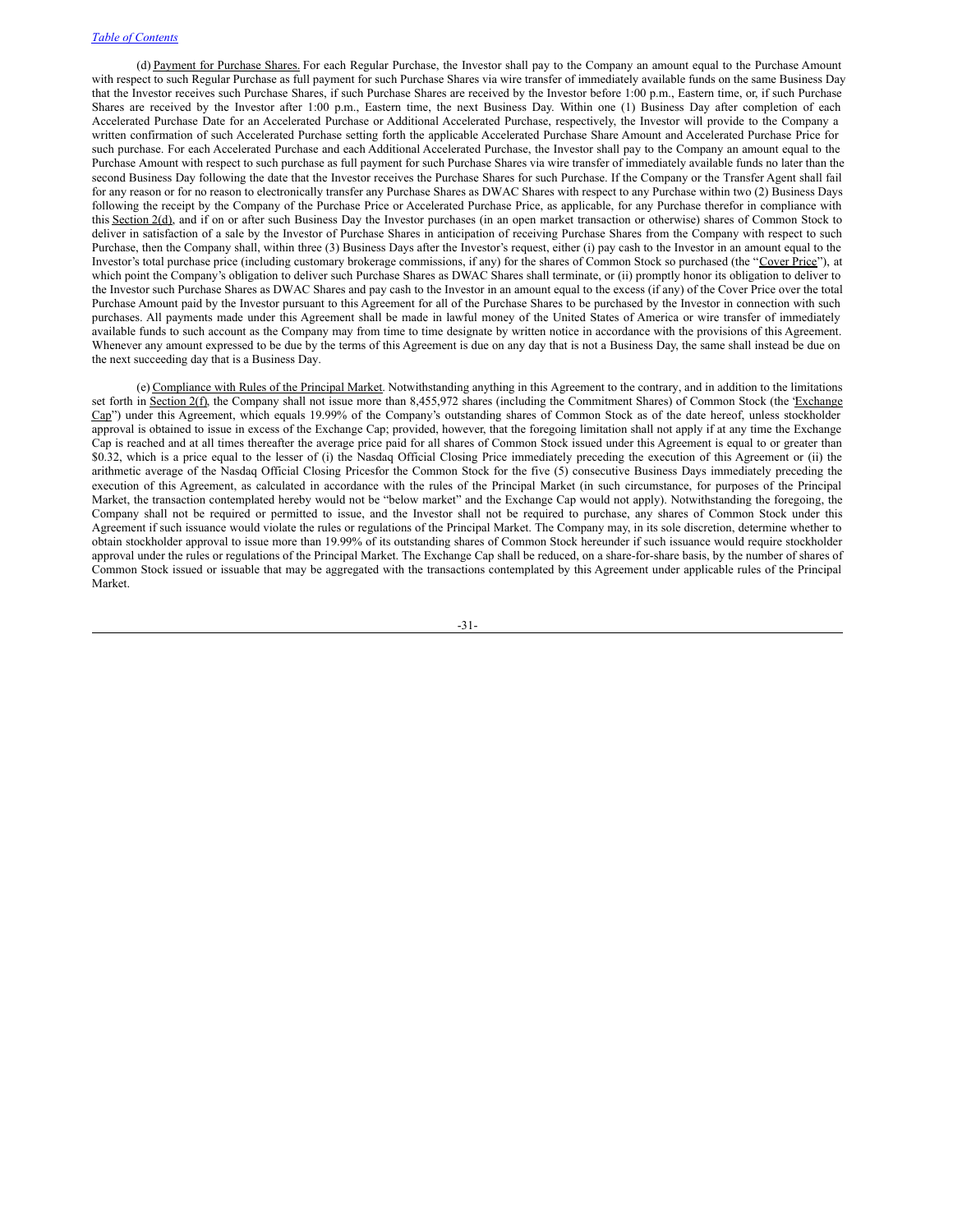(f) Beneficial Ownership Limitation. Notwithstanding anything to the contrary contained in this Agreement, the Company shall not issue or sell, and the Investor shall not purchase or acquire, any shares of Common Stock under this Agreement which, when aggregated with all other shares of Common Stock then beneficially owned by the Investor and its affiliates (as calculated pursuant to Section 13(d) of the Exchange Act and Rule 13d-3 promulgated thereunder) would result in the beneficial ownership by the Investor and its affiliates of more than 9.99% of the then issued and outstanding shares of Common Stock (the "Beneficial Ownership Limitation"). Upon the written or oral request of the Investor, the Company shall promptly (but not later than twenty-four (24) hours) confirm orally or in writing to the Investor the amount of Common Stock then outstanding. Upon the written or oral request of the Company, the Investor shall promptly (but not later than twenty-four (24) hours) confirm orally or in writing whether the total number of shares beneficially held by it and its affiliates exceeds 9.0% of the total outstanding amount of Common Stock then outstanding. The Investor and the Company shall each cooperate in good faith in the determinations required hereby and the application hereof. The Investor's written certification to the Company of the applicability of the Beneficial Ownership Limitation, and the resulting effect thereof hereunder at any time, shall be conclusive with respect to the applicability thereof and such result absent manifest error.

(g) Excess Share Limitations. If the Company delivers any Purchase Notice for a Purchase Amount in excess of the limitations contained in this Section 2, such Purchase Notice shall be void ab initio to the extent of the amount by which the number of Purchase Shares set forth in such Purchase Notice exceeds the number of Purchase Shares which the Company is permitted to include in such Purchase Notice in accordance herewith, and the Investor shall have no obligation to purchase such excess Purchase Shares in respect of such Purchase Notice; provided, however, that the Investor shall remain obligated to purchase the number of Purchase Shares which the Company is permitted to include in such Purchase Notice. If the Company delivers a Purchase Notice, and all Purchase Shares subject to all prior Purchases have not theretofore been received by the Investor as DWAC Shares in accordance with this Agreement, such Purchase Notice shall not be deemed to have been delivered and the Investor shall not be required to purchase any Purchase Shares until all Purchase Shares for such prior Purchases have been received by the Investor as DWAC Shares. If any issuance of Purchase Shares would result in the issuance of a fraction of a share of Common Stock, the Company shall round down such fraction of a share of Common Stock to the nearest whole share and no fractional shares will be issued.

(h) Adjustments for Shares and Prices. Except as specifically stated otherwise, all share-related and dollar-related limitations contained in this Section 2, shall be adjusted to take into account any reorganization, recapitalization, non-cash dividend, stock split, reverse stock, split or other similar transaction effected with respect to the Common Stock.

-32-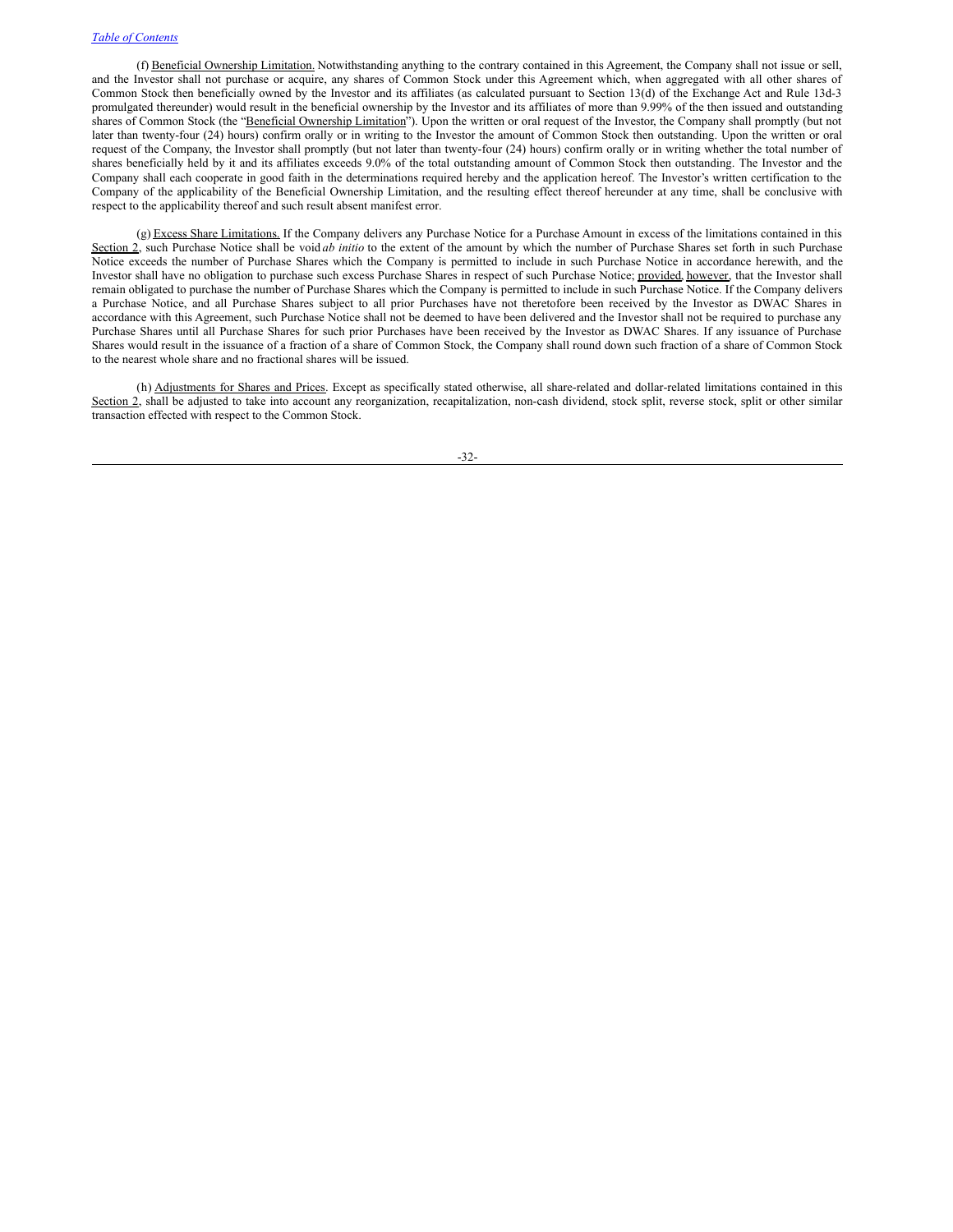# **3. INVESTOR'S REPRESENTATIONS AND WARRANTIES.**

The Investor represents and warrants to the Company that as of the date hereof and as of the Commencement Date:

(a) Organization, Authority. The Investor is an entity duly organized, validly existing and in good standing under the laws of the jurisdiction of its organization, with the requisite power and authority to enter into and to consummate the transactions contemplated by this Agreement and otherwise to carry out its obligations hereunder and thereunder.

(b) Accredited Investor Status. The Investor is an "accredited investor" as that term is defined in Rule 501(a)(3) of Regulation D promulgated under the Securities Act.

(c) Reliance on Exemptions. The Investor understands that the Securities may be offered and sold to it in reliance on specific exemptions from the registration requirements of United States federal and state securities laws and that the Company is relying in part upon the truth and accuracy of, and the Investor's compliance with, the representations, warranties, agreements, acknowledgments and understandings of the Investor set forth herein in order to determine the availability of such exemptions and the eligibility of the Investor to acquire the Securities.

(d) Investment Purpose. The Investor is acquiring the Securities as principal for its own account for investment only and not with a view to or for distributing or reselling such Securities or any part thereof in violation of the Securities Act or any applicable state securities law, has no present intention of distributing any of such Securities in violation of the Securities Act or any applicable state securities law and has no direct or indirect arrangement or understandings with any other Persons to distribute or regarding the distribution of such Securities in violation of the Securities Act or any applicable state securities law (this representation and warranty not limiting the Investor's right to sell the Securities at any time pursuant to the Registration Statement described herein or otherwise in compliance with applicable federal and state securities laws). The Investor is acquiring the Securities hereunder in the ordinary course of its business.

(e) Information. The Investor understands that its investment in the Securities involves a high degree of risk. The Investor (i) is able to bear the economic risk of an investment in the Securities including a total loss thereof, (ii) has such knowledge and experience in financial and business matters that it is capable of evaluating the merits and risks of the proposed investment in the Securities and (iii) has had an opportunity to ask questions of and receive answers from the officers of the Company concerning the financial condition and business of the Company and other matters related to an investment in the Securities. Neither such inquiries nor any other due diligence investigations conducted by the Investor or its representatives shall modify, amend or affect the Investor's right to rely on the Company's representations and warranties contained in Section 4 below. The Investor has sought such accounting, legal and tax advice as it has considered necessary to make an informed investment decision with respect to its acquisition of the Securities and is not relying on any accounting, legal, tax or other advice from the Company or its officers, employees, representatives or advisors. The Investor acknowledges and agrees that the Company neither makes nor has made any representations or warranties with respect to the transactions contemplated hereby other than those specifically set forth in **Section 4** hereof.

(f) No Governmental Review. The Investor understands that no U.S. federal or state agency or any other government or governmental agency has passed on or made any recommendation or endorsement of the Securities or the fairness or suitability of an investment in the Securities nor have such authorities passed upon or endorsed the merits of the offering of the Securities.

(g) Transfer or Sale. The Investor understands that (i) the Securities may not be offered for sale, sold, assigned or transferred unless (A) registered pursuant to the Securities Act or (B) an exemption exists permitting such Securities to be sold, assigned or transferred without such registration; (ii) any sale of the Securities made in reliance on Rule 144 promulgated under the Securities Act ("Rule 144") may be made only in accordance with the terms of Rule 144 and further, if Rule 144 is not applicable, any resale of the Securities under circumstances in which the seller (or the Person through whom the sale is made) may be deemed to be an underwriter (as that term is defined in the Securities Act) may require compliance with some other exemption under the Securities Act or the rules and regulations of the SEC thereunder.

-33-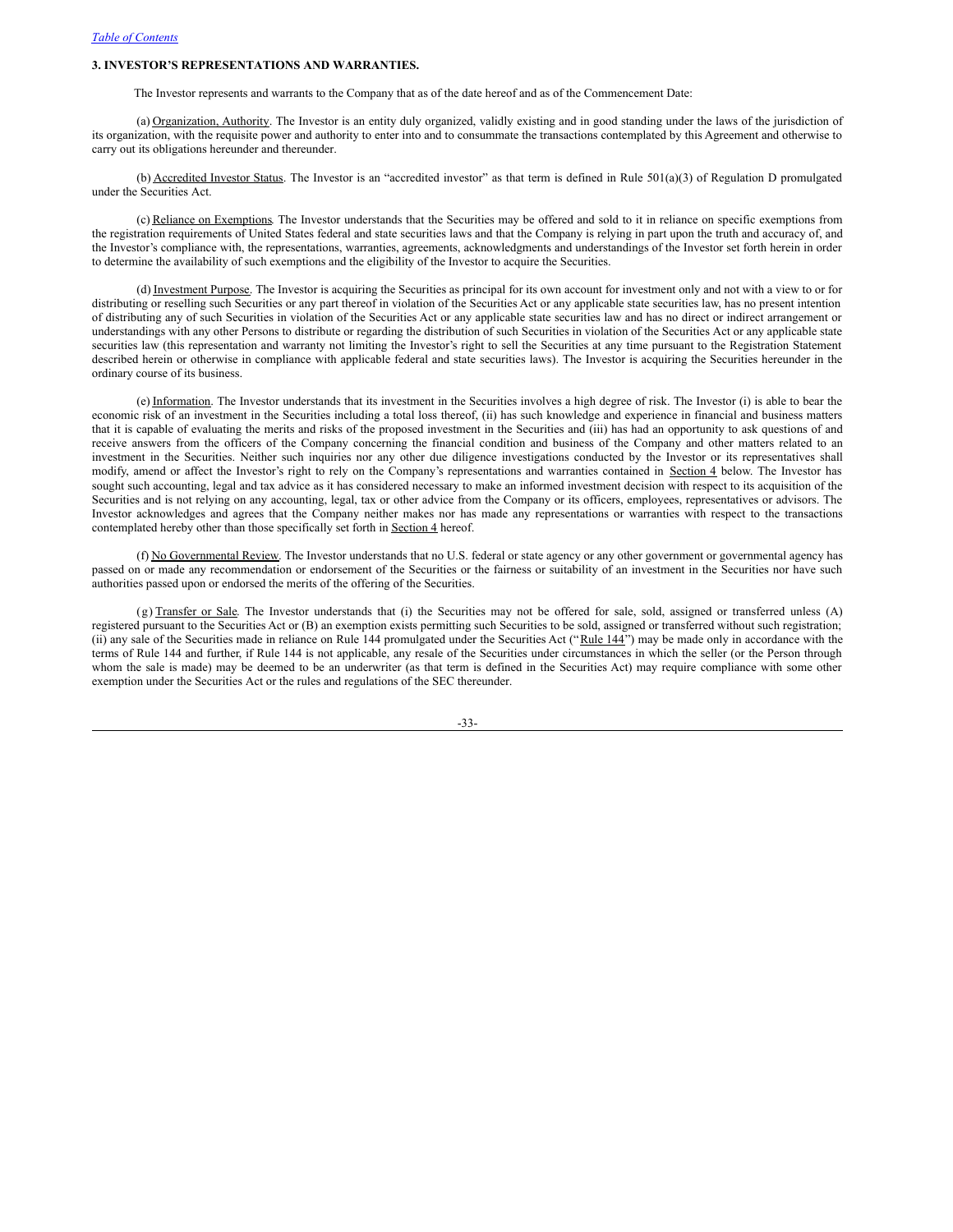(h) Validity; Enforcement. This Agreement and the other Transaction Documents have been duly and validly authorized, executed and delivered on behalf of the Investor and each is a valid and binding agreement of the Investor enforceable against the Investor in accordance with its terms, subject as to enforceability to general principles of equity and to applicable bankruptcy, insolvency, reorganization, moratorium, liquidation and other similar laws relating to, or affecting generally, the enforcement of applicable creditors' rights and remedies.

(i) Residency. The Investor's principal place of business is in the State of Illinois.

(j) No Short Selling. The Investor represents and warrants to the Company that at no time prior to the date of this Agreement has any of the Investor, its agents, representatives or affiliates engaged in or effected, in any manner whatsoever, directly or indirectly, any (i) "short sale" (as such term is defined in Rule 200 of Regulation SHO of the Exchange Act) of the Common Stock or (ii) hedging transaction, which establishes a net short position with respect to the Common Stock.

# **4. REPRESENTATIONS AND WARRANTIES OF THE COMPANY.**

The Company represents and warrants to the Investor that, except as set forth in the disclosure schedules attached hereto, which exceptions shall be deemed to be a part of the representations and warranties hereunder, as of the date hereof and as of the Commencement Date:

(a) Organization and Qualification. The Company and each of its Subsidiaries is an entity duly incorporated or otherwise organized, validly existing and in good standing under the laws of the jurisdiction of its incorporation or organization, with the requisite corporate power and authority to own and use its properties and assets and to carry on its business as currently conducted. Neither the Company nor any of its Subsidiaries is in violation or default of any of the provisions of its respective certificate or articles of incorporation, bylaws or other organizational or charter documents, except as would not be expected to result in a Material Adverse Effect. Each of the Company and its Subsidiaries is duly qualified to conduct business and is in good standing as a foreign corporation or other entity in each jurisdiction in which the nature of the business conducted or property owned by it makes such qualification necessary, except where the failure to be so qualified or in good standing, as the case may be, would not reasonably be expected to result in a Material Adverse Effect, and no proceeding has been instituted in any such jurisdiction revoking, limiting or curtailing or seeking to revoke, limit or curtail such power and authority or qualification. The Company has no significant Subsidiaries except as set forth in the SEC Documents (as defined below).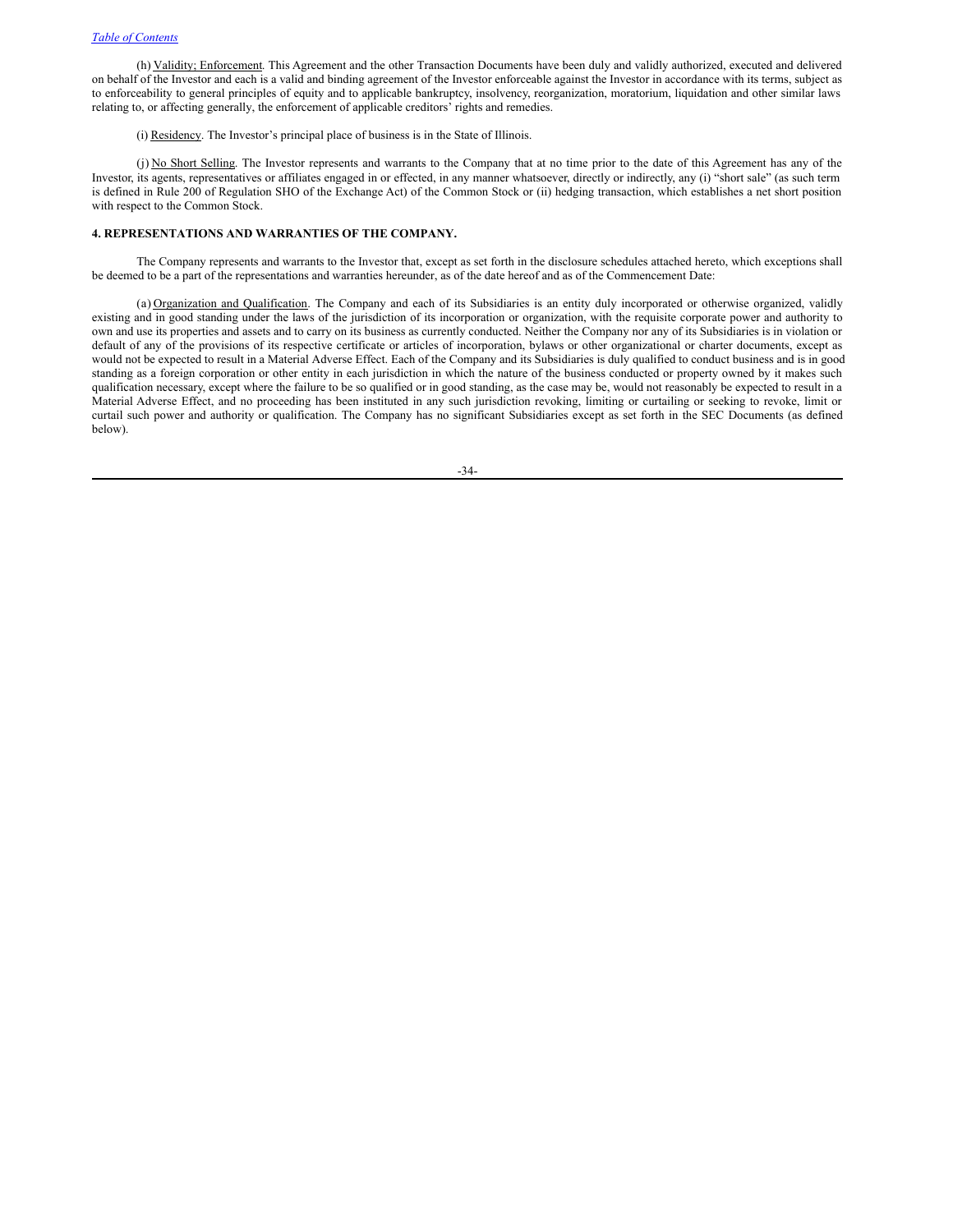(b) Authorization; Enforcement; Validity. The Company has the requisite corporate power and authority to enter into and perform its obligations under this Agreement and each of the other Transaction Documents, and to issue the Securities in accordance with the terms hereof and thereof. The execution and delivery of the Transaction Documents by the Company and the consummation by it of the transactions contemplated hereby and thereby, including without limitation, the issuance of the Commitment Shares (as defined below in Section  $5(e)$ ) and the reservation for issuance and the issuance of the Purchase Shares issuable under this Agreement have been duly authorized by the Company's Board of Directors or a validly authorized committee thereof (collectively, the "Board of Directors"), and no further consent or authorization is required by the Company, its Board of Directors or any committee thereof, or its stockholders (except as set forth in Section 2(e) hereof). This Agreement has been, and each other Transaction Document shall be on the Commencement Date, duly executed and delivered by the Company, and this Agreement constitutes, and each other Transaction Document upon its execution on behalf of the Company, shall constitute, the valid and binding obligations of the Company enforceable against the Company in accordance with their terms, except as such enforceability may be limited by general principles of equity or applicable bankruptcy, insolvency, reorganization, moratorium, liquidation or similar laws relating to, or affecting generally, the enforcement of creditors' rights and remedies. The Board of Directors of the Company has adopted all applicable resolutions (the "Signing Resolutions") to authorize this Agreement and the transactions contemplated hereby. The Signing Resolutions are valid, in full force and effect and have not been modified or supplemented in any respect. The Company has delivered to the Investor a true and correct copy of the Signing Resolutions adopted by the Board of Directors. Except as set forth in this Agreement, no other approvals or consents of the Company's Board of Directors and/or stockholders is necessary under applicable laws and the Company's Articles of Incorporation in effect on the date hereof (the "Articles of Incorporation") and/or the Company's Bylaws in effect on the date hereof (the "Bylaws") to authorize the execution and delivery of this Agreement or any of the transactions contemplated hereby, including, but not limited to, the issuance of the Commitment Shares and the issuance of the Purchase Shares.

(c) Capitalization. As of the date hereof, the authorized capital stock of the Company is set forth in the SEC Documents. Except as disclosed in the SEC Documents (as defined below), (i) no shares of the Company's capital stock are subject to preemptive rights or any other similar rights or any liens, encumbrances and defects ("Liens") suffered or permitted by the Company, (ii) there are no outstanding debt securities, (iii) there are no outstanding options, warrants, scrip, rights to subscribe to, calls or commitments of any character whatsoever relating to, or securities or rights convertible into, any shares of capital stock of the Company or any of its Subsidiaries, or contracts, commitments, understandings or arrangements by which the Company or any of its Subsidiaries is or may become bound to issue additional shares of capital stock of the Company or any of its Subsidiaries or options, warrants, scrip, rights to subscribe to, calls or commitments of any character whatsoever relating to, or securities or rights convertible into, any shares of capital stock of the Company or any of its Subsidiaries, (iv) there are no agreements or arrangements under which the Company or any of its Subsidiaries is obligated to register the sale of any of their securities under the Securities Act (except the Registration Rights Agreement), (v) there are no outstanding securities or instruments of the Company or any of its Subsidiaries which contain any redemption or similar provisions, and there are no contracts, commitments, understandings or arrangements by which the Company or any of its Subsidiaries is or may become bound to redeem a security of the Company or any of its Subsidiaries, (vi) there are no securities or instruments containing anti-dilution or similar provisions that will be triggered by the issuance of the Securities as described in this Agreement and (vii) the Company does not have any stock appreciation rights or "phantom stock" plans or agreements or any similar plan or agreement. The Company has furnished to the Investor true and correct copies of the Articles of Incorporation, and the Bylaws, and summaries of the material terms of all securities convertible into or exercisable for Common Stock, if any, which are not otherwise disclosed in the Registration Statement, any SEC Document or filed as an exhibit thereto.

(d) Issuance of Securities. Upon issuance and payment therefor in accordance with the terms and conditions of this Agreement, the Securities shall be validly issued, fully paid and nonassessable and free from all taxes, Liens, charges, restrictions, rights of first refusal and preemptive rights with respect to the issue thereof, with the holders being entitled to all rights accorded to a holder of Common Stock. 50,292,968 shares of Common Stock (subject to adjustment for any reorganization, recapitalization, non-cash dividend, stock split or other similar transaction) have been duly authorized and have been or will be reserved for issuance upon purchase under this Agreement as Purchase Shares and Commitment Shares.

-35-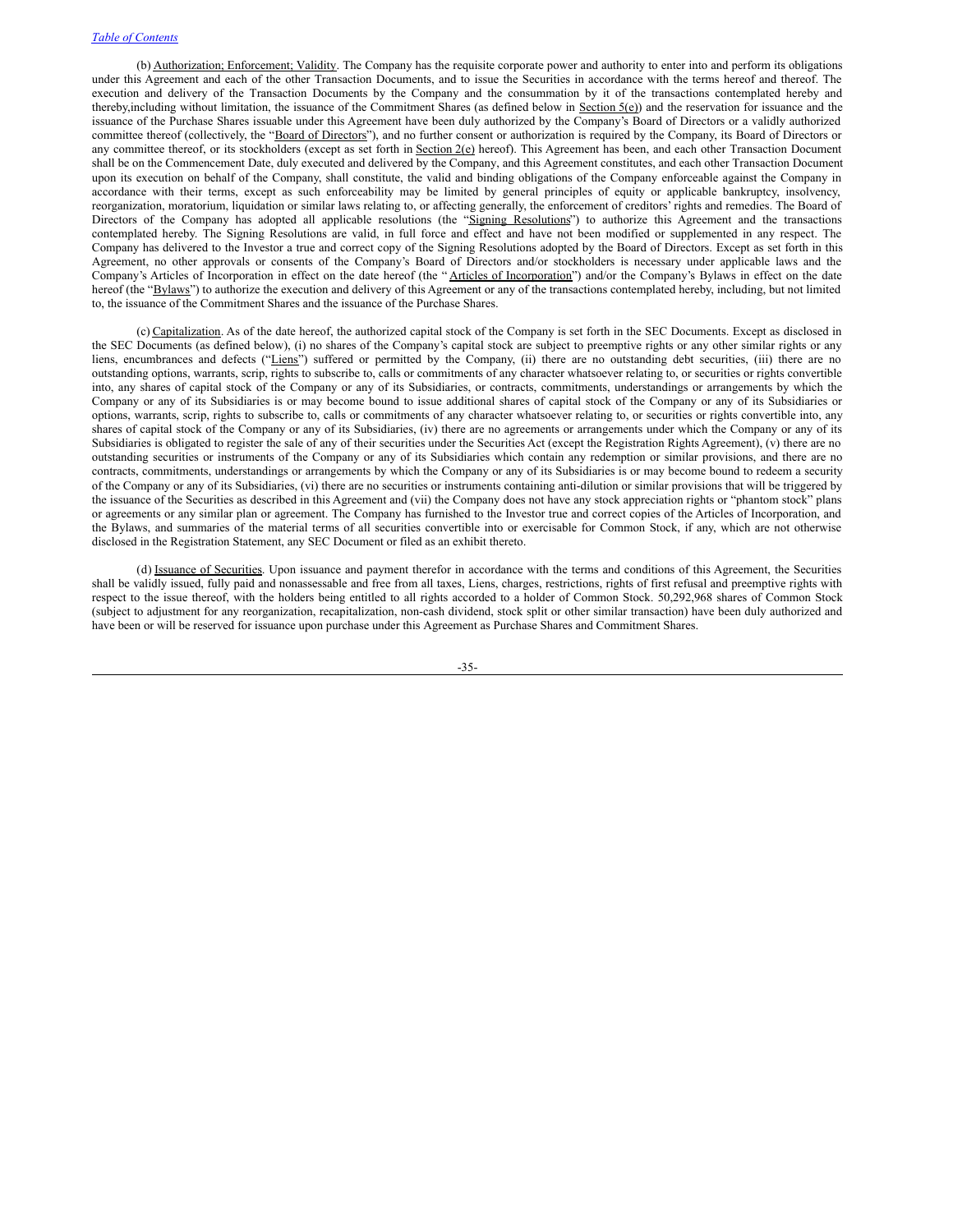(e) No Conflicts. The execution, delivery and performance of the Transaction Documents by the Company and the consummation by the Company of the transactions contemplated hereby and thereby (including, without limitation, the reservation for issuance and issuance of the Securities) will not (i) result in a violation of the Articles of Incorporation, any Certificate of Designations, Preferences and Rights of any outstanding series of preferred stock of the Company or the Bylaws or (ii) conflict with, or constitute a default (or an event which with notice or lapse of time or both would become a default) under, or give to others any rights of termination, amendment, acceleration or cancellation of, any agreement, indenture or instrument to which the Company or any of its Subsidiaries is a party, or result in a violation of any law, rule, regulation, order, judgment or decree (including federal and state securities laws and regulations and the rules and regulations of the Principal Market applicable to the Company or any of its Subsidiaries) or by which any property or asset of the Company or any of its Subsidiaries is bound or affected, except in the case of conflicts, defaults, terminations, amendments, accelerations, cancellations and violations under clause (ii), which would not reasonably be expected to result in a Material Adverse Effect. Neither the Company nor any Subsidiary is in violation of any term of or is in default under any material contract, agreement, mortgage, indebtedness, indenture, instrument, judgment, decree or order or any statute, rule or regulation applicable to the Company or any Subsidiary, except for possible conflicts, defaults, terminations or amendments that would not reasonably be expected to have a Material Adverse Effect. The business of the Company and each Subsidiary is not being conducted, and shall not be conducted, in violation of any law, ordinance, regulation of any governmental entity, except for possible violations, the sanctions for which either individually or in the aggregate would not reasonably be expected to have a Material Adverse Effect. Except as specifically contemplated by this Agreement and as required under the Securities Act or applicable state securities laws and the rules and regulations of the Principal Market, the Company is not required to obtain any consent, Authorization or order of, or make any filing or registration with, any court or governmental agency or any regulatory or self-regulatory agency in order for it to execute, deliver or perform any of its obligations under or contemplated by the Transaction Documents in accordance with the terms hereof or thereof. Except as set forth elsewhere in this Agreement, all consents, Authorizations, orders, filings and registrations which the Company is required to obtain pursuant to the preceding sentence shall be obtained or effected on or prior to the Commencement Date. Except as disclosed in the SEC Documents, since one year prior to the date hereof, the Company has not received nor delivered any notices or correspondence from or to the Principal Market, other than notices with respect to listing of additional shares of Common Stock and other routine correspondence. Except as disclosed in the SEC Documents, since one year prior to the date hereof, the Principal Market has not commenced any delisting proceedings against the Company.

(f) SEC Documents; Financial Statements. The Company has filed all reports, schedules, forms, statements and other documents required to be filed by the Company with the SEC under the Securities Act and the Exchange Act, including pursuant to Section 13(a) or 15(d) thereof, for the twelve months preceding the date hereof (the foregoing materials, including the exhibits thereto and documents incorporated by reference therein, being collectively referred to herein as the "SEC Documents") on a timely basis or has received a valid extension of such time of filing and has filed any such SEC Documents prior to the expiration of any such extension. As of their respective dates, the SEC Documents complied in all material respects with the requirements of the Securities Act and the Exchange Act, as applicable. The SEC Documents, taken together, do not contain any untrue statement of a material fact or omit to state a material fact required to be stated therein or necessary in order to make the statements therein, in the light of the circumstances under which they were made, not misleading. The financial statements of the Company included in the SEC Documents comply in all material respects with applicable accounting requirements and the rules and regulations of the SEC with respect thereto as in effect at the time of filing. Such financial statements (i) have been prepared in accordance with United States generally accepted accounting principles applied on a consistent basis during the periods involved ("GAAP"), except as may be otherwise specified in such financial statements or the notes thereto and except that unaudited financial statements may not contain all footnotes required by GAAP, and (ii) fairly present in all material respects the financial position of the Company and its consolidated Subsidiaries as of and for the dates thereof and the results of operations and cash flows for the periods then ended, subject, in the case of unaudited statements, to normal, immaterial, year-end audit adjustments. Except as disclosed in the SEC documents or as publicly available through the SEC's Electronic Data Gathering, Analysis, and Retrieval system (EDGAR), or in connection with a confidential treatment request submitted to the SEC, the Company has received no notices or correspondence from the SEC for the one year preceding the date hereof other than SEC comment letters relating to the Company's filings under the Exchange Act and the Securities Act. There are no "open" SEC comments. To the Company's knowledge, the SEC has not commenced any enforcement proceedings against the Company or any of its Subsidiaries.

-36-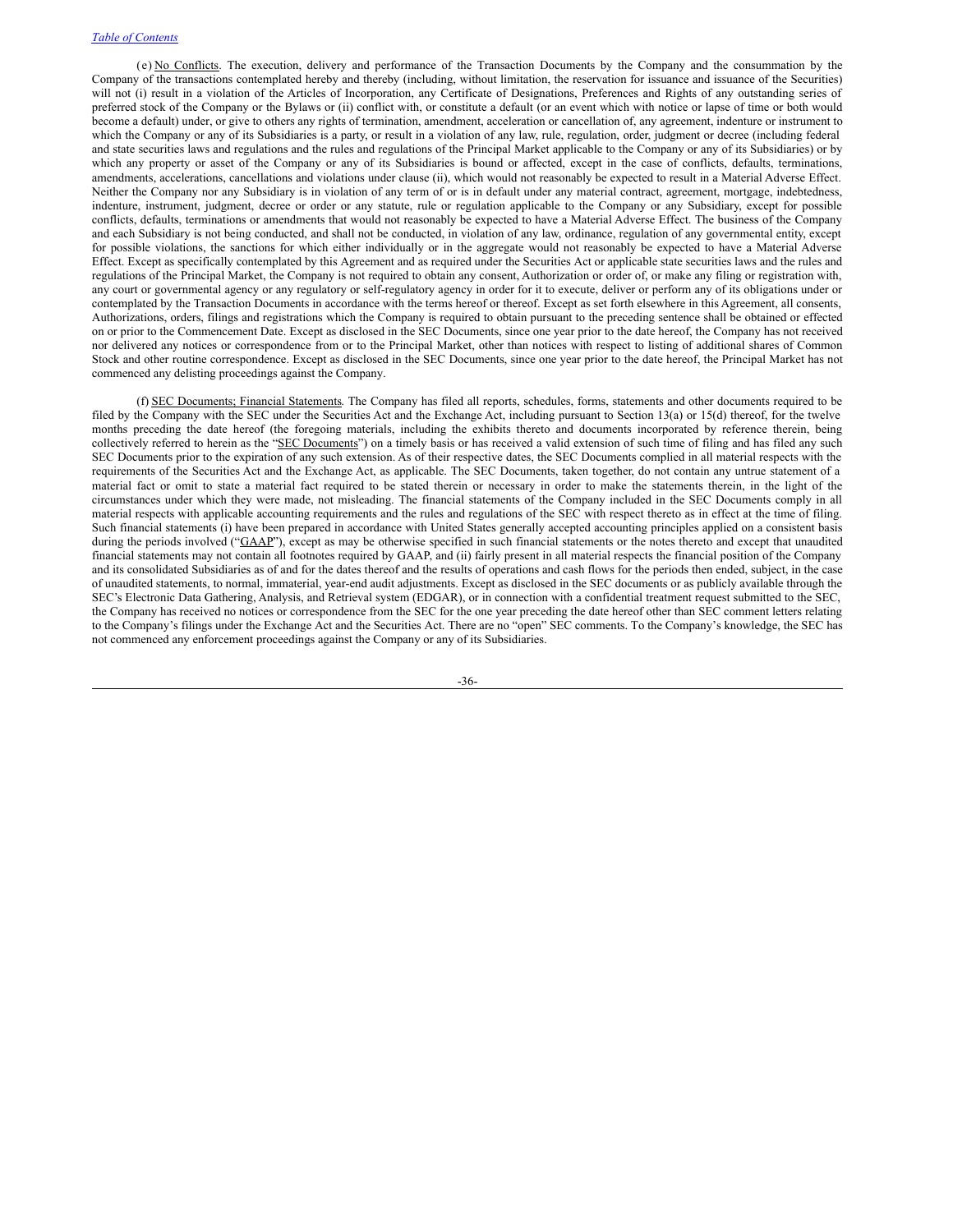(g) Absence of Certain Changes. Except as disclosed in the SEC Documents, since November 30, 2021, there has been no change that would constitute a Material Adverse Effect. The Company has not taken any steps, and does not currently expect to take any steps, to seek protection pursuant to any Bankruptcy Law nor does the Company or any of its Subsidiaries have any knowledge or reason to believe that its creditors intend to initiate involuntary bankruptcy or insolvency proceedings. The Company is financially solvent and is generally able to pay its debts as they become due.

(h) Absence of Litigation. Except as disclosed in the SEC documents, there is no action, suit, proceeding, inquiry or investigation before or by any court, public board, government agency, self-regulatory organization or body pending or, to the knowledge of the Company or any of its Subsidiaries, threatened against or affecting the Company or any of its Subsidiaries, the Common Stock or any of the Company's or its Subsidiaries' officers or directors in their capacities as such, which would reasonably be expected to have a Material Adverse Effect.

(i) Acknowledgment Regarding Investor's Status. The Company acknowledges and agrees that the Investor is acting solely in the capacity of arm's length purchaser with respect to the Transaction Documents and the transactions contemplated hereby and thereby. The Company further acknowledges that the Investor is not acting as a financial advisor or fiduciary of the Company (or in any similar capacity) with respect to the Transaction Documents and the transactions contemplated hereby and thereby and any advice given by the Investor or any of its representatives or agents in connection with the Transaction Documents and the transactions contemplated hereby and thereby is merely incidental to the Investor's purchase of the Securities. The Company further represents to the Investor that the Company's decision to enter into the Transaction Documents has been based solely on the independent evaluation by the Company and its representatives and advisors.

(j) No General Solicitation; No Aggregated Offering. Neither the Company, nor any of its affiliates, nor any Person acting on its or their behalf, has engaged in any form of general solicitation or general advertising (within the meaning of Regulation D under the Securities Act) in connection with the offer or sale of the Securities. Neither the Company, nor or any of its affiliates, nor any Person acting on their behalf has, directly or indirectly, made any offers or sales of any security or solicited any offers to buy any security, under circumstances that would require registration of the offer and sale of any of the Securities under the Securities Act, whether through integration with prior offerings or otherwise, or cause this offering of the Securities to be aggregated with prior offerings by the Company in a manner that would require stockholder approval pursuant to the rules of the Principal Market on which any of the securities of the Company are listed or designated. The issuance and sale of the Securities hereunder does not contravene the rules and regulations of the Principal Market.

(k) Intellectual Property Rights. Except as disclosed in the SEC Documents, the Company and its Subsidiaries own or possess adequate rights or licenses to use all material trademarks, trade names, service marks, service mark registrations, service names, patents, patent rights, copyrights, inventions, licenses, approvals, governmental authorizations, trade secrets and rights necessary to conduct their respective businesses as now conducted, except as such failure to own, possess or acquire such rights would not reasonably be expected, individually or in the aggregate, to result in a Material Adverse Effect. None of the Company's material trademarks, trade names, service marks, service mark registrations, service names, patents, patent rights, copyrights, inventions, licenses, approvals, government authorizations, trade secrets or other intellectual property rights have expired or terminated, or, by the terms and conditions thereof, could expire or terminate within two years from the date of this Agreement, except as would not reasonably be expected to have a Material Adverse Effect. The Company is not, and to the knowledge of the Company, no other party is in material breach of any license agreement related to the intellectual property rights of the Company. The Company and its Subsidiaries do not have any knowledge of any infringement by the Company or its Subsidiaries of any material trademark, trade name rights, patents, patent rights, copyrights, inventions, licenses, service names, service marks, service mark registrations, trade secret or other similar rights of others, or of any such development of similar or identical trade secrets or technical information by others, and there is no claim, action or proceeding being made or brought against, or to the Company's knowledge, being threatened against, the Company or its Subsidiaries regarding trademark, trade name, patents, patent rights, invention, copyright, license, service names, service marks, service mark registrations, trade secret or other infringement, which would reasonably be expected to have a Material Adverse Effect.

-37-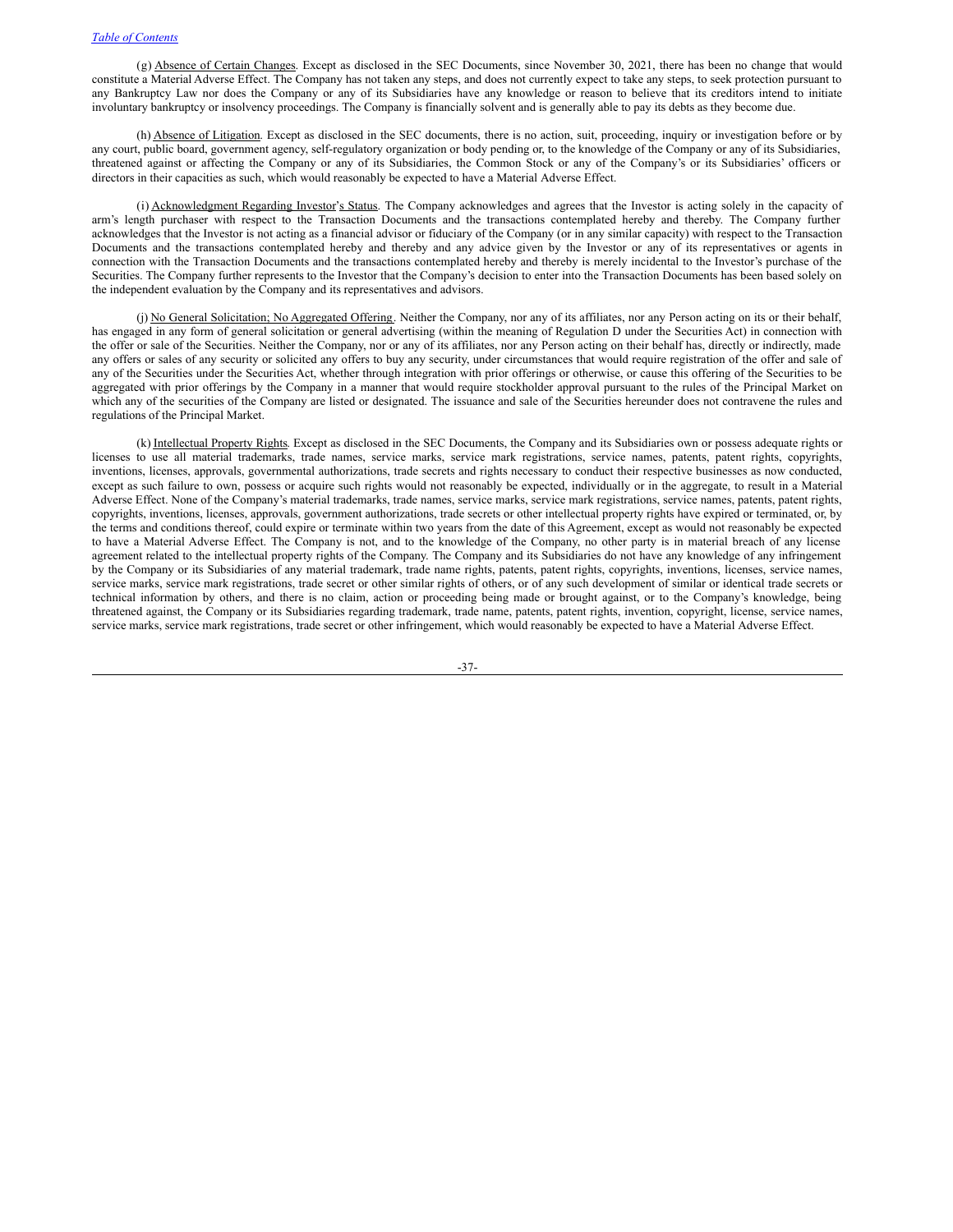(l) Environmental Laws. The Company and its Subsidiaries (i) are in compliance with any and all applicable foreign, federal, state and local laws and regulations relating to the protection of human health and safety, the environment or hazardous or toxic substances or wastes, pollutants or contaminants ("Environmental Laws"), (ii) have received all permits, licenses or other approvals required of them under applicable Environmental Laws to conduct their respective businesses and (iii) are in compliance with all terms and conditions of any such permit, license or approval, except where, in each of the three foregoing clauses, the failure to so comply could not reasonably be expected to have, individually or in the aggregate, a Material Adverse Effect.

(m) Title. The Company and its Subsidiaries own no real property. Except as disclosed in the SEC Documents, the Company and its Subsidiaries have good and marketable title in all personal property owned by them that is material to the business of the Company and its Subsidiaries, in each case free and clear of all Liens and, except for Liens as do not materially affect the value of such property and do not materially interfere with the use made and proposed to be made of such property by the Company and its Subsidiaries and Liens for the payment of federal, state or other taxes, the payment of which is neither delinquent nor subject to penalties and Liens that would not reasonably be expected, individually or in the aggregate, to result in a Material Adverse Effect. Any real property and facilities held under lease by the Company and its Subsidiaries are held by them under valid, subsisting and enforceable leases with which the Company and its Subsidiaries are in compliance with such exceptions as are not material and do not interfere with the use made and proposed to be made of such property and buildings by the Company and its Subsidiaries or would not reasonably be expected, individually or in the aggregate, to result in a Material Adverse Effect.

(n) Insurance. The Company and each of its Subsidiaries are insured by insurers of recognized financial responsibility against such losses and risks and in such amounts as management of the Company believes to be prudent and customary in the businesses in which the Company and its Subsidiaries are engaged. Neither the Company nor any such Subsidiary has been refused any insurance coverage sought or applied for and neither the Company nor any such Subsidiary has any reason to believe that it will not be able to renew its existing insurance coverage as and when such coverage expires or to obtain similar coverage from similar insurers as may be necessary to continue its business at a cost that would not reasonably be expected to have a Material Adverse Effect.

(o) Regulatory Permits. The Company and its Subsidiaries possess all material certificates, authorizations and permits issued by the appropriate federal, state, local or foreign regulatory authorities necessary to conduct their respective businesses as currently conducted, except where the failure to possess such certificates, authorizations, or permits would not reasonably be expected to have a Material Adverse Effect, and neither the Company nor any such Subsidiary has received any notice of proceedings relating to the revocation or modification of any such material certificate, authorization or permit except such notices that would not reasonably be expected to have a Material Adverse Effect.

-38-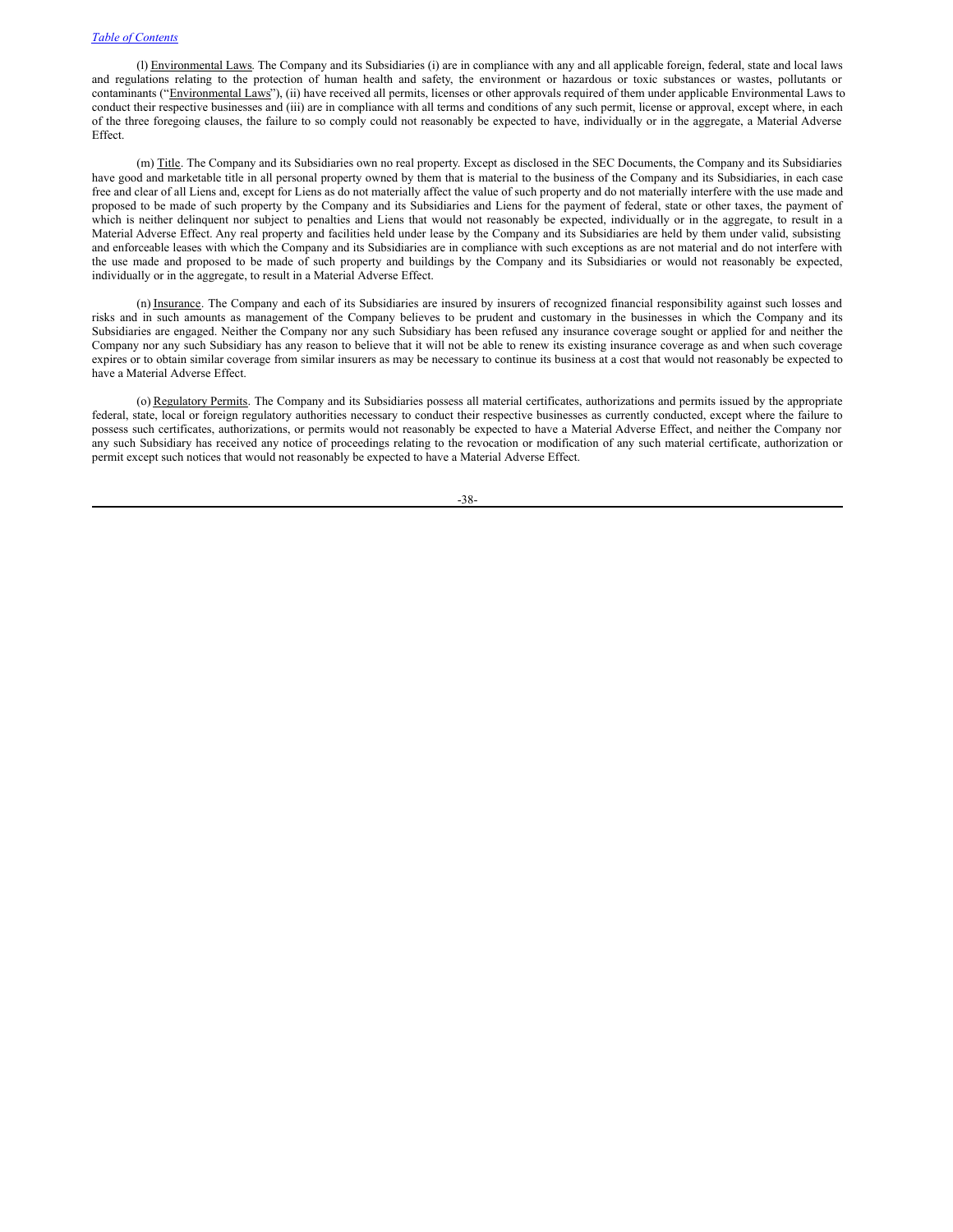(p) Tax Status. The Company and each of its Subsidiaries has made or filed all federal, state, local or foreign income and all other material tax returns, reports and declarations required by any jurisdiction to which it is subject (unless and only to the extent that the Company and each of its Subsidiaries has set aside on its books provisions reasonably adequate for the payment of all unpaid and unreported taxes) and has paid all taxes and other governmental assessments and charges that are material in amount, shown or determined to be due on such returns, reports and declarations, except those being contested in good faith and has set aside on its books provision reasonably adequate for the payment of all taxes for periods subsequent to the periods to which such returns, reports or declarations apply, and except as would not reasonably be expected to have a Material Adverse Effect. To the Company's knowledge, there are no unpaid taxes in any material amount claimed to be due by the taxing authority of any jurisdiction.

(q) Transactions with Affiliates. Except as disclosed in the SEC Documents, to the Company's knowledge, none of the Company's stockholders covered by Item 403(a) of Regulation S-K, officers or directors or any family member or affiliate of any of the foregoing, has either directly or indirectly an interest in, or is a party to, any transaction that is required to be disclosed as a related party transaction pursuant to Item 404 of Regulation S-K promulgated under the Securities Act.

(r) Application of Takeover Protections. The Company and its Board of Directors have taken or will take prior to the Commencement Date all necessary action, if any, in order to render inapplicable any control share acquisition, business combination, poison pill (including any distribution under a rights agreement) or other similar anti-takeover provision under the Articles of Incorporation or the laws of the state of its incorporation which is or could become applicable to the Investor as a result of the transactions contemplated by this Agreement, including, without limitation, the Company's issuance of the Securities and the Investor's ownership of the Securities.

(s) Disclosure. Except with respect to the material terms and conditions of the transactions contemplated by the Transaction Documents that will be timely publicly disclosed by the Company, the Company confirms that neither it nor any other Person acting on its behalf has provided the Investor or its agents or counsel with any information that it believes constitutes or might constitute material, non-public information which is not otherwise disclosed in the SEC Documents. The Company understands and confirms that the Investor will rely on the foregoing representation in effecting purchases and sales of securities of the Company. All of the disclosure furnished by or on behalf of the Company to the Investor regarding the Company, its business and the transactions contemplated hereby, including the disclosure schedules to this Agreement, taken as a whole, is true and correct in all material respects and does not contain any untrue statement of a material fact or omit to state any material fact necessary in order to make the statements made therein, in light of the circumstances under which they were made, not misleading. The Company acknowledges and agrees that the Investor neither makes nor has made any representations or warranties with respect to the transactions contemplated hereby other than those specifically set forth in Section 3 hereof.

(t) Foreign Corrupt Practices. Neither the Company, nor to the knowledge of the Company, any agent or other Person acting on behalf of the Company, has (i) directly or indirectly, used any funds for unlawful contributions, gifts, entertainment or other unlawful expenses related to foreign or domestic political activity, (ii) made any unlawful payment to foreign or domestic government officials or employees or to any foreign or domestic political parties or campaigns from corporate funds, (iii) failed to disclose fully any contribution made by the Company (or made by any Person acting on its behalf of which the Company is aware) which is in violation of law, or (iv) violated in any material respect any provision of the Foreign Corrupt Practices Act of 1977, as amended.

-39-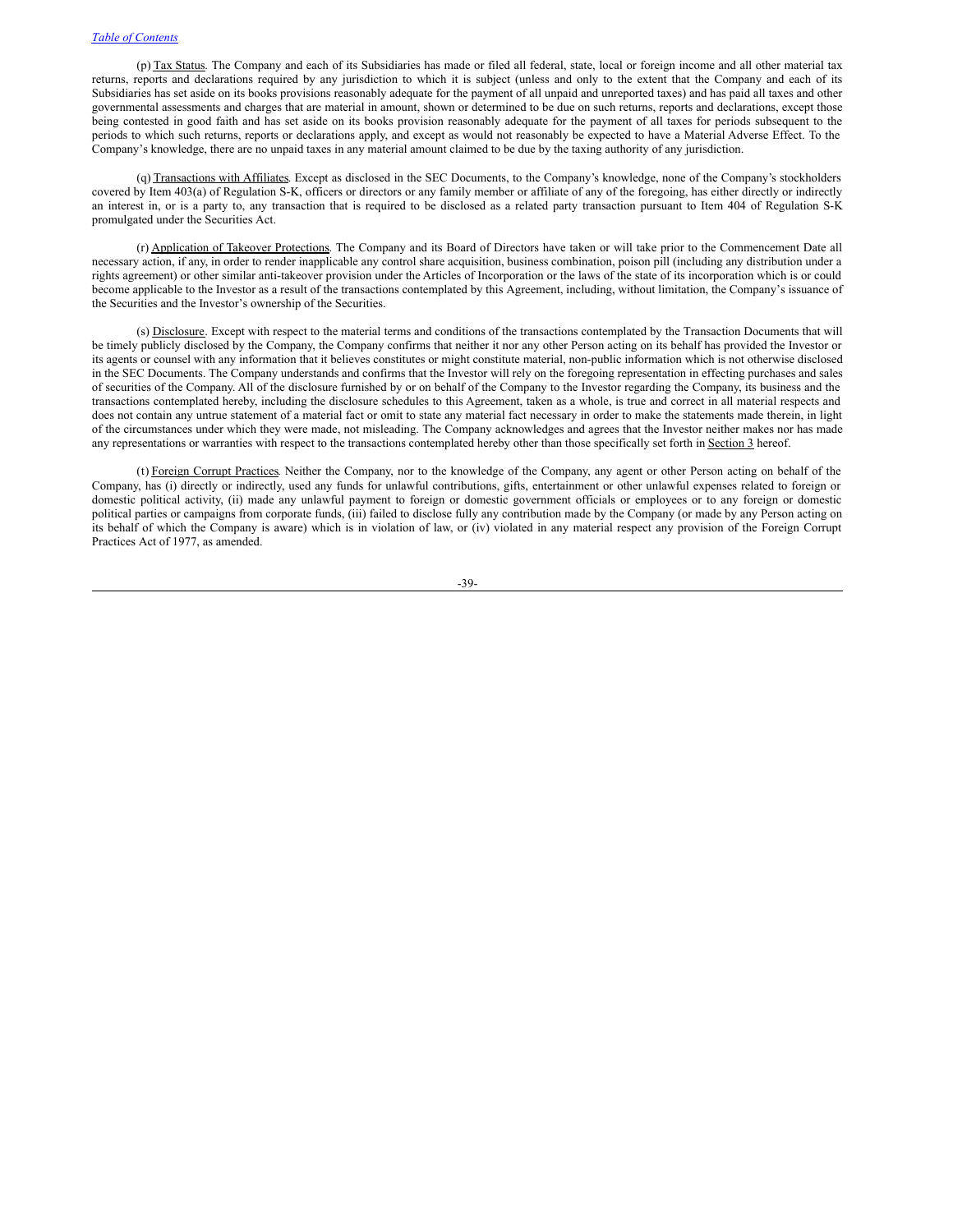(u) DTC Eligibility. The Company, through the Transfer Agent, currently participates in the DTC Fast Automated Securities Transfer (FAST) Program and the Common Stock can be transferred electronically to third parties via the DTC Fast Automated Securities Transfer (FAST) Program.

(v) Sarbanes-Oxley. The Company is in compliance with all provisions of the Sarbanes-Oxley Act of 2002, as amended, which are applicable to it as of the date hereof.

(w) Certain Fees. No brokerage or finder's fees or commissions are or will be payable by the Company to any broker, financial advisor or consultant, finder, placement agent, investment banker, bank or other Person with respect to the transactions contemplated by the Transaction Documents. The Investor shall have no obligation with respect to any fees or with respect to any claims made by or on behalf of other Persons for fees of a type contemplated in this Section  $4(w)$  that may be due in connection with the transactions contemplated by the Transaction Documents. The Company shall pay, and hold the Investor harmless against, any liability, loss or expense (including, without limitation, attorneys' fees and out of pocket expenses) arising in connection with any such claim.

(x) Investment Company. The Company is not, and immediately after giving effect to the sale of the Purchase Shares in accordance with this Agreement and the application of the proceeds as described in the Registration Statement under the caption "Use of Proceeds," will not be, an "investment company" within the meaning of the Investment Company Act of 1940, as amended.

(y) Listing and Maintenance Requirements. The Common Stock is registered pursuant to Section 12(b) of the Exchange Act, and the Company has taken no action designed to, or which to its knowledge is likely to have the effect of, terminating the registration of the Common Stock pursuant to the Exchange Act nor has the Company received any notification that the SEC is currently contemplating terminating such registration. The Company has not been since December 31, 2020, and currently is not, an Ineligible Issuer (as defined in Rule 405 of the Exchange Act).

(z) Accountants. The Company's accountants are set forth in the SEC Documents and, to the knowledge of the Company, such accountants are an independent registered public accounting firm as required by the Securities Act.

(aa) No Market Manipulation. The Company has not, and to its knowledge no Person acting on its behalf has, (i) taken, directly or indirectly, any action designed to cause or to result in the stabilization or manipulation of the price of any security of the Company to facilitate the sale or resale of any of the Securities, (ii) sold, bid for, purchased, or, paid any compensation for soliciting purchases of, any of the Securities, or (iii) paid or agreed to pay to any Person any compensation for soliciting another to purchase any other securities of the Company.

(bb) Shell Company Status. The Company is not, and has not been in the past twenty-four (24) months, an issuer identified in Rule 144(i)(1)(i) and has filed with the SEC current "Form 10 information" (as defined in Rule 144(i)(3)) at least twelve (12) months prior to the date of this Agreement reflecting its status as an entity that is no longer an issuer identified in Rule 144(i)(1)(i).

-40-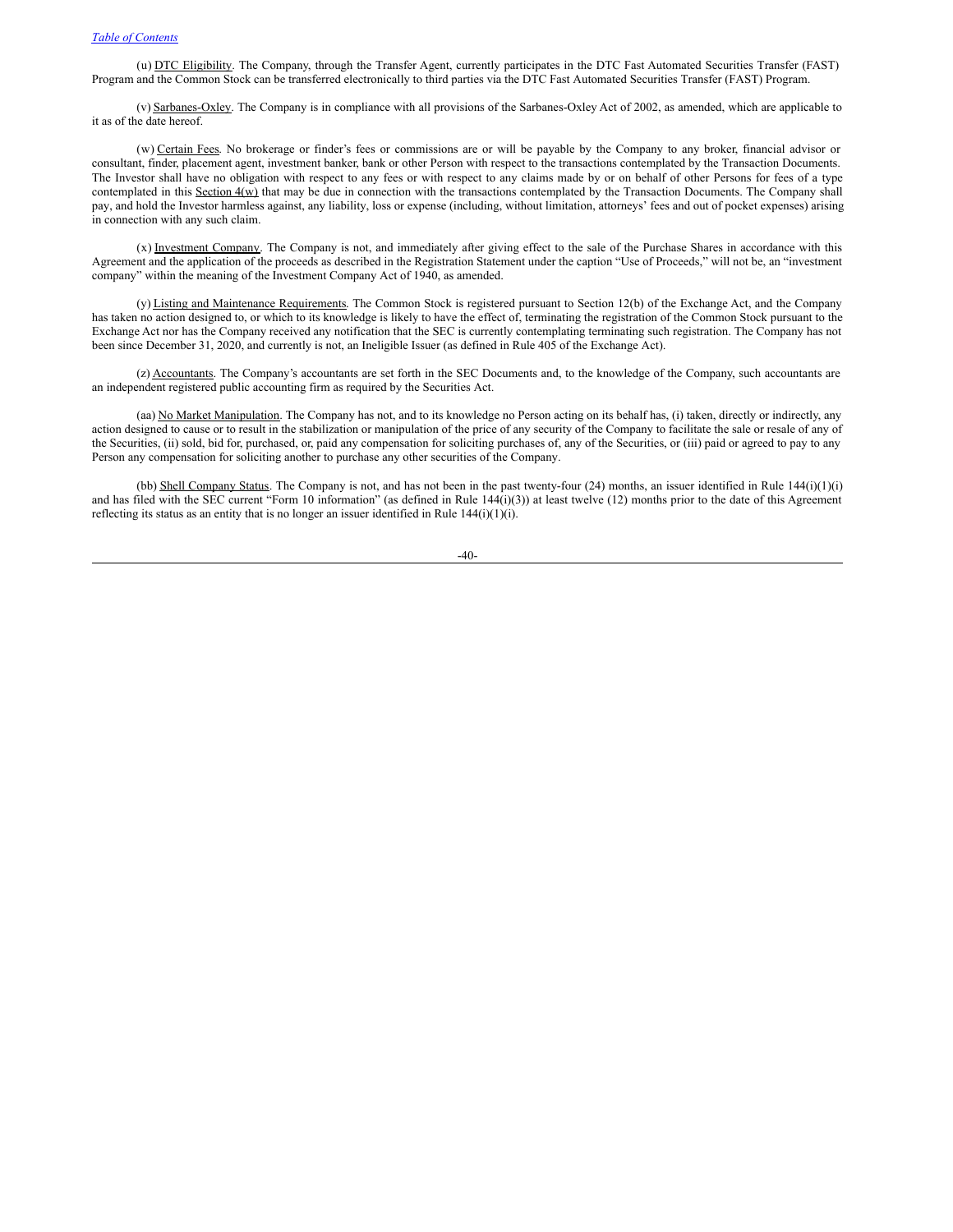(cc) Benefit Plans; Labor Matters. Each benefit and compensation plan, agreement, policy and arrangement that is maintained, administered or contributed to by the Company for current or former employees or directors of, or independent contractors with respect to, the Company has been maintained in compliance in all material respects with its terms and the requirements of any applicable statutes, orders, rules and regulations, and the Company has complied in all material respects with all applicable statutes, orders, rules and regulations in regard to such plans, agreements, policies and arrangements. Each stock option granted under any equity incentive plan of the Company (each, a "Stock Plan") since the Company's initial public offering was granted with a per share exercise price no less than the market price per common share on the grant date of such option in accordance with the rules of the Principal Market, and no such grant involved any "back-dating," "forward-dating" or similar practice with respect to the effective date of such grant; each such option (i) was granted in compliance in all material respects with Applicable Laws and with the applicable Stock Plan(s), (ii) was duly approved by the Board of Directors, a duly authorized committee thereof, or the Chief Executive Officer pursuant to delegated authority, and (iii) has been properly accounted for in the Company's financial statements and disclosed, to the extent required, in the Company's filings or submissions with the SEC, and the Principal Market. No labor problem or dispute with the employees of the Company exists or is threatened or imminent, and the Company is not aware of any existing or imminent labor disturbance by the employees of any of its principal suppliers or contractors, that would have a Material Adverse Effect.

(dd) Regulatory. During the 12-month period immediately preceding the date hereof, except as described in the SEC Documents, the Company and each of its Subsidiaries: (A) is and at all times has been in material compliance with all applicable U.S. and foreign statutes, rules or regulations applicable to Company and its Subsidiaries ("Applicable Laws"), except as would not, individually or in the aggregate, reasonably be expected to result in a Material Adverse Effect; (B) has not received any material written notice of adverse finding, warning letter, untitled letter or other correspondence or notice from the U.S. Food and Drug Administration or any other federal, state, or foreign governmental authority having authority over the Company ("Governmental Authority") alleging or asserting material noncompliance with any Applicable Laws or any licenses, certificates, approvals, clearances, authorizations, permits and supplements or amendments thereto required by any such Applicable Laws ("Authorizations"); (C) possesses all material Authorizations and such material Authorizations are valid and in full force and effect and, to the Company's knowledge, are not in violation of any term of any such material Authorizations; (D) has not received written notice of any claim, action, suit, proceeding, hearing, enforcement, investigation, arbitration or other action from any Governmental Authority or third party alleging that any product, operation or activity is in violation of any Applicable Laws or Authorizations and have no knowledge that any such Governmental Authority or third party is considering any such claim, litigation, arbitration, action, suit, investigation or proceeding; (E) has not received written notice that any Governmental Authority has taken, is taking or intends to take action to limit, suspend, modify or revoke any Authorizations and the Company has no knowledge that any such Governmental Authority is considering such action; and (F) has filed, obtained, maintained or submitted all material reports, documents, forms, notices, applications, records, claims, submissions and supplements or amendments as required by any Applicable Laws or material Authorizations and that all such reports, documents, forms, notices, applications, records, claims, submissions and supplements or amendments were complete and correct in all material respects on the date filed (or were corrected or supplemented by a subsequent submission). During the 12-month period immediately preceding the date hereof, to the Company's knowledge, the studies, tests and preclinical studies and clinical trials conducted by or on behalf of the Company were and, if still pending, are, in all material respects, being conducted in accordance with experimental protocols, procedures and controls pursuant to accepted professional scientific standards and all Applicable Laws, including, without limitation, the United States Federal Food, Drug, and Cosmetic Act or any other federal, state, local or foreign governmental or quasi-governmental body exercising comparable authority; the descriptions of the results of such studies, tests and trials contained in the SEC Documents are accurate and complete in all material respects and fairly present the data derived from such studies, tests and trials in all material respects; and the descriptions in the SEC Documents of the results of such clinical trials are consistent in all material respects with such results and to the Company's knowledge there are no other studies or other clinical trials whose results are materially inconsistent with or otherwise materially call into question the results described or referred to in the SEC Documents. The Company uses commercially reasonable efforts to review, from time to time, the progress and results of the studies, tests and preclinical studies and clinical trials that are described in the SEC Documents and, based upon (i) the information provided to the Company by the third parties conducting such studies, tests, preclinical studies and clinical trials and the Company's review of such information, and (ii) the Company's actual knowledge, the Company reasonably believes that the descriptions of the results of such studies, tests, preclinical studies and clinical trials are accurate and complete in all material respects.

-41-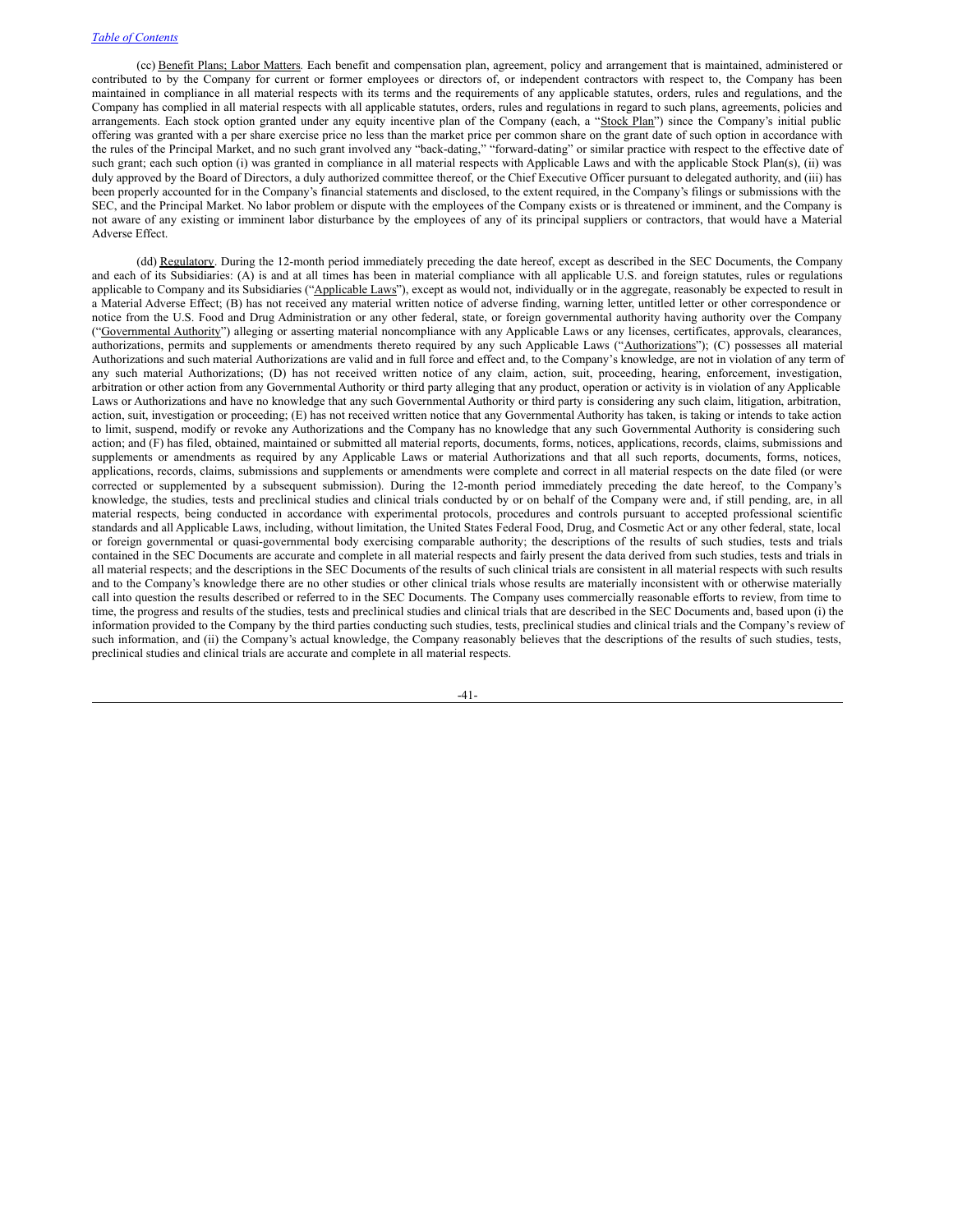(ee) No Disqualification Events. None of the Company, any of its predecessors, any affiliated issuer, any director, executive officer, other officer of the Company participating in the offering contemplated hereby, any beneficial owner of 20% or more of the Company's outstanding voting equity securities, calculated on the basis of voting power, nor any promoter (as that term is defined in Rule 405 under the Securities Act) connected with the Company in any capacity at the time of sale (each, an "Issuer Covered Person") is subject to any of the "Bad Actor" disqualifications described in Rule  $506(d)(1)(i)$  to (viii) under the Securities Act (a "Disqualification Event"), except for a Disqualification Event covered by Rule  $506(d)(2)$  or (d)(3) under the Securities Act. The Company has exercised reasonable care to determine whether any Issuer Covered Person is subject to a Disqualification Event.

# **5. COVENANTS.**

(a) Filing of Current Report and Registration Statement. The Company agrees that it shall, within the time required under the Exchange Act, file with the SEC a report on Form 8-K relating to the transactions contemplated by, and describing the material terms and conditions of, the Transaction Documents (the "Current Report"). The Company shall also file with the SEC within twenty (20) Business Days of the date hereof, a new registration statement (the "Registration Statement") covering the resale of Securities in accordance with the terms of the Registration Rights Agreement, and until the Registration Statement is declared effective, the Company shall not file any other registration statement with the SEC under the Securities Act. The Company shall permit the Investor to review and comment upon the final pre-filing draft version of the Registration Statement at least two (2) Business Days prior to the filing of it with the SEC, and the Company shall not file the Registration Statement with the SEC in a form to which the Investor reasonably objects. The Investor shall use its reasonable best efforts to comment upon the final pre-filing draft version of the Registration Statement within one (1) Business Day from the date the Investor receives it from the Company.

(b) Blue Sky. The Company shall take all such action, if any, as is reasonably necessary in order to obtain an exemption for or to register or qualify (i) the issuance of the Commitment Shares and the sale of the Purchase Shares to the Investor under this Agreement and (ii) any subsequent resale of all Securities by the Investor, in each case, under applicable securities or "Blue Sky" laws of the states of the United States in such states as is reasonably requested by the Investor from time to time, and shall provide evidence of any such action so taken to the Investor.

(c) Listing/DTC. The Company shall promptly secure the listing of all of the Securities to be issued to the Investor hereunder on the Principal Market (subject to official notice of issuance) and upon each other national securities exchange or automated quotation system, if any, upon which the Common Stock is then listed, and shall use commercially reasonable efforts to maintain, so long as any shares of Common Stock shall be so listed, such listing of all such Securities from time to time issuable hereunder. The Company shall use commercially reasonable efforts to maintain the listing of the Common Stock on the Principal Market and shall comply in all respects with the Company's reporting, filing and other obligations under the bylaws or rules and regulations of the Principal Market. Neither the Company nor any of its Subsidiaries shall take any action that would reasonably be expected to result in the delisting or suspension of the Common Stock on the Principal Market. The Company shall promptly, and in no event later than the following Business Day, provide to the Investor copies of any notices it receives from the Principal Market regarding the continued eligibility of the Common Stock for listing on the Principal Market; provided, however, that the Company shall not provide the Investor copies of any such notice that the Company reasonably believes constitutes material non-public information and that the Company would not be required to publicly disclose such notice in any report or statement filed with the SEC under the Exchange Act (including on Form 8-K) or the Securities Act. The Company shall pay all fees and expenses in connection with satisfying its obligations under this Section 5(c). The Company shall take all action necessary to ensure that its Common Stock can be transferred electronically as DWAC Shares.

-42-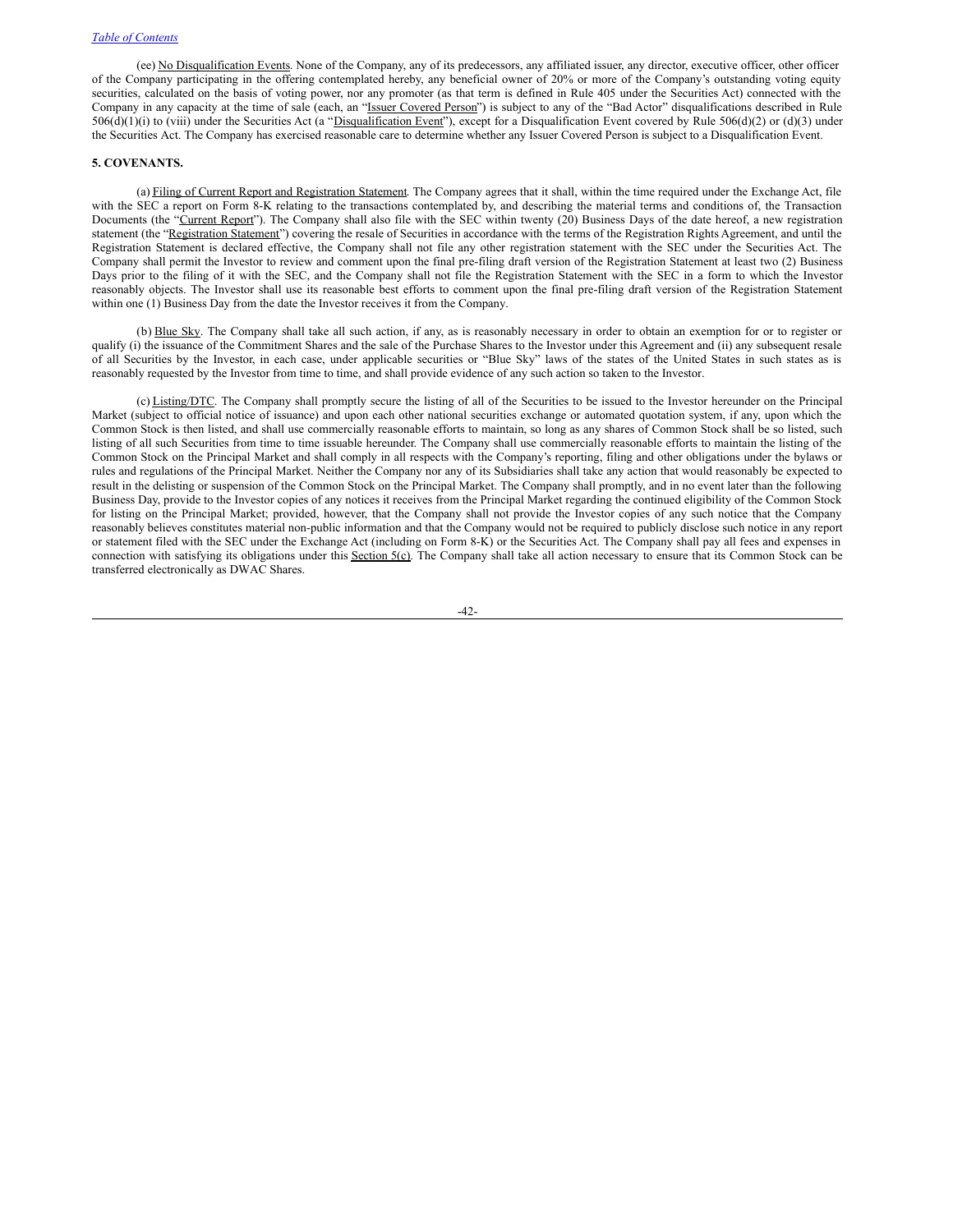(d) Prohibition of Short Sales and Hedging Transactions. The Investor agrees that beginning on the date of this Agreement and ending on the date of termination of this Agreement as provided in Section 11, the Investor and its agents, representatives and affiliates shall not in any manner whatsoever enter into or effect, directly or indirectly, any (i) "short sale" (as such term is defined in Rule 200 of Regulation SHO of the Exchange Act) of the Common Stock or (ii) hedging transaction, which establishes a net short position with respect to the Common Stock.

(e) Issuance of Commitment Shares. In consideration for the Investor's execution and delivery of this Agreement, the Company shall cause to be issued to the Investor a total of 292,968 shares of Common Stock (the "Commitment Shares") and shall deliver to the Transfer Agent the Irrevocable Transfer Agent Instructions with respect to the issuance of such Commitment Shares. For the avoidance of doubt, all of the Commitment Shares shall be fully earned as of the date of this Agreement, whether or not the Commencement shall occur or any Purchase Shares are purchased by the Investor under this Agreement and irrespective of any subsequent termination of this Agreement.

(f) Due Diligence; Non-Public Information. During the term of this Agreement, the Investor shall have the right, from time to time as the Investor may reasonably deem appropriate, and upon reasonable advance notice to the Company, to perform reasonable due diligence on the Company during normal business hours. The Company and its officers and employees shall provide information and reasonably cooperate with the Investor in connection with any reasonable request by the Investor related to the Investor's due diligence of the Company. Each party hereto agrees not to disclose any Confidential Information of the other party to any third party and shall not use the Confidential Information for any purpose other than in connection with, or in furtherance of, the transactions contemplated hereby. Each party hereto acknowledges that the Confidential Information shall remain the property of the disclosing party and agrees that it shall take all reasonable measures to protect the secrecy of any Confidential Information disclosed by the other party. The receiving party may disclose Confidential Information to the extent such information is required to be disclosed by law, regulation or order of a court of competent jurisdiction or regulatory authority, provided that the receiving party shall promptly notify the disclosing party when such requirement to disclose arises, and shall cooperate with the disclosing party so as to enable the disclosing party to: (i) seek an appropriate protective order; and (ii) make any applicable claim of confidentiality in respect of such Confidential Information; and provided, further, that the receiving party shall disclose Confidential Information only to the extent required by the protective order or other similar order, if such an order is obtained, and, if no such order is obtained, the receiving party shall disclose only the minimum amount of such Confidential Information required to be disclosed in order to comply with the applicable law, regulation or order. In addition, any such Confidential Information disclosed pursuant to this **Section 5(f)** shall continue to be deemed Confidential Information. Notwithstanding anything in this Agreement to the contrary, the Company and the Investor agree that neither the Company nor any other Person acting on its behalf shall provide the Investor or its agents or counsel with any information that constitutes material, non-public information, unless a simultaneous public announcement thereof is made by the Company in the manner contemplated by Regulation FD under the Exchange Act. In the event of a breach of the foregoing covenant by the Company or any Person acting on its behalf (as determined in the reasonable good faith judgment of the Investor), in addition to any other remedy provided herein or in the other Transaction Documents, if the Investor is holding any Securities at the time of the disclosure of such material non-public information, the Investor shall have the right to make a public disclosure, in the form of a press release, public advertisement or otherwise, of such material, non-public information without the prior approval by the Company; provided the Investor shall have first provided notice to the Company that it believes, based on the advice of external counsel, it has received information that constitutes material, non-public information, the Company shall have at least twenty-four (24) hours to either publicly disclose such material, non-public information or to demonstrate to the Investor that such information does not constitute material, non-public information prior to any such disclosure by the Investor. The Investor shall not have any liability to the Company, or any of its directors, officers, employees, stockholders or agents, for any such disclosure. The Company understands and confirms that the Investor shall be relying on the foregoing covenants in effecting transactions in securities of the Company.

-43-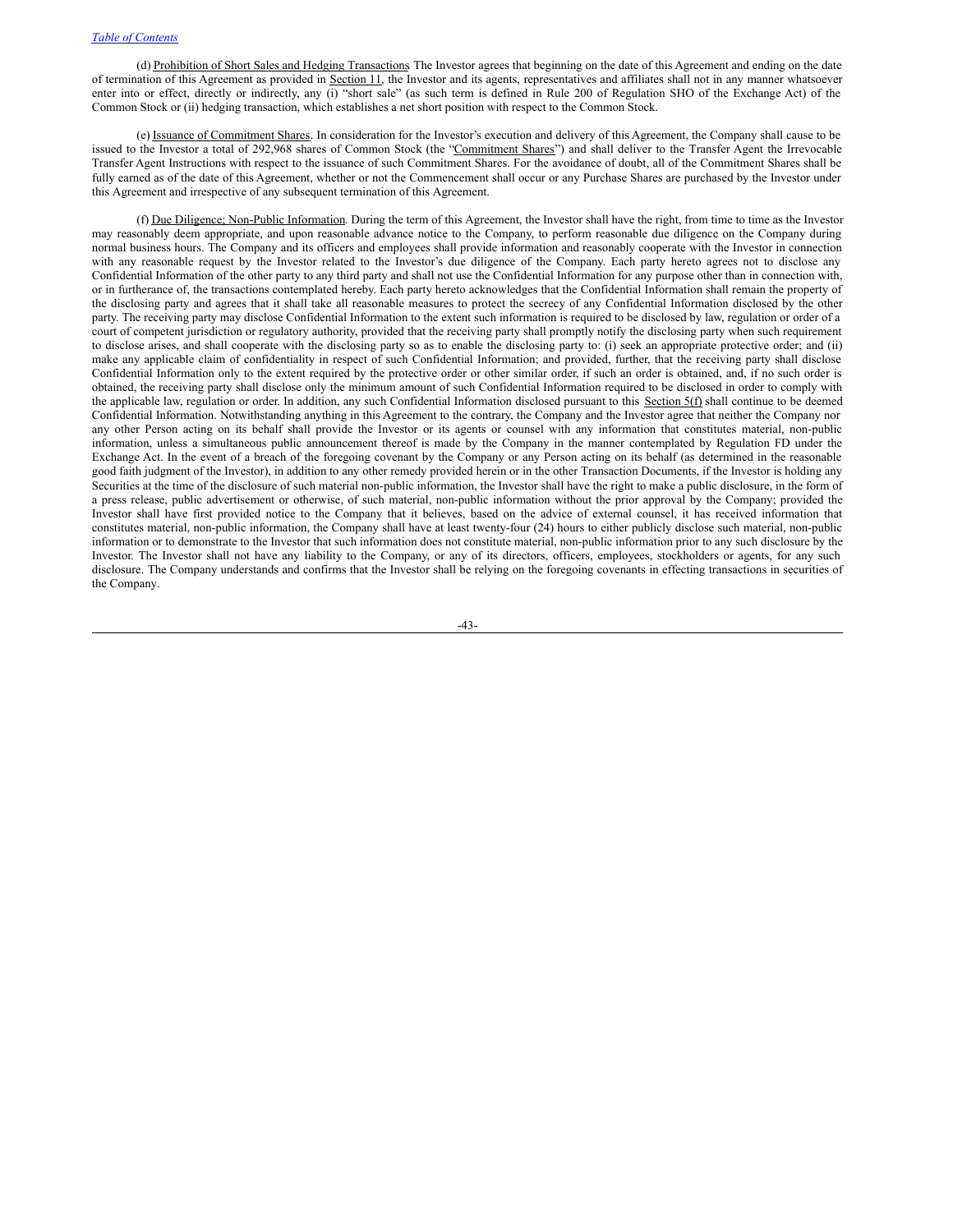$(g)$  Purchase Records. The Investor and the Company shall each maintain records showing the remaining Available Amount at any given time and the dates and Purchase Amounts for each Regular Purchase, Accelerated Purchase and Additional Accelerated Purchase or shall use such other method, reasonably satisfactory to the Investor and the Company.

(h) Taxes. The Company shall pay any and all transfer, stamp or similar taxes that may be payable with respect to the issuance and delivery of any shares of Common Stock to the Investor made under this Agreement.

(i) No Aggregation. From and after the date of this Agreement, neither the Company, nor any of its affiliates will, and the Company shall use its reasonable best efforts to ensure that no Person acting on their behalf will, directly or indirectly, make any offers or sales of any security or solicit any offers to buy any security, under circumstances that would cause this offering of the Securities by the Company to the Investor to be aggregated with other offerings by the Company in a manner that would require stockholder approval pursuant to the rules of the Principal Market on which any of the securities of the Company are listed or designated unless stockholder approval is obtained before the closing of such subsequent transaction in accordance with the rules of such Principal Market.

(j) Use of Proceeds. The Company will use the net proceeds from the offering for any corporate purpose at the sole discretion of the Company.

(k) Other Transactions. During the term of this Agreement, the Company shall not enter into, announce or recommend to its stockholders any agreement, plan, arrangement or transaction in or of which the terms thereof would restrict, materially delay, conflict with or impair the ability or right of the Company to perform its obligations under the Transaction Documents, including, without limitation, the obligation of the Company to deliver the Securities to the Investor in accordance with the terms of the Transaction Documents.

(l) No Integration. From and after the date of this Agreement, neither the Company, nor or any of its affiliates will, and the Company shall use its reasonable best efforts to ensure that no Person acting on their behalf will, directly or indirectly, make any offers or sales of any security or solicit any offers to buy any security, under circumstances that would require registration of the offer and sale of any of the Securities under the Securities Act.

(m) Limitation on Variable Rate Transactions. From and after the date of this Agreement until the twenty-four (24) month anniversary of the date of this Agreement or thereafter, until the Maturity Date, any date earlier than three (3) months following the date of termination of this Agreement, the Company shall be prohibited from effecting or entering into an agreement to effect any issuance by the Company or any of its Subsidiaries of Common Shares involving the issuance of any floating conversion rate or variable priced equity-like securities, provided, however, that this Section 5(m) shall not be deemed to prohibit the issuance and sale of Common Shares pursuant to an "at-the-market offering" by the Company exclusively through a registered broker-dealer acting as agent of the Company pursuant to a written agreement between the Company and such registered broker-dealer.

-44-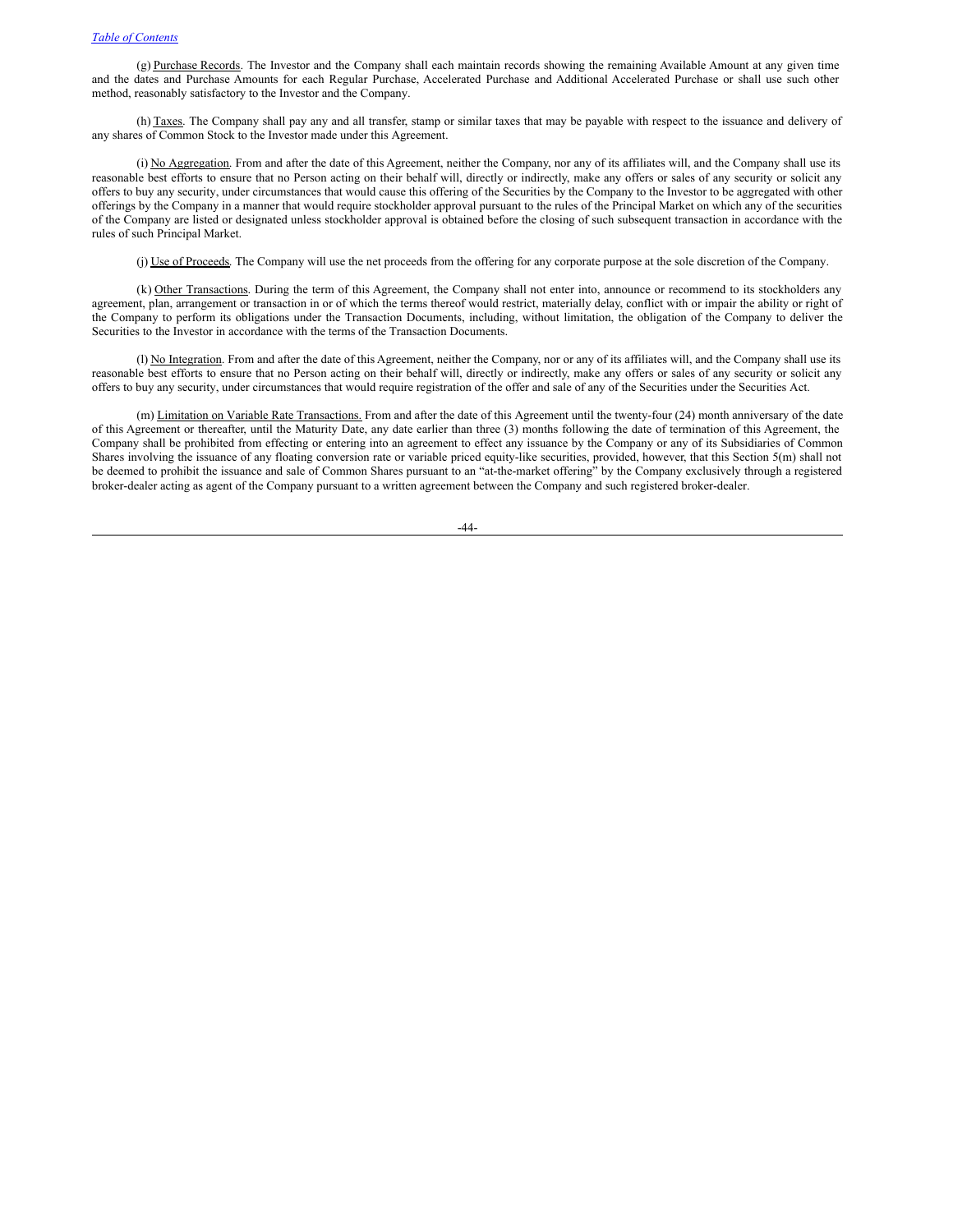(n) Publicity. The Company shall afford the Investor and its counsel with the opportunity to review and comment upon, shall consult with the Investor and its counsel on the form and substance of, and shall give due consideration to all such comments from the Investor or its counsel on, disclosure that is part of any press release, SEC filing or any other public disclosure by or on behalf of the Company that identifies the Investor, describes its purchases hereunder or summarizes any aspect of the Transaction Documents or the transactions contemplated thereby, not less than twenty-four (24) hours prior to the issuance, filing or public disclosure thereof; provided that (i) the Company shall not be required to provide to the Investor any press release, SEC filing or any other public disclosure that solely discloses the number of shares sold to the Investor and the amounts paid by the Investor for such shares and (ii) the Company shall not be required to provide to the Investor any disclosures that are materially similar to those previously reviewed by the Investor. The Investor must be provided with a substantially final version of any such disclosure that relates to the Investor, at least twenty-four (24) hours prior to any release, filing or use by the Company thereof.

# **6. TRANSFER AGENT INSTRUCTIONS.**

(a) On the date of this Agreement, the Company shall issue irrevocable instructions to the Transfer Agent to issue the Commitment Shares in accordance with the terms of this Agreement (the "Irrevocable Transfer Agent Instructions"). The certificate(s) or book-entry statement(s) representing the Commitment Shares, except as set forth below, shall bear the following restrictive legend (the "Restrictive Legend") and no other legend whatsoever.

**THE SECURITIES REPRESENTED BY THIS CERTIFICATE HAVE NOT BEEN REGISTERED UNDER THE SECURITIES ACT OF 1933**, **AS AMENDED**, **OR APPLICABLE STATE SECURITIES LAWS** . **THE SECURITIES HAVE BEEN ACQUIRED FOR INVESTMENT AND MAY NOT BE OFFERED FOR SALE**, **SOLD**, **TRANSFERRED OR ASSIGNED IN THE ABSENCE OF AN EFFECTIVE REGISTRATION STATEMENT FOR THE SECURITIES UNDER THE SECURITIES ACT OF 1933** , **AS AMENDED**, **OR APPLICABLE STATE SECURITIES** LAWS, UNLESS SOLD PURSUANT TO: (1) RULE 144 UNDER THE SECURITIES ACT OF 1933, AS AMENDED, OR (2) AN OPINION OF **HOLDER**'**S COUNSEL**, **IN A CUSTOMARY FORM**, **THAT REGISTRATION IS NOT REQUIRED UNDER SAID ACT OR APPLICABLE STATE SECURITIES LAWS**.

(b) On the earlier of (i) the date the Registration Statement is declared effective by the SEC and (ii) such time that the Investor shall request, provided all conditions of Rule 144 under the Securities Act are met, the Company shall, no later than two (2) Business Days following the delivery by the Investor to the Company or the Transfer Agent of one or more legended certificates or book-entry statements representing the Commitment Shares (which certificates or book-entry statements the Investor shall promptly deliver on or prior to the first to occur of the events described in clauses (i) and (ii) of this sentence), as directed by the Investor, issue and deliver (or cause to be issued and delivered) to the Investor, as requested by the Investor, either: (A) a certificate or book-entry statement representing such Commitment Shares that is free from all restrictive and other legends or (B) a number of shares of Common Stock equal to the number of Commitment Shares represented by the certificate(s) or book-entry statement(s) so delivered by the Investor as DWAC Shares. The Company shall take all actions reasonably necessary to carry out the intent and accomplish the purposes of the immediately preceding sentence, including, without limitation, delivering all such legal opinions, consents, certificates, resolutions and instructions to the Transfer Agent, and any successor transfer agent of the Company, as may be reasonably requested from time to time by the Investor or necessary or desirable to carry out the intent and accomplish the purposes of the immediately preceding sentence. On the Commencement Date, the Company shall issue to the Transfer Agent, and any subsequent transfer agent, (i) irrevocable instructions in the form substantially similar to those used by the Investor in substantially similar transactions (the "Commencement Irrevocable Transfer Agent Instructions") and (ii) the notice of effectiveness of the Registration Statement in a form acceptable to the Transfer Agent (the "Notice of Effectiveness of Registration Statement"), in each case to issue the Securities in accordance with the terms of this Agreement and the Registration Rights Agreement. All Purchase Shares to be issued from and after the Commencement Date to the Investor pursuant to this Agreement shall be issued only as DWAC Shares. The Company represents and warrants to the Investor that, while this Agreement is effective, no instruction other than the Commencement Irrevocable Transfer Agent Instructions and the Notice of Effectiveness of Registration Statement referred to in this Section 6(b) will be given by the Company to the Transfer Agent with respect to the Commitment Shares, or any of the Purchase Shares covered by the Registration Statement from and after Commencement, and the Commitment Shares and the Purchase Shares covered by the Registration Statement shall otherwise be freely transferable on the books and records of the Company. The Company agrees that if the Company fails to fully comply with the provisions of this Section 6(b) within five (5) Business Days of the Investor providing the deliveries referred to above, the Company shall, at the Investor's written instruction, purchase such shares of Common Stock containing the Restrictive Legend from the Investor at the greater of the (i) purchase price paid for such shares of Common Stock and (ii) the Closing Sale Price of the Common Stock on the date of the Investor's written instruction.

-45-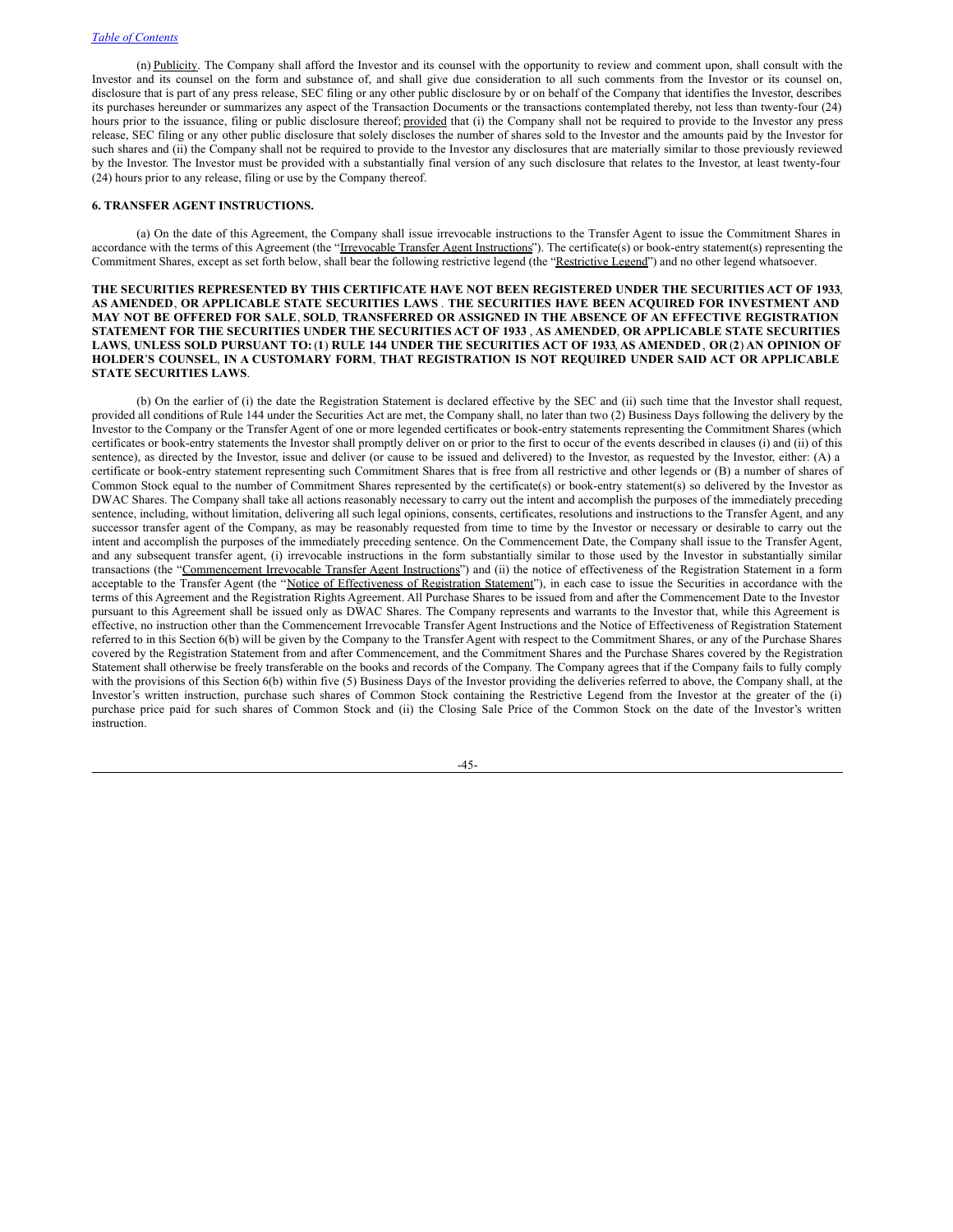# **7. CONDITIONS TO THE COMPANY'S RIGHT TO COMMENCESALES OF SHARES OF COMMON STOCK**.

The right of the Company hereunder to commence sales of the Purchase Shares on the Commencement Date is subject to the satisfaction or, where legally permissible, the waiver of each of the following conditions:

(a) The Investor shall have executed each of the Transaction Documents and delivered the same to the Company;

(b) The Registration Statement covering the resale of all of such Purchase Shares as required pursuant to the Registration Rights Agreement shall have been declared effective under the Securities Act by the SEC and no stop order with respect to the Registration Statement shall be pending or, to the Company's knowledge, threatened by the SEC;

(c) The Common Stock shall be listed on the Principal Market, and all Securities to be issued by the Company to the Investor under the Transaction Documents shall have not been disapproved for listing on the Principal Market in accordance with the applicable rules and regulations of the Principal Market, subject only to official notice of issuance; and

(d) The representations and warranties of the Investor shall be true and correct in all material respects (except to the extent that any of such representations and warranties is already qualified as to materiality in Section 3 above, in which case, such representations and warranties shall be true and correct without further qualification) as of the date hereof and as of the Commencement Date as though made at that time.

# **8. CONDITIONS TO THE INVESTOR'S OBLIGATION TO PURCHASE SHARES OF COMMON STOCK.**

The obligation of the Investor to buy Purchase Shares (other than the Commitment Shares) under this Agreement is subject to the satisfaction or, where legally permissible, the waiver of each of the following conditions on or prior to the Commencement Date and, once such conditions have been initially satisfied, there shall not be any ongoing obligation to satisfy such conditions after the Commencement has occurred:

(a) The Company shall have executed each of the Transaction Documents and delivered the same to the Investor;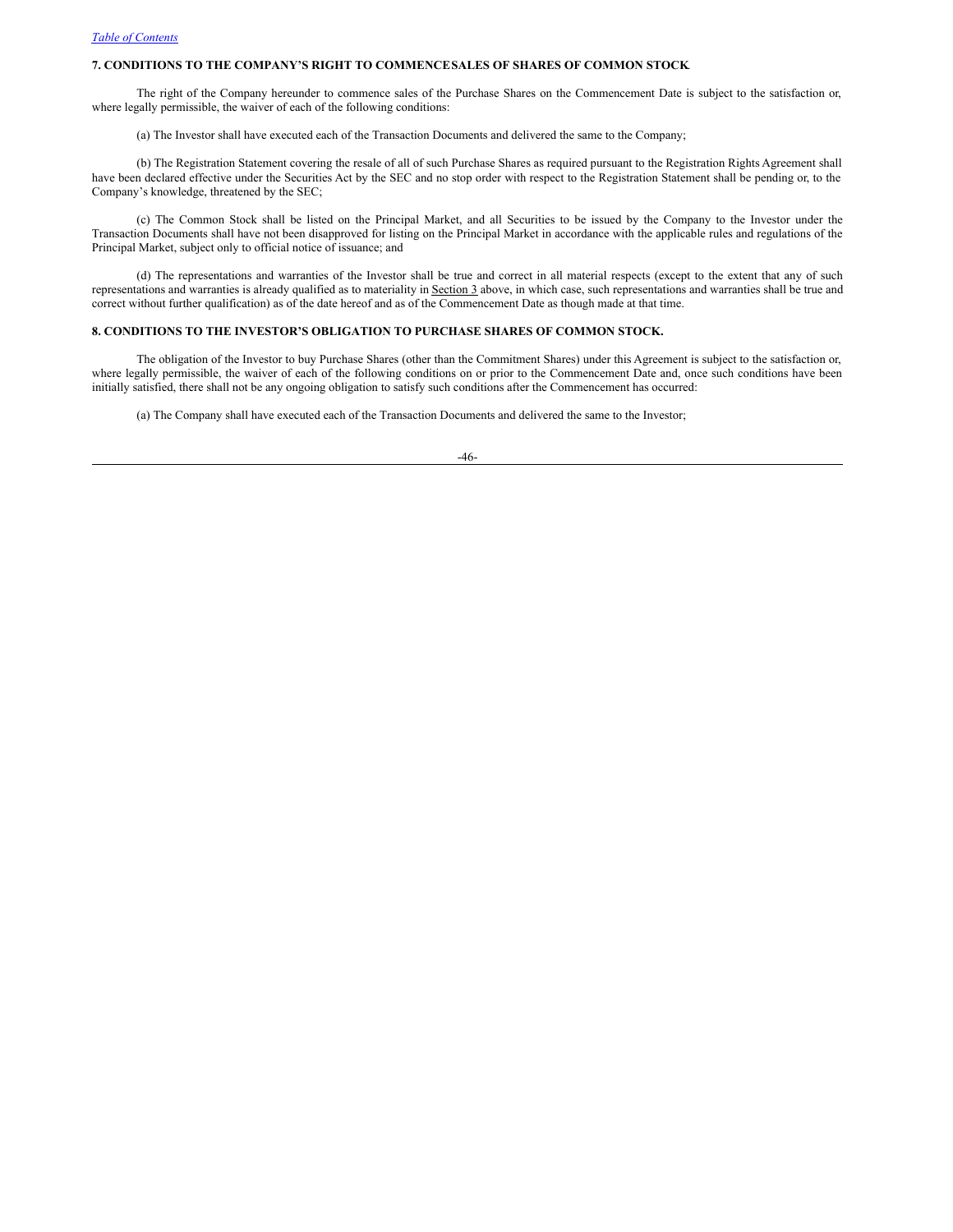(b) The Investor shall have received the opinion letters of the Company's corporate legal counsel and Nevada state legal counsel (the "Company Counsels") dated as of the Commencement Date substantially in the form agreed to prior to the date of this Agreement by the Company Counsels and the Investor's legal counsel;

(c) The representations and warranties of the Company shall be true and correct in all material respects (except to the extent that any of such representations and warranties is already qualified as to materiality in Section 4 above, in which case, such representations and warranties shall be true and correct in all material respects without further qualification) as of the date when made and as of the Commencement Date as though made at that time (except for representations and warranties that speak as of a specific date, which shall be true and correct in all material respects as of such date) and the Company shall have performed, satisfied and complied with the covenants, agreements and conditions required by the Transaction Documents to be performed, satisfied or complied with by the Company at or prior to the Commencement Date. The Investor shall have received a certificate, executed by the Chief Executive Officer or the Chief Financial Officer of the Company, dated as of the Commencement Date, to the foregoing effect in the form attached hereto as **Exhibit A**;

(d) The Board of Directors of the Company shall have adopted the Signing Resolutions, which shall be in full force and effect without any amendment or supplement thereto as of the Commencement Date;

(e) As of the Commencement Date, the Company shall have reserved out of its authorized and unissued Common Stock, solely for the purpose of effecting purchases of Purchase Shares hereunder, 14,707,032 shares of Common Stock (excluding the Commitment Shares);

(f) The Commencement Irrevocable Transfer Agent Instructions and the Notice of Effectiveness of Registration Statement each shall have been delivered to and acknowledged in writing by the Company and the Company's Transfer Agent (or any successor transfer agent);

(g) The Company shall have delivered to the Investor a certificate evidencing the incorporation and good standing of the Company in the State of Nevada issued by the Secretary of State of the State of Nevada and a certificate or its equivalent evidencing the good standing of the Company as a foreign corporation in any other jurisdiction where the Company is duly qualified to conduct business, in each case, as of a date within ten (10) Business Days of the Commencement Date;

(h) The Company shall have delivered to the Investor a certified copy of the Articles of Incorporation as certified by the Secretary of State of the State of Nevada within ten (10) Business Days of the Commencement Date;

(i) The Company shall have delivered to the Investor a secretary's certificate executed by the Secretary of the Company, dated as of the Commencement Date, in the form attached hereto as **Exhibit B**;

-47-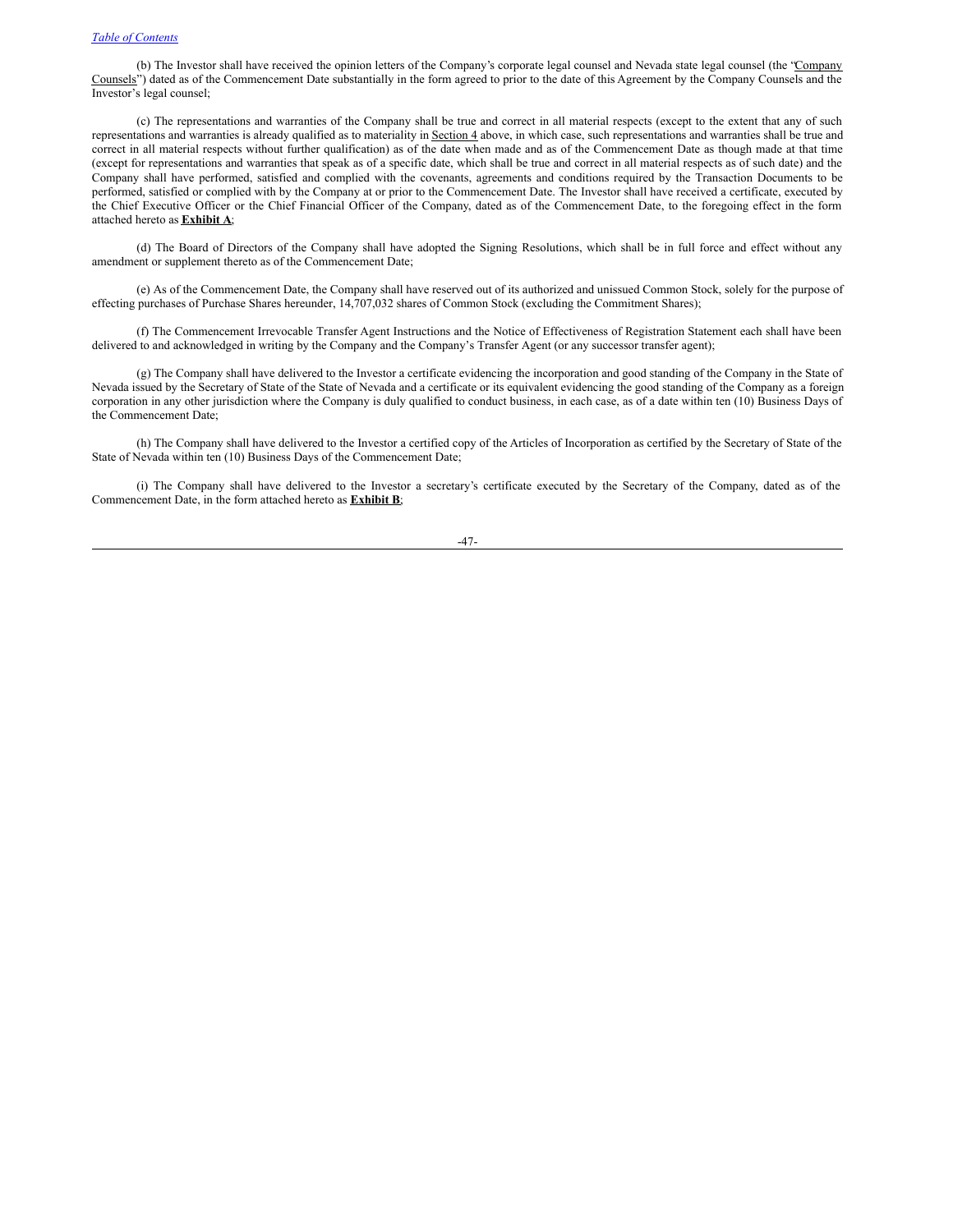(j) The Registration Statement covering the resale of the Securities in accordance with the Registration Rights Agreement shall have been declared effective under the Securities Act by the SEC and no stop order with respect to the Registration Statement shall be pending or, to the Company's knowledge, threatened by the SEC. The Company shall have prepared and filed with the SEC, not later than two (2) Business Days after the effective date of the Registration Statement, a final prospectus (the preliminary form of which shall be included in the Registration Statement) and shall have delivered to the Investor a true and complete copy thereof. When filed, such prospectus shall be current and available for the resale by the Investor of all of the Securities covered thereby. The Current Report shall have been filed with the SEC, as required pursuant to Section 5(a). All reports, schedules, registrations, forms, statements, information and other documents required to have been filed by the Company with the SEC at or prior to the Commencement Date pursuant to the reporting requirements of the Exchange Act shall have been filed with the SEC within the applicable time periods prescribed for such filings under the Exchange Act;

(k) No Event of Default (as defined below) has occurred, and no event which, after notice and/or lapse of time, would reasonably be expected to become an Event of Default has occurred;

(l) No statute, regulation, order, decree, writ, ruling or injunction shall have been enacted, entered, promulgated, threatened or endorsed by any federal, state, local or foreign court or governmental authority of competent jurisdiction which prohibits the consummation of or which would materially modify or delay any of the transactions contemplated by the Transaction Documents;

(m) No action, suit or proceeding before any federal, state, local or foreign arbitrator or any court or governmental authority of competent jurisdiction shall have been commenced or threatened, and no inquiry or investigation by any federal, state, local or foreign governmental authority of competent jurisdiction shall have been commenced or threatened, against the Company, or any of the officers, directors or affiliates of the Company, seeking to restrain, prevent or change the transactions contemplated by the Transaction Documents, or seeking material damages in connection with such transactions; and

(n) All federal, state and local governmental laws, rules and regulations applicable to the transactions contemplated by the Transaction Documents and necessary for the execution, delivery and performance of the Transaction Documents and the consummation of the transactions contemplated thereby in accordance with the terms thereof shall have been complied with, and all consents, Authorizations and orders of, and all filings and registrations with, all federal, state and local courts or governmental agencies and all federal, state and local regulatory or self-regulatory agencies necessary for the execution, delivery and performance of the Transaction Documents and the consummation of the transactions contemplated thereby in accordance with the terms thereof shall have been obtained or made, including, without limitation, in each case those required under the Securities Act, the Exchange Act, applicable state securities or "Blue Sky" laws or applicable rules and regulations of the Principal Market, or otherwise required by the SEC, the Principal Market or any state securities regulators.

-48-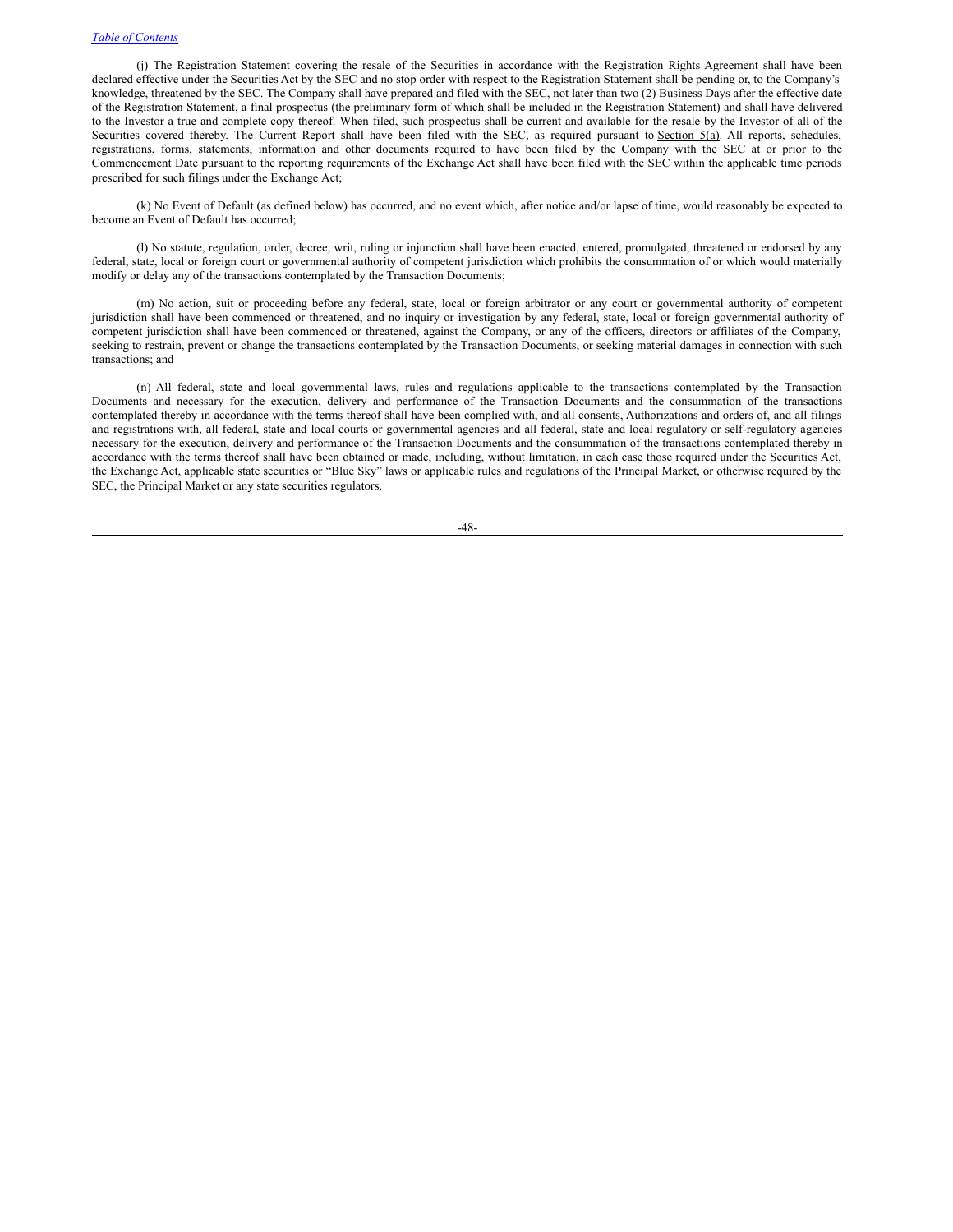# **9. INDEMNIFICATION.**

In consideration of the Investor's execution and delivery of the Transaction Documents and acquiring the Securities hereunder and in addition to all of the Company's other obligations under the Transaction Documents, the Company shall defend, protect, indemnify and hold harmless the Investor and all of its affiliates, officers, directors, members, managers, employees and direct or indirect investors and any of the foregoing Person's agents or other representatives (including, without limitation, those retained in connection with the transactions contemplated by this Agreement) (collectively, the "Indemnitees") from and against any and all actions, causes of action, suits, claims, losses, costs, penalties, fees, liabilities and damages, and expenses in connection therewith (irrespective of whether any such Indemnitee is a party to the action for which indemnification hereunder is sought), and including reasonable attorneys' fees and disbursements (the "Indemnified Liabilities"), incurred by any Indemnitee as a result of, or arising out of or relating to: (a) any misrepresentation or breach of any representation or warranty made by the Company in the Transaction Documents or any other certificate, instrument or document contemplated hereby or thereby, (b) any breach of any covenant, agreement or obligation of the Company contained in the Transaction Documents or any other certificate, instrument or document contemplated hereby or thereby or (c) any cause of action, suit or claim brought or made against such Indemnitee and arising out of or resulting from the execution, delivery, performance or enforcement of the Transaction Documents or any other certificate, instrument or document contemplated hereby or thereby other than, in the case of clause (c), with respect to Indemnified Liabilities which directly and primarily result from the fraud, gross negligence or willful misconduct of an Indemnitee. The indemnity in this Section 9 shall not apply to amounts paid in settlement of any claim if such settlement is effected without the prior written consent of the Company, which consent shall not be unreasonably withheld, conditioned or delayed. To the extent that the foregoing undertaking by the Company may be unenforceable for any reason, the Company shall make the maximum contribution to the payment and satisfaction of each of the Indemnified Liabilities which is permissible under applicable law. Payment under this indemnification shall be made within thirty (30) days from the date the Indemnitee makes written request for it. A certificate containing reasonable detail as to the amount of such indemnification submitted to the Company by the Indemnitee shall be conclusive evidence, absent manifest error, of the amount due from the Company to the Indemnitee; provided that the Indemnitee shall undertake to repay any amounts paid to it hereunder if it is ultimately determined, by a final and non-appealable order of a court of competent jurisdiction, that the Indemnitee is not entitled to be indemnified against such Indemnified Liabilities by the Company pursuant to this Agreement. If any action shall be brought against any Indemnitee in respect of which indemnity may be sought pursuant to this Agreement, such Indemnitee shall promptly notify the Company in writing, and the Company shall have the right to assume the defense thereof with counsel of its own choosing reasonably acceptable to the Indemnitee. Any Indemnitee shall have the right to employ separate counsel in any such action and participate in the defense thereof, but the fees and expenses of such counsel shall be at the expense of such Indemnitee, except to the extent that (i) the employment thereof has been specifically authorized by the Company in writing, (ii) the Company has failed after a reasonable period of time to assume such defense and to employ counsel or (iii) in such action there is, in the reasonable opinion of such separate counsel, a material conflict on any material issue between the position of the Company and the position of such Indemnitee, in which case the Company shall be responsible for the reasonable fees and expenses of no more than one such separate counsel.

#### **10. EVENTS OF DEFAULT.**

In addition to any other rights and remedies under applicable law and this Agreement, so long as an "Event of Default" has occurred and is continuing, or if any event that, after notice and/or lapse of time, would reasonably be expected to become an Event of Default, has occurred and is continuing, the Company shall not deliver to the Investor any Purchase Notice, and the Investor shall not purchase any shares of Common Stock under this Agreement. An "Event of Default" shall be deemed to have occurred at any time as any of the following events occurs:

(a) the effectiveness of the Registration Statement registering the Securities lapses for any reason (including, without limitation, the issuance of a stop order or similar order), the Registration Statement or any prospectus thereunder is unavailable for the sale by the Company to the Investor (or the resale by the Investor) of any or all of the Securities to be issued to the Investor under the Transaction Documents, and any such lapse or unavailability continues for a period of ten (10) consecutive Business Days or for more than an aggregate of thirty (30) Business Days in any 365-day period, but excluding a lapse or unavailability where (i) the Company terminates the Registration Statement after the Investor has confirmed in writing that all of the Securities covered thereby have been resold or (ii) the Company supersedes the Registration Statement with a New Registration Statement, including (without limitation) when the Registration Statement is effectively replaced with a New Registration Statement covering Securities (provided in the case of this clause (ii) that all of the Securities covered by the superseded (or terminated) registration statement that have not theretofore been sold to the Investor are included in the superseding (or new) registration statement);

-49-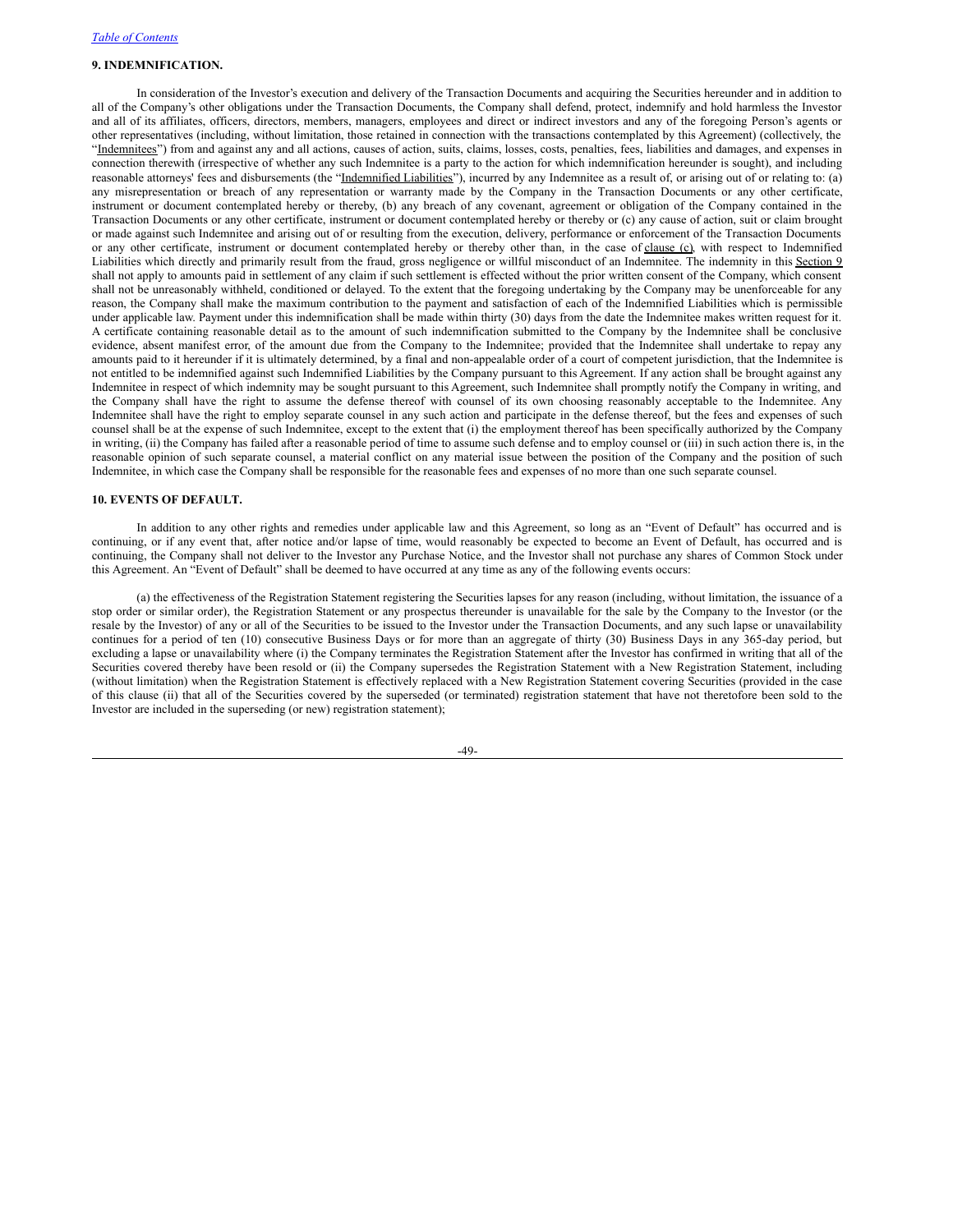(b) the suspension of the Common Stock from trading on the Principal Market for a period of one (1) Business Day, provided that the Company may not direct the Investor to purchase any shares of Common Stock during any such suspension;

(c) the delisting of the Common Stock from The Nasdaq Capital Market; provided, however, that the Common Stock is not immediately thereafter trading on The Nasdaq Global Market, The Nasdaq Global Select Market, the New York Stock Exchange, the NYSE Arca, the NYSE American, the OTC Bulletin Board, or the OTCQB or the OTCQX operated by the OTC Markets Group, Inc. (or any nationally recognized successor to any of the foregoing);

(d) the failure for any reason by the Transfer Agent to issue Purchase Shares to the Investor by the second Business Day after the applicable Regular Purchase Date or Accelerated Purchase Date (as applicable) on which the Investor is entitled to receive such Purchase Shares;

(e) the Company breaches any representation, warranty, covenant or other term or condition under any Transaction Document if such breach could have a Material Adverse Effect and except, in the case of a breach of a covenant which is reasonably curable, only if such breach continues for a period of at least five (5) Business Days;

(f) if any Person commences a proceeding against the Company pursuant to or within the meaning of any Bankruptcy Law;

(g) if the Company pursuant to or within the meaning of any Bankruptcy Law, (i) commences a voluntary case, (ii) consents to the entry of an order for relief against it in an involuntary case, (iii) consents to the appointment of a receiver, trustee, assignee, liquidator or similar official under any Bankruptcy Law (a "Custodian") of it or for all or substantially all of its property, or (iv) makes a general assignment for the benefit of its creditors or is generally unable to pay its debts as the same become due;

(h) a court of competent jurisdiction enters an order or decree under any Bankruptcy Law that (i) is for relief against the Company in an involuntary case, (ii) appoints a Custodian of the Company or for all or substantially all of its property, or (iii) orders the liquidation of the Company;

(i) if at any time the Company is not eligible to transfer its Common Stock electronically as DWAC Shares; or

(j) if at any time after the Commencement Date, the Exchange Cap is reached (to the extent the Exchange Cap is applicable pursuant to Section  $2(e)$  hereof) and the Company's stockholders have not approved the transactions contemplated by this Agreement in accordance with the applicable rules and regulations of the Principal Market.

# **11. TERMINATION**

This Agreement may be terminated only as follows:

(a) If pursuant to or within the meaning of any Bankruptcy Law, the Company commences a voluntary case or any Person commences a proceeding against the Company, a Custodian is appointed for the Company or for all or substantially all of its property, or the Company makes a general assignment for the benefit of its creditors (any of which would be an Event of Default as described in Sections  $10(f)$ ,  $10(g)$  and  $10(h)$  hereof), this Agreement shall automatically terminate without any liability or payment to the Company (except as set forth below) without further action or notice by any Person.

-50-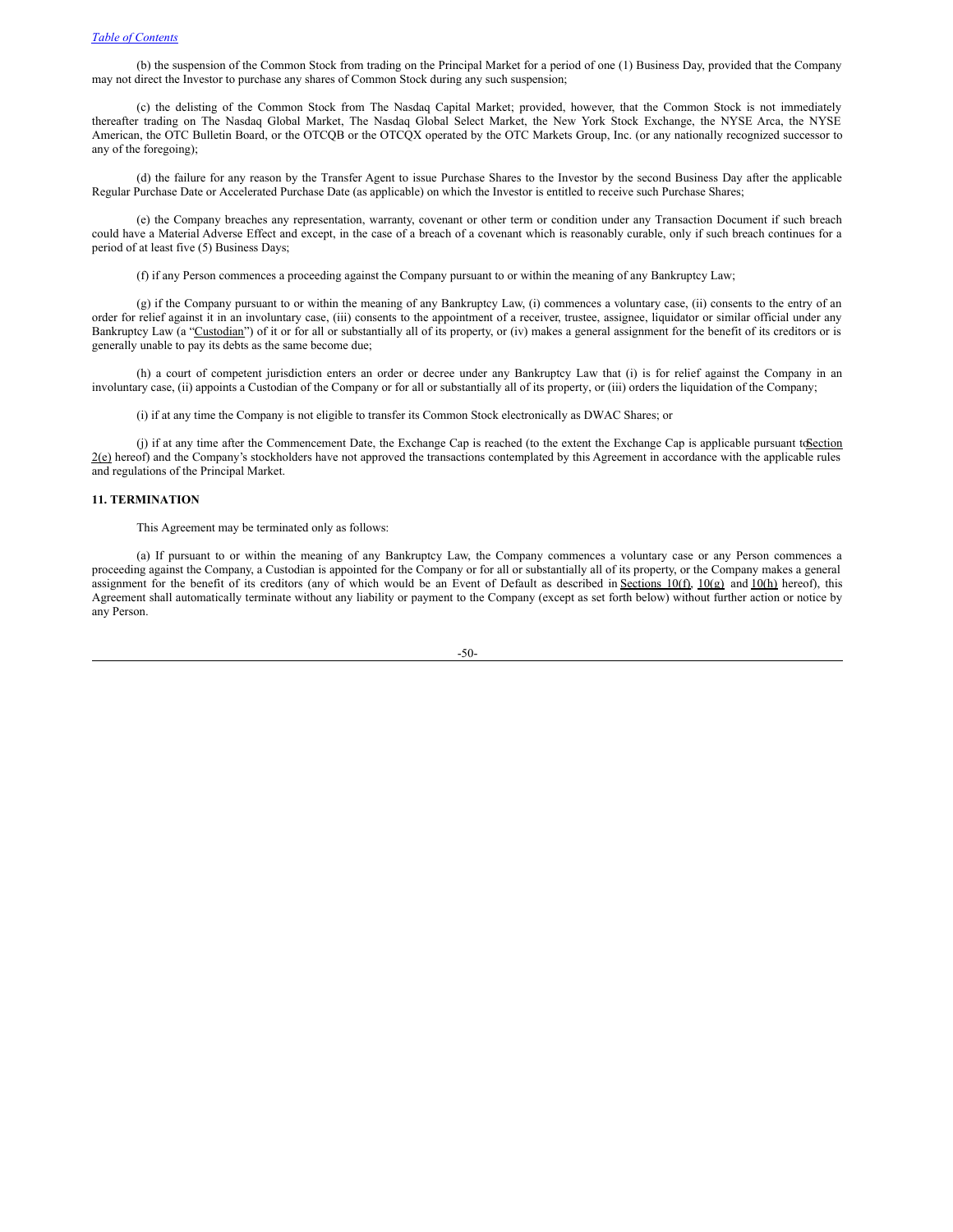(b) In the event that the Commencement shall not have occurred on or before June 30, 2022 due to the failure to satisfy the conditions set forth in Sections 7 and 8 above with respect to the Commencement, either the Company or the Investor shall have the option to terminate this Agreement at the close of business on such date or thereafter without liability of any party to any other party (except as set forth below); provided, however, that the right to terminate this Agreement under this Section 11(b) shall not be available to any party if such party is then in breach of any covenant or agreement contained in this Agreement or any representation or warranty of such party contained in this Agreement fails to be true and correct such that the conditions set forth in Section 7(d) or Section 8(c), as applicable, could not then be satisfied.

(c) At any time after the Commencement Date, the Company shall have the option to terminate this Agreement for any reason or for no reason by delivering notice (a "Company Termination Notice") to the Investor electing to terminate this Agreement without any liability whatsoever of any party to any other party under this Agreement (except as set forth below). The Company Termination Notice shall be effective one (1) Business Day after it has been received by the Investor.

(d) This Agreement shall automatically terminate on the date that the Company sells and the Investor purchases the full Available Amount as provided herein, without any action or notice on the part of any party and without any liability whatsoever of any party to any other party under this Agreement (except as set forth below).

(e) If, for any reason or for no reason, the full Available Amount has not been purchased in accordance with Section 2 of this Agreement by the Maturity Date, this Agreement shall automatically terminate on the Maturity Date, without any action or notice on the part of any party and without any liability whatsoever of any party to any other party under this Agreement (except as set forth below).

Except as set forth in Sections 11(a) (in respect of an Event of Default under Sections 10(f), 10(g) and 10(h), 11(d) and 11(e)), any termination of this Agreement pursuant to this Section 11 shall be effected by written notice from the Company to the Investor, or the Investor to the Company, as the case may be, setting forth the basis for the termination hereof. The representations and warranties of the Company and the Investor contained in Sections 3 and  $\underline{4}$  hereof, the indemnification provisions set forth in $\underline{Section 9}$  hereof and the agreements and covenants set forth in $\underline{Section 5}$ ,  $\underline{6}$ ,  $\underline{10}$ ,  $\underline{11}$  and  $\underline{12}$  shall survive the Commencement and any termination of this Agreement. No termination of this Agreement shall (i) affect the Company's or the Investor's rights or obligations under (A) this Agreement with respect to any pending Regular Purchases, Accelerated Purchases, and Additional Accelerated Purchases and the Company and the Investor shall complete their respective obligations with respect to any pending Regular Purchases, Accelerated Purchases and Additional Accelerated Purchases under this Agreement and (B) the Registration Rights Agreement, which shall survive any such termination in accordance with its terms, or (ii) be deemed to release the Company or the Investor from any liability for intentional misrepresentation or willful breach of any of the Transaction Documents.

-51-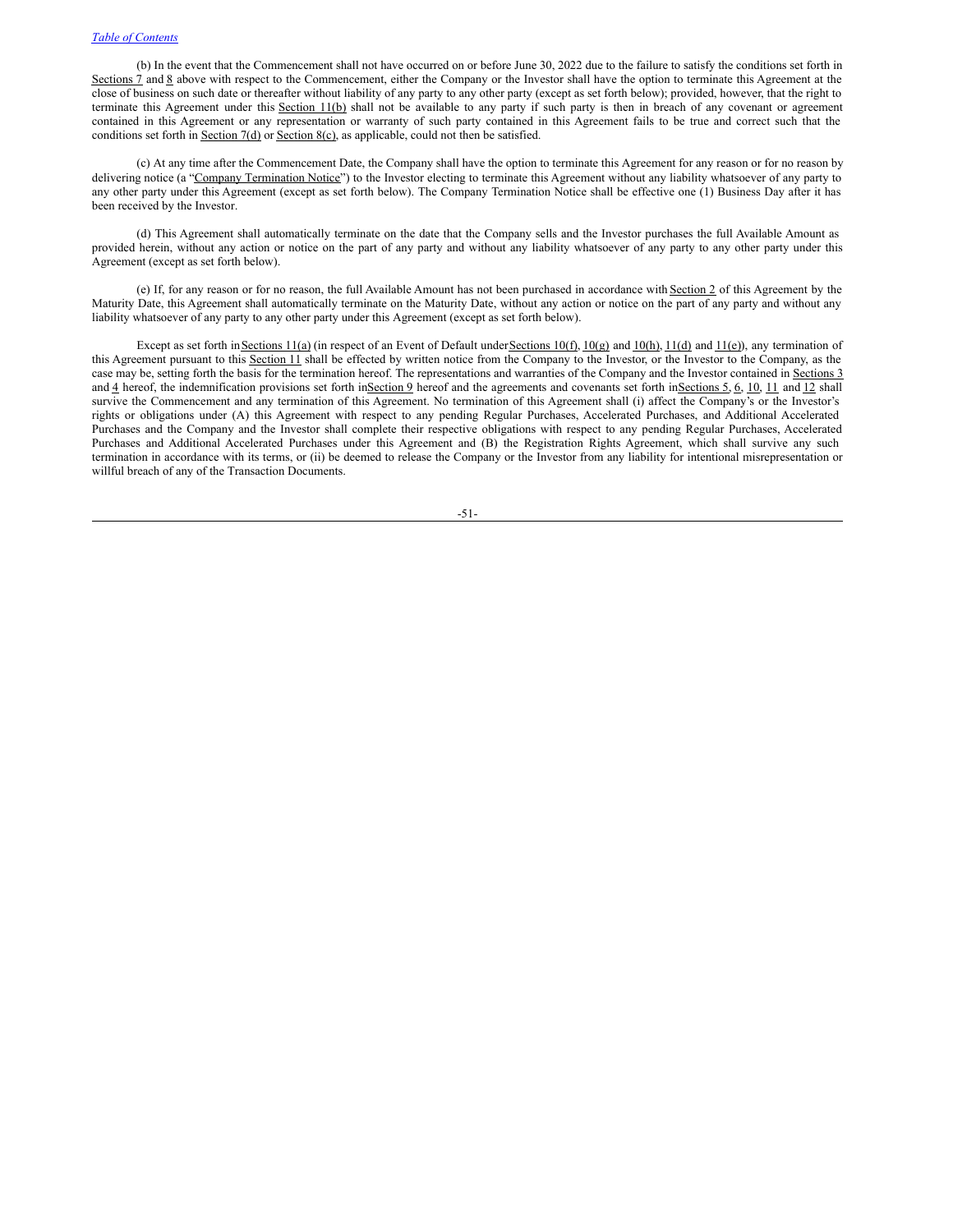# **12. MISCELLANEOUS.**

(a) Governing Law; Jurisdiction; Jury Trial. The corporate laws of the State of Nevada shall govern all issues concerning the relative rights of the Company and its stockholders. All other questions concerning the construction, validity, enforcement and interpretation of this Agreement and the other Transaction Documents shall be governed by the internal laws of the State of New York, without giving effect to any choice of law or conflict of law provision or rule (whether of the State of Illinois or any other jurisdictions) that would cause the application of the laws of any jurisdictions other than the State of New York. Each party hereby irrevocably submits to the exclusive jurisdiction of and venue in the U.S. District Court for the Southern District of New York or, if that court does not have subject matter jurisdiction, in any state court located in the City and County of New York, for the adjudication of any dispute hereunder or under the other Transaction Documents or in connection herewith or therewith, or with any transaction contemplated hereby or discussed herein, and hereby irrevocably waives, and agrees not to assert in any suit, action or proceeding, any claim that it is not personally subject to the jurisdiction of any such court, that such suit, action or proceeding is brought in an inconvenient forum or that the venue of such suit, action or proceeding is improper. Each party hereby irrevocably waives personal service of process and consents to process being served in any such suit, action or proceeding by mailing a copy thereof to such party at the address for such notices to it under this Agreement and agrees that such service shall constitute good and sufficient service of process and notice thereof. Nothing contained herein shall be deemed to limit in any way any right to serve process in any manner permitted by law. **EACH PARTY HEREBY IRREVOCABLY WAIVES ANY RIGHT IT MAY HAVE** , **AND AGREES NOT TO REQUEST**, **A JURY TRIAL FOR THE ADJUDICATION OF ANY DISPUTE HEREUNDER OR IN CONNECTION HEREWITH OR ARISING OUT OF THIS AGREEMENT OR ANY TRANSACTION CONTEMPLATED HEREBY**.

(b) Counterparts. This Agreement may be executed in two or more identical counterparts, all of which shall be considered one and the same agreement and shall become effective when counterparts have been signed by each party and delivered to the other party; provided that a facsimile signature or signature delivered by e-mail in a ".pdf" format data file shall be considered due execution and shall be binding upon the signatory thereto with the same force and effect as if the signature were an original signature.

(c) Headings. The headings of this Agreement are for convenience of reference and shall not form part of, or affect the interpretation of, this Agreement.

(d) Severability. If any provision of this Agreement shall be invalid or unenforceable in any jurisdiction, such invalidity or unenforceability shall not affect the validity or enforceability of the remainder of this Agreement in that jurisdiction or the validity or enforceability of any provision of this Agreement in any other jurisdiction.

(e) Entire Agreement. The Transaction Documents supersede all other prior oral or written agreements between the Investor, the Company, their affiliates and Persons acting on their behalf with respect to the subject matter thereof, and this Agreement, the other Transaction Documents and the instruments referenced herein contain the entire understanding of the parties with respect to the matters covered herein and therein and, except as specifically set forth herein or therein, neither the Company nor the Investor makes any representation, warranty, covenant or undertaking with respect to such matters. The Company acknowledges and agrees that it has not relied on, in any manner whatsoever, any representations or statements, written or oral, other than as expressly set forth in the Transaction Documents. The Investor acknowledges and agrees that it has not relied on, in any manner whatsoever, any representations or statements, written or oral, other than as expressly set forth in the Transaction Documents.

(f) Notices. Any notices, consents or other communications required or permitted to be given under the terms of this Agreement must be in writing and will be deemed to have been delivered: (i) upon receipt when delivered personally; (ii) upon receipt when sent by facsimile or email (provided confirmation of transmission is mechanically or electronically generated and kept on file by the sending party); or (iii) one Business Day after deposit with a nationally recognized overnight delivery service, in each case properly addressed to the party to receive the same. The addresses for such communications shall be:

-52-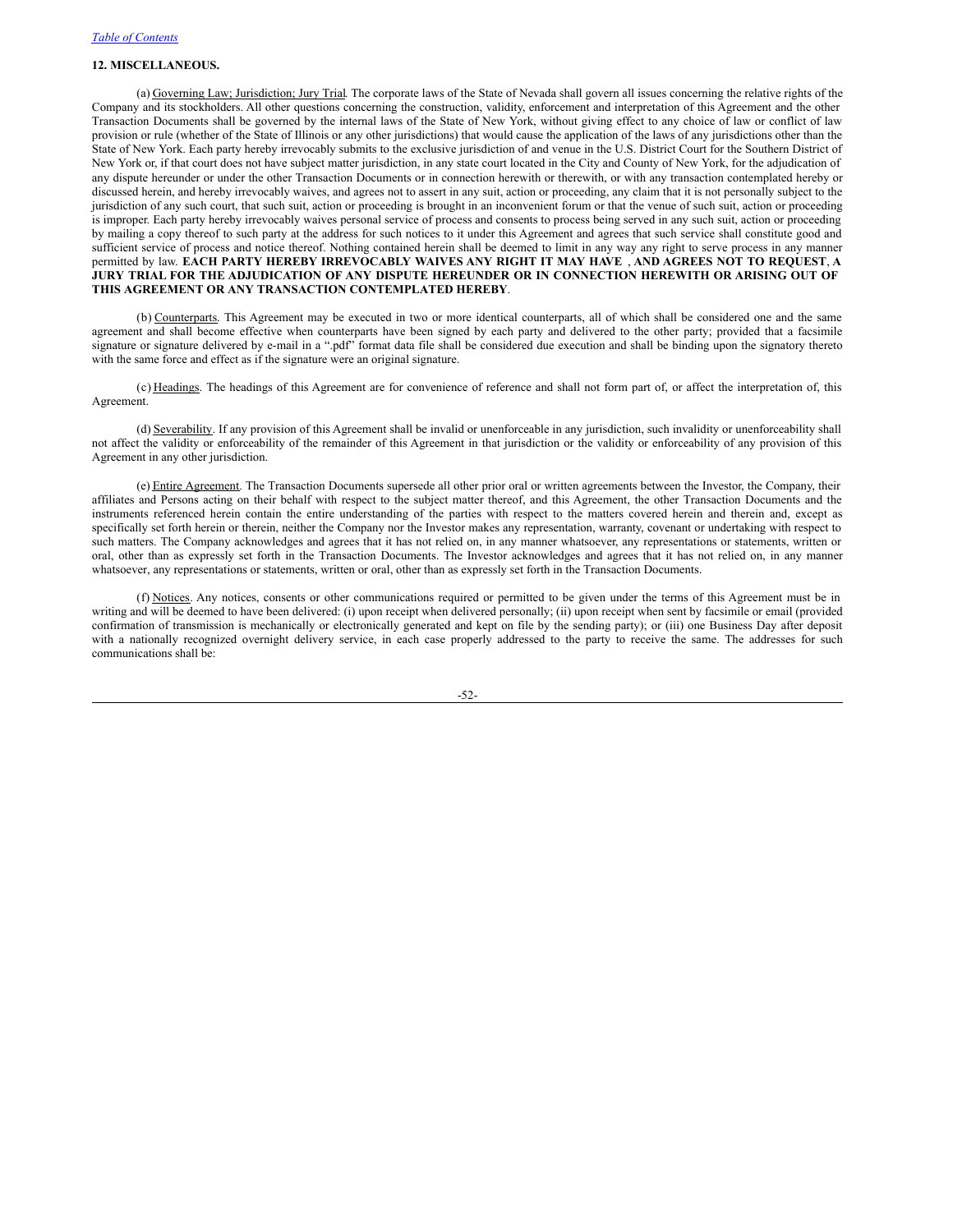If to the Company:

Artelo Biosciences, Inc. 505 Lomas Santa Fe, Suite 160 Solana Beach, CA USA Telephone: (858) 925-7049

E-mail: gorgas@artelobio.com Attention: Gregory D. Gorgas

With a copy to (which shall not constitute notice or service of process):

Wilson Sonsini Goodrich & Rosati, P.C. 12335 El Camino Real San Diego, CA 92130 Telephone: 858-350-2300 Facsimile: 858-350-2399 E-mail: thornish@wsgr.com; mdodge@wsgr.com Attention: Tom Hornish; Mahnaz Dodge

If to the Investor:

Lincoln Park Capital Fund, LLC 440 North Wells, Suite 410 Chicago, IL 60654 Telephone: 312.822.9300 Facsimile: 312.822.9301 E-mail: jscheinfeld@lpcfunds.com/jcope@lpcfunds.com Attention: Josh Scheinfeld/Jonathan Cope

With a copy to (which shall not constitute notice or service of process):

K&L Gates, LLP 200 S. Biscayne Blvd., Ste. 3900 Miami, Florida 33131 Telephone: 305.539.3306 Facsimile: 305.358.7095 E-mail: clayton.parker@klgates.com Attention: Clayton E. Parker, Esq.

If to the Transfer Agent:

American Stock Transfer & Trust Company, LLC  $6201$   $15^{\text{th}}$  Avenue, Brooklyn, New York 11219 Phone: 1-800-937-5449 E-mail: help@astfinancial.com

-53-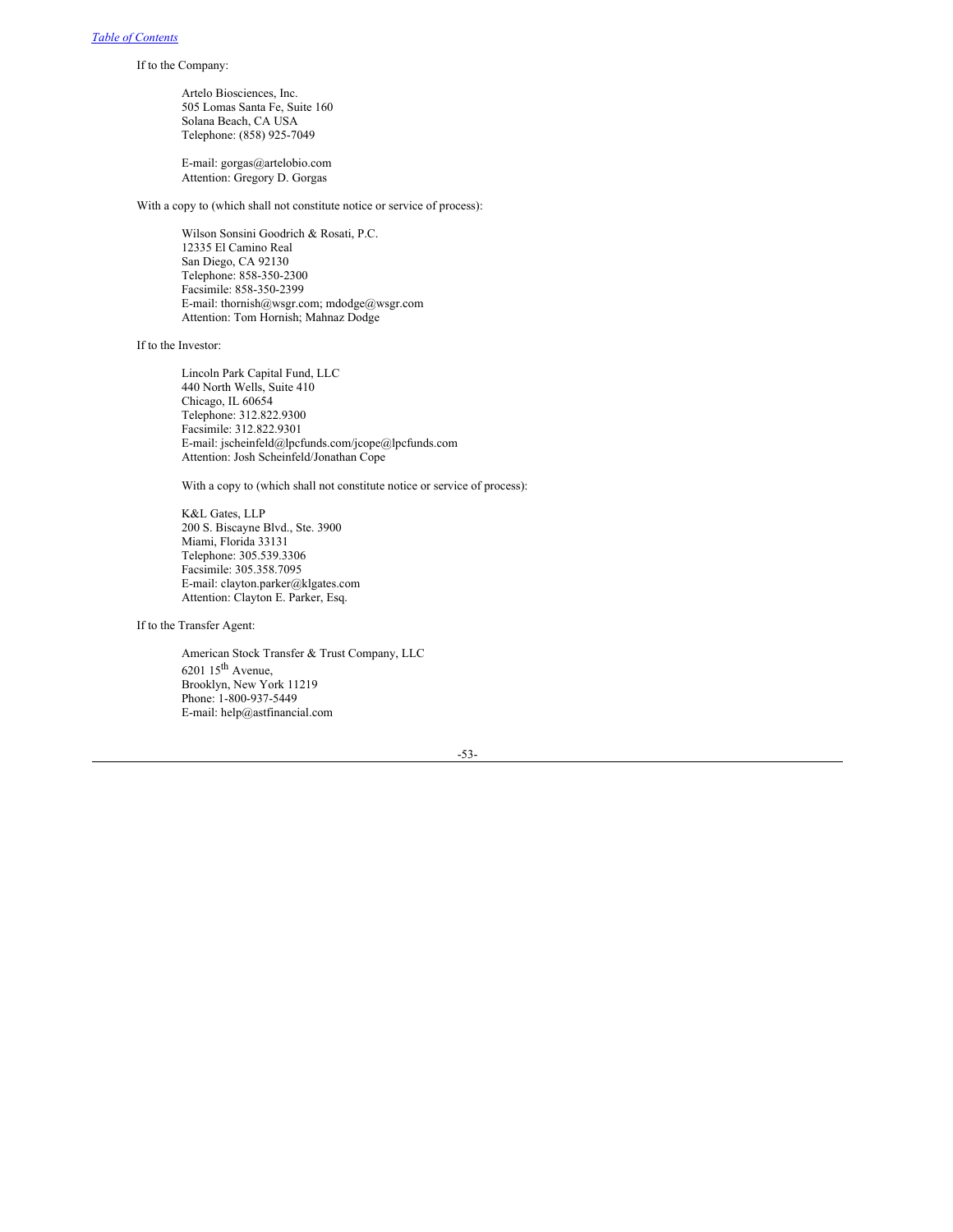or at such other address, e-mail and/or facsimile number and/or to the attention of such other Person as the recipient party has specified by written notice given to each other party three (3) Business Days prior to the effectiveness of such change. Written confirmation of receipt (A) given by the recipient of such notice, consent or other communication, (B) mechanically or electronically generated by the sender's facsimile machine or e-mail account containing the time, date, and recipient facsimile number or e-mail address, as applicable, and an image of the first page of such transmission or (C) provided by a nationally recognized overnight delivery service, shall be rebuttable evidence of personal service, receipt by facsimile or email or receipt from a nationally recognized overnight delivery service in accordance with clause (i), (ii) or (iii) above, respectively.

(g) Successors and Assigns. This Agreement shall be binding upon and inure to the benefit of the parties and their respective successors and assigns. The Company shall not assign this Agreement or any rights or obligations hereunder without the prior written consent of the Investor, including by merger or consolidation. The Investor may not assign its rights or obligations under this Agreement.

(h) No Third Party Beneficiaries. This Agreement is intended for the benefit of the parties hereto and their respective permitted successors and assigns, and, except as set forth in Section 9, is not for the benefit of, nor may any provision hereof be enforced by, any other Person.

(i) Further Assurances. Each party shall do and perform, or cause to be done and performed, all such further acts and things, and shall execute and deliver all such other agreements, certificates, instruments and documents, as the other party may reasonably request in order to consummate and make effective, as soon as reasonably possible, the Commencement, and to carry out the intent and accomplish the purposes of this Agreement and the consummation of the transactions contemplated hereby.

(j) No Strict Construction. The language used in this Agreement will be deemed to be the language chosen by the parties to express their mutual intent, and no rules of strict construction will be applied against any party.

(k) Remedies, Other Obligations, Breaches and Injunctive Relief. The Investor's remedies provided in this Agreement, including, without limitation, the Investor's remedies provided in Section 9, shall be cumulative and in addition to all other remedies available to the Investor under this Agreement, at law or in equity (including a decree of specific performance and/or other injunctive relief), no remedy of the Investor contained herein shall be deemed a waiver of compliance with the provisions giving rise to such remedy and nothing herein shall limit the Investor's right to pursue actual damages for any failure by the Company to comply with the terms of this Agreement.

(l) Enforcement Costs. If: (i) this Agreement is placed by the Investor or the Company in the hands of an attorney for enforcement or is enforced by the Investor or the Company through any legal proceeding; (ii) an attorney is retained to represent the Investor in any bankruptcy, reorganization, receivership or other proceedings affecting creditors' rights and involving a claim under this Agreement; or (iii) an attorney is retained to represent the Investor or the Company in any other proceedings whatsoever in connection with this Agreement, then the party against which redress is sought under this Section 12(l) shall pay, all reasonable costs and expenses including attorneys' fees incurred in connection therewith to the party incurring such costs and expenses, as incurred, in addition to all other amounts due hereunder.

(m) Amendment and Waiver; Failure or Indulgence Not Waiver. No provision of this Agreement may be amended other than by a written instrument signed by both parties hereto and no provision of this Agreement may be waived other than in a written instrument signed by the party against whom enforcement of such waiver is sought. No failure or delay in the exercise of any power, right or privilege hereunder shall operate as a waiver thereof, nor shall any single or partial exercise of any such power, right or privilege preclude other or further exercise thereof or of any other right, power or privilege.

*\*\* Signature Page Follows \*\**

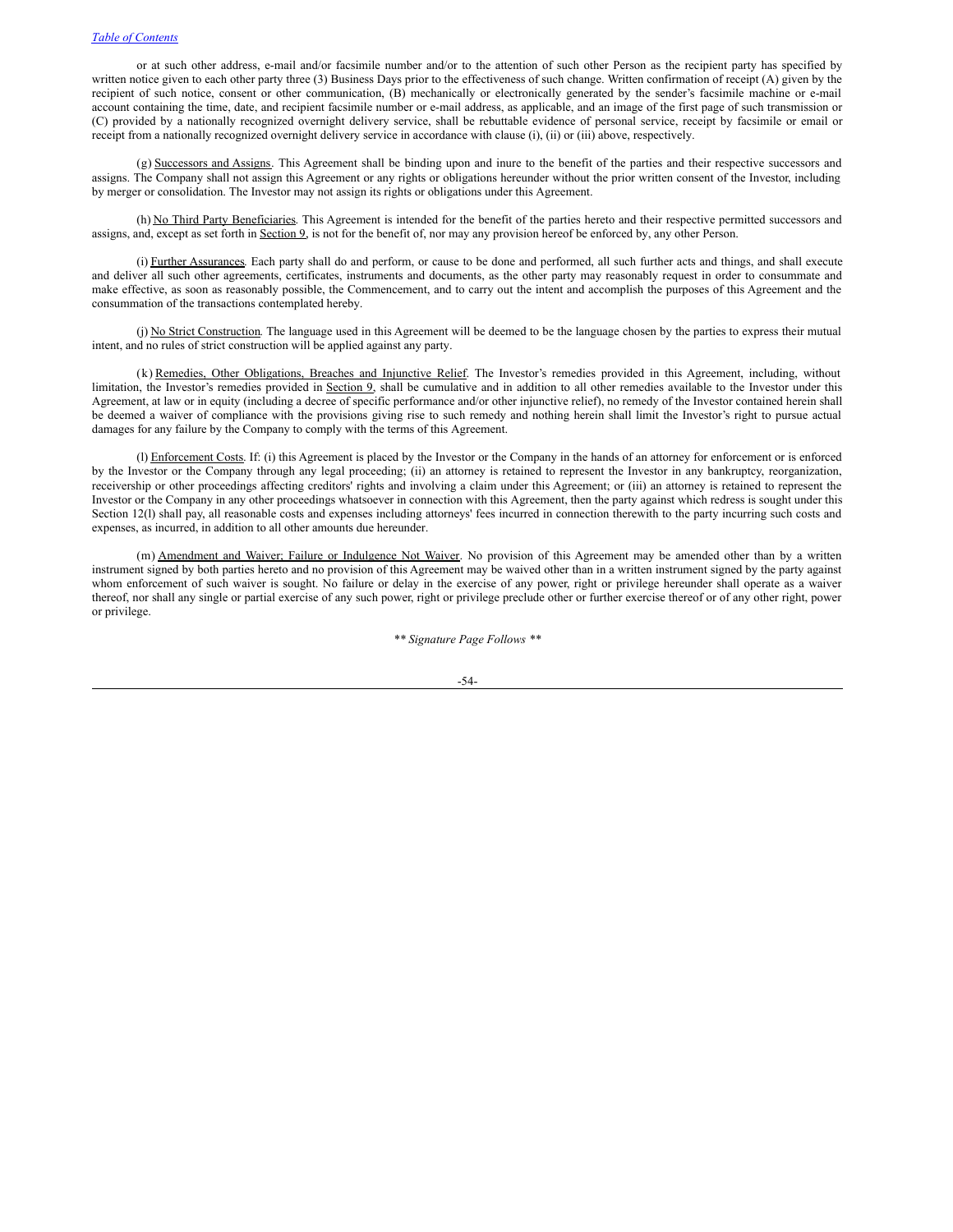**IN WITNESS WHEREOF,** the Investor and the Company have caused this Purchase Agreement to be duly executed as of the date first written above.

# **THE COMPANY:**

# **ARTELO BIOSCIENCES, INC.**

By: /s/ Gregory D. Gorgas

Name: Gregory D. Gorgas Title: President and Chief Executive Officer

# **INVESTOR:**

#### **LINCOLN PARK CAPITAL FUND, LLC BY: LINCOLN PARK CAPITAL, LLC BY: ALEX NOAH INVESTORS, INC.**

| $\mathbf{B} \mathbf{v}$ : | /s/ Jonathan Cope   |
|---------------------------|---------------------|
|                           | Name: Jonathan Cope |
|                           | Title: President    |

-55-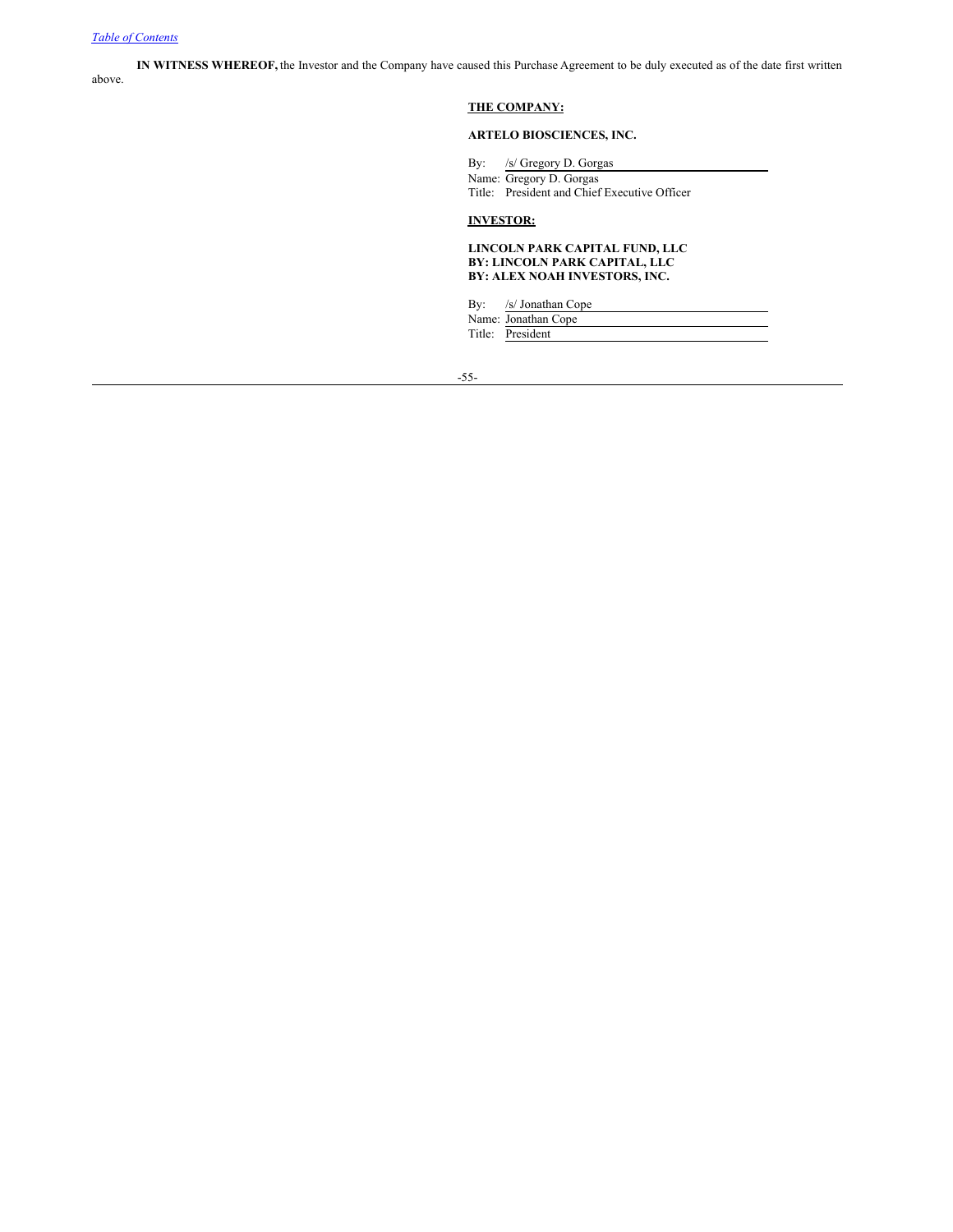**EXHIBITS**

Exhibit A Form of Officer's Certificate<br>Exhibit B Form of Secretary's Certifica Form of Secretary's Certificate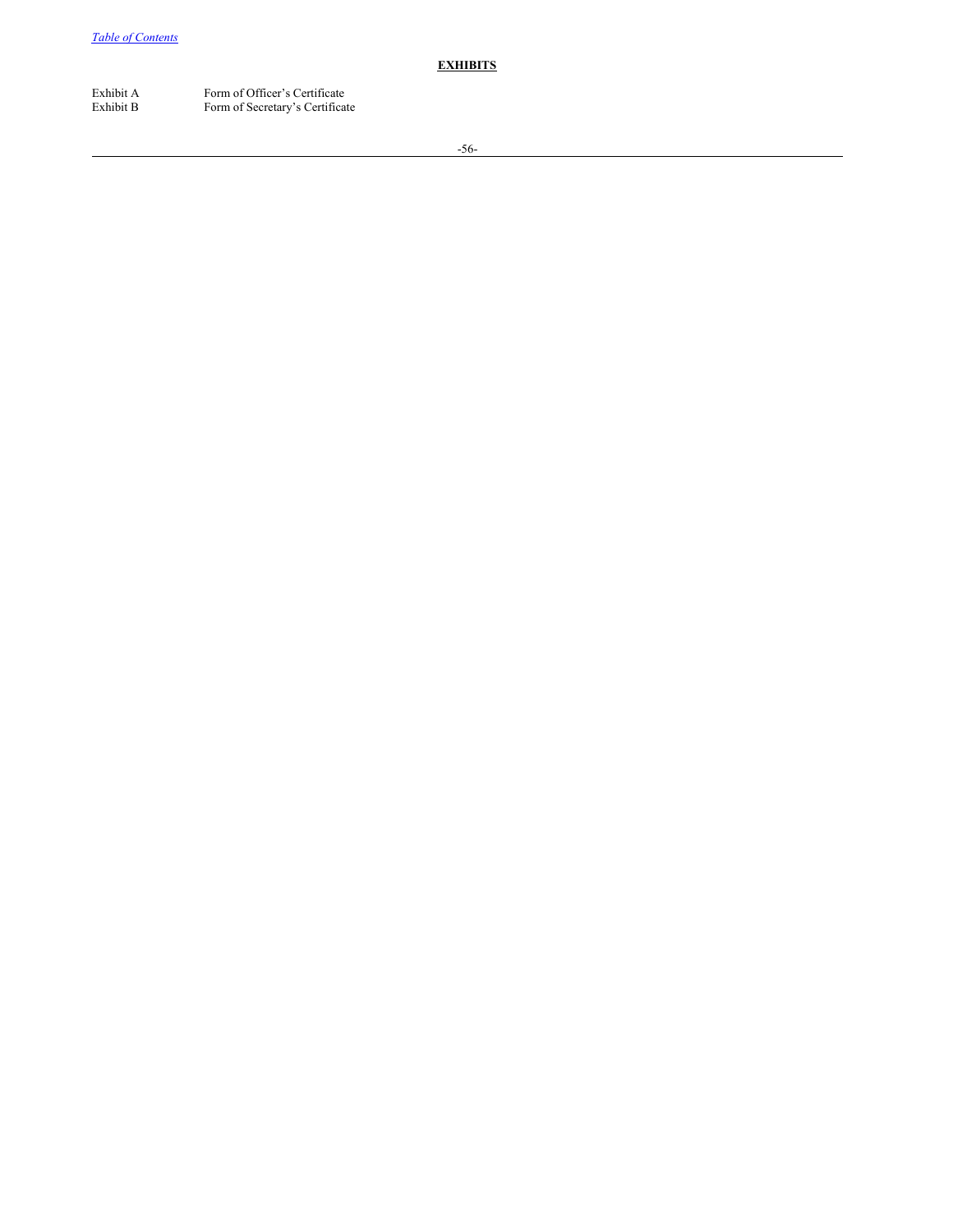# **EXHIBIT A**

# **FORM OF OFFICER'S CERTIFICATE**

This Officer's Certificate ("Certificate") is being delivered pursuant to Section 8(c) of that certain Purchase Agreement dated as of May 13, 2022, ("Purchase Agreement"), by and between **ARTELO BIOSCIENCES, INC.**, a Nevada corporation (the "Company"), and **LINCOLN PARK CAPITAL FUND, LLC** (the "Investor"). Terms used herein and not otherwise defined shall have the meanings ascribed to them in the Purchase Agreement.

The undersigned, Gregory D. Gorgas, President and CEO of the Company, hereby certifies, on behalf of the Company and not in his individual capacity, as follows:

1. I am the President and CEO of the Company and make the statements contained in this Certificate;

2. The representations and warranties of the Company are true and correct in all material respects (except to the extent that any of such representations and warranties is already qualified as to materiality in Section 4 of the Purchase Agreement, in which case, such representations and warranties are true and correct without further qualification) as of the date when made and as of the Commencement Date as though made at that time (except for representations and warranties that speak as of a specific date, in which case such representations and warranties are true and correct in all material respects as of such date);

3. The Company has performed, satisfied and complied in all material respects with covenants, agreements and conditions required by the Transaction Documents to be performed, satisfied or complied with by the Company at or prior to the Commencement Date, to the extent not otherwise waived.

4. The Company has not taken any steps, and does not currently expect to take any steps, to seek protection pursuant to any Bankruptcy Law nor does the Company or any of its Subsidiaries currently have any knowledge or reason to believe that its creditors intend to initiate involuntary bankruptcy or insolvency proceedings. The Company is currently generally able to pay its debts as they become due.

IN WITNESS WHEREOF, I have hereunder signed my name on this  $\rule{1em}{0.15mm}$  day of  $\rule{1.15mm}{0.15mm}$ 

Name: Gregory D. Gorgas Title: President/CEO

-57-